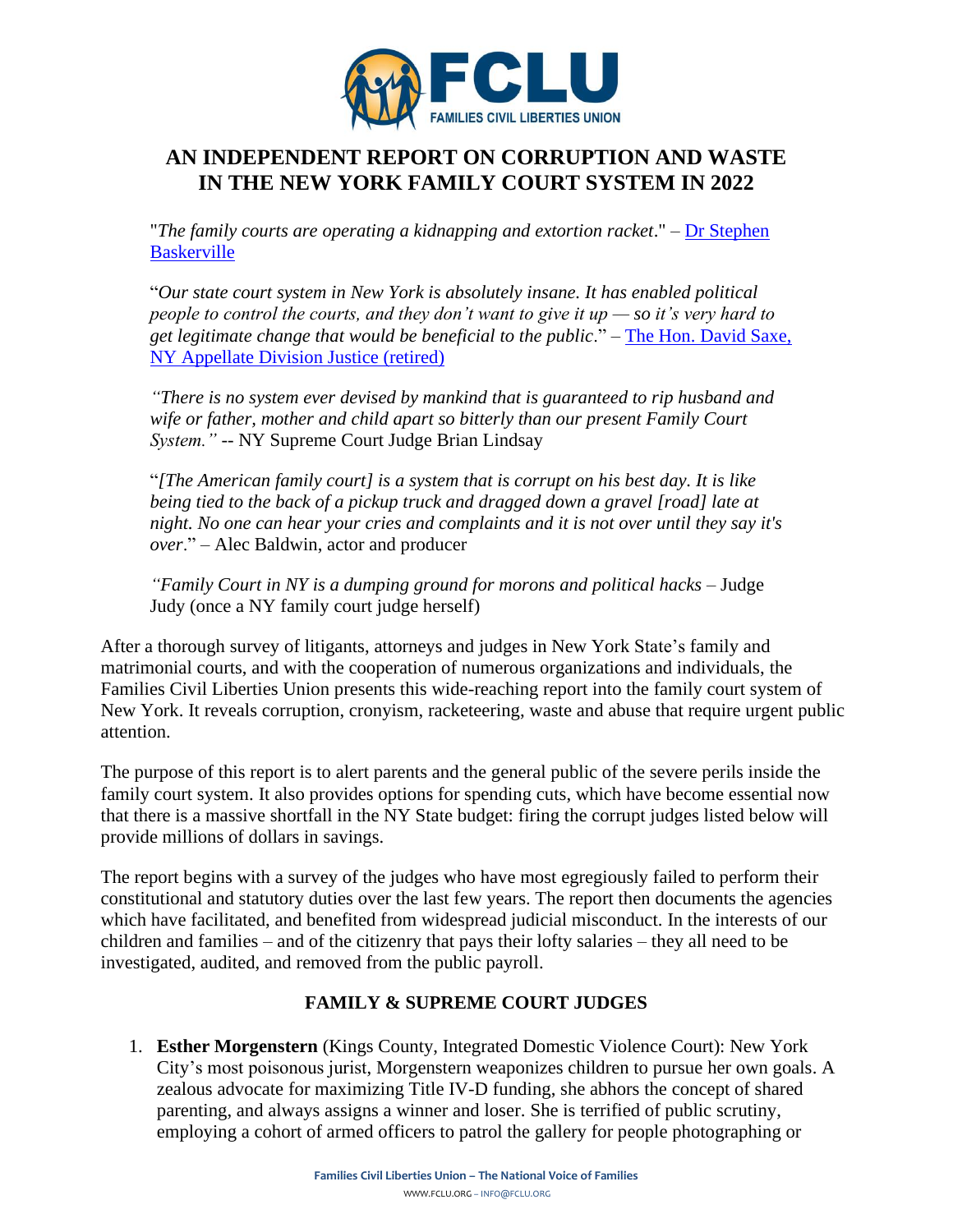recording her. A decision she made on February 10, 2020 is a good example of why she has good reason to fear scrutiny. A father of two children had asked Morgenstern to enforce an order she had made a year before to clear up mold in the mother's apartment, which was endangering the children's health. When the mother ignored the order, Morgenstern refused to enforce, and instead ordered the father to pay the mother child support. The father responded that he had just made a \$4,000 payment, and again asked her to protect the children. Morgenstern replied: "*Write her a check, and she will have the mold inspection. Adjourned*." Another order which she signed on December 13, 2017, is another good example of her arrogant disregard for the Law. It stated that "*the father shall pay \$2,000 in child support arrears by Jan 2, 2018. If not, visits are suspended***."** This order was an attempt to extort a parent of money, using the threat of ending his parenting time. And Morgenstern carried through on the threat: the children have hardly seen their father since, and not at all since March 16, 2020. Morgenstern's support/visitation linkage is illegal: Under New York law, visitation may not be denied solely for reasons unrelated to the best interest and welfare of the child. As such, the failure of the non-custodial parent to make payments of support is an insufficient basis for a court to deny parenting time. *Stewart v. Soda, 226 A.D.2d 1102, 1102 (4th Dept. 1996); Resignato v. Resignato, 213 A.D. 2d 616, 617 (2d Dept. 1995); Farhi v. Farhi, 64 A.D.2d 840, 841 (4th Dept. 1982); Engrassia v. Di Lullo, 89 A.D.2d 957, 958 (2d Dept. 1982).* But Morgenstern, working in collusion with the corrupt Children's Law Center (CLC) – a publicly funded firm that she appoints as 'Attorney for the Child' in her cases -- believes she can operate above the law. The effect of these orders is to alienate children from one parent, usually the father. When that alienated parent requests remedial action, including reunification therapy, Morgenstern retorts, "*don't you understand that, if you force your child to be with you, you'll ruin your relationship with him?"* One of the cases which the FCLU has been closely monitoring is that of Veronica Abella vs Levente Szileszky. The targeted parent here is the father, Szileszky, from whom she cruelly tore all parental access in October 2016. After excluding the children from him for five months, she has made him endure supervised visitation until the current date. This order runs against the recommendations even of the forensic evaluator whom she appointed, and who recommended generous parenting time for the father. The principal reason for her hostility to the dad is the improper relationship between Morgenstern and the mother's attorney, Barbara Kryszko, director of the powerful group Sanctuary for Families. Morgenstern is also helping to enrich her friends at Comprehensive Family Services, including founder Richard Spitzer, who is charging the father \$300 a week for "supervised visits" with the children. In 2019, Szilesky appealed to the 2nd Department Appellate Division. The point of his appeal was to challenge a **five-year stayaway order** which denied him any contact with his children. Neither the mother, nor the children's attorney had requested such a brutal measure. Morgenstern justified her decision by claiming that the father had missed a court hearing. In fact, the court had told the dad to turn up two days later than the date on which the court date actually happened. It was the earlier date, February 6 2019, that Morgenstern issued a one-line order that severed the bond between dad and the kids. Even the normally toxic Children's Law Center criticized Morgenstern for failing to provide any reasoning for her stayaway order. Levente's application to the Appellate Division (which was eventually dismissed, thanks to Morgenstern's sway there) [can be](http://wowza.nycourts.gov/vod/vod.php?source=ad2&video=VGA.1570111160.External_%28Public%29.mp4&fbclid=IwAR3C-IDZSVewmPtzyEBB12068Pcr8EbtMbc2v8uIQHj7P3dMb_XeANANHFA)  [viewed here,](http://wowza.nycourts.gov/vod/vod.php?source=ad2&video=VGA.1570111160.External_%28Public%29.mp4&fbclid=IwAR3C-IDZSVewmPtzyEBB12068Pcr8EbtMbc2v8uIQHj7P3dMb_XeANANHFA) at 3:18:00 to 3:48:00. Known as 'Mickey' to her family-court friends, Morgenstern is a former law clerk, who came to the bench in 1996 and now receives \$262,000 in salary and benefits from the NY taxpayer. She lives in a massive house on Long Island with her second husband. Believing her powers to be limitless, she has taken on a huge case-load with the criminal court, divorce, and family courts. That case-load has been increased by her assumption of the cases of another abusive judge, Patricia Henry, who thankfully retired in July 2016. One attorney states: "*Morgenstern was hand-picked by*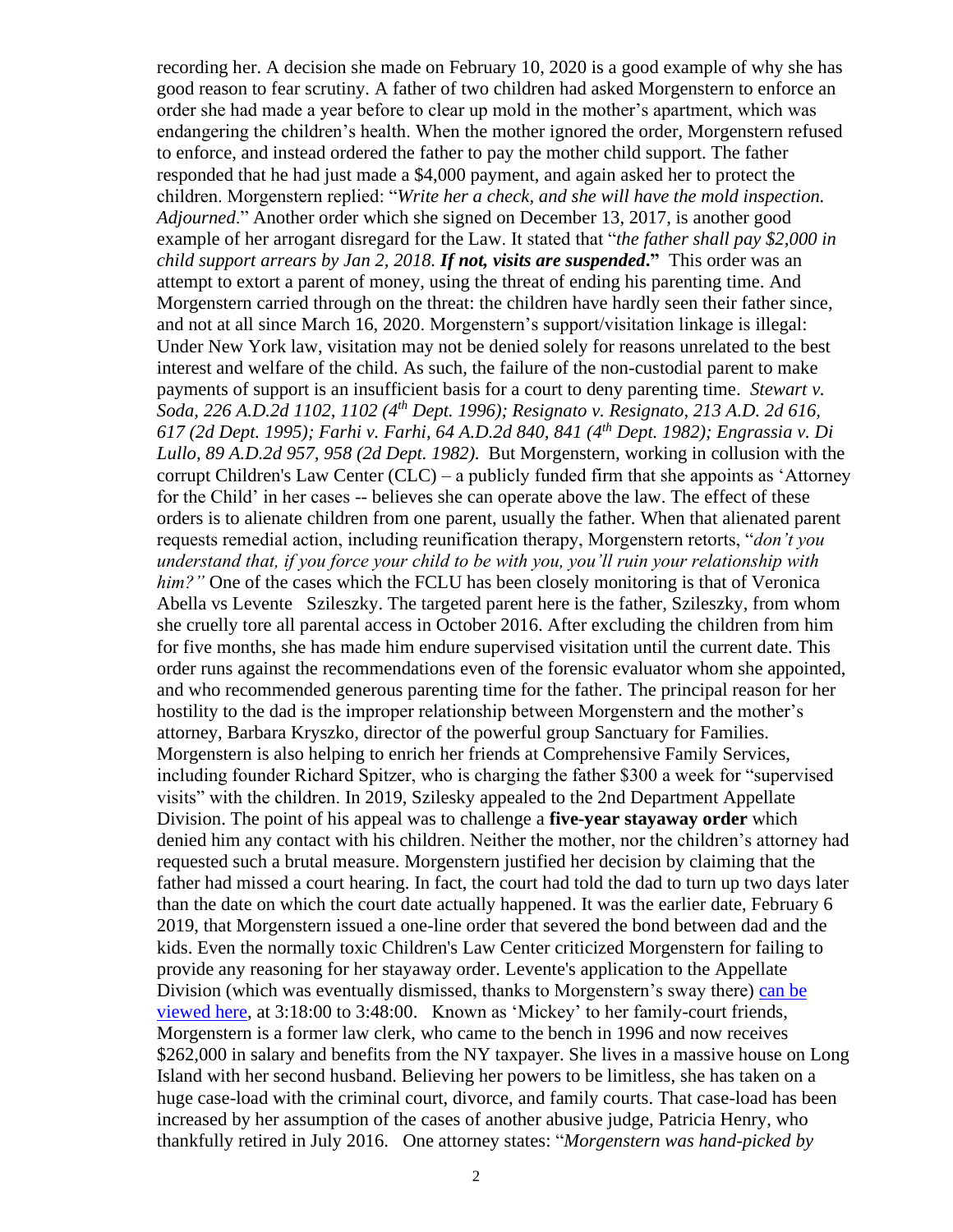*Sheldon Silver's cronies to eviscerate Brooklyn's families for federal money from the Title IV-D program... She is a loyal mutt for a corrupt master."* A divorcee herself, she takes the bench at a leisurely 11am – [two hours after the 9am start time that Governor Cuomo](http://wxxinews.org/post/watch-gov-cuomo-delivers-2018-budget-address)  [demanded as a condition for agreeing to the judiciary's request for pay hikes.](http://wxxinews.org/post/watch-gov-cuomo-delivers-2018-budget-address) She speeds through cases, removing children from homes, jailing fathers or journalists, and imposing impossible conditions as part of her orders of protection. Here is one of her typical 'temporary orders', which serves to alienate a boy from his dad, while enriching her favored quack psychologists:



Morgenstern's conduct in court is shocking. She interrupts and derides attorneys, scolding one public defender to "grow a pair" when he asked to be relieved from the case. Morgenstern, an Orthodox Jew, has actually issued orders barring parents from taking their children to Catholic Mass, in blatant breach of their constitutional rights. She has also completely "suspended" the parenting time of parents who do not follow her order to go to "parenting classes" with "experts" she has a relationship with. She gives pro se litigants very short thrift – and discriminates viciously against fathers, regularly issuing orders for them to pay all of the mother's counsel fees. She took away custody from one father, and went into a furious tirade, stating that father had called the opposing attorney "*a femi-Nazi lowlife*." Her catch-phrases are: "*Once in IDV, always in IDV!*", "*Enough is enough*!", "*What's the issue?",* and "*You're gonna pay her lawyer's fees*!" Cases drag on years before they come to trial. Those trials are a travesty: defense experts are precluded; the targeted parent's motions get conveniently lost; court favorites are included; targeted parents are given the incorrect dates for court hearings or ordered to submit their health records and be interrogated by her hand-picked 'investigators'. Final decisions after trial can take more than six months. Meantime, the children have no contact with one of their parents – almost always their father – and end up deeply disturbed. In the matter of Snyder v Walker, for example, she made a custody order on default, when a hearing on custody was actually being conducted already in Judge Alan Beckoff's courtroom.

She has her favored court experts, especially forensic examiner **Dr Amal Madani**, to whom she gives an estimated \$400,000 a year in court-ordered appointments. Madani's reports are slapdash, and her notes are so illegible that one attorney asked if she had submitted them in Arabic. One parent commented: "*Madani is amazingly sloppy. The easiest facts, like rent amounts, number of events etc, are already wrong in her reports - so you can imagine how precise the rest of the report. For instance, she claimed I said that I have alcohol twice a week in bars which I never said. I did say I watch a hockey or a baseball game once or twice a month, drinking 2-3 beers during a 3+ hours long game. She then immediately extrapolated that I am abusing alcohol and so on - then restated it in court, only to admit, in our cross-exam, she has no training, no experience in alcohol or any substance abuse field, that being 6'2" and over 230 lbs it's not much, that I had never had been arrested, cited or any way connected to alcohol - in fact I never had a ticket in my life for anything... absolute lowlife, she literally created a single "fact" out of nothing and that was used for a damning "finding*." Morgenstern allows Madani to charge parents \$1,500 for a single court appearance.

Morgenstern uses her armed court officers like a personal Gestapo, especially Officer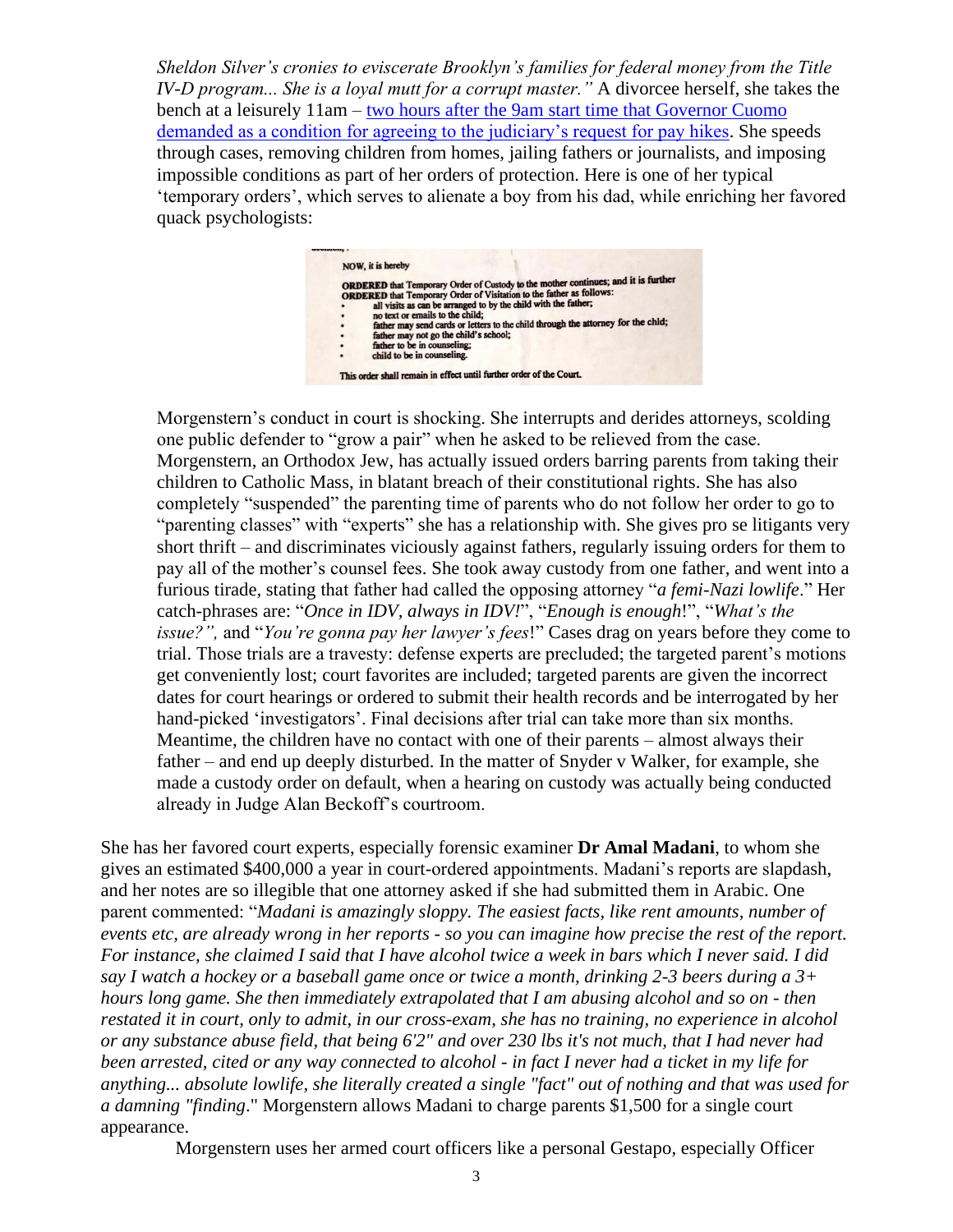Shaun O'Malley (badge 8172), Sergeant Cooney, and Captain John Parrotto. On February 10, 2020, Morgenstern used those officers to arrest the FCLU's executive director, Sebastian Doggart, who was observing a case. Here is his account of what happened, as filed in an official complaint:

"At 11:20 am, I was in court to observe Judge Morgenstern on the 18th floor of Kings County Supreme, Court, 330 Jay Street, Brooklyn, NY. In the corridor outside Judge Morgenstern's courtroom, I happened to meet Mr Schwartz. I approached him courteously and asked him if he had received my email. He replied: "I did receive it, but I really can't talk to you." I asked him why, and he repeated, "I can't talk to you." I asked him if he was happy that everything was accurate in the report, and he again stated. "I can't talk to you." I asked him if he had a response to our request for an interview, and he turned to me and, said pleadingly: "Why are you doing this? I am just doing my job." I replied with a question: "Does that job including writing articles for the Brooklyn Eagle that sing Judge Morgenstern's praises, when you do not even disclose to the readers that she is your boss?" He replied again, "I can't talk to you," and hurried back into the courtroom.

At approximately 11:30am, after I had returned into the courtroom, I observed Mr Schwartz approach the bench speak into the ear of Judge Morgenstern. I could make out him mouthing my name. He then gestured towards me, and her gaze followed that gesture. She shook her head angrily, looked at a document he showed her (which I have reason to believe was the email I had sent earlier this day.) She again shook her head, glared at me for a moment, and then proceeded to give him some instructions. He nodded and walked away.

At approximately 11:40am, I observed Mr Schwartz speaking to one of the armed court officers, whose name I would later learn was Officer **Shaun O'Malley** (badge number 8172).

At approximately 12:17pm, Officer O'Malley approached me aggressively and ordered "Come with me outside." I asked him why, and he repeated "come with me outside, you are recording on your phone." I replied, "I am not recording on my phone." He became more aggressive, and said "Come outside now, or I will arrest you." Terrified, I obeyed this order, and went outside into the small ante-chamber between the court-room and the hallway. At least one witness Levente Szilesky observed the following exchanges.

O'Malley again stated, "I saw you recording on your phone, give me your phone."

I replied, "I was not recording anything. You have no right whatsoever to take my phone, or order me to open it."

He stated: "I saw you using a transcribing app on your phone. Give me your phone, or I will arrest you."

I replied, "I am a journalist and you are legally barred, under the Shield Law, from harassing and intimidating me. Please step aside and let me continue my work inside."

"You are goin' nowhere," he said, blocking my entrance back into the court-room.

At this point a second officer came into the hallway. I would later find out his name was **Sergeant Jason Valentine** (badge number 618).

He was more reasonable and explained: "There's a lot of problem with social media. That's why we can't have people filming in here."

"I was not filming here," I replied.

"He was using his phone," O'Malley said to Valentine.

"I did send a couple of text messages, but everyone in the gallery is using their phone, and no one ever told me not to."

"Were you here when we made an announcement that no one is to use their phone?"

"No," I replied. "When was that?"

"When the court opened," Valentine replied.

"I did not arrive til 11:10am," I replied.

"I can vouch for that," said Szilesky.

"Fine," I said. "I will not use the phone again. Please now allow me to return to my courtwatching duties."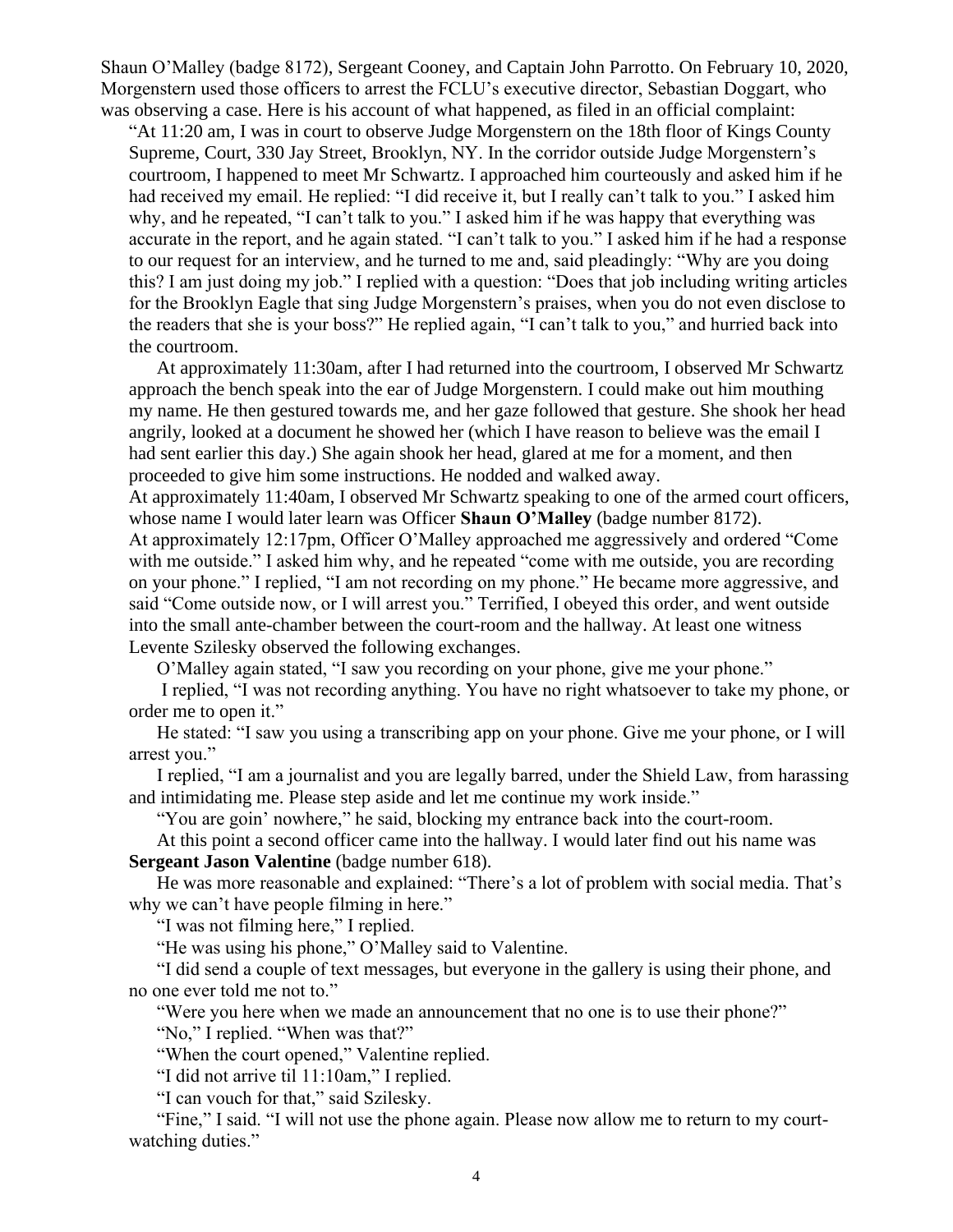"No," barked O'Malley. "I saw you using a transcribing app. We need to see the contents of your phone."

"I have no transcribing app on this phone," I said. "I didn't even know such an app existed." "Open your phone then," O'Malley sneered.

"You have no authority to demand that," I replied. "Numerous case laws, and statutes, prevent you demanding I open up my phone without a judge-issued warrant."

"Give me the phone," O'Malley ordered loudly.

At this point one of the court staff came into the ante-chamber: "Take this outside, you're too loud."

Furious, O'Malley bustled me out of the ante-chamber into the call, where he went up to another court officer sitting behind the reception desk, and told her. "This guy was filming inside."

"That is a lie," I restated, as the woman picked up the phone, apparently to make a call for 'back-up'.

"Then show me your phone," he ordered again.

"I will not," I repeated. "I am a journalist investigating corruption in this very courtroom. You are a colleague of Judge Morgenstern. I saw her court attorney instruct you to go after me. I am not going to show you anything. What is your name?"

"O'Malley."

I started to write his name down. He then grabbed my notepad from my hands, and started reading my notes.

"Those are private papers, you have no right to read them," I told him.

He ignored me and then took away my ink-pen.

At this point, seven more armed officers appeared, surrounding me.

"Why are there 10 armed officers seeking to intimidate me?" I asked O'Malley. "Give me back my pad!"

O'Malley held on to the pad, looking through my notes. Shortly after, an eleventh officer appeared. I would later discover he was their boss, **Captain John Parrotto**.

"I am being falsely detained," I advised him. "Please allow me to return to my work." "He was filming inside," O'Malley said again.

"That is untrue. Ask the other officer," I said pointing at Sergeant Valentine. "Did you see me filming or recording?"

"I did not," said Sergeant Valentine.

I said: "This officer is acting under orders from Judge Morgenstern and her court attorney Matthew Schwartz to try and shut the FCLU down. Isn't that right?"

"I have no idea who you are," shrugged O'Malley.

"Open your phone and show us all of your photos, videos and applications!" barked Captain Parrotto.

"I cannot and will do that," I said. "I am a journalist and have protections under the Shield Law."

"Cuff him now!" Parrotto barked.

O'Malley happily complied. He roughly yanked my hands behind my back and sharply snapped the metal handcuffs down tightly on to my skin. It was the first time I have ever been handcuffed in my life.

"I want to speak to my attorney right now," I demanded.

O'Malley laughed contemptuously. He and Parrotto grabbed my arms and started to move me forward.

"We're taking you to be booked," Parrotto barked as he pushed me into the elevator. "On what charges?" I said.

"Officer O'Malley asked you to present ID on various occasions, and you did not comply," Parrotto said.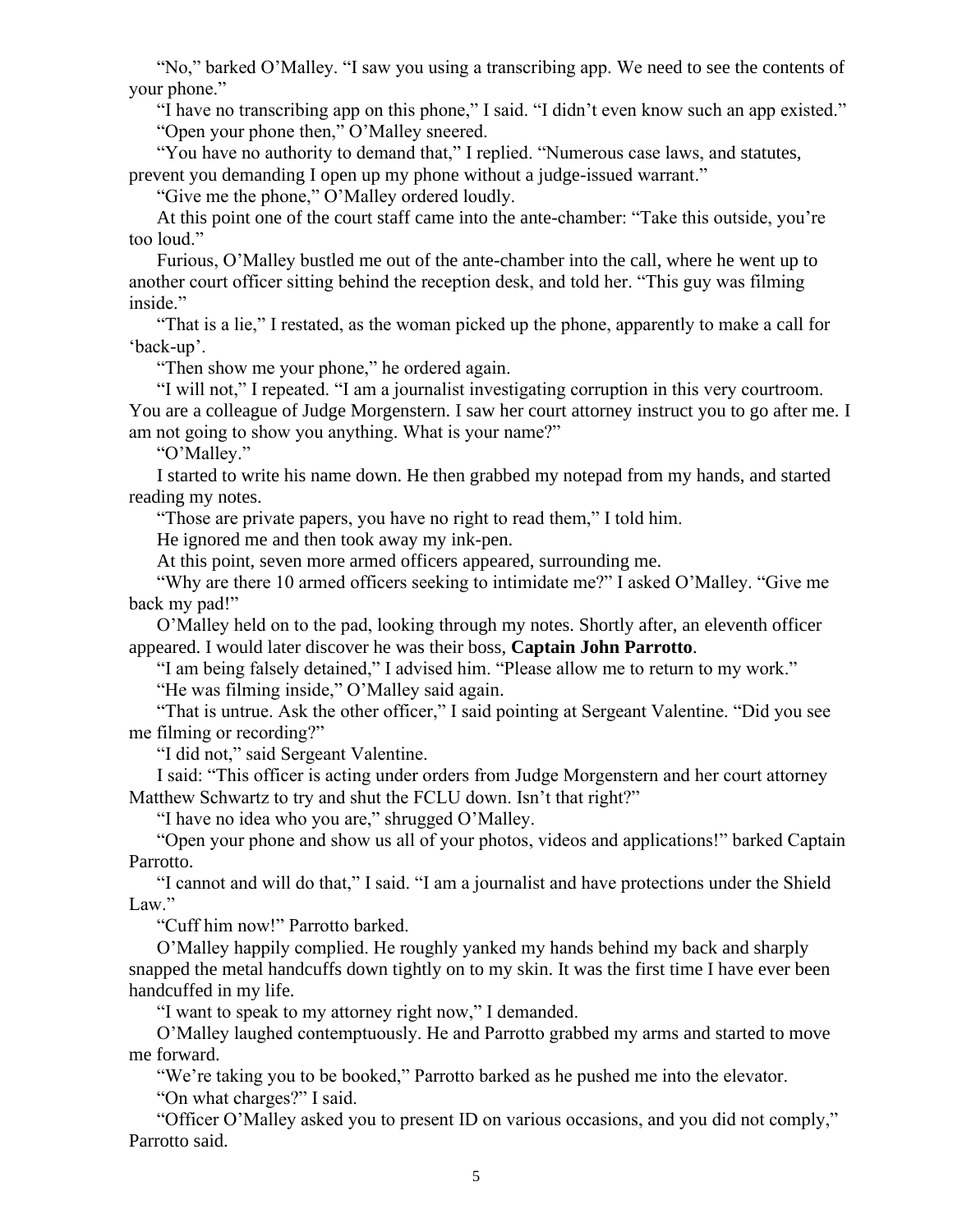"What?" I protested. "He never even asked me for ID."

Parrotto looked baffled, and looked over to O'Malley.

I said, "Come on, officer, did you ever ask me for ID?"

He remained silent.

"I have witnesses to show he never once asked me for ID," I said. "So if that is the grounds for arresting me, I would find another one, since I have no problem showing you my ID."

Parrotto and O'Malley continued to say nothing.

"If you want ID," I said, "I can give it to you now, you don't want to be arresting journalists for no reason."

"OK, let's see it," said Parrotto.

"I can't get it out because you have handcuffs on me! Take these off now. They are hurting me."

"You have NYPD issued press credentials?"

"What on earth are they?" I asked. "Since when does the NYPD get to choose who counts as a journalist?"

"You see," said O'Malley triumphantly, "he has no credentials."

Three other officers were accompanying us, as O'Malley and Parrotto frog-marched me out of the elevator and down a corridor until we reached an office which I believe to be the Supreme Court booking room. At least five other officers, some of them clerical staff, were in that room and witnesses to what transpired.

"We're bringing him in for filming in the courtroom?" said Parrotto

"That is a false accusation," I replied.

"I saw him using a transcribing app on his phone," said O'Malley.

"Really?" I said, more than confident that I have no transcribing app on my phone. "Are you all witness to this? Officer O'Malley is making an allegation in front of all you that he witnessed me recording on a 'transcribing app' in the courtroom? Are you all a witness to that?"

No one replied.

I continued: "Because when an independent observer analyzes my phone and finds no such app or recording exists, he must be held accountable for false testimony and intentional infliction of emotional distress. You sure you witnessed me recording, Officer O'Malley?" I pressed.

He said nothing. One of the booking room staff asked me for ID.

"I can't get my wallet out, because you have handcuffed me. Please remove the handcuffs." There was an awkward silence.

"OK, uncuff him," said Captain Perrotto.

O'Malley then clumsily unlocked my handcuffs, leaving my wrists red.

I then handed my FCLU business card to Parrotto, who just said, "This is not a Press ID. You have any other ID?"

I gave him my driving license.

Parrotto again ordered, "You need to open your phone and show us everything that's on it." "I cannot and will not do that. And you cannot and should not order me to do that."

"If you don't show us the contents of your phone," he said, "we will impound your phone, put you under arrest, and incarcerate you."

"This is way out of line," I said. "That would be a complete violation of my constitutional rights. And it's coming because a verifiably false allegation by Officer O'Malley. Come on, are you going to lie outright? Did you or did you not see me recording in the courtroom on a transcribing app?"

"I did," he said.

"You really sure you want to lie like that?"

At this point, one of the other armed officers came right up into my face and said: "Sit down… NOW!"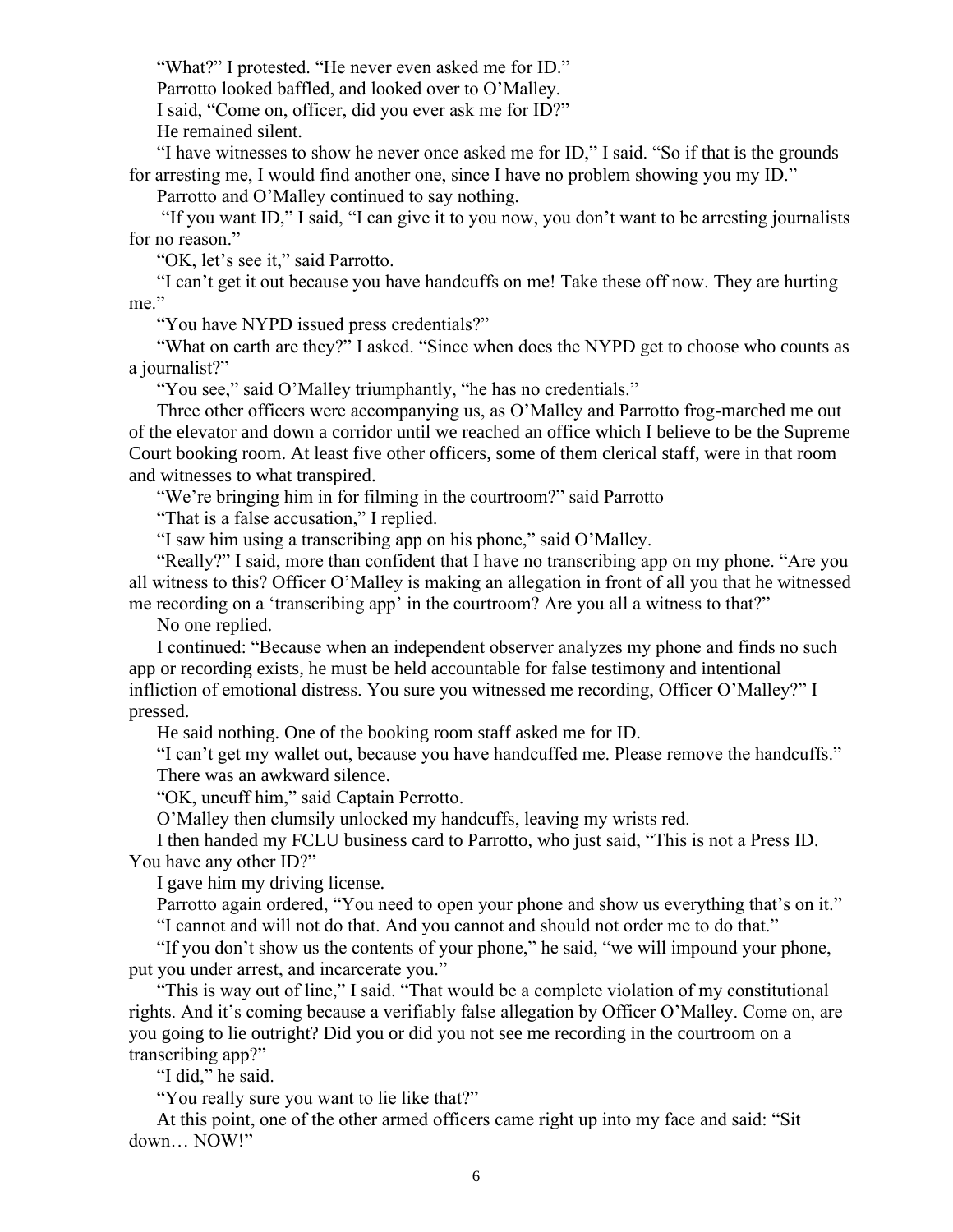Shocked, I told him, "You are harassing and intimidating me. Back away from me!"

"Sit the FUCK down!" he said, his fetid spittle spattering my face.

"Tell him to back off, Captain," I said to Parrotto.

He did nothing, as the officer pushed me down on to the chair.

"What is your name, officer?" I demanded.

"Nicholas," he said angrily.

"Nicholas what?" I replied

"Cisco," he said.

"Badge number?"

"Three zero six."

I reached for my pad and pen, and started to write it down. He wrenched the pen from my hand forcefully.

"Stop writing this down, or I will throw this pen right down the corridor," he shouted.

"Captain Perrotto, he is threatening me. Is this appropriate behavior for one of your team?" I asked.

He shrugged. "He's just doing his job."

"Just like lying is part of Officer O'Malley's job, right?"

"Look, either open up you phone to us, or we incarcerate you," Parrotto said.

At this point, I was faced with a big dilemma – either stand up for my rights, and lose my phone and freedom; or capitulate to the abusive and illegal demands of six armed officers staring down at me.

"I completely object to this intimidation and abuse of process," I said, "but I do not have anything to hide. So I will show one of you that I did not record anything. But I want to choose which one of you does that."

Parrotto hesitated and said, "You can choose."

I pointed to Officer Valentine, who seemed the most decent and truthful of all this disgraceful bunch.

"Sit down next to me, and I will show you," I said. He complied.

First, I showed him the photos and videos from my phone Gallery. The last photo taken was of my nine-year-old daughter the day before, at a soccer tournament. The last video taken was two days before.

"Nothing here," Valentine said.

Parrotto looked frustrated. O'Malley looked concerned.

"Check the apps," said the office clerk. She then reeled off a number of 'transcribing apps' with which she was clearly familiar, from other people who had been seeking to make a record of abusive practices within the court.

I then took Officer Valentine on a tour of all my Apps, highly personal information.

"This was a complete invasion of my privacy," I objected.

Valentine stopped at one:

"Revel? What's that?"

"How do you spell that? One or two Ls?" said the clerk. "I can look it up".

"One L."

There was a moment of excitement that maybe Revel was the smoking gun against me. "Come on, it's a moped rental app!" I said.

The clerk completed her search and nodded.

Valentine shook his head, clearly embarrassed by the whole process. He went through all my remaining apps, and shook his head.

"Nothing?" said Parrotto.

"Nothing," said Valentine.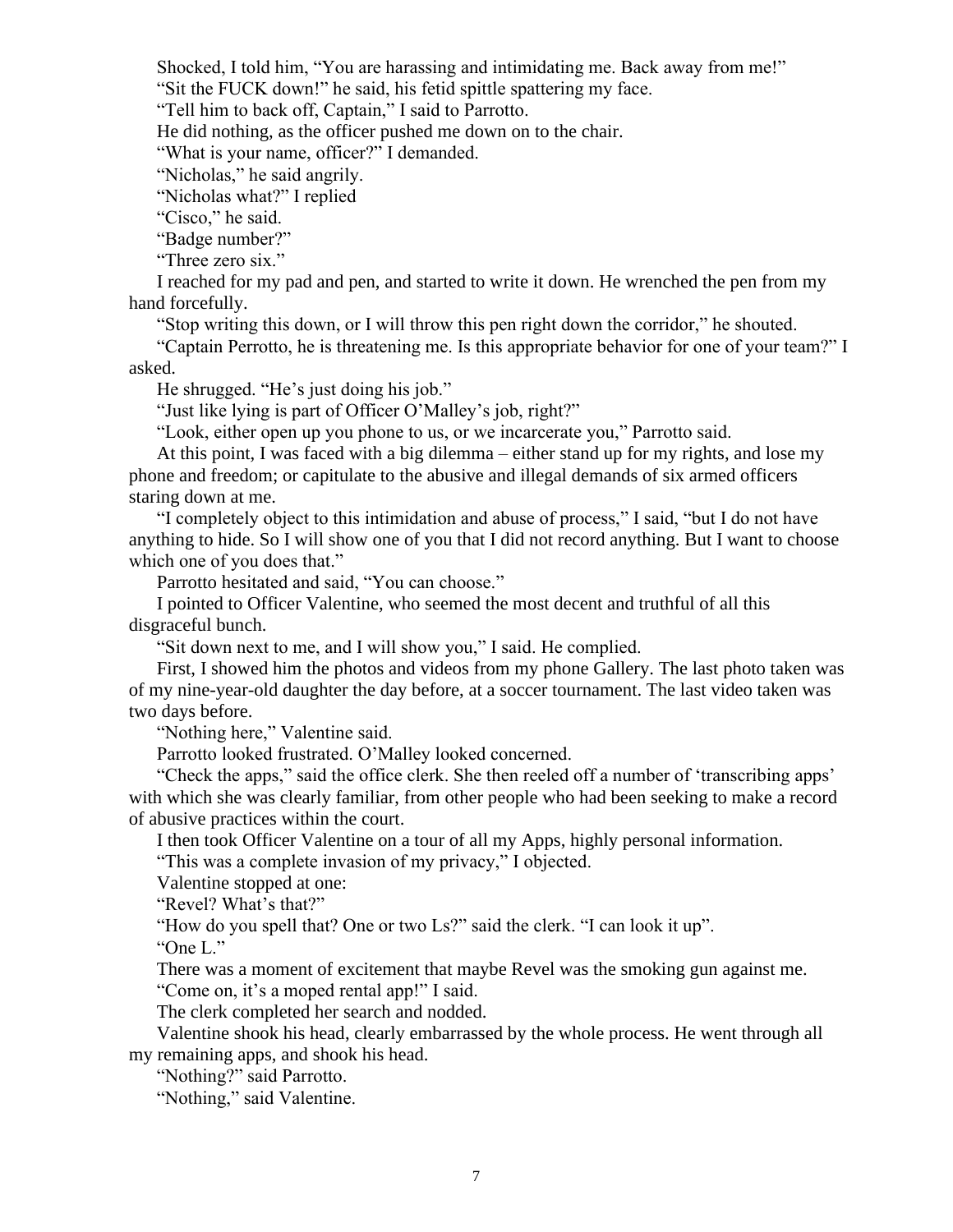I reached again for my pad, and started to write notes. Another officer – whose name I would later find out was Sergeant Cooney -- tore it out of my hands, and said, "Stop that, or I will throw that pad down the corridor."

Again, I approached Captain Parrotto: "Are you going to stand by while your officers behave in this way?"

"He's just doing his job," Parrotto parroted Parrotto.

"Well, I now want to make a formal complaint about the conduct about three officers: Cooney and Cissco for intimidation, bullying and intentional infliction of distress; and O'Malley for verified false witnessing, and also intentional infliction of distress."

"I'm not accepting any formal complaints," Parrotto said. "Now move along and out of here."

Sergeant Cooney pushed me forward, down the corridor, right up to the elevator. As the elevator doors opened, he shouted at me, "GO BACK TO YOUR OWN COUNTRY!"

I was gobsmacked. "Really, Sergeant Cooney? You are a disgrace to your badge." I turned to Officer Valentine, "You heard that right?"

He nodded.

Valentine then went with me back to the  $18<sup>th</sup>$  floor, where I took my seat again to observe proceedings in court."

Until May 2018, Morgenstern had a brutish court attorney, Brian Kieran, a character straight out of *The Sopranos*, who intimidated litigants by pressing his face right into theirs, so that his anger and halitosis caused nightmares for weeks to come. Following complaints to the Chief Judge and Commission on Judicial Conduct by the FCLU, Kieran was replaced by a more effete operator, **Matthew Schwartz**[, who came from Judge Sunshine's chambers.](https://www.linkedin.com/in/matthew-schwartz-508b2b31) As an example of how incestuous NY family court is, Schwartz is [married to Stephanie Paige](https://www.nytimes.com/2016/01/24/fashion/weddings/stephanie-schneider-matthew-schwartz.html)  [Schneider,](https://www.nytimes.com/2016/01/24/fashion/weddings/stephanie-schneider-matthew-schwartz.html) whose mother, Harriet R Weinberger, is the Director of the Office of Attorneys for Children. As a further instance of cronyism, Schwartz used his influence to persuade the Democrat rag *The Brooklyn Eagle* to publish [this puff-piece](https://brooklyneagle.com/articles/2018/11/05/brooklyn-leading-the-way-in-helping-domestic-violence-victims-with-integrated-domestic-violence-court/) on Morgenstern for "leading the way in helping domestic violence victims". To ensure the hagiography had maximum impact, the piece does not include a disclaimer that Schwartz was already working for Morgenstern at the time of publication.

Judge Morgenstern's actions bring into disrepute the court both inside the courthouse and outside. She is regularly featured in media reports about fraud, waste, and abuse in the NY family court system, [including this exposé in the](https://nypost.com/2015/01/22/judge-gets-to-preside-over-strikingly-similar-divorce-case/) *NY Post.* Morgenstern is also the main villain in the book *A little lynched: A Judge-ordered kidnapping* by Aleah Holland RN. In the book, Holland details the ex parte hearings held by Morgenstern, and charts how Morgenstern alienated her children from her after she refused to accede to her requests to make false allegations of abuse against the child's father. Judge Morgenstern and her court attorneys have conducted unethical, ex parte communications about the case with Children's Law Center attorneys like Patty Hurtado, Laura Deewald, Helen Singh, Hilarie Chacker, Genevieve Tahang-Behan, Lauren McSwain and Cynthia Lee. These *ex parte* communications are a violation of the judicial canon to which Morgenstern is bound, specifically Section 100.3(B)(6) *A judge shall not initiate, permit, or consider ex parte communications, or consider other communications made to the judge outside the presence of the parties or their lawyers concerning a pending or impending proceeding."*): So cozy is Morgenstern's relationship to the CLC that she even kept a mailbox openly on view in her courtroom for her correspondence with the CLC. (She took this away after the FCLU published a related story in April 2020). Morgenstern allows the CLC to testify in cases before her, in violation of the attorney-witness rule. She also has an improper relationship with Safe Horizon, an organization to which she sends many families for "supervised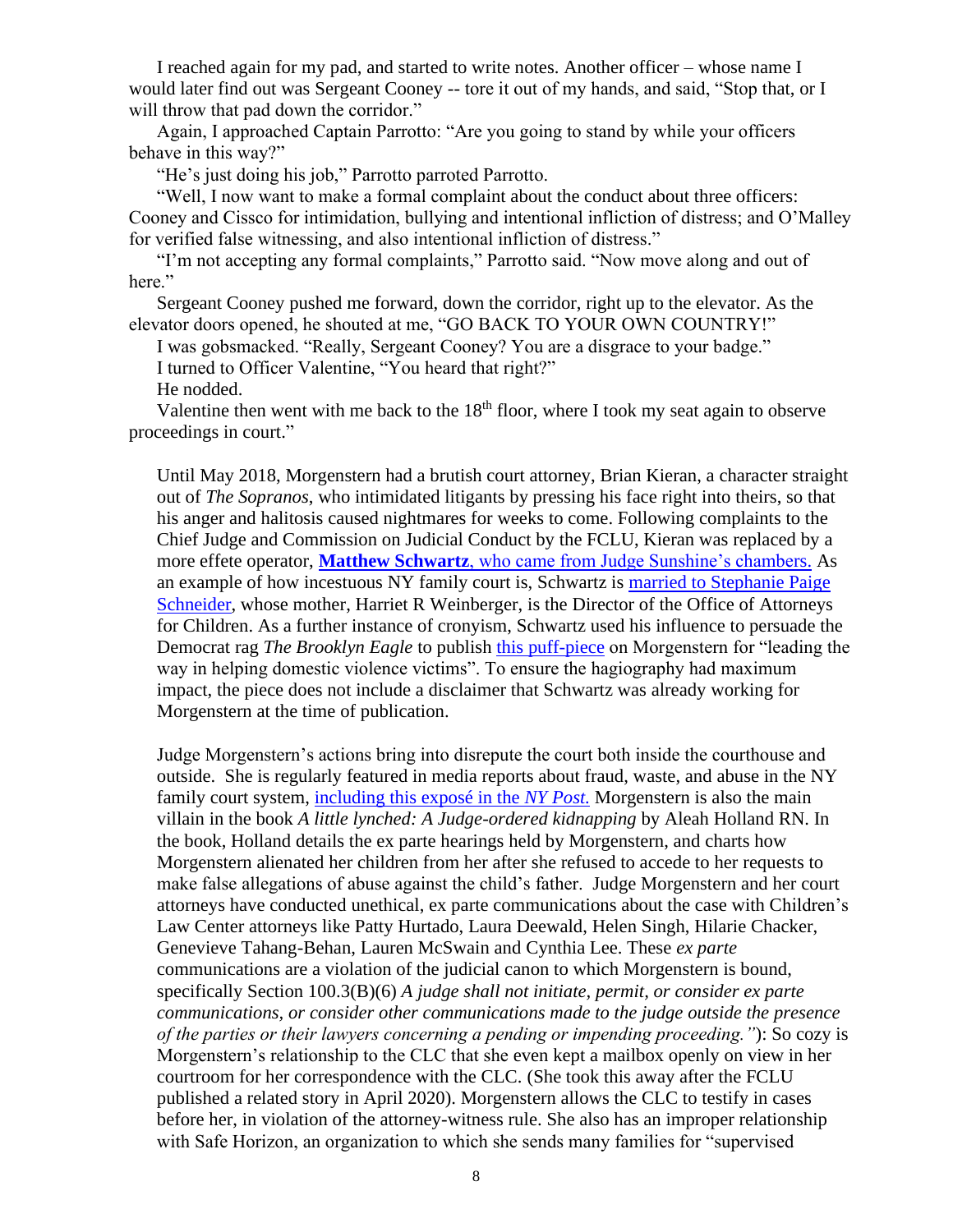visitation". In return, Safe Horizon gives her regular "honors" such as the "Annual Award by the New York State Chapter of the Supervised Visitation Network." Morgenstern's inappropriate relationships with the CLC and Safe Horizon place her in violation of judicial canon, Section 100.2 (A): "*A judge shall act at all times in a manner that promotes public confidence in the integrity and impartiality of the judiciary*." She also has a track record of changing (aka falsifying) court records. According to one parent, Cynthia Walker, she responded to a complaint to the CJC that she had failed to rule on a motion in a timely manner by filing an "update" on December 24, 2018 that she had made the ruling on August 2, 2018, when records showed that no hearing had been held on that day. Morgenstern's conduct is a fraud upon the Kings County Supreme Court, the Unified Court System, the children whom the CLC and the court purport to represent, and every New York taxpayer. She was elected to the Queens County Integrated Domestic Violence Court in 2003 and to the Supreme Court of Kings County in 2006. She was 're-elected' on November 5, 2019, after both the Democratic and Republican party machines nominated her, and no other candidate stood against her. Even with this institutional backing, she only [secured a risible](https://nyenr.elections.ny.gov/)  [15% of the vote.](https://nyenr.elections.ny.gov/) Two separate petitions are calling for her removal, one here, and [the other](https://www.change.org/p/jeffrey-epstein-judge-esther-morgenstern-secret-judicial-slave-trade-trafficking-kids4cash-medical-mindkontrol-experiments-using-her-dv-domestic-violence-court-as-a-front-buckbreaking-black-children-nazi-germany-style-mkultra?recruiter=431964&utm_campaign=twitter_link_action_box&utm_medium=twitter&utm_source=share_petition) [here.](https://www.change.org/p/jeffrey-epstein-judge-esther-morgenstern-secret-judicial-slave-trade-trafficking-kids4cash-medical-mindkontrol-experiments-using-her-dv-domestic-violence-court-as-a-front-buckbreaking-black-children-nazi-germany-style-mkultra?recruiter=431964&utm_campaign=twitter_link_action_box&utm_medium=twitter&utm_source=share_petition)

2. **Matthew Cooper (New York County Supreme Court/Appellate Term):** A tyrannical judge, Cooper is a major player in the NY court racket: he is the Chair of the Board of Justices of the Supreme Court, First Judicial District, and is on the executive boards of the New York State and the New York City Associations of Supreme Court Justices. His background at the Teamsters set the tone for Cooper's abusive, wasteful judgeship, and scandalous judgeship. In March 2021, he caused [nationwide disgust,](https://rumble.com/vewup9-real-america-dan-w-micheline-epstein.html) and was labeled a "mask Nazi", when he separated a six-year-old girl from her mother, a respected doctor, Micheline Epstein, to punish her [for declining to wear a mask outside.](https://www.thegatewaypundit.com/2021/03/exclusive-nyc-judge-removes-6-year-old-mother-didnt-wear-mask-dropping-off-school/) That punishment included an act of extortion which has become customary in his Part 51: Cooper ordered Dr. Epstein that, if she wished to see her daughter again, she must contract Comprehensive Family Services (CFS), a private company to which he has strong ties, to conduct 'supervised visitation'. CFS slaps huge bills on parents. In the matter of Zappin v Comfort, CFS' total bill was more than \$150,000. In the matter of Braverman v Braverman, the CFS bill was \$180,000. In both of those cases, the child ended up alienated from the targeted parent. Dr Epstein, who was familiar with CFS' reputation, asked Cooper that this 'supervised visitation' be done by a family member, or someone less frightening to the child. Cooper refused. Scared of how CFS would harm her child, Dr Epstein refused to engage them. Tragically, that led to the six-year old child not seeing her mother at all. But Cooper went further than just legally kidnapping the child. He sought to smear the mother – a respected medical doctor – as being mentally ill, and ordered one of his "expert" cronies – Dr. Elie Aoun -- to do an expensive "psychological evaluation" on her. Cooper made it clear that he was going after Dr. Epstein's medical license. Cooper's defense for his campaign against Dr Epstein was that he had seen footage, provided to him by the child's school, of Dr Epstein arguing with a nurse outside the child's school. Crossing the line from judge to both witness and prosecutor, Cooper stated that "*Dr. Epstein pushes the nurse. That is clearly visible on the tape…. At 8:21:40 Dr. Epstein departs. She continues, she has continued past the school but at 8:23 a.m Dr. Epstein returns and visibly spits on the nurse. It is absolutely clear.*" Despite this allegation of an assault, no charges were ever filed against Dr Epstein, and Cooper refused to provide the parties with the footage he claimed to have viewed. He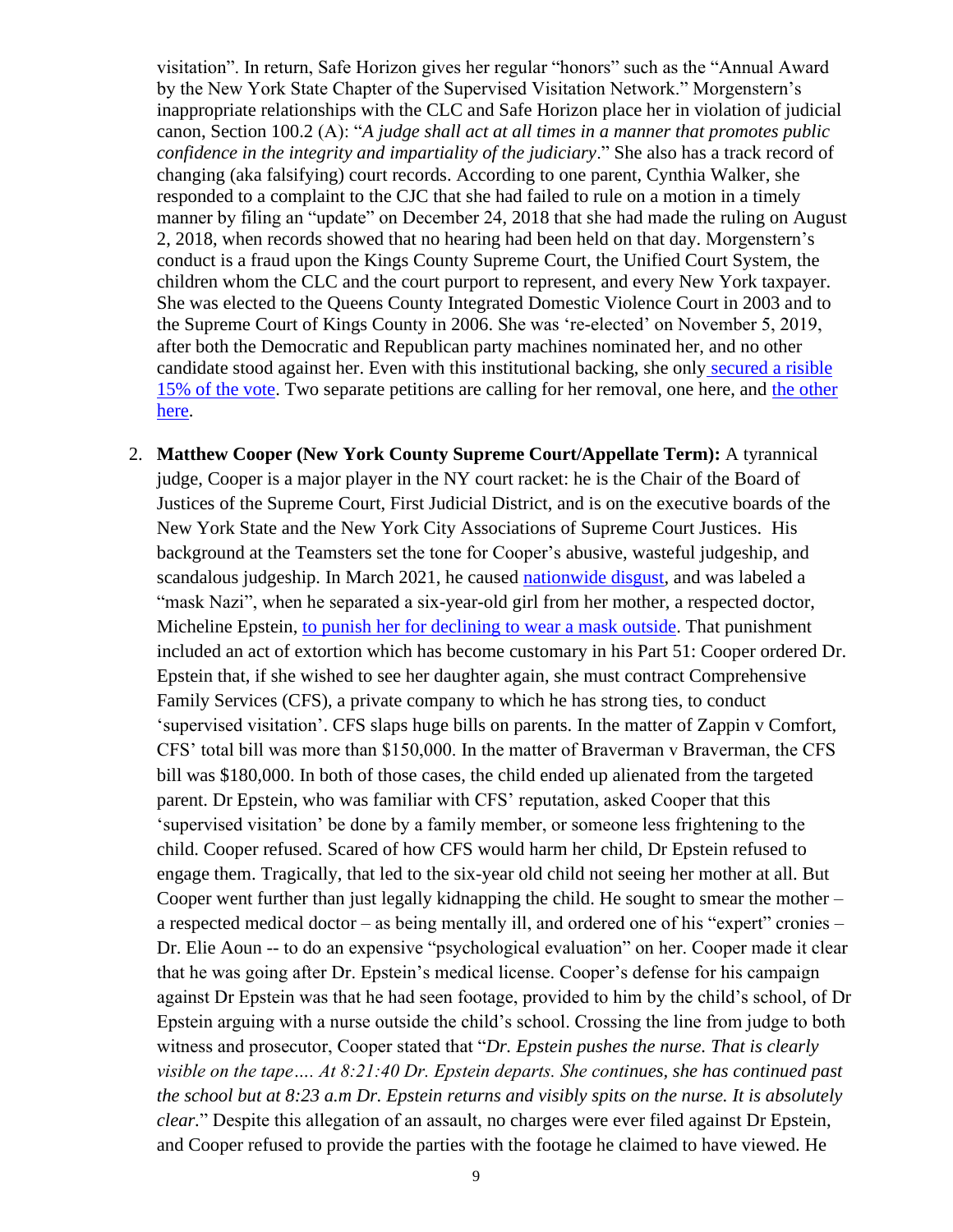even refused to send the parties' attorneys a copy of the Order which had provided him with this 'evidence'. More importantly, Cooper failed to provide any reason why he was using this incident to separate a child from her mother, when no neglect or abuse of the child was even alleged. Cooper also called Dr Epstein's then-attorney, Nancy Green, who subsequently informed her client that, due to pressure from Cooper, she could no longer represent her. Cooper thus ensured that Dr Epstein was deprived of competent counsel. During the next court appearance, on March 25, 2021, Cooper failed to properly warn Dr Epstein of the dangers of proceeding pro se, or to offer her counsel. As a further denial of due process, Cooper ordered Dr Epstein's microphone to be muted during that hearing, when she was appearing pro se. When he did finally allow her to speak, he constantly interrupted her. During one such interruption he complained that, because of Dr Epstein's actions, he had received "900 or so e-mails, many of them threatening, many of them saying the most horrible things about me and my family."

According to his [official biography,](http://afccny.org/wp-content/uploads/2017/11/AFCC_Program_Materials.pdf) Cooper "*is a graduate of Hobart College in Geneva, New York, where he received his B.A., cum laude, in 1974. Following two years as a VISTA volunteer with Bronx Legal Services, he attended Antioch School of Law in Washington, D.C., where he earned his J.D. in 1979."*

Cooper's misconduct has been visible since 2001, when he campaigned to be a judge on the back of his Teamster connections in the Democratic Party: from 1988-2000, he was [chief legal counsel to the Teamster 237.](http://judges.newyorklawjournal.com/profile/Supreme_Court,_New_York_County,_Civil/Matthew_Cooper/Matthew_Cooper-937.xml) "Don Cooper" was elected to the bench with no experience in matrimonial or custody cases. That 'election' to the court is shrouded in secrecy as his campaign documents are sealed and not publicly accessible.

One of the most troubling aspects of his misconduct is the quid pro quo he establishes with attorneys who have provided him money or services, and to whom he gives favorable judgments. This is best seen in the case of Lawrence Goodman, who had been Cooper's campaign manager for his election to the New York Supreme Court in 2008. On March 28, 2014, Goodman showed up in Cooper's court as an attorney for the father in a custody and divorce action -- Amy W. v. Ben H. -- where the father was seeking to modify a prior award of custody to the mother from a previous judge Evans. Cooper even admitted to this conflict of interest:

COOPER: I want to state on the record that I see Mr. Goodman has been retained as appellate counsel. I have had the appointment of Mr. Goodman through politics when I ran for Supreme Court Judge. Mr. Goodman is involved in the political process. I've socialized with him ... I had lunch with him about two months ago just to discuss life in general and his future career path … I am friendly with him but not a close personal friend. I just wanted that put on the record."

Mr. Goodman's "future career path" included entering an appearance as trial counsel on behalf of the father at a modification hearing. Mr. Goodman's notice of appearance was served five days before the start of trial. The mother immediately filed a motion to recuse Justice Cooper from the proceeding based on the apparent conflict of interest with Mr. Goodman and the appearance of impropriety. Justice Cooper refused to entertain the motion and ordered that the modification hearing proceed as calendared. Mr. Goodman proceeded as the father's trial counsel at the modification hearing. And, based on Mr. Goodman's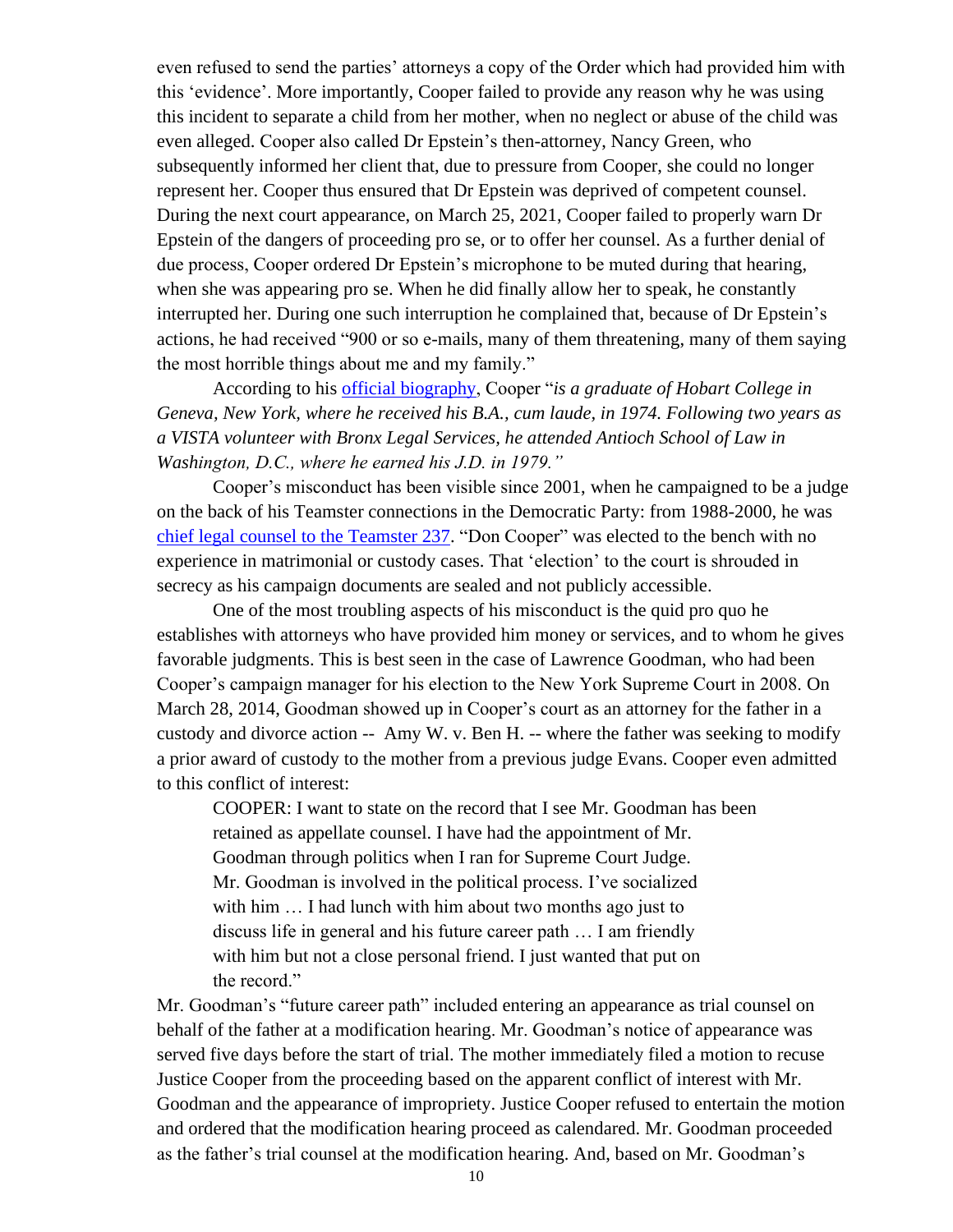notice of appearance filed and served on the eve of the hearing, the mother had virtually no appellate remedy. Cooper then proceeded to give Goodman what he had asked for: he increased the father's access with the children without first holding a hearing as required by law. Even more astonishing, in his decision rendered on the record on December 22, 2014, Justice Cooper overturned his predecessor, Justice Evans', original custody award in its entirety awarding full permanent legal and physical custody to the father. This was despite the fact that based on the record and Justice Cooper's decision the father failed to raise any "substantial change in circumstances" to warrant modification of Justice Evans' decision. As one attorney, who has asked to remain anonymous, has commented: "*Justice Cooper should have recused himself, or at the very least, entertained the motion to recuse. This is particularly so where there was a clear appearance of impropriety in that Justice Cooper fraternized with the father's trial counsel during the pendency of the case and was politically involved with the father's trial counsel during his election. Cooper's failure to do so raises series questions as to the propriety of his presiding over the case with an apparent conflict of interest. More importantly, the appearance created by Justice Cooper in refusing to entertain a motion where there was a substantial evidence as to an appearance of impropriety directly undermines the integrity and public confidence in the judiciary. Once Mr. Goodman became involved, Justice Cooper should have recused himself and should not have touched the matter*."

Intoxicated by his power, Cooper has a huge problem with anger management. He screams in court. He even has post-it notes at his desk saying "Speak less" and "Stay quiet!", to remind himself to control himself. In a hearing in March 2021, Yahoo News reported that "*[Judge Cooper had to apologize for cursing during the hearing when he](https://news.yahoo.com/golf-pro-deadbeat-dad-third-040100387.html)  [thought his computer froze](https://news.yahoo.com/golf-pro-deadbeat-dad-third-040100387.html)*."

An example of the vicious, tone he uses can be seen in an exchange with one parent, Nicholas Marcilio, on Valentine's Day, 2013:

JUDGE COOPER: You're the Plaintiff. You want to get divorced, right? MR MARCILIO: Yes.

JUDGE COOPER: Good. Then move out!"

He then gave Mr Marcilio just two hours to remove all his belongings from his home where he had lived for five years, even though no full hearing into the case had been completed.

All Cooper's disrespectful and angry behavior is in violation of NY Judicial Cannon section 100.3: "*A judge shall perform the duties of judicial office impartially and diligently*".

Cooper takes sadistic pleasure in incarcerating parents. He even allowed himself to be filmed on YouTube, stating that "*I live for threatening litigants*" and [gloating about](http://tinyurl.com/jyhzhbk)  [incarcerating fathers in the cases before him.](http://tinyurl.com/jyhzhbk) Here are some examples of his public quotes: COOPER: There is nothing like threatening someone. Threats are one of the things I kinda live for in the job, to tell people, 'if you don't there is a good chance you're going to be -- I have a lot of different lines – I don't use bring your tooth brush next time. That doesn't really work. My new line that seems to work very well is: 'Sir we are going to adjourn this case. But, I want you now I need you to provide the bridge officer with a list of the medications you take so that can be passed onto the Department of Corrections. I hope I'm not giving away a trade secret! [\[Viewable here\]](https://www.youtube.com/watch?v=cTOnYzcGeg0.) \*\*\*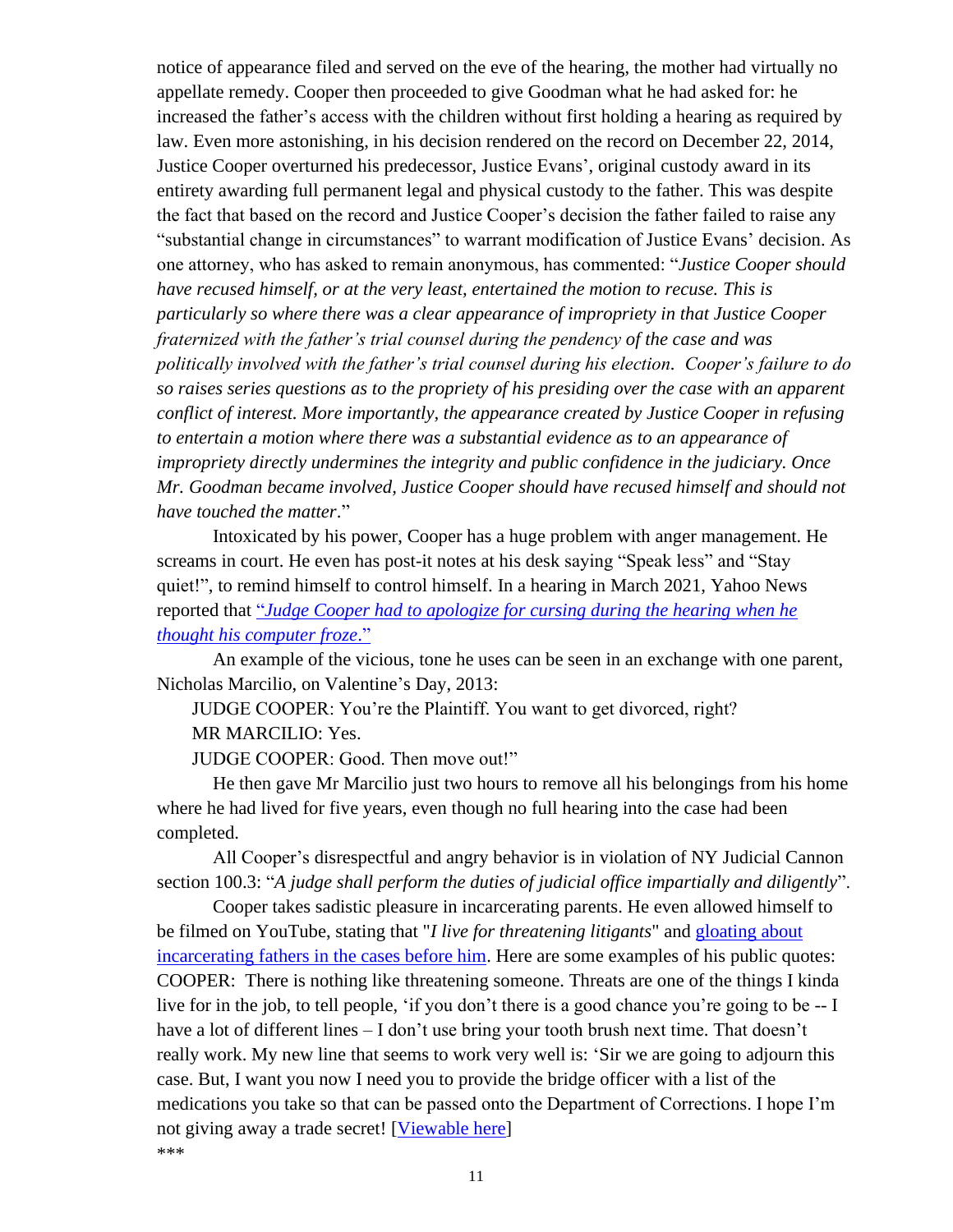COOPER: There is nothing more gratifying for your client then seeing the person they hate most in life with those handcuffs on!.. My favorite question is: What kinda car do you drive? If it is a Range Rover, an Escalade or a high-end Lexus, that's prima facie case for imprisonment! [\[Viewable here\]](https://www.youtube.com/watch?v=kiIzRmy73vU)

And Cooper carries through with these threats. One example of a parent he imprisoned was professional golfer James Reino, whom, in March 2020, he ordered to be jailed for 13 months for alleged non-payment of child support, [as seen in this story.](https://news.yahoo.com/golf-pro-deadbeat-dad-third-040100387.html)

In one instance, Judge Cooper spat on one parent who had criticized him. That was the allegation of Anthony Zappin, who affirmed that Cooper spat on him when, by chance, he passed him in a Manhattan street. Cooper denied the allegation, although Zappin has presented CCTV video evidence, and a spit-stained jersey to corroborate his account of the incident.

Another of his strategies of intimidation is to threaten "sanctions" on a Targeted parent, if he does not withdraw an allegation against the Protected parent. He did this in the Marcilio v Hennessy case, when he told Mr Marcilio he would impose un-specified "sanctions" if he did not withdraw allegations that Ms Hennessy had assaulted him.

He constantly badgers and interrupts Targeted parents. For example, on May 8th 2013, this exchange took place:

MR MARCILIO: I would Like to object to something your Honor ---

JUDGE COOPER: I would like you to be quiet. Fine.

When the covid-19 pandemic turned court into remote encounters, Cooper started using a new technique to silent Targeted parents: he muted their microphones. This is what he did with Dr Epstein in a hearing on March 25, 2021.

Cooper routinely ignores the rules of evidence. In the case of Epstein v Epstein, for example, he based his order to separate the child from her mother on the basis of his viewing of video footage provided by an attorney at the child's school. Yet he was not allowed to view anything about the case, unless those materials have been brought into evidence. And Cooper himself admitted, on April 16, 2021, that "the video is not yet in evidence."

According to one court observer, "*Cooper acts like the love-child of Mr. Burns and Grand Moff Tarkin*". Cooper often threatens parents that they will never see their child(ren) again unless they do exactly what he says. He threatens parents with incarceration if they do not submit to expensive drug tests, or pay his designated "experts".

By forcing parents to contract these people, Cooper is applying the mafioso skills he learned from the Teamsters to run a racket, enriching crony professionals at the expense of struggling families. This is most clear in his orders appointing "attorneys for the child" (AFC) to represent the children. His favored AFCs are the aptly named Elizabeth 'Libby' Fee (\$475 an hour) and her equally well-named partner Tara Diamond (\$300 an hour). Other beneficiaries are Rosemary Rivieccio (\$400 an hour); and Harriet Newman Cohen (\$600 an hour). Ms Cohen is especially happy to have Cooper as her friend. In the case of Zappin v Comfort, for just a four month period from September to December 2015, she billed the parties an astounding \$501,296.26. The total included Ms. Cohen's luxury car service to and from the courthouse, expensive sit-down lunches and dinners during trial and work that was unrelated to the Matrimonial Action. Even more astonishing was that fact that Ms. Cohen billed \$600 per hour for her law partner, Paul Kurland, to sit in the courtroom with her and her daughter, Martha Cohen Stine, to sit in the gallery during proceedings. Neither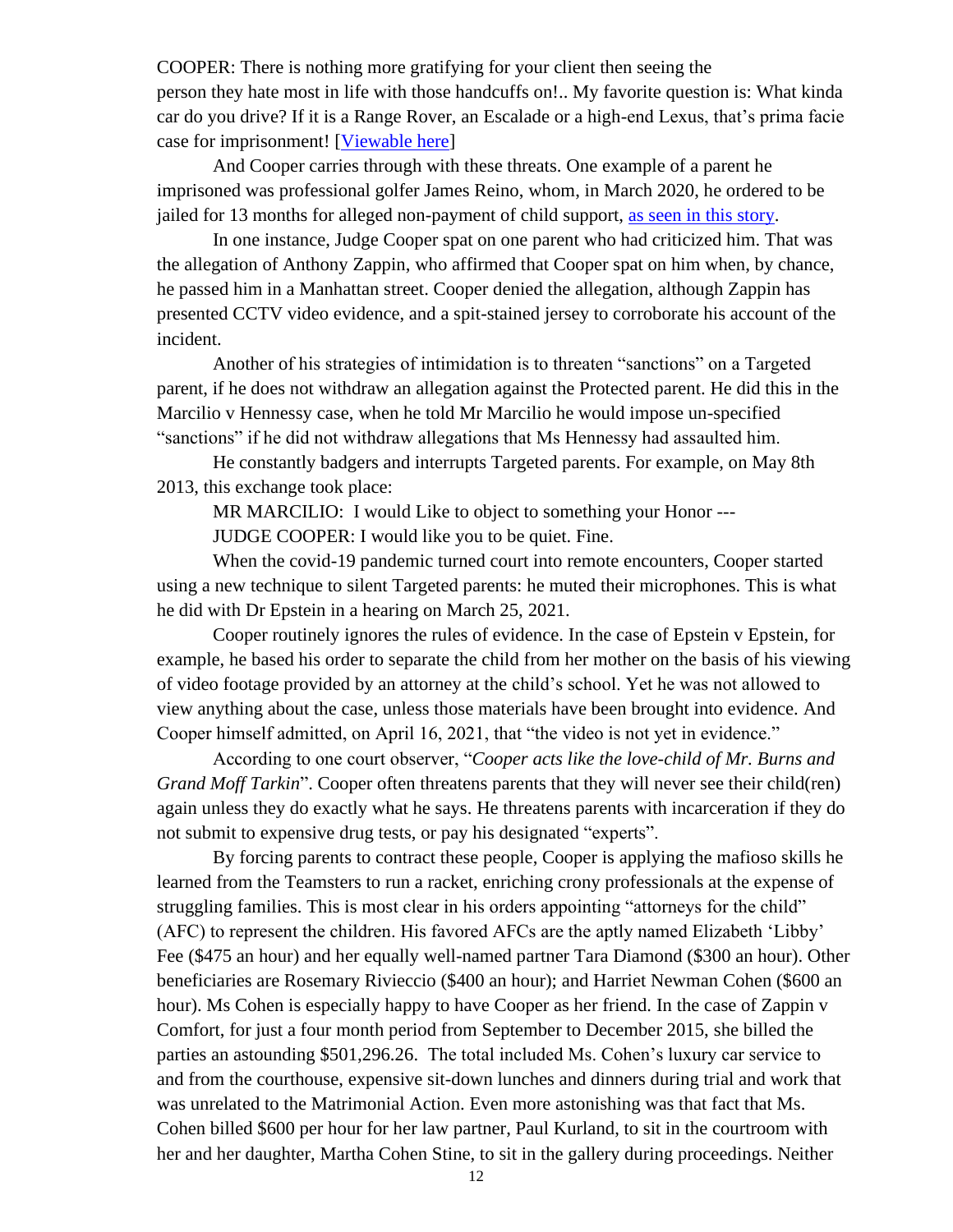Mr. Kurland, nor Ms. Stine, ever received court permission to bill as the child's fiduciary as required by law. With Cooper's blessing, Ms. Cohen turned matrimonial court into a profiteering scheme.

Cooper also revels in ordering parents to undertake expensive "forensic examinations", thus enriching his friendly "psychologists" such as Eric Teitel (\$400 per hour) Mark Rand (\$250 per hour), Seymour Moscovitz (\$300/hr), Elie Aoun (\$350/hr, with an initial \$6180 retainer) and Leah Younger (\$250 an hour). In the matter of Epstein v Epstein, Younger pulled out of the case after pocketing more than \$10,000 but before even issuing any report. Cooper refused to issue an order either reimbursing the parents, or for the notes and test results to be released, to allow the court to make at least an interim assessment.

Cooper corrupts the process of the forensic evaluation in various ways. First, he obliges parents to sign a statement that they are doing the evaluation of their own free will and, as such, they will accept the results and waive their right to challenge his appointed evaluator. This then allows Cooper to use the evaluator's report to rubber-stamp his own will on the case. Even more disturbingly, he provides his own notes to forensic evaluators, skewing the process, and violating court rules. Dr Eric Teitel, assigned by Cooper at \$400 an hour, has affirmed he did this in the matter of Mack vs Mack.

Cooper also generates business from "supervised visitation" vendors. He enriches his friend Rick Spitzer, owner of the private firm Comprehensive Family Services (CFS), by contracting CFS -- at \$350 an hour -- to conduct "supervised visitation" of Targeted parents and their poor children. Cooper has boasted that he has sent "thousands of parents" to CFS, meaning that millions of dollars must have been earned by Spitzer's company, thanks to Cooper.

Cooper also accepts into evidence from therapists without a license, when they are recommended by an Attorney for the Child he has appointed. He did this with the therapist, Marsha Greenberg, who was contracted by Cooper's AFC Tara Diamond (\$300 an hour), when her license for conducting therapeutic activities with children was 15 years out of date.

Cooper loves publicity. He and his court clerk Tim Arbo use contacts with the Unified Court System to be assigned cases involving celebrities, like [Robert DeNiro,](https://pagesix.com/2021/04/16/de-niro-struggling-to-keep-up-with-wifes-pricey-lifestyle/) Richard Gere and Madonna/Guy Ritchie. Improperly, he then comments on cases even before he has issued a final judgment. He uses his press contacts at the *New York Post,* the *New York Daily News* and *[Yahoo News](https://news.yahoo.com/golf-pro-deadbeat-dad-third-040100387.html)* to humiliate and ruin litigants. He has set up a quidpro-quo relationship with these tabloids, offering reporters like Priscilla DeGregory, Barbara Ross and Julia Marsh juicy stories in return for positive press coverage of him. He then uses media pressure to intimidate and shame litigants into outcomes he desires. The most egregious example of this was his publishing of a September 18, 2015 decision against Anthony Zappin, by sending it to the New York Law Journal; the New York Post and the Daily News tabloids. The Post's headline was "*Patent-lawyer a 'Fool' for Representing Himself in Divorce Battle: Judge*." The Daily News' headline was: "*Manhattan Lawyer Fined \$10G for Bullying Judge and Attorney in His Divorce Case*." Those publications set off a cascading series of articles, blogs, Facebook posts. As a direct result, Zappin was fired from his job the next day, and would end up losing his law license. But Cooper's publication of his Decision violated the statutory seal under DRL 235.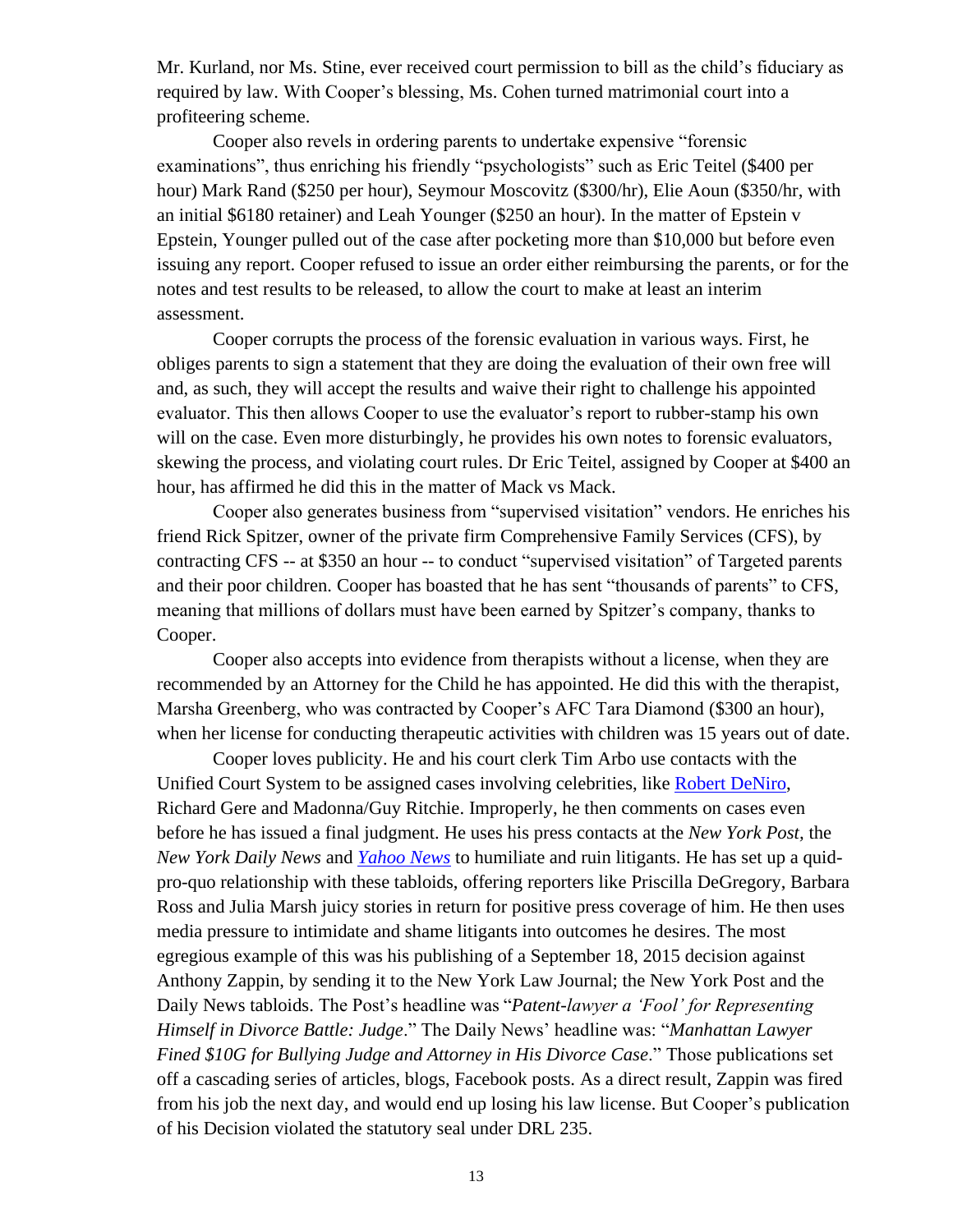Cooper has been captured on video stating that he creates "printable sound-bites" to draw media attention to his cases, which, by law, are sealed matters. He has publicly called litigants ["deadbeat dads,](https://nypost.com/2014/09/23/judge-slams-nba-star-for-being-a-deadbeat-dad/)" ["bed-pooping cokeheads,](https://nypost.com/2015/01/08/judge-blasts-banker-wife-for-horrible-fiasco-of-a-divorce/)" ["the shyster of smoked meat"](https://nypost.com/2015/08/05/judge-calls-carnegie-deli-manager-the-shyster-of-smoked-meat/) and "fools."

However, whenever Cooper feels threatened by potentially critical media attention, he turns nasty, behaving criminally to silence his opponents. And woe betide a parent who should speak to the media in a critical way about him. That will lead to vicious retaliation from Cooper. In the case of Dr Epstein that meant not just taking her child away from her, it also meant going after her livelihood – her medical license. In the case of Anthony Zappin, it meant the loss of his son, his job, and his law license.

Cooper intimidates journalists by threatening to incarcerate them if they don't hand over their electronic devices. [As shown in this audio recording,](https://www.youtube.com/watch?v=gF3i8TiPlYQ) he did this to FCLU Director Sebastian Doggart, who was reporting on a case in his courtroom. Cooper forced Doggart to take the stand, accused him of recording events, and demanded that he hand over his phone. When Doggart refused to hand it over, and invoked the Fifth Amendment when it came to Cooper's allegations, Cooper exploded with rage, ordered to court officer put handcuffs on him, and to take him to jail for the weekend (an order he later revoked). These actions violated the First Amendment of the Constitution, and New York's Shield Law, which protects journalists from harassments. He has also denied journalists the right to counsel, or to plead the 5<sup>th</sup> Amendment, after he has hauled them up to the stand.

To protect himself, he falsifies the record with his court reporters, especially 'Senior Court Reporter" Reverend Jacqueline Glass. He did this in the hearing where he harassed Doggart. A comparison of an audio recording of that hearing with the "official transcript", prepared by Ms Glass, shows significant excisions. For example, the official transcript records a rebuke that Judge Cooper made to Mr Doggart: "*Stop gesticulating sir, you're distracting me."* [Nov 6, 2015 Tr. at 23: 9-10] But it did not include Mr Doggart's response: "I was not gesticulating in any way." The same thing happened at a February 14, 2013 hearing when Judge Cooper removed an intemperate remark he made, that he did not want to "end up on the cover of the New York Post," if someone got hurt as a result of his orders. On other occasions, Cooper and Arbo decline to provide transcripts at all. Usually he gives no reason for denying a request for a transcript. But the way he avoided providing a transcript for a December 12 2012 hearing in the matter of Marcilio v Hennessy was by claiming that "the transcription machinery failed."

Cooper is an Associate Justice on the [Appellate Term,](http://www.courts.state.ny.us/courts/appterm_1st.shtml) appointed by the Office of Court Administration. He uses his colleagues in the First Department Appellate Division – especially Rolando Acosta and the now-retired Judge Saxe – to ensure his rulings are never overturned. He hides behind his absolute immunity from prosecution in state courts, afforded to him by the egregious US Supreme Court decision of *Stump vs. Sparkman*.

He seems to believe he is exempt from rules forbidding judges to speak to just one party, which is known as "ex parte communication." He regularly calls up one party's attorney, sometimes to pressure them to withdraw their representation, as he did with Nancy Green in the Epstein v Epstein matter, and as he did with the media, attorneys and even witnesses in the Zappin case. This is in violation of judicial canons  $3(B)(6)$  and  $(11)$ ; and 100.3 A(6) "*A judge shall not initiate, permit, or consider ex parte communications, or*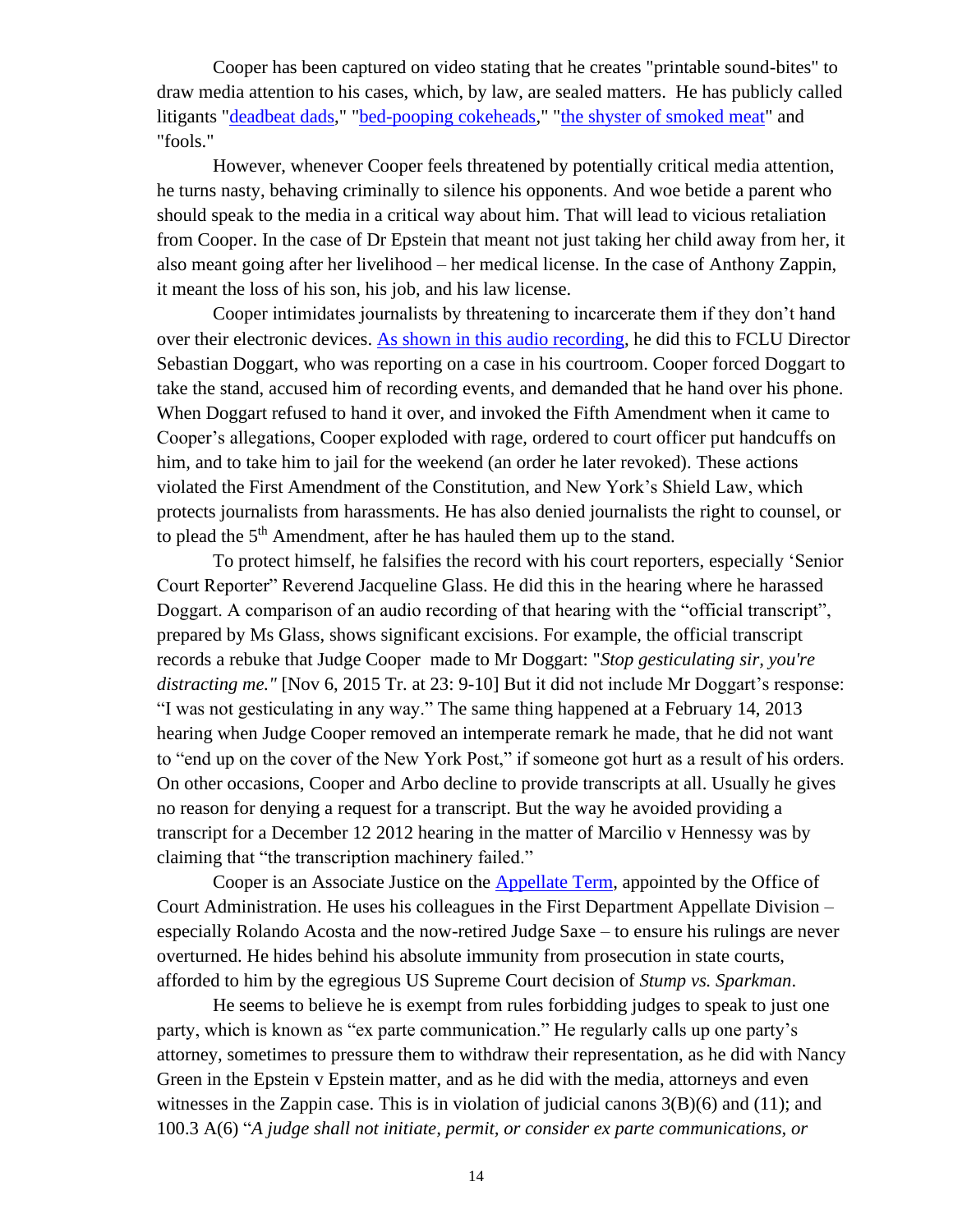*consider other communications made to the judge outside the presence of the parties or their lawyers concerning a pending or impending proceeding*."

Cooper also believes himself to be exempt from rules forbidding him to sit on cases where there is a clear conflict of interest. For example, in the matter of Amy W. v. Ben H., (Index No. 309228/10) he refused to transfer the case when the attorney for the father was the same person who had run his 2008 campaign to be re-elected as a judge: Lawrence Goodman, Esq. Not only did Cooper dismiss the mother's application for him to step away, Cooper then rendered Mr Goodman exactly the ruling he was seeking, overturning a prior custody award and giving full permanent legal and physical custody to the father.

New York taxpayers pay Cooper an annual base salary of \$215,000, on top of which [he receives \\$20,000 for his position on the Appellate Term,](https://codes.findlaw.com/ny/judiciary-law/jud-sect-221-bb.html) plus \$30,000 in non-salary benefits, health insurance, and pensions. That all brings up his overall compensation to \$270,000.

Cooper works hard to conceal other revenue streams. But he is involved in a forprofit Indian law school scheme, the "O.P. Jindal Global University" which he also uses for self-promotion, [as seen in this clip,](https://www.youtube.com/watch?v=eJL3y2EO--A&t=2s) and in this live-streamed [conference.](https://www.facebook.com/watch/live/?v=388339729172640&ref=watch_permalink) O.P. Jindal has also paid all expenses for trips to India. As a quid pro quo, Cooper [has admitted](https://www.facebook.com/watch/live/?v=388339729172640&ref=watch_permalink) that he provides internships to three O.P Jindal students to his courtroom. Cooper has declined to answer requests for information on what remuneration he receives from this organization.

He has ensured that donations to his election campaign are not publicly declared, which is illegal. It is highly probable that many attorneys who appear in his courtroom – and benefit from his rulings – are major donors to his campaigns. He may also benefit from attorneys hiring his second wife, [Melissa Brophy,](https://www.linkedin.com/in/melissabrophy/) and her recruitment company Maximum Management. According to one attorney who knows Cooper well: "*The corruption works like this: An attorney wants to get in Cooper's good graces. They or someone associated with them reach out to Brophy and say they have an "opening" in their firm or company and need some candidates recruited. She gets to charge a fee for a sham executive search and Cooper issues a favorable order, or hires the attorney as an AFC, like Harriet Newman Cohen. These kickbacks are difficult to track, no doubt.*"

Cooper also has a cosey relationship with the New York Women's Bar Association (NYWBA). Cooper benefits from this by money paid to him by NY State as reimbursement for "expenses" in attending NYWBA events. He also receives "awards" like the [President's](https://www.nywba.org/content/uploads/2015/09/2015-Journal-80th-AnniversaryGala.pdf)  [Award;](https://www.nywba.org/content/uploads/2015/09/2015-Journal-80th-AnniversaryGala.pdf) receiving "expenses". Cooper tries to burnish his feminist credentials by serving on the NY Supreme Court's Gender Fairness Committee and often handing custody decisions in favor of mothers. Cooper has refused to explain what other benefits he receives from the NYWBA, or what he gives to them, but several attorneys have alleged that his side of the deal is to favor mothers, and the appointment of female AFCs.

Cooper also seems to benefit financially from his membership of various "standing committees". He is the [Chair of the Judicial Section of the NY New York County Lawyers](https://www.nycla.org/NYCLA/StandingCommitteesSectionsandCommunities/CommitteeList/NYCLA/Committees/Committee_List.aspx)  [Association.](https://www.nycla.org/NYCLA/StandingCommitteesSectionsandCommunities/CommitteeList/NYCLA/Committees/Committee_List.aspx) He is an active member of the notorious New York branch of the [Association](http://afccny.org/wp-content/uploads/2017/11/AFCC_Program_Materials.pdf)  [of Family and Conciliation Courts.](http://afccny.org/wp-content/uploads/2017/11/AFCC_Program_Materials.pdf) The benefits Cooper derives are summed up by this attorney's description: "*The state reimburses Cooper for "expenses" to go to these things. He effectively has a slush fund. Cooper also gets to glad-hand all the lawyers and add awards to his resume. At the same time, the attorneys curry favor. That's why you see*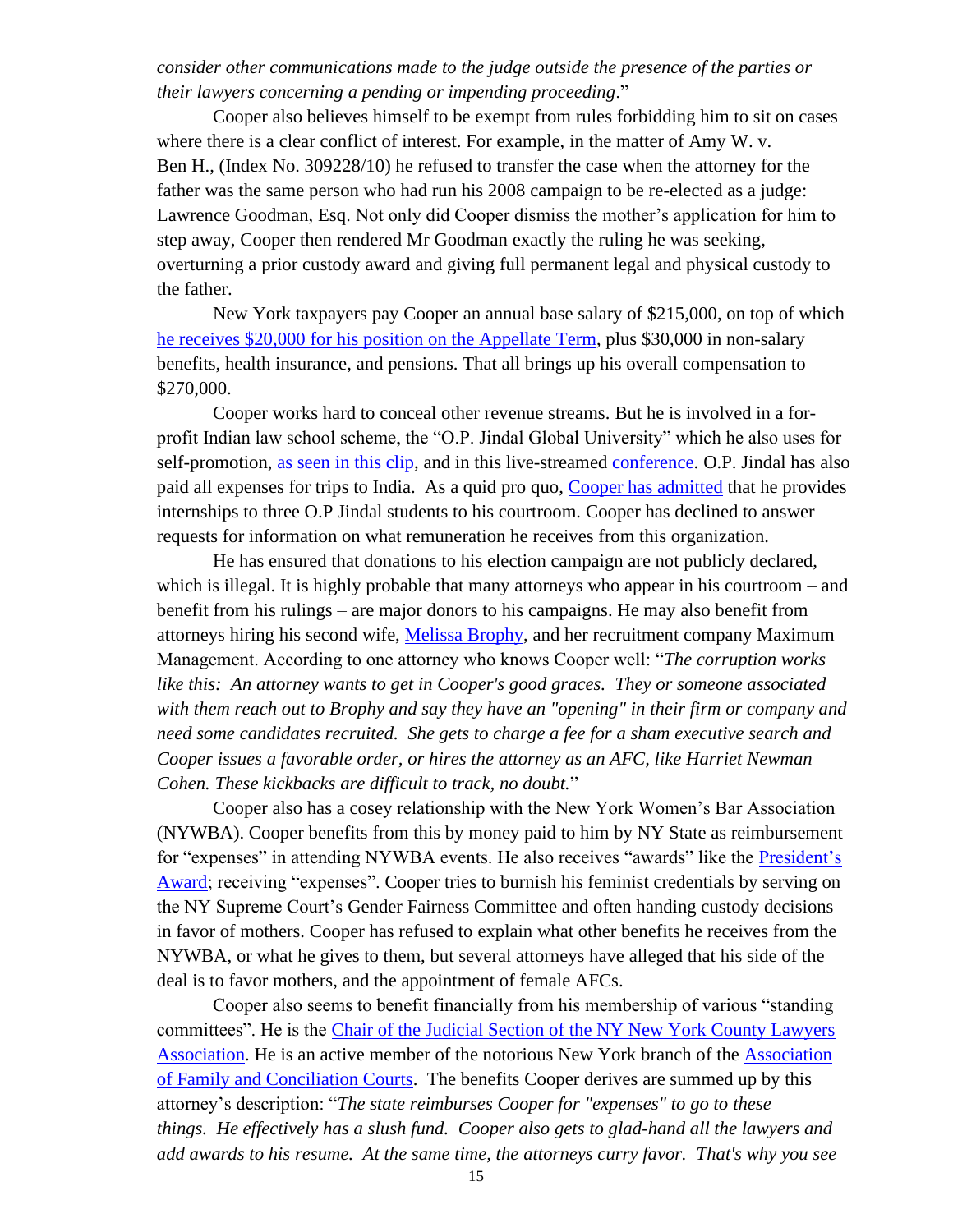*some attorneys get treated way more favorably by Cooper, e.g. Harriet Newman Cohen, Judy White, etc., than others.*"

In the courtroom, negligence is an accusation constantly aimed at Cooper. He failed to file correct paperwork in one case, which led to an armed individual get out of Rikers Island, as seen in [this article.](https://www.msn.com/en-us/news/crime/for-3rd-time-in-a-month-suspect-mistakenly-released-from-rikers-island/ar-BB1ff2WZ) To be fair, this mistake might have been made by Cooper's thuggish sidekick, court attorney **Timothy Arbo**, who has been working with [him for ten](http://www.timcorbo.com/)  [years.](http://www.timcorbo.com/)

Cooper is a master of the procedural dark arts. To avoid following rules set by the New York CPLR, he has his own set of Part 51 Rules, [viewable here.](https://www.nycourts.gov/legacypdfs/courts/1jd/supctmanh/Rules/part51-rules.pdf) These include a stipulation that motions can only be brought by "Order to Show Cause". But even when a party files such a motion, Cooper refuses to sign that order, meaning that the motion never gets heard. Another of his tactics to avoid appellate review is to give a case a phony index number. In the case of Epstein v Epstein, for example, the index number his office gave to the case was dated 2018, even though the case did not commence until 2020. This helped to cause bureaucratic problems for anyone filing an appeal on his orders.

Curiously, Cooper has hung a picture of large cock behind his home-office desk:



Cooper was the subject of a suit in the Federal Court of the Southern District of New York. In January 2017, Judge Katherine Failla [completed a hearing on allegations](https://www.pacermonitor.com/public/case/15332826/Zappin_v_Cooper) of Cooper's gross misconduct made against him by NY attorney Anthony Zappin, who was barred by Cooper from seeing his six-year-old son, and persecuted through the press. To defend himself, Cooper misused public funds by using NY Attorney General Eric Schneiderman's office to represent him – an indication of how deep and wide the corruption in the family court system is. In February 2018, after more than a year considering the evidence, Judge Failla issued a decision that asserted that Cooper's actions were not protected by judicial immunity. However, she also bowed to pressure from the state judiciary and [granted a motion by Cooper to dismiss the motion.](https://www.law360.com/articles/1008718?ta_id=697831&utm_source=targeted-alerts&utm_medium=email&utm_campaign=case-article-alert) Failla's decision stated that:

*New York law governs the substantive judicial immunity inquiry here, and a relic of that body of law appears to leave state judges briefly exposed for the very particular conduct at issue. Still, because Plaintiff's claims would necessarily require relitigation of material and decisive factual issues*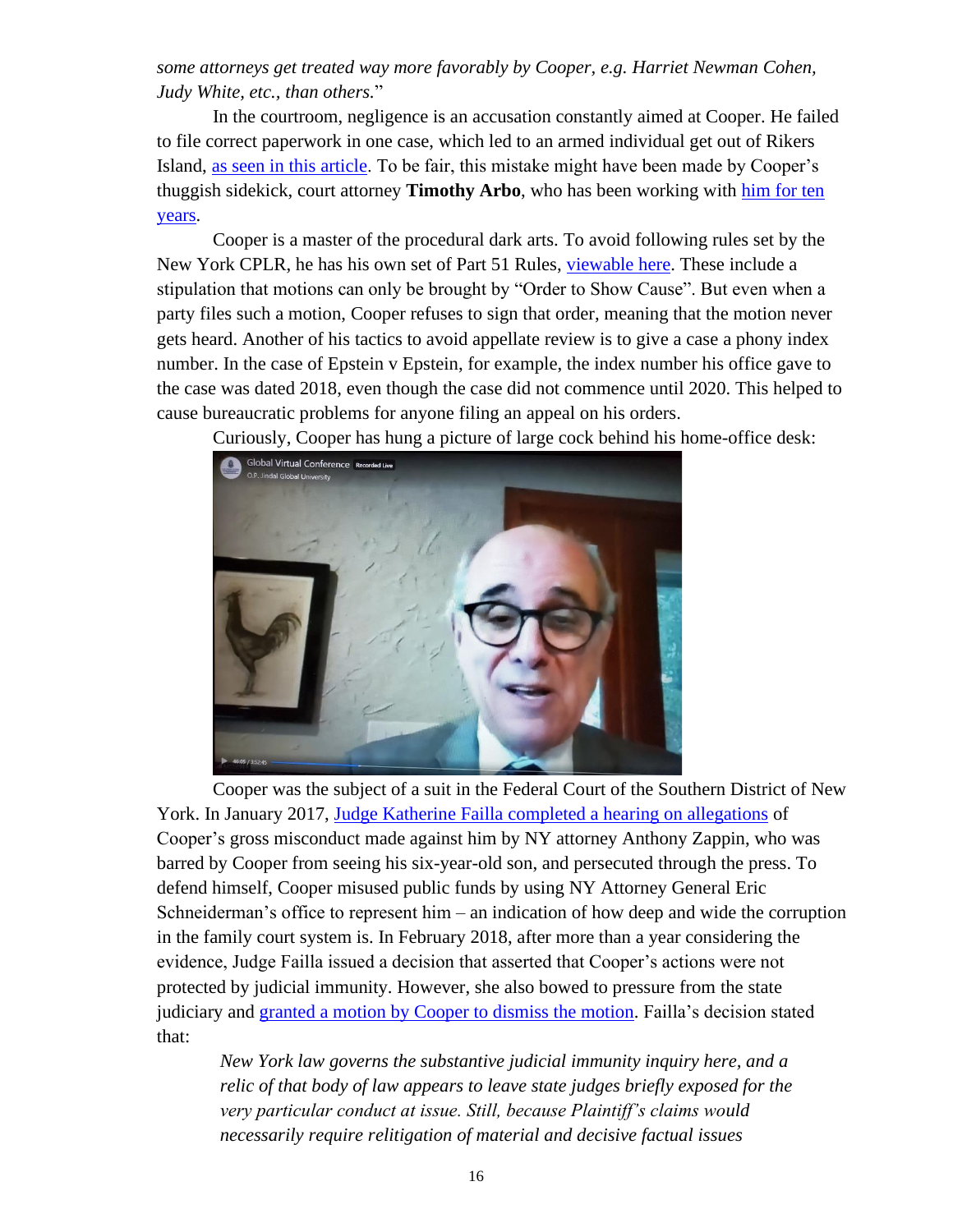*previously adjudicated in state court, this Court grants Defendant's motion and dismisses the First Amended Complaint with prejudice on collateral estoppel grounds.*

Zappin filed a motion to the  $2<sup>nd</sup>$  Circuit for reconsideration, but this was dismissed.

Zappin also filed a formal complaint to the New York State Commission on Judicial Conduct (CJC) against Cooper for engaging in extrajudicial communications with media outlets about pending cases. The CJC dismissed this complaint, but as shown later in this report, the CJC is a charade of accountability. It rarely investigates complaints, and has an execrable record of holding the feet of corrupt judges to the fire. Cooper retaliated against Zappin by having him thrown into Rikers Island jail for three days, for "filing a false report" against him, and then ensuring he was disbarred.

In the fall of 2017, and in the wake of intense public criticism, and calls by the FCLU for his removal, the NY Unified Court System removed Cooper from the NY Supreme Court bench and sent him to the Appellate Term. Some observers saw this as a significant demotion. One attorney stated: "*He has gone from handling high profile, multimillion dollar divorces and abusing his power by incarcerating innocent parents, to reviewing small claims cases out of city courts. The Appellate Term is where they put poorly performing judges like Justice Ling-Cohen to ride out the rest of their term. Cooper has four more years on the bench, so he won't be moving anywhere else and he won't be hurting future litigants in matrimonial court anymore*." However, Cooper held on to a number of his existing cases and, in 2020, he began to again receive new cases. [Up for re-election in 2022,](http://ww2.nycourts.gov/courts/1jd/supctmanh/bio_cooper.shtml) he is also due to turn 70 in 2023, which should trigger his retirement. But he is one judge who knows how to avoid rules. Until his retirement, or removal he remains a mortal enemy of many NY families.

3. **Robert Onofry** (Orange County Supreme & Surrogate Courts): Running a charming upstate court-house like his vicious private fiefdom, Onofry shamelessly rewards friends and colleagues at the expense of due process. 2019 should have been his last year desecrating NY's judiciary, since he has passed the legal age of retirement; but this is a judge who lives above and beyond the Law.

In a two-year-long investigation by the FCLU, evidence has been gathered to show Onofry has engaged in the following reckless and wanton misconduct: violation of the American Disabilities Act; and numerous violations of NY State judicial canons 100.2 (A), 100.3 (B)(3), and 100.3(B)(6). Other criminal misconduct under the penal code and under federal criminal and civil USC statutes include: endangerment of the welfare of a child; illegal, unlawful destructive actions; impropriety and the appearance of impropriety; unfit behavior in bullying of journalists, litigants, pro se litigants, witnesses and attorneys; improper relations with attorneys on a pending case; unlawful and punitive orders for nonpayment of an attorney's fees, using the threat of parenting time; ex parte communications with his favored attorneys; and fraud by and upon the court. The FCLU's 2018-2019 investigation of Onofry centered on one case – Cecilia Brandel vs William Brandel – which we followed closely, gathering the entire case file, attending court hearings, and speaking to all parties. This study revealed how Onofry traffics lucrative 'attorney-for-the-child' business to colleagues like Kelli O'Brien, for whom he acts as a debt collector.

Onofry favors certain forensic evaluators like Debra Klinger Rosenfeld, whom he appoints to conduct \$20,000-and-up "reports". He jokes around with, and rules in favor of, family-friend attorneys like Kiel Van Horn, the son of another family court judge, Victoria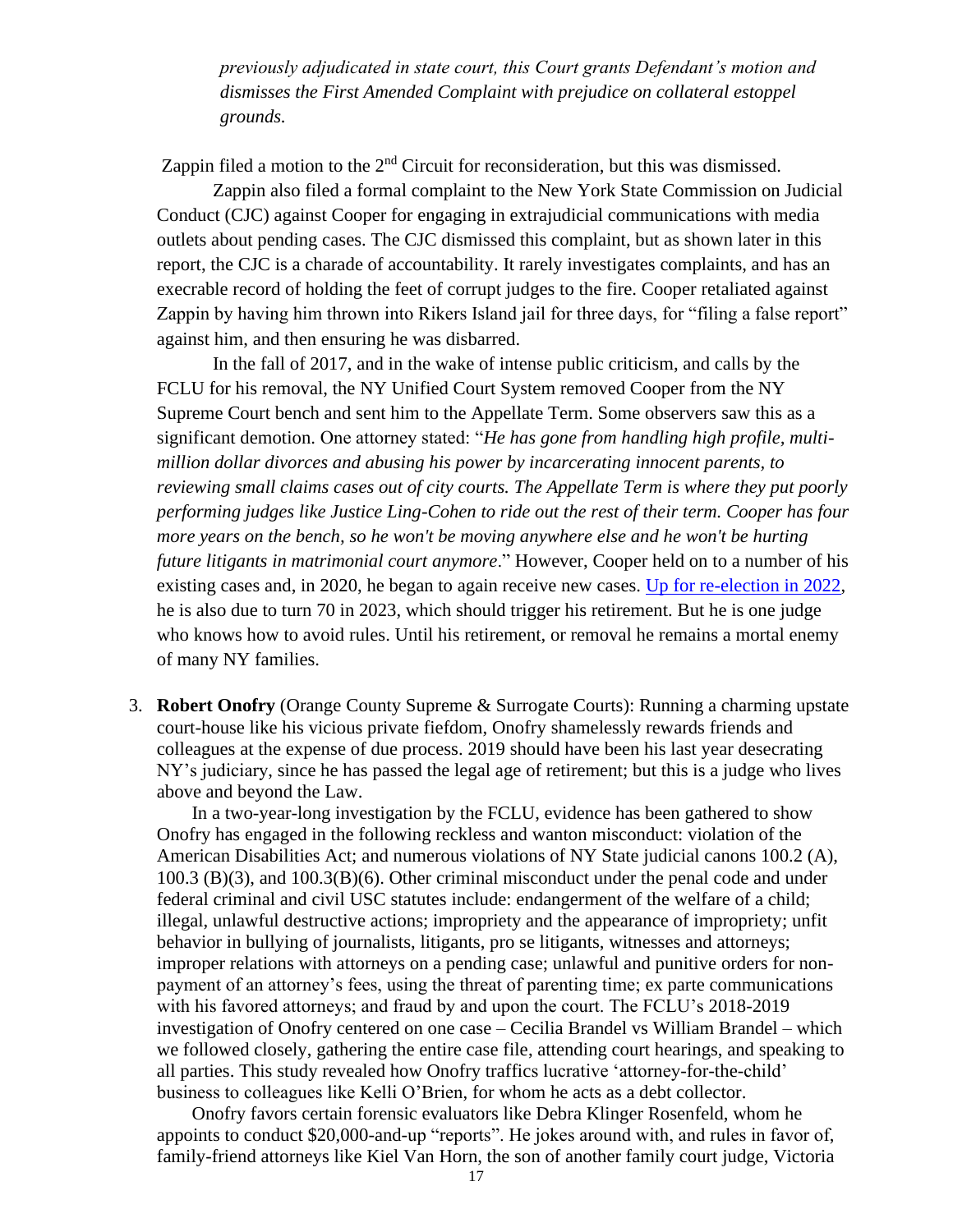Campbell. Judges Onofry and Campbell were both city court judges in Port Jervis. As well as being friends with Judge Onofry, Judge Campbell receives campaign financing from the Onofry family, and Campbell returns the favor to Onofry. Judge Campbell served as the Town of Deerpark's attorney for the ethics committee while Onofry's law firm was representing that same town—all while the current DA for Orange County served as Councilman there. A very cosy set-up indeed and one which is the very definition of a conflict of interests: "*An appearance of impropriety occurs when reasonable minds, with knowledge of all the relevant circumstances disclosed by a reasonable inquiry, would conclude that the judge's honesty, integrity, impartiality, temperament, or fitness to serve as a judge is impaired*."

On the bench, Onofry's rulings routinely violate state and constitutional law. Custody and divorce trials drag on for years. The Brandel v Brandel case came to the court in January 2015. Onofry shut down a grossly inadequate trial on July 9, 2018, but, a year later, has still not issued a final judgment. This means this case has been churning along for nearly five years.

Onofry tries to deny pro se litigants access to key evidence like the forensic report, until those litigants threaten Appellate Division action, at which point he sometimes relents.

As possibly his most egregious act of due-process violation, he refused to allow William Brandel to call the plaintiff-mother as his witness. He also refused Mr Brandel's application to call five other witnesses to the stand, and cut off his own defense testimony before he had completed it. When Mr Brandel objected, Onofry told him: "*You can leave this court room on your own, or in handcuffs*."

Onofry violated the American Disabilities Act when he refused to provide basic accommodations to Mr Brandel, a disabled former postal worker, including refusing his request to have an assistant sitting next to him to help with his papers. He went even further, ridiculing his disability, as shown in this excerpt from the official transcript:

JUDGE ONOFRY: Now, Mr Brandel is it your position that because of a disability which you have not identified yet, that you are capable of having primary custody of your daughter, but you are incapable of organizing papers; is that what I am to understand?

When a litigant calls him out for abuses. Onofry retaliates by taking the child away from the "impudent parent". This is what happened in the Brandel case, when, in April 2018, Onofry suddenly removed a six-year-old girl from the care of her father, after an oral application by O'Brien and Kiel Van Horn (Judge Campbell's son). The court had made no finding of abuse or neglect, and Mr Brandel had had no chance to testify. In this case, Judge Onofry tore a six year old girl from her school and home, forcing her to go live somewhere in Pennslyvania, at a location which neither the AFC (O' Brien) nor the forensic evaluator (Klinger Rosenfeld) had ever visited. When the father begged Onofry to show mercy on the child, he declined, saying: "*The girl is six. She will get over it.*"

Onofry's conduct constituted gross negligence when, after he had shut down the trial, when evidence emerged from the child's psychiatrist that the mother had locked the child in an unheated garage, engaging in what even that psychiatrist defined as child abuse. Onofry not only took no action, he blocked the move of the case to Pennslyvania, even though the mother and child were living there, apparently out of spite to Mr Brandel.

Other judicial misconduct includes Onofry ordering a trial without any petition to modify having been filed; allowing the protected parent's paramour, Gregory Joslyn, to sit in on proceedings, even after the targeted parent's attorney said that he would be recalling him as a witness; and failure to disclose a prior relationship with Mr Brandel, whom he had adjudicated against, years before, in a guardianship case involving his father.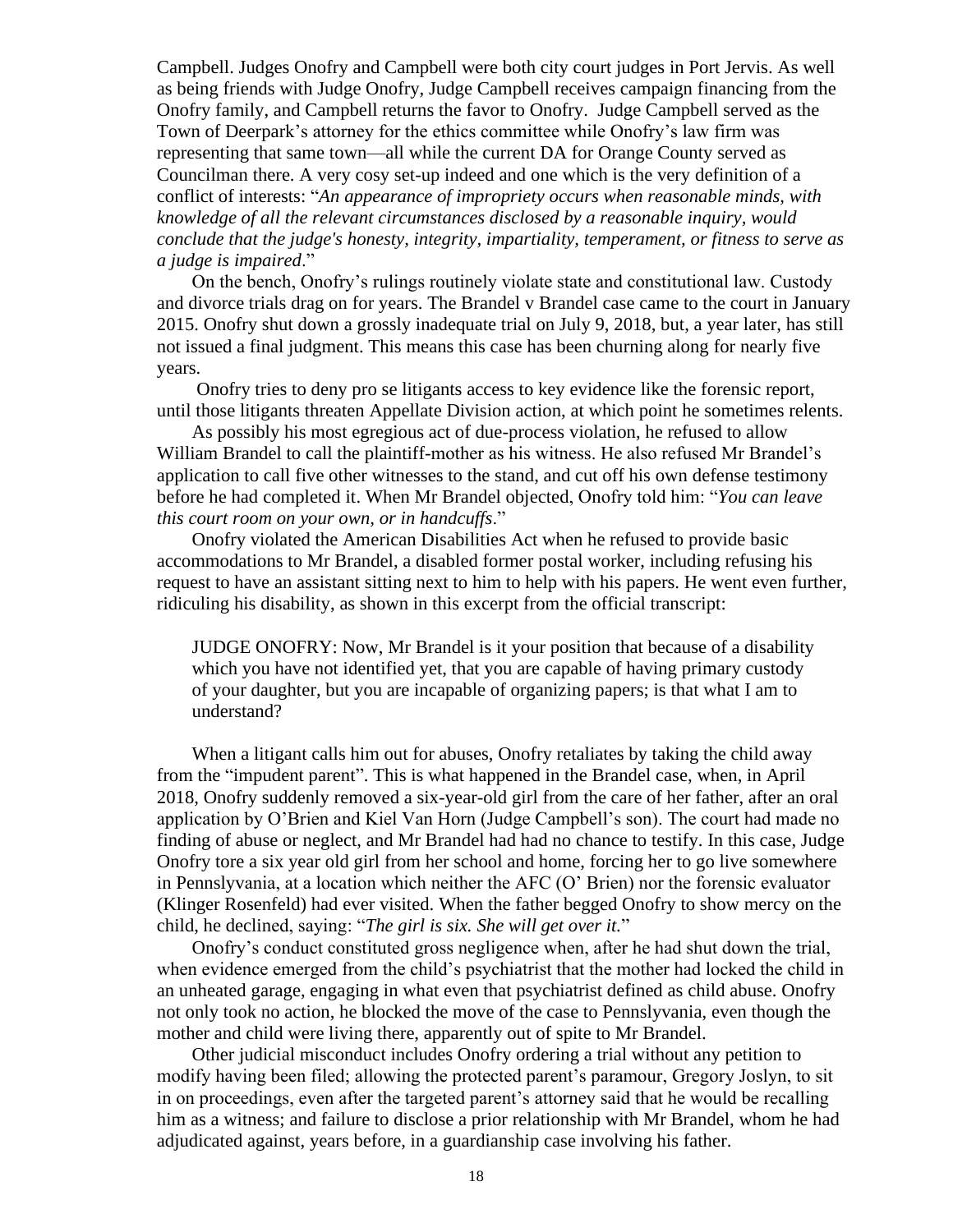Onofry also held illegal, ex parte hearings (eg 5/23/2018), where Brandel was excluded and then subjected to punitive orders.

Brandel has also reported that the court has destroyed and tampered with evidence, removing from the court file sub-poenaed documents including police reports -- to prevent him having access. Onofry failed to investigate these allegations.

Vain and self-important, Onofry constantly refers to the court as "*MY courtroom"* and boasts of "*my fabulous record with the Second Department Appellate Division."* 

Onofry harasses journalists, in violation of the New York Shield law, and even bars them from access to his courtroom, in violation of rules set up by New York Chief Judge Janet DiFiore. In April 2018, he badgered and rebuked an FCLU observer: "*If you shake your head again, I will have you removed*." A few minutes later, he carried out this threat, and ordered his armed officers to remove the observer from the courtroom.

Onofry was elected to the bench in 2009, [after a self-funded campaign.](https://docs.google.com/spreadsheets/d/1fHxP86Zo_Wysz-hPUSFsnW6mu8cK8MppyRQ_g3GzbPQ/edit?fbclid=IwAR2xn_fIsEfTfRlKBmzXabE1Q2Zza4BIkbnlQheQHRXq2PPJiY3MCs_CWXA#gid=432009478) He stood for a second term in November 2018. He was unchallenged, and was re-elected. However, NY Law states that a judge may not serve beyond 70 years old. Onofry turned [70 on February](https://www.mylife.com/robert-onofry/e634849390812)  [19, 2019,](https://www.mylife.com/robert-onofry/e634849390812) so [a new election was due to have been to](https://www.recordonline.com/news/20190111/orange-county-judge-sworn-into-new-term-but-must-retire-at-years-end) be held in November 2019. However, Onofry is a judge in the power-hungry mold of Vladimir Putin, and in June 2019, [he](https://www.law.com/newyorklawjournal/2019/06/20/ny-senate-confirms-10-judges-to-court-of-claims-including-former-state-inspector-general/?kw=NY+Senate+Confirms+10+Judges+to+Court+of+Claims%2C+Including+Former+State+Inspector+General&utm_source=email&utm_medium=enl&utm_campaign=weekendedition&utm_content=20190623&utm_term=nylj&fbclid=IwAR2p1jW14ZeXPOfb2_DdzN2ADcod955Z3SdBtlzcYSxXeW2rNCppCOZwawI&slreturn=20190524091446)  [persuaded the NY State Senate](https://www.law.com/newyorklawjournal/2019/06/20/ny-senate-confirms-10-judges-to-court-of-claims-including-former-state-inspector-general/?kw=NY+Senate+Confirms+10+Judges+to+Court+of+Claims%2C+Including+Former+State+Inspector+General&utm_source=email&utm_medium=enl&utm_campaign=weekendedition&utm_content=20190623&utm_term=nylj&fbclid=IwAR2p1jW14ZeXPOfb2_DdzN2ADcod955Z3SdBtlzcYSxXeW2rNCppCOZwawI&slreturn=20190524091446) to re-appoint him, and to ["recertificate" him.](https://www.recordonline.com/news/20190922/local-district-supreme-court-imbalance-concerns-lawyers) He now seems likely to be able to hold on to power until end-2025, [according to this report.](https://www.recordonline.com/news/20190621/onofry-named-interim-state-supreme-court-justice-avoids-retirement-at-70)

4. **Deborah Kaplan** (New York County Supreme Court). The finest example of a Goddess Complex in the NY court system. As the deputy chief administrative judge for the New York City courts, she is also one of the most powerful members of the NY Judiciary. *[The New](https://nypost.com/2005/05/22/the-mafia-princess-who-became-a-nyc-judge/)  York Post* [has called her](https://nypost.com/2005/05/22/the-mafia-princess-who-became-a-nyc-judge/) a "*mafia princess [who] enjoyed a pampered youth as the 'princess' daughter of a mob-connected crook and drug trafficker, and loyally defended him even as she rose to become a Manhattan Criminal Court judge."* Apples do not fall far from the tree, and, according to one leading NY matrimonial attorney: "*The daughter of a Luchese associate who ran a mob warehouse and a intermediary for mob hit orders, Judge Deborah Kaplan, aka the Mafia Princess, sat as Co-Chair of the Gender Fairness Committee of the Criminal Court of the City of New York. Ironically, she is anything but gender-neutral. She claims she became a lawyer to get her father out of a 27-year prison sentence, so she can be with him once again. In a perverse twist of fate, she has managed in her short matrimonial tenure to rip countless children away from their fathers, regardless of evidence. This was seen in the famed Madonna v Guy Ritchie case where a mature child did not want to be with the mother and yet was ordered by Kaplan to return to the United States to be with her. Kaplan cherry-picks court-appointed guardians by going through her donors lists. She applies a double-standard "rule of evidence" for men and women, and has a weak grasp of the law in general. She writes sloppy and hasty decisions, often creating more ambiguity and opening up more opportunities for gapping divides in peace between former couples. It was alleged she had been reassigned based on a panoply of complaints, where she sat for a long while as Statewide Coordinating Judge for Family Violence Cases- despite once testifying against a victim of domestic violence-- citing there were no marks to prove it. But what was thought to be a means of keeping her under a watchful eye within a padded room appears more to have been a wait, sit tight, and forget game. What can be sure to make her late mafia dad proud, the 'Teflon Donna' now sits as chief administrative judge of the civil term, first department."* Kaplan is also on the 'Judicial Committee on Women in the Courts' and a card-carrying member/former-president of the insidious and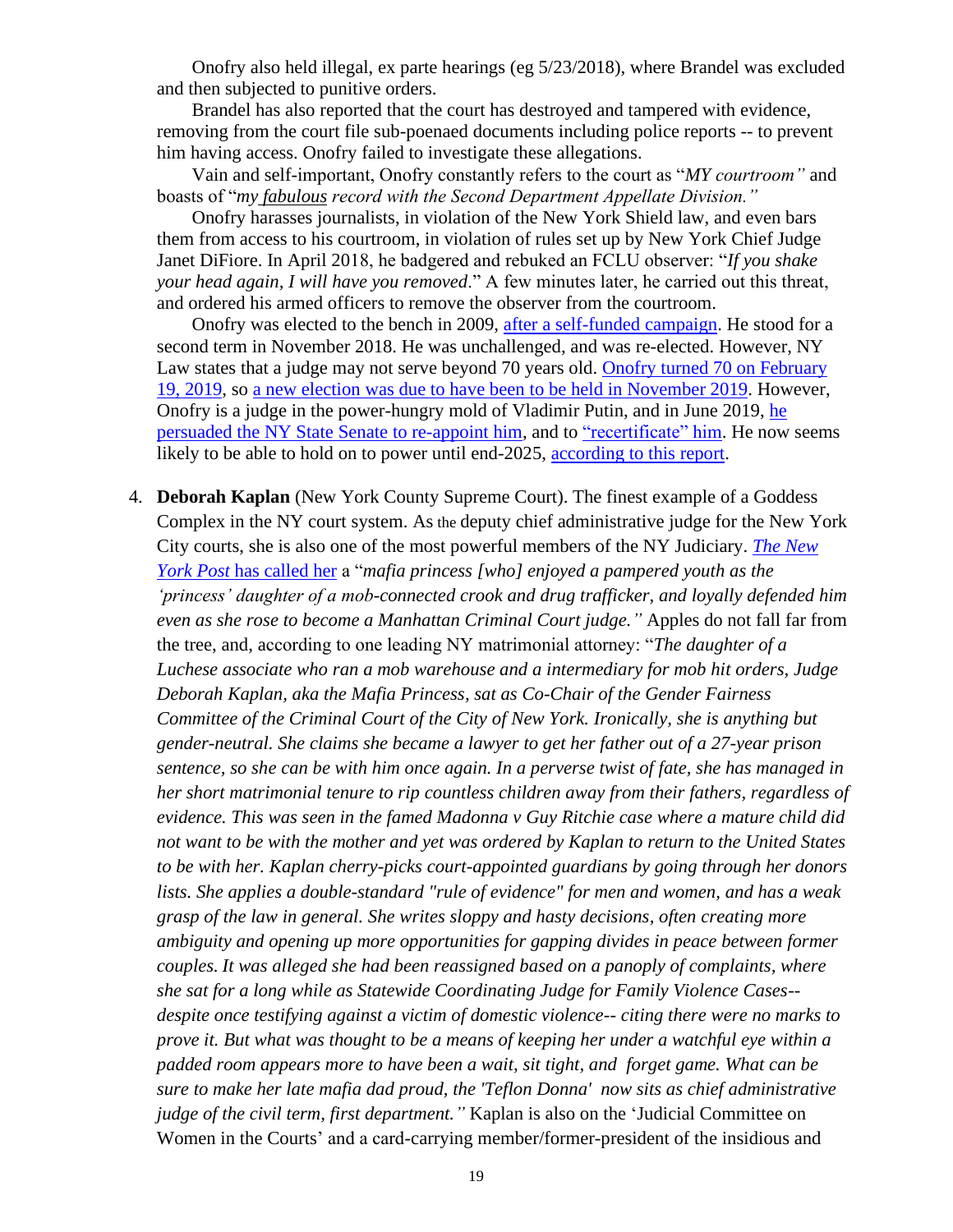openly discriminatory New York Women's Bar Association. According to another NY attorney, who has filed various complaints about Kaplan to the Commission on Judicial Conduct: *"Her procedural foible is to mislead the public about her orders. She has a predilection for labeling initial orders as 'temporary' as a ploy to mislead the losing side to accept the order on consent. The litigant believes that the temporary order (for example for custody or support) can be modified later after trial, when in fact Kaplan intends for the temporary order to be permanent. When the litigant fires up the boilers and goes to trial for a permanent order, the burden of proof is unclear (in the case of custody -- initial award/best interests versus modification of an order/change of circumstances) to the litigant and sanctions/losses are the result. However, it is not clear whether this is the result of malevolence toward the general public or whether Kaplan is ignorant of the law of orders*. " Kaplan regularly perjures herself, as she did in the case of Schorr vs Schorr. She had accused David Schorr of violent behavior in court and, to defend himself, Schorr deposed Kaplan. Her court officer, Lieutenant Mazzella, testifying before Kaplan, who was on the stand before Kaplan, testified that Schorr had behaved properly "*with no trace of agitation*". Kaplan then came out of chambers to testify that Schorr had been "red-faced", and yelling violently. Schorr then exposed her lies by playing a recording of the proceedings that proved that Kaplan had perjured herself. Kaplan was so furious that she used her judicial powers to retaliate: she initiated a "collateral estoppel" complaint to the attorney grievance committee to have Schorr disbarred. That led to a lengthy and costly series of hearings that have still not ended. Kaplan seems to enjoy taking down alpha-male fathers. A case in point is her persecution of Dr. Eric Braverman, whom she has blocked all access to his children for more than five years. Kaplan incarcerated him on Rikers Island for "civil contempt", for allegedly removing a document from the court without authorization; and assigned a friendly receiver to extract \$5mn, and ensure he is totally ruined financially. [Kaplan's biggest donor is the](http://tinyurl.com/zq4zkvm)  [notorious Raoul Felder,](http://tinyurl.com/zq4zkvm) who is the mother's attorney in the Braverman case. Felder is a regular advocate in her court, and Kaplan rules [in his favor every time.](http://www.deborahannkaplan.com/) Of further concern is her regular appointment of donors of her electoral campaign to state-funded positions like attorney-for-the-child and forensic evaluator. These appointments are supposed to be done by lottery, but Kaplan selects and rewards certain people on many more occasions than probability theory would view as legitimate. This is the case with her campaign donors Rosemary Rivieccio and Virginia LoPreto who are regularly appointed as AFCs in her cases, and enriched accordingly.

5. **Hope Schwartz Zimmerman** (Nassau County Supreme Court): The first of various judges with a child's blood on their black robes. In 2017, Zimmerman awarded sole custody of three boys to an NYPD cop, Michael Valva, and issued a six-month order of protection against his estranged wife, Justyna Zubko-Valva, barring her from even seeing the children. Zimmerman made this order without a hearing and was made solely on the basis of unsubstantiated complaints from the father's lawyer and Donna McCabe, a law guardian appointed to represent the boys, both of whom accused the mom of flouting court directives. Her order also completely overturned findings of a previous judge, Fran Ricigliano, who had barred the dad from overnight visits after reviewing hundreds of evidence files, documenting disturbing behavior by Valva, including the dad "*taking pictures of his private parts, penis, and sen[ding] it to other women while he was putting the kids to bed, kids were watching it*". As Zubko-Valva attempted to represent herself in the proceeding by raising her hand,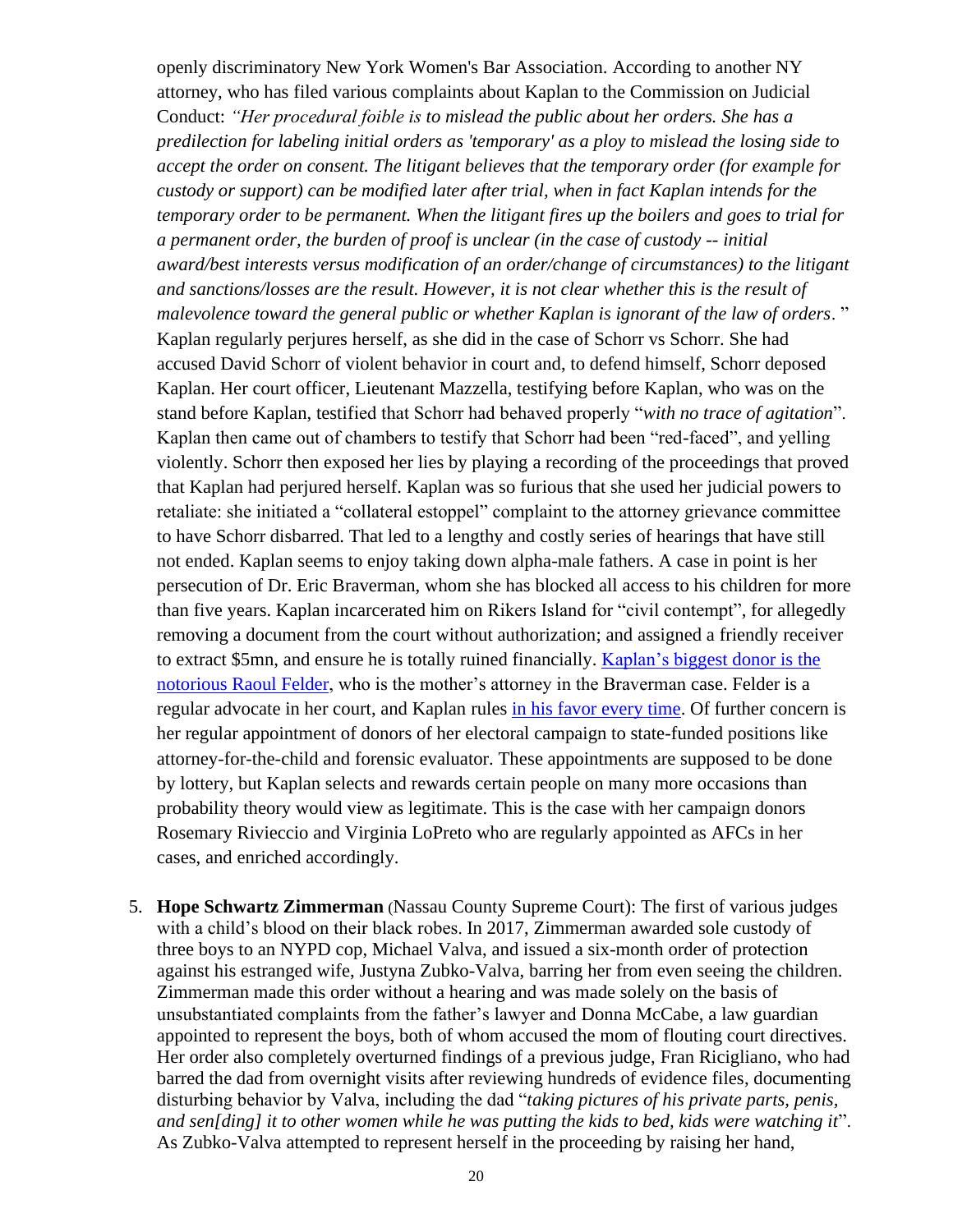Zimmerman repeatedly shut her down, at one point telling the desperate mom, "*Stop talking!"* The night after that order, Zubko-Valva rightly forecast: "*[Michael] is going to kill my kids".* On Dec. 31, 2019, 17 days before the child's death, Wieslaw von Walawender, an advocate for the boy, wrote a letter to Vito Caruso, a senior administrative judge with the Office of Court Administration, decrying Zimmerman's custody decision and the handling of the case by subsequent judges.Von Walawender alleged the boys had been "*starved, kept in (a) cold garage without heat in winter, beaten up, sent to school wearing diapers, dirty*." Neither Zimmerman nor Caruso did anything with the complaint.

On January 17, 2020, Thomas Valva, 8, died of hypothermia after being forced to spend the night in the freezing garage of his father's home. Michael Valva and his fiancée Angela Pollina have been charged with murder.

The child's death [created a public outcry, holding Judge Zimmerman responsible.](http://www.therobingroom.com/NewYork/Judge.aspx?id=690&fbclid=IwAR3mjIlQ1jGjcRudFtfSS8ZJq39qyuFNn6AnbpB0RdBntqBYQvNIPzvs3PE) [An](https://www.change.org/p/governor-andrew-m-cuomo-for-judge-hope-schwartz-zimmerman-to-resign-and-have-her-license-revoked)  [online petition to have Zimmerman removed from the bench and disbarred garnered more](https://www.change.org/p/governor-andrew-m-cuomo-for-judge-hope-schwartz-zimmerman-to-resign-and-have-her-license-revoked)  [than 25,000 signatures.](https://www.change.org/p/governor-andrew-m-cuomo-for-judge-hope-schwartz-zimmerman-to-resign-and-have-her-license-revoked) The child's mother Justyna commented: "*I am the mother of 3 little children (2 of the oldest have special needs) who were brutally, immediately, and without any reason taken away from me by Judge Zimmerman, who completely took away my right to defend myself and my children because I could not afford to hire a lawyer."* "This is fraud across the board," charged Wieslaw von Walawender. "The case is about criminal fraud, collusion, corruption and cover-up." According to Kimberly Berens, an educator at the school where the boy was enrolled in 2016, "The real starting point is how did this mother lose custody based on allegations that could have easily been refuted." One of the answers to this is that Zimmerman treats self-represented litigants like feces on her shoe. And if you question her decisions, her retaliation is swift and draconian, as shown in this response to Justyna Zubko-Valva, who begged for her to review evidence that Thomas was in danger: "*[Until my orders are obeyed, I can't listen to all this stuff, and I certainly, I certainly can't](https://nypost.com/2020/02/02/theyll-be-safe-inside-the-court-hearing-that-sealed-thomas-valvas-fate/)  [read whatever it is that you wrote](https://nypost.com/2020/02/02/theyll-be-safe-inside-the-court-hearing-that-sealed-thomas-valvas-fate/)*". Long Island attorney Thomas Liotti described Zimmerman's decision in this case as "*crazy. You are supposed to have hearings on these things and you're supposed to be able to substantiate with hard evidence which parent should have custody. You have to have a hearing. You can't just shoot from the hip and expect that you're going to have a reliable situation. In this case it was a death sentence that's what she gave Thomas*."

Unconfirmed reports state that Zimmerman "voluntarily retired" in late 2020. If this is his true, her record remains a disturbing one. She had a special catchphrase for parents in her courtroom: "*Leaving your life to me is like going to Las Vegas*". That terrifying, cruel statement is horrific when applied to Thomas Valva. For having his home decided by her was far worse than resigning him to the crazy chance of the craps table; it was indeed signing Thomas' death sentence. As the [New York Post reported,](https://nypost.com/2020/02/02/theyll-be-safe-inside-the-court-hearing-that-sealed-thomas-valvas-fate/) "*Zimmerman's fateful Sept. 6, 2017, decision to put 8-year-old Thomas Valva and his two brothers in the custody of their dad, Michael, was made on the fly, the shocking transcripts show, without any formal, court-filed accusation of wrongdoing against their mom, Justyna Zubko-Valva*."

In her day-to-day bench work, Zimmerman created false narratives to justify her punitive financial judgments. Nicknamed 'NoHope' by many parents, she financially ruined numerous litigants, while enriching her favored attorneys. Her highest profile target was Professor Anthony Pappas, who was the Republican candidate in the November 2018 Congressional race eventually won by Alexandria Ocasio-Cortez. [Professor Pappas speaks](https://www.youtube.com/watch?reload=9&v=YB8euYZP2QI)  [out against Zimmerman's "arbitrary and capticious" acts here.](https://www.youtube.com/watch?reload=9&v=YB8euYZP2QI) Quick to anger, Zimmerman accepted allegations of domestic abuse made by mothers as a matter of fact, without any investigation. The only exception to this bias towards mothers is when a father was a campaign donor or an employee of the State, such as police officer Michael Valva. She issued orders of protection against fathers, with no evidence, and allowed mothers to move out of state without even asking permission. According to one parent, Michael Schmitt: "*I*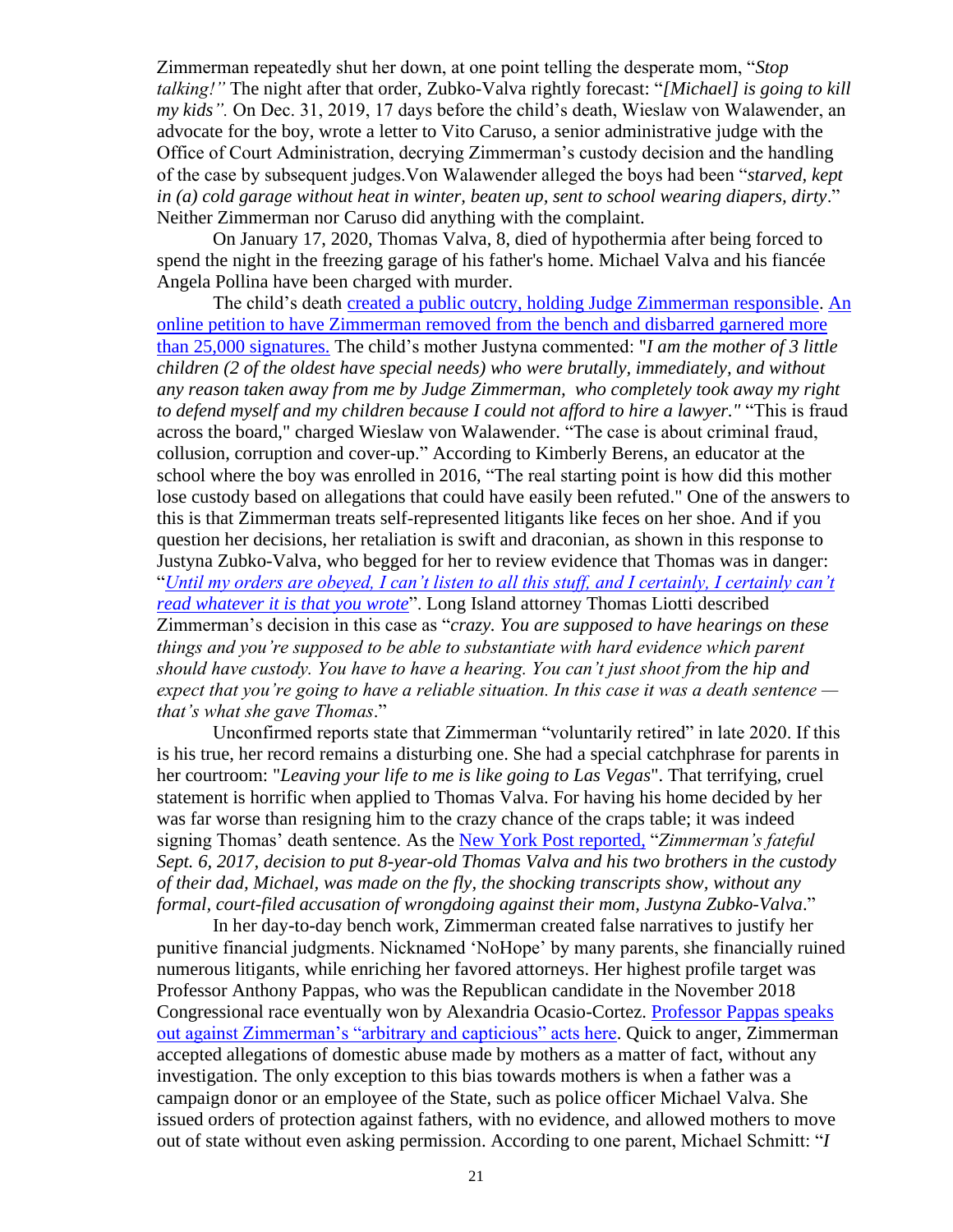*asked Zimmerman for an emergency order for the mother to stop hurting my child and was denied. My daughter testified in camera to being hit in the face and numerous other family offenses by the illegal alien mother who is obviously mentally ill. The mother admitted in divorce court before Margaret C. Reilly to committing domestic violence against us and she did nothing also. These bastards encourage domestic violence. They refuse to hear evidence."*

Another parent provided this testimony to the FCLU: "*I'm a plaintiff involved in what I think may be the most outrageous example of judges, AFC, forensic evaluators literally destroying family units through emergency hearings. In my case - my parental rights were effectively terminated without a lawyer present and without any semblance of a hearing or fact-finding session at 3pm on December 19 2018. Your organization is not likely to be surprised that Judge Zimmerman was the judge which issued the order in December 2018. For 12 months after Zimmerman recklessly issued the order, she delayed hearings and eventually informed my court-appointed attorney she was "retiring " and to address her "temporary suspension " in Nassau County Family Court. On June 15 2020, I filed a motion with Nassau County Supreme Court to reinstate my visitation. At the time, I was unaware Zimmerman had just been named in a \$200 million law suit for her involvement in the tragic death of Thomas Valva. Apparently she had yet to "retire." In August 2020 - after Zimmerman made derogatory comments on the record to me, I filed a complaint with Paul Lamana esq. Two days later, I was informed that Judge Joseph Lorintz was taking over the case. If you are unaware, Judge Lorintz was the judge to issue a final order which directly led to the death of Thomas Valva. I wasn't aware of this at the time. On March 1 2021, Judge Lorinz abruptly recused himself from my case after I questioned him on the record to provide factors he was utilizing to continue a 2 year "temporary suspension." His answer to my request was "because I said so." I requested the judge to "so order " the transcript of this proceeding and the following day he recused himself from the case. One day following Judge Lorinz recusal - Dr Peter Favaro phd rescued himself from a forensic evaluation which he failed to perform for over 90 days. Favaro's rationale for recusal was "covid." The simultaneous recusal of Lorintz and Favaro— in conjunction with Judge Zimmerman being "forced to retire" has left me with no options. There appears to be a cover-up regarding the Valva case which seems to now be impacting any judge or forensic to be involved in a Zimmerman/Lorintz case.*"

Zimmerman regularly extorted and imprisoned dads for inability to pay child support. She had her favored attorneys – usually donors to her campaign – like John Peter Dimaggio. She granted massive legal-fee applications in their favor, especially when those attorneys were acting on a contingency basis. She allowed them to cut the line and have ex parte meetings with her in her chambers. She refused to sanction attorneys for perjury, even when there was conclusive evidence of lying. She is a [regular panelist](https://afccny.org/kids-come-first-its-that-simple/?fbclid=IwAR0HgoZagWTTAaqrAiPYvkuPb4Xqnz5piJPBmAAEMnTJHU7HVE6fmOYOrys) for the corrupt Association of Family Courts and Conciliation. A portrait of a [vicious man-hater emerges](https://www.youtube.com/watch?v=XgRPxYT2JvI)  [from this report on her by Janak Shukla.](https://www.youtube.com/watch?v=XgRPxYT2JvI) There are [a litany of complaints against her at The](http://www.therobingroom.com/texas/Judge.aspx?id=690)  [Robing Room.](http://www.therobingroom.com/texas/Judge.aspx?id=690) She was elected to the court in 2013 (with just 14.2% of the vote) for a term that technically expires in 2027. Her apparent retirement may have accelerated her departure, but her gross misconduct still warrants sanctions, including the removal of her huge pension.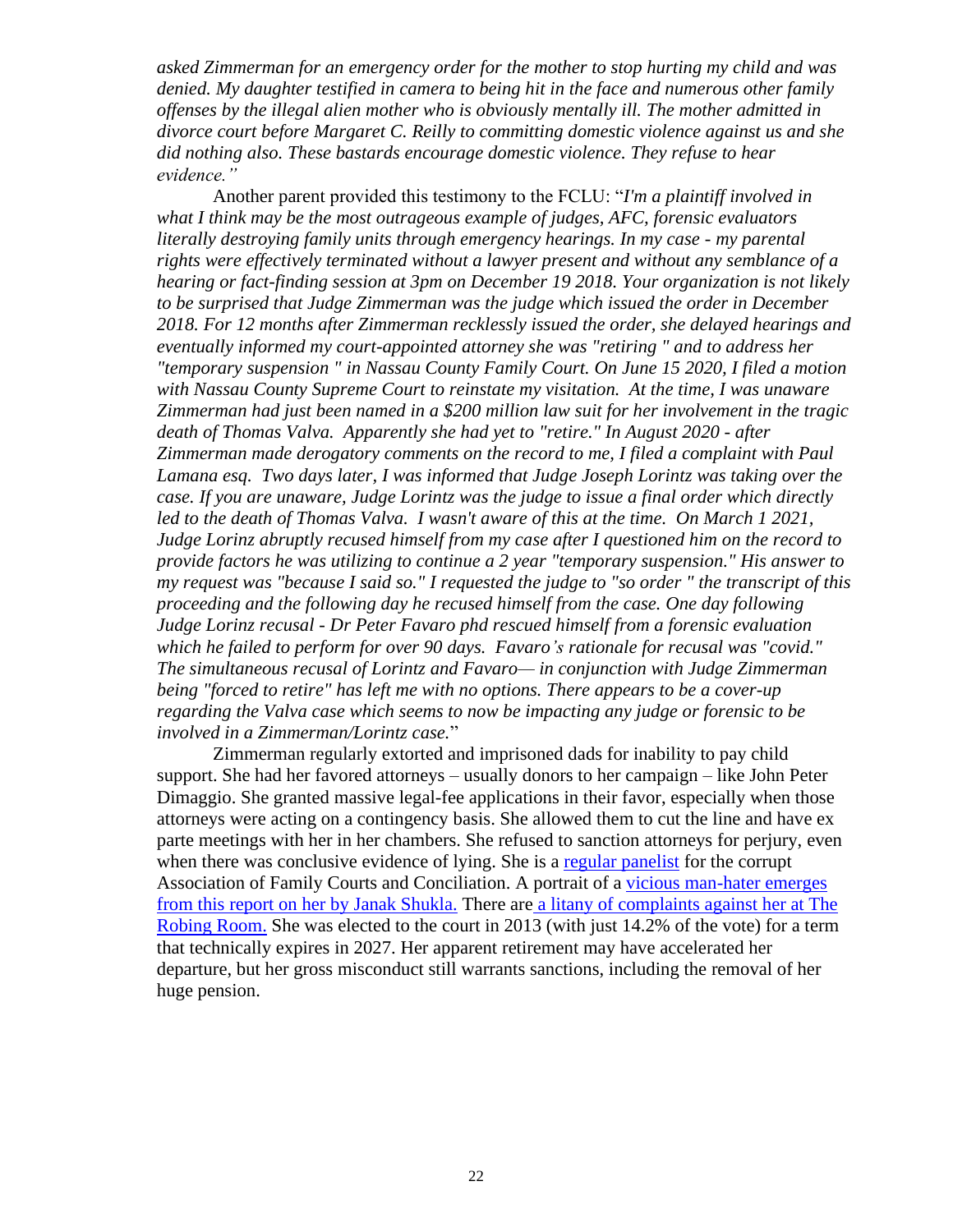

6. **Janet DiFiore** (Court of Appeals) The *capa di capi* of NY's family court Mob. As New York's Chief Judge of the Court of Appeals, she has received many complaints about the school for scoundrels she runs. Yet she has done nothing to ameliorate the NY Unified Court System.

DiFiore has a background as a racist District Attorney in Westchester. She covered up cops who, according to *The Gothamist*, ["took part in alarming acts of police misconduct,](https://gothamist.com/news/mount-vernon-police-tapes-innocent-people-were-framed?fbclid=IwAR1Hz-_Qy3tgpD16UBMEDVbm1n6Zf4D5rRgxDM1_IlHYDux2UL8WMD90uvk)  [from framing and beating residents to collaborating with drug dealers, all as part of a culture](https://gothamist.com/news/mount-vernon-police-tapes-innocent-people-were-framed?fbclid=IwAR1Hz-_Qy3tgpD16UBMEDVbm1n6Zf4D5rRgxDM1_IlHYDux2UL8WMD90uvk)  [of impunity within the department's narcotics unit."](https://gothamist.com/news/mount-vernon-police-tapes-innocent-people-were-framed?fbclid=IwAR1Hz-_Qy3tgpD16UBMEDVbm1n6Zf4D5rRgxDM1_IlHYDux2UL8WMD90uvk) She also ensured that, when white cops murdered black Kenneth Chamberlain, no charges were filed against the cops. Chamberlain was an unarmed 68-year-old military veteran who accidentally activated his medic alert button. When Westchester cops forced their way into his home, without a warrant, a white officer, Steven Hart, [called him "nigger",](https://en.wikipedia.org/wiki/Shooting_of_Kenneth_Chamberlain_Sr.) tasered him, then shot him first with a beanbag gun. Officer Anthony Carelli then shot Chamberlain twice in the chest with live ammunition, killing him. As DA, DiFiore defended her decision not to prosecute Carelli and his colleagues on the grounds that they "*acted appropriately*," and that "*[there was no](https://www.nytimes.com/2012/05/04/nyregion/no-charges-in-polices-killing-of-sickly-white-plains-man.html)  reasonable cause*[" to indict Carelli.](https://www.nytimes.com/2012/05/04/nyregion/no-charges-in-polices-killing-of-sickly-white-plains-man.html) DiFiore even neglected to take any disciplinary action against officer Hart for calling Chamberlain a "nigger".

DiFiore took over her position from Jonathan Lippmann in 2016 with the promise of an "Excellence Initiative". She promised "*operational and decisional excellence in everything that we do [and to] fairly and promptly adjudicate each of the millions of cases filed in the New York State courts every year*." [According to her 2017 application for](http://www.nycourts.gov/admin/financialops/BGT18-19/2018-19-UCS-Budget.PDF)  [increased funding from the NY Legislature:](http://www.nycourts.gov/admin/financialops/BGT18-19/2018-19-UCS-Budget.PDF) "*The initial focus of the Excellence Initiative has been the elimination of delays, which in themselves far too often constitute a denial of justice*." However, she has failed to provide any valid data to suggest she has made any progress here. She claims that *"backlogs have been reduced in the Family Court. For example, since the beginning of the Excellence Initiative, there has been a 54 percent reduction in the number of support-related cases over 180 days old in the New York City Family Court*." However, she failed to provide any independently verified data to back this up, and doesn't even try to claim that the backlog in custody cases – and the systematic denial of due process -- has been addressed in any way.

In the Unified Court System's 2018 Annual Report, she claimed that "*under the Excellence Initiative, the New York Courts have dramatically improved their performance in resolution of criminal cases (both felony and misdemeanor), Family Court matters and civil disputes."* She made this claim while asking for an extra half a billion dollars from us taxpayers. What she did not point out was that the courts needed to handle one third fewer cases. As Michael Friedman, former president of the Albany County Bar Association, [reported in April 2019:](https://www.law.com/newyorklawjournal/2019/04/04/the-real-reason-why-ny-state-courts-have-reduced-backlogs/) "*Since Chief Judge DiFiore announced the "excellence initiative" in*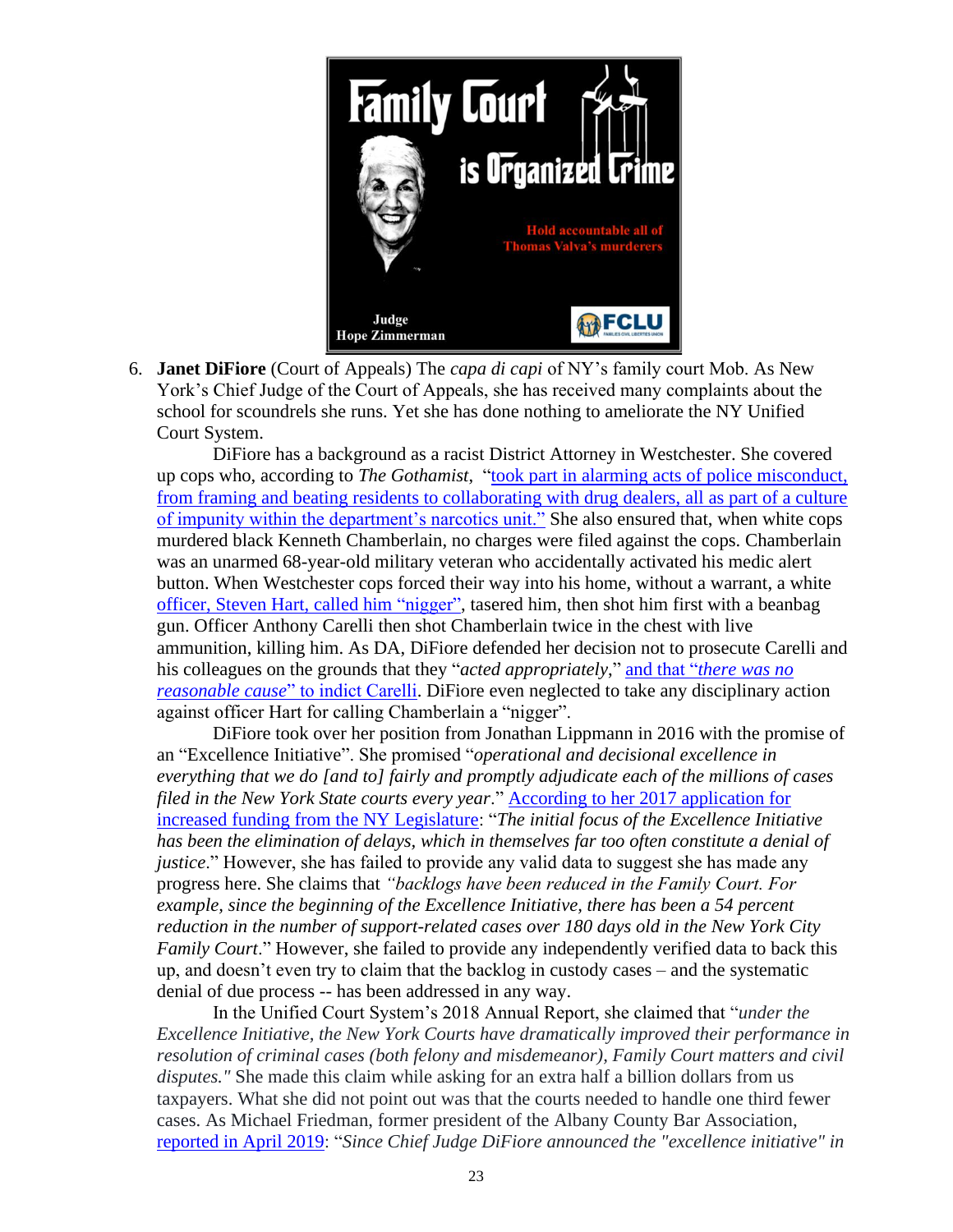*2016, there has been a 333,255 reduction in filings, nearly 10%. This is a trend that goes back over a decade. In 2008, when the judicial budget was \$1.5 billion, the court system handled over 1.5 million more cases than 2018. That was one and a half the number of cases than 2018*." In truth, DiFiore's Excellence Initiative has proven a complete sham, solely designed to feather the judiciary's nest.

Her failure to reform the Commission on Judicial Conduct, which is populated by judges and attorneys with no inclination to provide judicial oversight, is especially egregious. The same is true for her failure to provide oversight for the Attorneys for the Child she blindly finances. A mother of three, she was given a copy of this report, but has failed to respond to it, let alone to launch an independent public inquiry into the damage being caused to children by the family courts.

Meantime, DiFiore has sought to curtail New Yorkers' rights of appeal. [She has](https://www.law.com/newyorklawjournal/2018/11/26/difiore-presses-appellate-judges-to-send-fewer-appeals-to-high-court/?kw=DiFiore%20Presses%20Appellate%20Judges%20to%20Send%20Fewer%20Appeals%20to%20High%20Court&et=editorial&bu=NewYorkLawJournal&cn=20181127)  [pressed the Court of Appeals to slash the number of appeals it hears,](https://www.law.com/newyorklawjournal/2018/11/26/difiore-presses-appellate-judges-to-send-fewer-appeals-to-high-court/?kw=DiFiore%20Presses%20Appellate%20Judges%20to%20Send%20Fewer%20Appeals%20to%20High%20Court&et=editorial&bu=NewYorkLawJournal&cn=20181127) telling them that cases must now be just of "public importance". Who cares about individual civil rights, right? This is the same thing that former NY Chief Judge Judith Kaye did during her career on NY's highest court. She also cut back on the number of cases to be heard, and limited our rights.

In November 2018, [DiFiore became embroiled in a public dispute](https://nypost.com/2018/10/31/judge-blasts-court-officer-union-boss-for-offensive-t-shirts/) with her own court officers who protested against her administration by wearing T-shirts saying "Organized Crime Association" – a play on DiFiore's Office of Court Administration (OCA). Only the Truth hurts -- and DiFiore was very hurt. She issued a statement, affirming: "*The public display by court personnel, on or off duty, of a message that invokes and perpetuates vile and insidious ethnic stereotypes — whether, as here, directed at an Italian-American or at any other group of people who historically have been subjected to such discriminatory tactics — is simply malicious and offensive."*

The New York State Supreme Court Officers Association replied: "*The T-shirts were a play on the OCA acronym and nothing more. We're also struck by your reference of the 'family' of court employees. All of our members feel mistreated and abused by your policies and such mistreatment is no way to treat a family member*."

Far more sensitive about her Italian roots than the troubles of NY families, Di Fiore did not let it go, stating: "*By stooping to such grossly offensive stereotypes in the guise of airing your members' concerns, you have actually done them a terrible disservice, tarnishing the proud standing of all our uniformed court officers*."

The union responded: "*We will not apologize for exercising our constitutional rights or for bringing to the public's attention our concerns for public safety in the nation's busiest judicial system*."

DiFiore's deputy and henchman is Chief Administrative Judge **Lawrence Marks.**  He has been equally negligent in his duties to purge corruption in the court system. DiFiore and Marks have done nothing to integrate the lessons of the #metoo movement. This is best shown in their response to allegations against Judge Hoffman made by his law clerk Alexis Marquez, whose Federal law suits indict DiFiore and Marks for complicity and cover-up, stating:

"*For over two months, Plaintiff [Alexis Marquez] attempted to navigate a fragmented, bewildering, and Kafkaesque gauntlet of judges and lawyers who tried to prevent her from documenting her complaints, denied that she had made any complaints, told her that her complaints were insufficient, and refused to respond to her complaints. Throughout, Plaintiff was kept isolated in administrative limbo. Supervisors and administrators repeatedly cut contact with her. Officials refused to identify the decision-makers handling her complaints. She was repeatedly warned not to talk to anyone. On November 22, 2017, Plaintiff submitted an 11-page complaint to*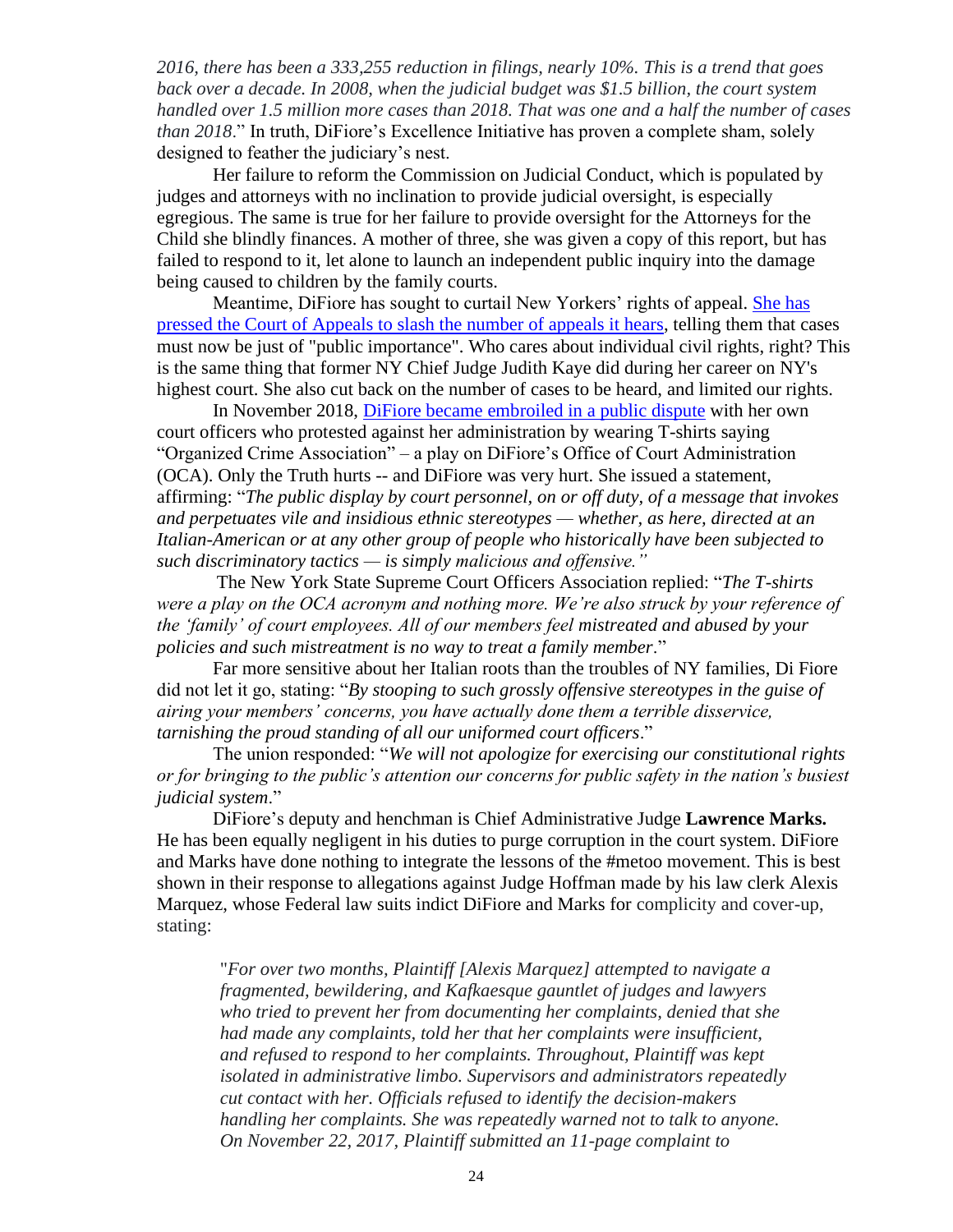*Lauren DeSole, the court system's Director of Human Resources, supporting claims for sex- and race-based harassment, discrimination, and retaliation by Hoffman. Plaintiff was immediately transferred and demoted. Thereafter, court system officials refused to respond to Plaintiff's communications.* 

*On approximately December 1, 2017, Chief Administrative Judge Lawrence Marks promulgated a revision to the court system's state-wide sexual harassment policy. The revision was not announced and, to date, has not been announced. The revision consisted almost entirely of deletions. In all, Marks deleted approximately half of the court system's sexual harassment policy. All changes to the policy were related either to the substance of Plaintiff's complaints or to the manner in which Plaintiff reported or pursued her complaints. On information and belief, the court system's state-wide sexual harassment policy was revised directly in response to Plaintiff's complaints.*

*On December 13, 2017, Plaintiff escalated her complaints directly to Marks. On December 15, 2017, Plaintiff was fired without any response or explanation. No court system official ever responded to any of Plaintiff's numerous complaints, including her 11-page complaint submitted to the court system's Director of Human Resources*." (The full suit can be read [here](https://images.law.com/…/do…/389/41025/Marquez_Complaint.pdf) )

Both Marks and DiFiore were named in a federal lawsuit, brought by Judge Elizabeth Shollenberger (see below), who [has claimed they violated her rights under](https://www.law.com/newyorklawjournal/2019/06/28/suspended-ny-judges-lawsuit-against-oca-officials-allowed-to-continue-by-federal-judge/)  [the Americans for Disabilities Act, and the New York State Human Rights Law.](https://www.law.com/newyorklawjournal/2019/06/28/suspended-ny-judges-lawsuit-against-oca-officials-allowed-to-continue-by-federal-judge/)

Born in 1955, DiFiore has done everything she can to acquire and hold on to power. In August 2007, DiFiore switched party affiliations, from Republican to Democratic. DiFiore must retire at the end of 2025, the year she will turn 70 years old. DiFiore is married to Dennis E. Glazer, a retired lawyer. The couple met on the first day of law school, and married on August 15, 1981, at the Westchester Country Club in Rye. She is the mother of three children, now all adults. She lives in Bronxville, New York.

7. **Elizabeth Shollenberger** (White Plains): This morbidly obese jurist turned the NY judiciary into a laughing stock and fleeced the taxpayer out of hundreds of thousands of dollars. [As](https://nypost.com/2017/06/23/new-york-judge-still-rakes-in-175k-salary-in-jail/)  [reported by the NY Post,](https://nypost.com/2017/06/23/new-york-judge-still-rakes-in-175k-salary-in-jail/) "*Shollenberger's 400-pound weight prevents her from being able to climb the three steps to her courtroom bench*." She was first suspended for [defecating in a](https://www.law.com/newyorklawjournal/2019/06/28/suspended-ny-judges-lawsuit-against-oca-officials-allowed-to-continue-by-federal-judge/)  [courtroom trash-can, and emitting "odors" that her colleagues found impossible to tolerate.](https://www.law.com/newyorklawjournal/2019/06/28/suspended-ny-judges-lawsuit-against-oca-officials-allowed-to-continue-by-federal-judge/) Unable to control her eating she took "indefinite medical leave", while taxpayers continued to pay her \$225,000-a-year salary. After a complaint to the Commission on Judicial Conduct by the FCLU, and other media coverage, Lawrence Marks, the chief administrative judge of the NY courts, ordered on May 2, 2017 that "*no additional judicial matters shall be assigned to Judge Shollenberger*." She continued to receive her salary, and in July 2018, Marks reinstated her fully to the bench. When complaints continued about Shollenberg's "odors," Marks re-imposed the suspension in August 2018. However, she continued to receive her salary, and remains entitled to pension and other benefits. In October, 2018, Shollenberger [filed a federal lawsuit against Marks,](https://www.law.com/newyorklawjournal/2019/06/28/suspended-ny-judges-lawsuit-against-oca-officials-allowed-to-continue-by-federal-judge/) claiming violation of her human rights. The FCLU reported Shollenberger's misconduct CLC to the New York Assembly, at the 2018-19 Joint Legislative Budget Hearing on Public Protection, [in testimony viewable here,](https://youtu.be/oaHRhurYObg)  [starting at 11:55:55.](https://youtu.be/oaHRhurYObg) However, neither the NY Legislature nor the Judiciary has recovered the funds misappropriated by this judge. Ordering reimbursement of these half-a-million dollars would help NY State's budgetary crisis.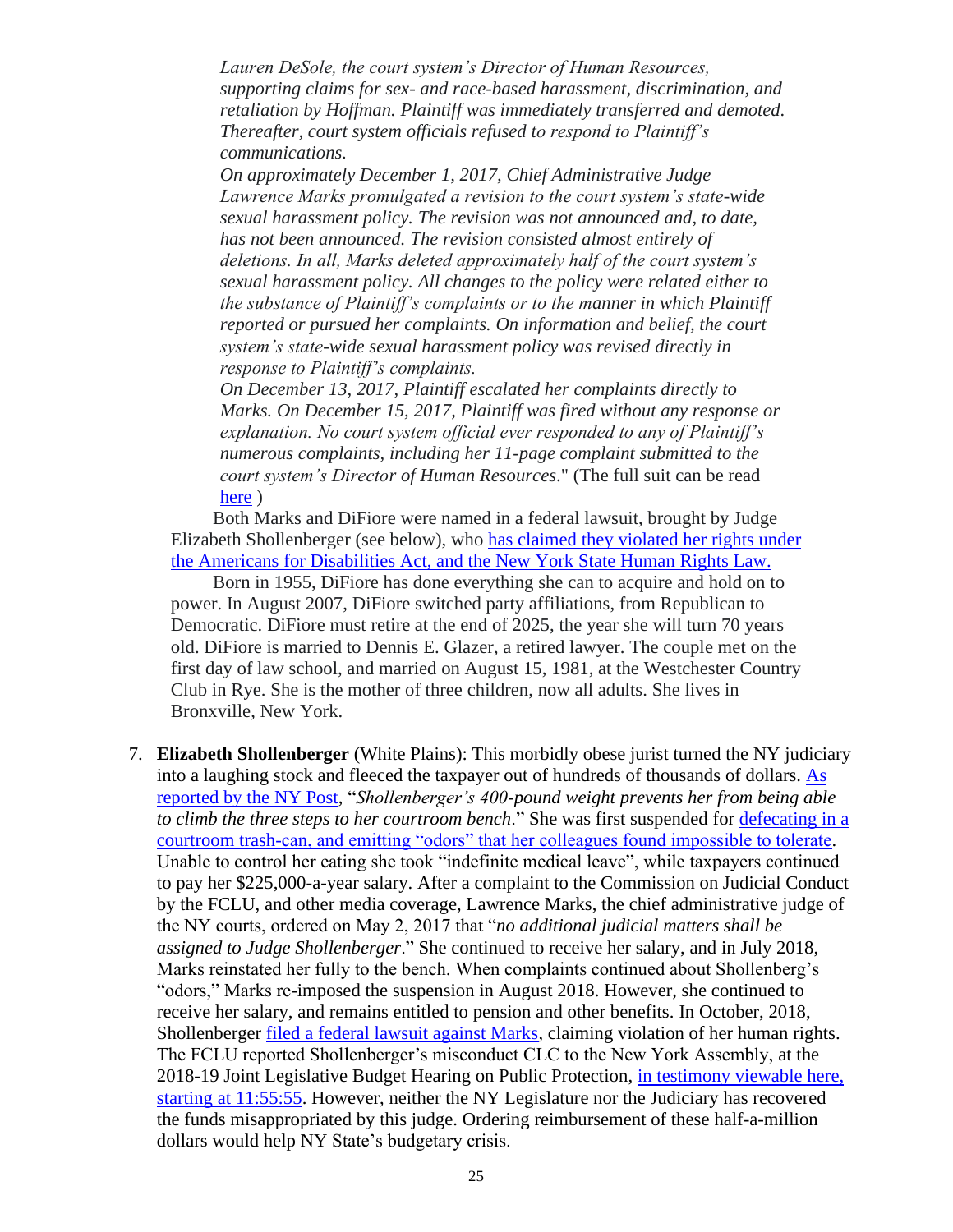8. **Douglas E. Hoffman** (New York and Bronx): A very powerful figure in the family court system, Hoffman has been the supervising judge for the New York County Family Court since 2009. His judgeship has been dogged with controversy, no more so than by a sexual [harassment case brought against him in Federal Court by his own](https://images.law.com/contrib/content/uploads/documents/389/41025/Marquez_Complaint.pdf) law clerk, Alexis Marquez [Esq.](https://images.law.com/contrib/content/uploads/documents/389/41025/Marquez_Complaint.pdf) In that complaint, [which is due to go to trial in 2022,](https://www.pacermonitor.com/public/case/25339987/Marquez_v_Hoffman_et_al) Ms Marquez alleges that:

"*During the first three weeks of Plaintiff's employment with Hoffman, Hoffman engaged Plaintiff in relentless personal inquiries and conversation; suggested that Plaintiff should have lunch with him every day; told Plaintiff stories about past cases involving sexual relations; instructed Plaintiff to come or sit closer to him; invited Plaintiff to imagine she was married to him; invited Plaintiff to remove her suit jacket; asked Plaintiff to walk him to his car after work; showed Plaintiff personal texts and videos; constantly infantilized Plaintiff; constantly subjected Plaintiff to offensive and stereotypical jokes and comments; refused to assign Plaintiff legal work; and attempted to treat Plaintiff as a wife, girlfriend, personal companion, and personal assistant*."

More on this case can be read [in the NY Post article here.](https://nypost.com/2018/08/17/law-clerk-says-court-ignored-sexual-harassment-claims-against-judge-then-fired-her/?fbclid=IwAR35ZIJGk0oKSbmcWbRMreL2zI-1BLRRbbdgvZ81nBvlixiN3qOWu0B_N5A) As proof that the NY Court system is deaf to the lessons of the #metoo movement, no disciplinary action has been taken against Hoffman.

Hoffman regularly compromises the identity of minor children by allowing their names to be used in open court. At a February 14, 2019 hearing in the matter of Anonymous CT v Anonymous CS, children were publicly named 25 times, by Hoffman and other attorneys whom he appointed, specifically **Susan Bender** (from Bender & Rosenthal, LLP) and **Daniel Lipschutz** (from Aronson, Mayefsky & Sloan, LLP). He also permits his "attorneys for the children" (AFC), to inappropriately involve children in custody cases. For example, in an effort to thwart scrutiny of his actions by the media, Mr Lipschutz informed his 6 and 12-year-old clients of media requests to cover the case. That enabled him to go back to Hoffman to try and exclude the media from covering the case, even after the media entity which had sought to cover the case had sworn on the record that it would never involve the children, or disclose their identity. Ms Bender, following Mr Lipschutz's reckless action, did the same with their older sibling. Both Lipshutz and Bender successfully convinced the judge to disallow media coverage of the case. But she did so at the high cost of creating undue distress and anxiety in the three children, none of whom had any idea that the media was covering their case until these attorneys alerted them of that fact. Hoffman allowed these fellow attorneys to get away with this breach of attorney ethics with full impunity instead of reporting them for breach of ethical responsibility and causing unwarranted distress to the children.

In relation to Bender, Hoffman allows her to cite confidential, sensitive information from the forensic report in open court and through numerous, unsecured emails. In doing so, she not only violated her role as AFC but jeopardized the privacy of the three children and their parents. Hoffman allowed Bender to do this even though he had expressly ordered that the forensic report was not to be quoted from. But when the targeted parent and his counsel tried to do what Bender had done and quote from the forensic report, Hoffman blocked them from doing so. As further evidence of his favoritism to Bender et al, he allows those attorneys to have numerous "breaks" in order to consult with each other on legal strategy, while not affording the same privilege to the targeted parent and his attorney.

Hoffman has a coterie of friendly attorneys (eg Tara Diamons) and psychologists he likes to appoint, enriching them all at the expense of our families. In the above-mentioned case, for example, he appointed his two favorite "attorneys for the child" -- Bender and Lipschutz – and allowed them to charge the family \$550 and \$500 an hour respectively. He also permitted Bender to snarl up the case in motion practice: she has filed three frivolous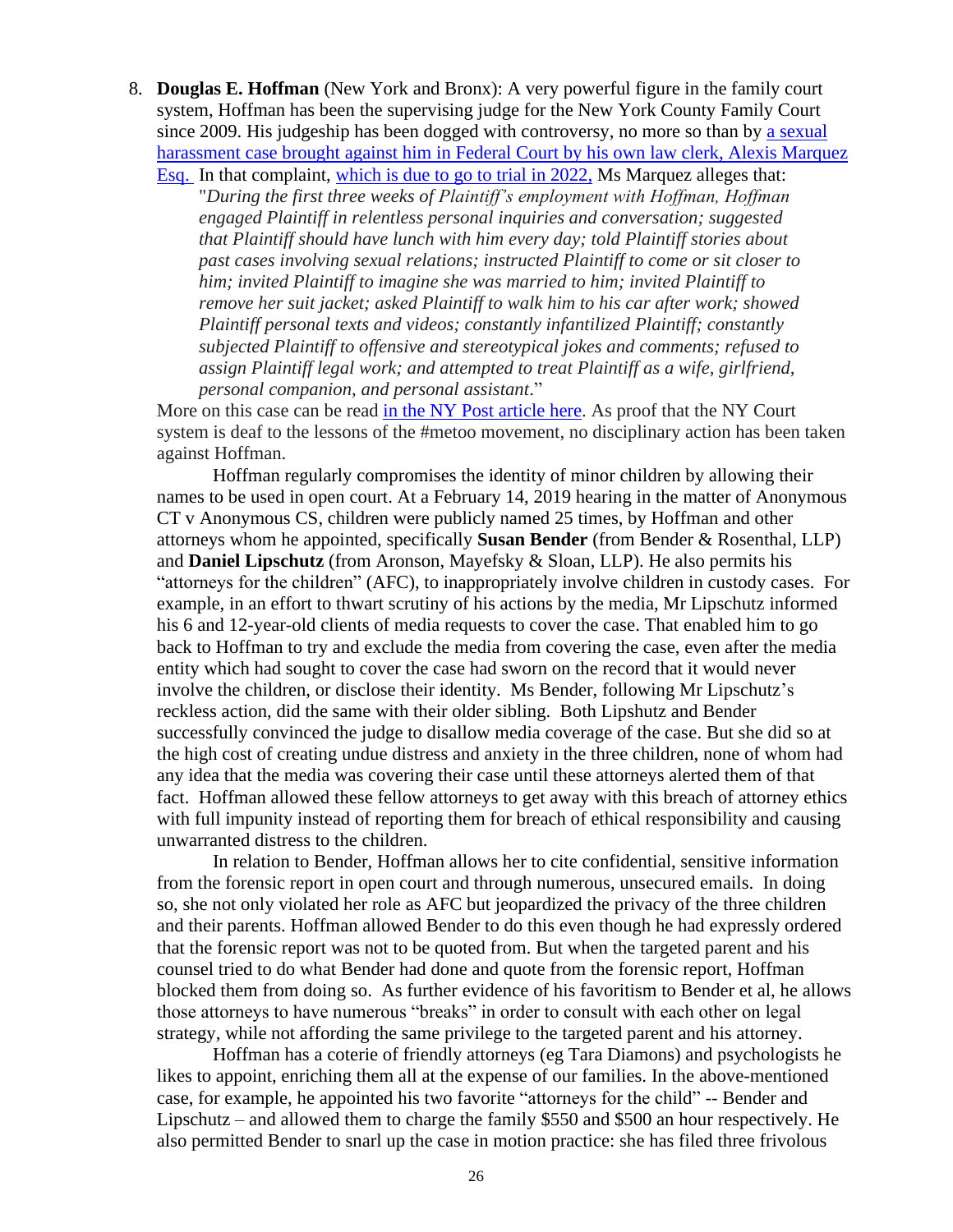and vexatious 'Orders to Show Cause', including a motion that sought to ban the FCLU and media from the courtroom; and another motion to force the parents to pay her exorbitant fees, including those incurred by filing those motions. Hoffman allowed this while condoning Bender's refusal to see her client for over five months despite numerous requests by her child client to see her so he can spend more time with his father. In the case of Lipschutz, he looked the other way when he physically attacked an FCLU director and served him with a "judicial subpoena" which fraudulently claimed to have the authority of the judge, rather than just of an attorney.

As well as allowing his own appointed attorneys to enrich themselves and their buddies, Hoffman forces parents to hire a litany of very expensive "experts". In the abovementioned case, Hoffman ordered the family to undergo a "forensic evaluation" with "Dr" **William Kaplan**, at a cost of \$575 an hour. After two separate evaluations so flimsy that Kaplan did not even pay a home visit, or interview the children's teachers, Kaplan slapped the parents with a bill for \$55,500, which could rise to over \$70,000 after trial. To twist the knife even further into the family's heart, Hoffman granted an application by Susan Bender to bring in her friend [and cohort,](https://www.blankrome.com/sites/default/files/75E06DEDFBB3D553284960D45F21A0D7.pdf) **Sherill Sigalow**, to do a "review" of Kaplan's forensic report. Hoffman permitted Sigalow to charge the family \$500 an hour, and to levy an initial "retainer" of \$12,500. Hoffman also allowed Bender to suggest the appointment of another one of her friends, Sue Moss, at \$500 an hour, as "Parenting Coordinator", although Ms. Moss is a lawyer, not a mental health care professional

Meantime, Hoffman allows big law firms like Phillips Nizer (the firm which employed as a partner the disgraced and imprisoned attorney Michael Cohen) to 'churn' cases and ignore his orders. He kowtows especially low to **[Elliot Wiener](https://www.phillipsnizer.com/elliot-wiener)**, the multimillionaire Chair of Phillips Nizer's Matrimonial & Family Law division. This deference is one of the reasons that Hoffman's cases drag on for years. The case of Anonymous CT v Anonymous CS first came to Hoffman's desk in January 2018. But it took 17 court appearances, and over \$1mm in legal fees sunk by the family, before Hoffman finally, on November 20, 2019, Hoffman set trial dates, for 2020. The custody case settled in January 2020, which vacated those dates, with no new dates set for the financial trial. This means that, on a liberal estimate, there will no final judgment on this case until an indefinite period in the future. The FCLU's short film on [this case can be viewed here.](https://www.youtube.com/watch?v=ISzeElj8P6g&feature=youtu.be&fbclid=IwAR3AZwIGYodthEIzqa2LMq0FSQv6iGjv1qgN54TOgNZ0buWlzRA4HOrEQnI)

Another case which exemplifies Hoffman's delays is Alizadeh vs Lindo, which came to his courtroom in 2017 and has still not had trial dates set.

Since 2016, the FCLU had been calling for the removal of Hoffman for numerous violations of judicial ethics. Hoffman has taken on many of the cases from disgraced judge Gloria Sosa Lintner, who was removed from the bench in January 2016 (see below). However, Hoffman has continued much of her family-destroying conduct. This is especially true in the matter of Allison Scollar vs Brook Altman, where he allowed the case to stall, and neglected to give the parties any fair and comprehensive hearing. This is a violation of the following New York judicial canons: Section 100.3(B) (6) ("*A judge shall accord to every person who has a legal interest in a proceeding, or that person's lawyer, the right to be heard according to law*") and Section 100.3(B) (7) ("*A judge shall dispose of all judicial matters promptly.")* 

Another example of Hoffman's erratic and child-damaging conduct was his openly negligent refusal to follow the pleas of both the subject-child, and that child's attorney, Philip Schiff, to return custody to the biological mother. In May 2017, Hoffman admitted that the child had expressed her wishes to him, but he said that he would not act on them until the outcome of a trial, the dates for which he never even set.

Yet another example of Hoffman's irresponsible and suspicious conduct was in his appointment of Dr. Sara Weiss as a forensic evaluator in a case where all parties – including the attorney for the child, Mr. Schiff – opposed her appointment, because of potential harm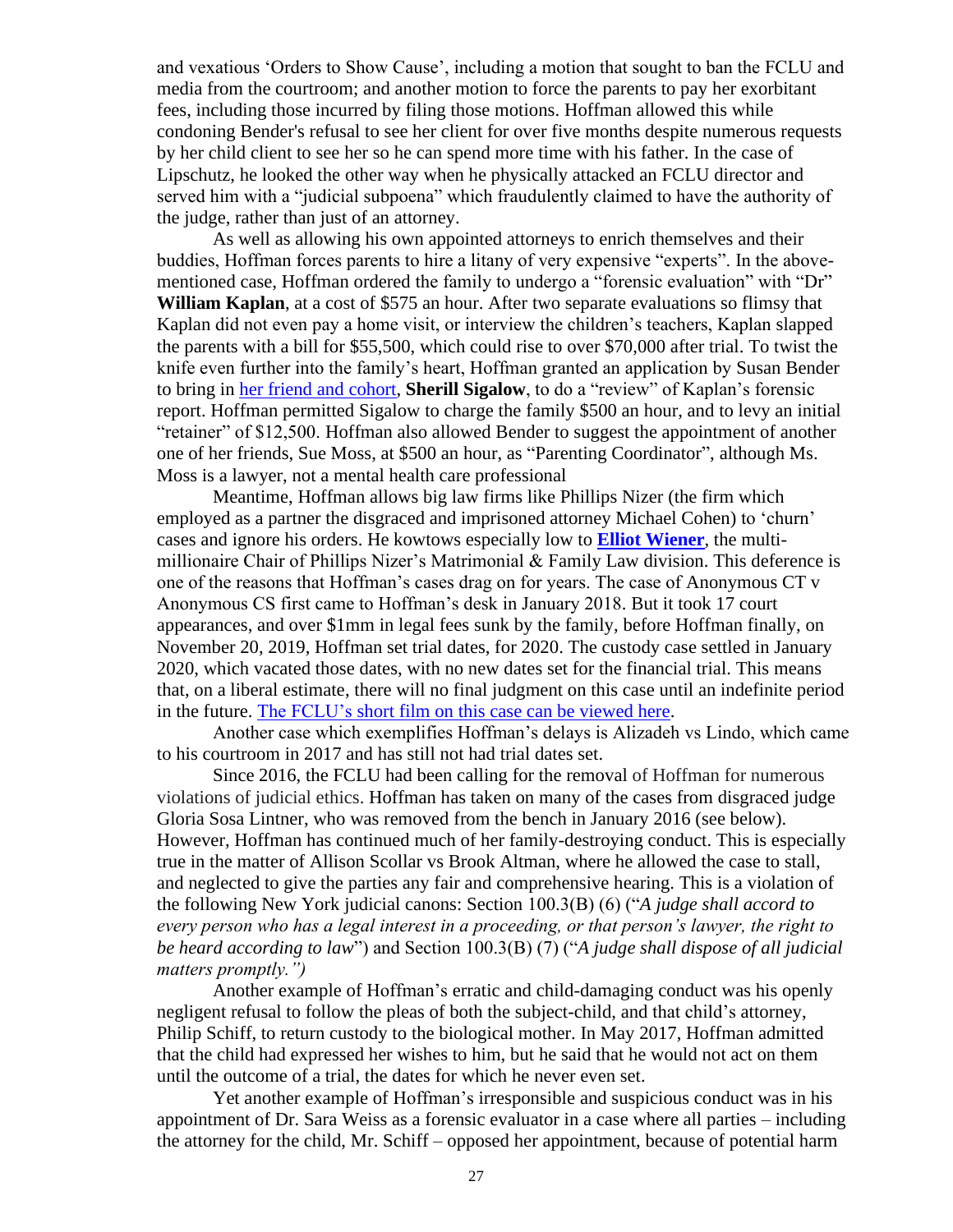to the subject-child. When asked by the FCLU why he had ignored the requests of the child and all parties by appointing Dr. Weiss, and whether he had any business or personal relationship with Dr Weiss, Judge Hoffman declined to respond. Hoffman likes to appoint friends and colleagues to take on jobs which pay huge fees.

In 2019, the FCLU made a formal request to film proceedings in Hoffman's courtroom. Hoffman denied the request, claiming dubiously that "Civil Rights Law 52" barred him from allowing cameras. He did include an order that "*[the FCLU] may photograph the courtroom itself."* However, when the FCLU sought to arrange access to film inside the courtroom, Hoffman and his staff neglected to respond. When the FCLU made an in-person application for Hoffman to comply with his own order, on November 19, 2019, he refused to answer and threateningly ordered our representative to "be quiet and sit down".

[Using arbitrary](http://www.nycourts.gov/courts/1jd/supctmanh/Uniform_Rules.pdf) "Part 44 rules" (and grinning like Mr Burns from 'The Simpsons'), Hoffman discriminates against pro se parents, forcing them to leap through draconian hoops by filing Orders to Show Cause, even to go pro se in the first place, and bullying them into 'explaining' why they prefer not to hire an attorney. On October 2, 2019, he denied a pro se litigant's request to have an attorney as his co-counsel. "*There is no such thing as co-counsel for a pro se litigant*," Hoffman opined, after telling the parent that only the attorney could address the court. However, there is no legal basis to this ruling, which was made even more unfair because the petitioner-mother had two attorneys allowed by Hoffman to advocate for her.

Using his court attorney, Alexandra Lewis-Reisen, he also ensures pro se parents do not receive transcripts (even when they offer to pay), and fails to issue written orders, thus preventing them from appealing. So intense is his discouragement of pro se litigants, that he sometimes offers litigants to award them counsel fees against the opposing side as long as the pro se parent hires an attorney.

Hoffman's posture towards parents invariably favor the less-monied parent, which is almost always the mother. The reason for this is that he wants to extract from families much matching federal funds for the State of New York as he could. In the case of Anonymous CT v Anonymous CS, Hoffman urged the defendant-father to accept a 'financial settlement' that would leave him having to pay \$108,000 per year in 'child support' to the mother, who is herself a licensed NY attorney, with a salary of \$1mn per year. Under the twisted Title IV-D program, that would mean matching funds paid by the Feds to NY's state government to pay for Hoffman's ever-increasing \$250,000 annual salary and benefits. Hoffman's proposed levy of \$108,000 was more than double the recommended statutory cap of \$42,900 for non-custodial parents of three kids [\(calculated as 29% of a capped combined salary of \\$148,000\)](https://www.childsupport.ny.gov/dcse/pdfs/CSSA.pdf). By pressuring the parties to settle, the judge was trying to circumvent that cap, because the father would be technically "consenting" to pay more. Even more grotesquely, Hoffman tried to strong-arm the father to agree to a "deal" on the "equitable distribution of marital assets" that would leave the mother walking away with \$8 million, including a \$2.8mn Manhattan property with no mortgage. The mother spied an opportunity to enrich herself even more. She complained to Hoffman that "I will still have no income", and then demanded that the father also pay 100% of all "add-ons" (private school fees, health insurance etc) -- all in addition to the \$108,000 in child support. The father's attorney pointed out the mother already had a job that paid her \$1mn and that she had experience working at a top-10 NY corporate law firm, the World Bank, and numerous other positions. Hoffman replied with a "suggestion" that they modify the split on the add-ons so that dad paid "only 80%" and mom 20%. He also urged them to "agree" that mom would have total power over the children's 529k savings, including the right to liquidate all those assets for her own use. All this discussion was based on the assumption that the mother would be awarded custody of the children, even though trial dates had not even been set at that point.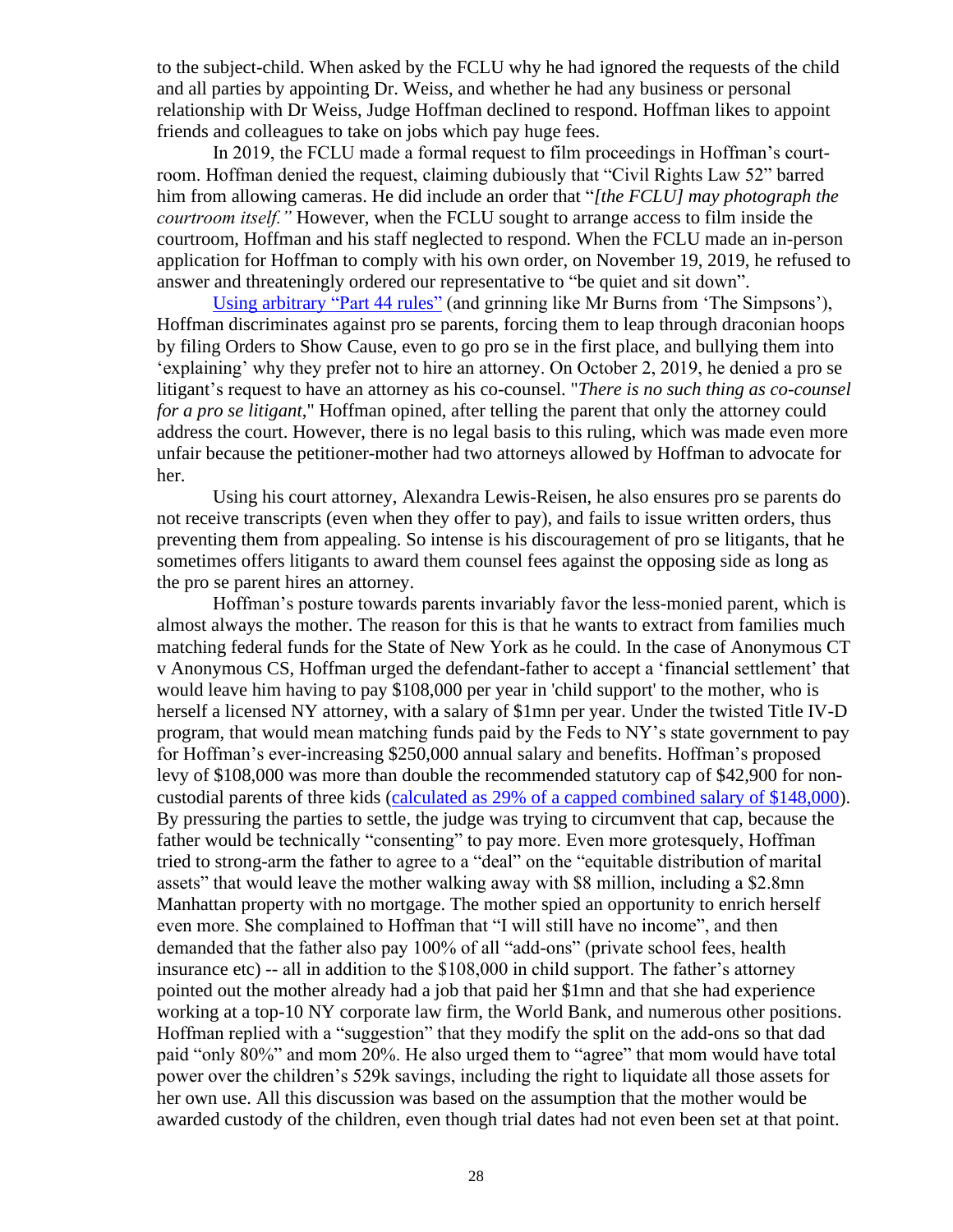As further evidence of Hoffman's clear bias against the father, he agreed to completely exclude three properties owned by the mother in the Caribbean from the calculation of the "equitable distribution" of marital assets. At the same time, Hoffman agreed to the mother's pleas to value the marital business at \$4.4mn – which was what the valuer SIGMA had appraised it for over seven months ago. That valuation was done prior to an investigation into the business' activities – specifically the mother's work as Chief Compliance Officer – that led to a letter threatening termination of the business' operations. Even Hoffman recognized that this termination letter affected the valuation of the company; yet he pressed the father to accept the old valuation when calculating what he would have to pay the mother to buy her out and save the business.

According to a separate investigation by [the Child Victims of the Family courts,](http://fcvfc.org/) Hoffman has "*committed grave errors in legal adjudication which were allowed to go unchallenged because of clear conflict of interest relationships on the Appellate Court and courts were closed to court watchers, violations of the open court system of New York. He is also following the same malignant process of cronyism, overlooking multiple forms of violations; appointment of questionable experts, a get along to go along practice of local politics of an immoral, unethical, improper level of legal practice.*" Partly thanks to complaints by the FCLU, the Scollar v Altman case was re-assigned in 2018, out of the frying-pan of Hoffman's courtroom, and into the fire of J. Machelle Sweeting (see below).

Hoffman was reappointed by Mayor Bill de Blasio, without any public hearing, in April 2015, for a term that will expire in 2025. He also works as an acting justice in the Bronx Supreme Court, and works in close tandem with Judge Matthew Cooper (see above), who often signs Hoffman's orders.

9. **Dean Kusakabe** (Kings County Family Court). Incompetence, bigotry, cronyism, cowardice and casual cruelty are Kusakabe's main characteristics. He came to the bench in July 2012 with no training as a judge. He was [appointed by Mayor Bloomberg,](http://judges.newyorklawjournal.com/profile/Supreme_Court,_New_York_County,_Civil/Matthew_Cooper/Matthew_Cooper-937.xml) who was trying to burnish his poor record on racial diversity. Kusakabe's M.O. is to prolong cases until the subject-child turns 18, thus releasing him from any obligation to make any actual decision.

His ignorance of the law was vividly demonstrated when he allowed the powerful attorney-mother of a petitioner-mother to represent her daughter, even though she was a principal witness in the case. This was a clear violation of New York's attorney-witness law (Rule 3.7 of the NYRPC) and case-law, established by all of the NY Appellate Divisions. As such, he violated judicial cannon Section 100.2 (A) ("*A judge shall respect and comply with the law*"). In violation of another judicial cannon (section 100.3 (B)(4)) Kusakabe is deeply biased in favor of mothers. In one recent case, he allowed unsupervised visitation to a mother, despite conclusive evidence that she was mentally unstable. Kusakabe is terrified of pro se litigants, whom he terrorizes. In one case, he delayed court proceedings by six months just to decide whether the father could relieve his attorney, and proceed pro se. Meantime, he denied that father any contact with his daughter, without giving him any hearing on the allegations made by the mother.

Kusakabe has an inappropriate relationship with the taxpayer-funded Children's Law Center (CLC), whom he appoints as the attorney-for-the child in every case he takes. Like Esther Morgenstern, he even has a mailbox openly on view in his courtroom for his correspondence with the CLC. He allows the CLC to testify in cases before him, in violation of the attorney-witness rule. He denies applications to disqualify the CLC, even when conflicts of interest have been proved. For example, he denied disqualification applications when it was proved that the mother's attorney was also employed by the CLC, or when the CLC was employing the babysitter of a subject-child.

Kusakabe's calendar is managed by his court attorney, Saira Wang, whose previous job was as an attorney for the CLC, for which she worked for six years, first as an intern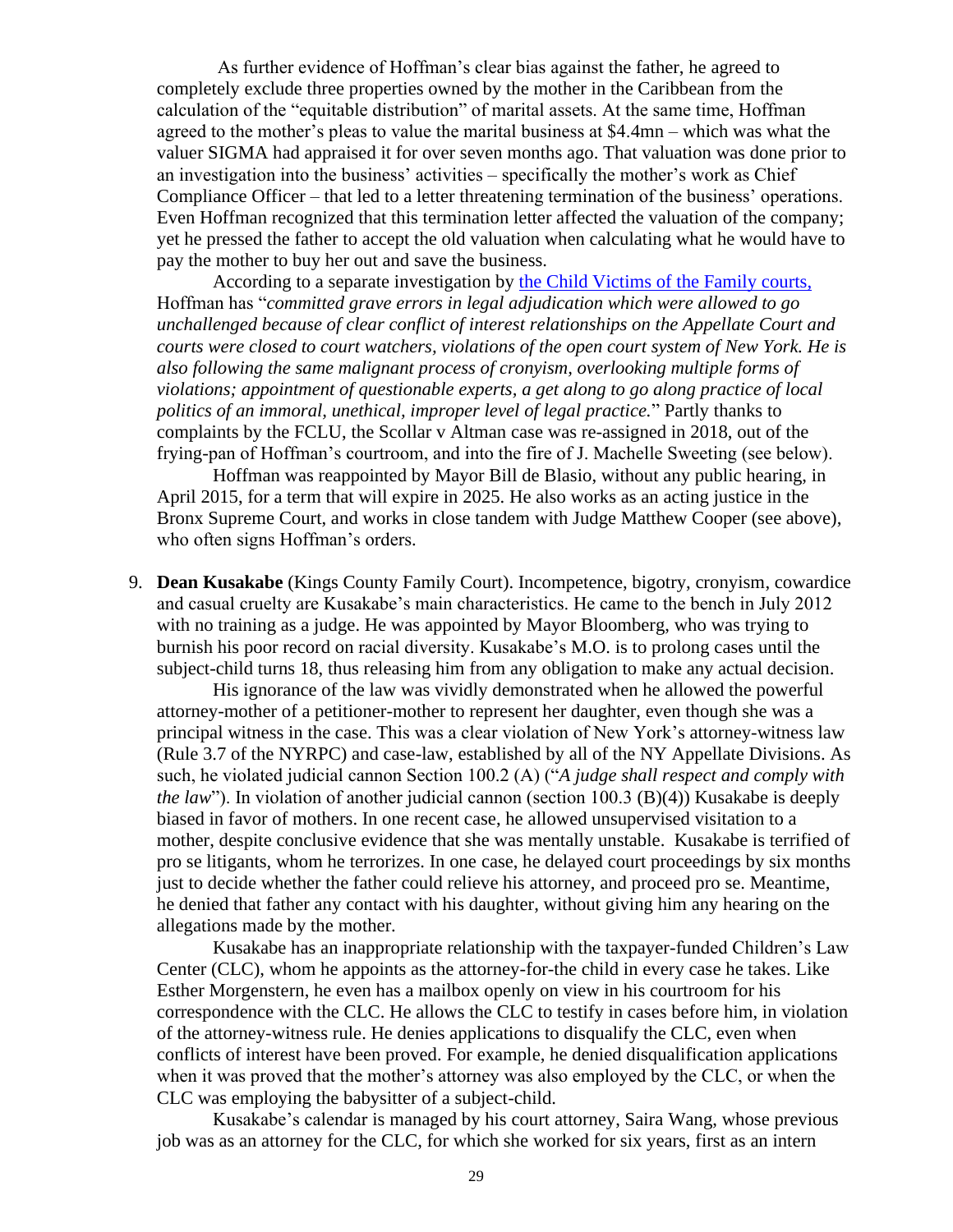(2010), then as a trial attorney (2011-2013), and, from 2011 until March 2017, as an appellate attorney. Kusakabe continues to traffic every child to Wang's former colleagues at the CLC. On behalf of Kusakabe, Wang conducts numerous ex parte communications with the CLC -- in person, by telephone, and by email. These ex parte communications are a violation of the judicial canon to which Kusakabe is bound, specifically Section 100.3(B)(6): "*A judge shall not initiate, permit, or consider ex parte communications, or consider other communications made to the judge outside the presence of the parties or their lawyers concerning a pending or impending proceeding*." Kusakabe's bias towards the CLC places him in violation of judicial canon, Section 100.2 (A): "*A judge shall act at all times in a manner that promotes public confidence in the integrity and impartiality of the judiciary*."

Meantime, Kusakabe has amassed over 1,100 pending cases on to his docket. How can any judge get his head around that number of custody cases? As a result of this gross irresponsibility, Kusakabe regularly gets the names of litigants wrong. He sends orders to the wrong addresses, or just neglects to send them out. The orders he does send out are often ambiguous, or mis-spelled. He neglects to set trial dates for years, and when he does, he stretches trials out over many months, in violation of court rules, and judicial cannons, that a trial must complete within 90 days of its start. The case of Renz v Little, for example, dragged on 10 years, during which time the father had all contact with his daughter cut off, without a plenary hearing. When Kusakabe finally issued a judgment, the child had already turned 18, so he only had to issue a short order, stating that all motions were moot since the subject had reached majority.

Kusakabe also 'loses' documents that have been submitted to the court under subpoena, especially when such documents do not support one of his arbitrary 'temporary orders of visitation'. According to two sources – a retired family court judge and a family attorney close to his former partner -- Kusakabe is a fanatical Christian who gives ten percent of his income to the Church.

Although the 2<sup>nd</sup> Department Appellate Division very rarely overturns a 'temporary order' from family court judges, it has done so with Kusakabe. In the case of Lever Lyons, the AD2 [reversed his order](http://www.nycourts.gov/courts/AD2/Handdowns/2019/Decisions/D61140.pdf) on the grounds that he had "*misread and misunderstood the nature and import of the father's August 28, 2018, petition for modification... Since it was error for the Family Court to have dismissed the modification petition on the ground that it did, we reverse and reinstate the petition. The attorney for the child [the Children's Law Center] urges us to dismiss the father's appeal as academic because, subsequent to the order appealed from, the father did file a further petition. However, because the order appealed from dismissed the petition "with prejudice" and such dismissal may impact the scope of the pending proceedings (see Matter of Newton v McFarlane, 174 AD3d 67, 75- 78), the appeal is not academic. Given that no hearing has been conducted into the serious matters alleged by the father, and that it does not appear from the record that a full hearing into the child's best interests has ever been conducted by the courts in New York, the Family Court, Kings County, shall, upon remittal, conduct all further proceedings expeditiously and without further delay.*" Despite this decision, there is no evidence that Kusakabe is seeking to resolve this case "expeditiously."

The New York taxpayer rewards Kuskabe with a whopping salary of \$222,000 (a base salary of \$172,000 plus pensions and health insurance estimated at \$40,000). In 2015, Mayor diBlasio extended his tenure, without any election, or public hearing, until 2025.

10. **Michael Hanuszczak (Onondaga Family Court):** This creepy jurist was charged in 2019 by the New York State Commission on Judicial Conduct with "*uninvited, unwelcome kissing and otherwise inappropriate behavior toward two female court staff*," and found guilty in September. This prompted Hanuszczak's resignation and agreement to never seek or hold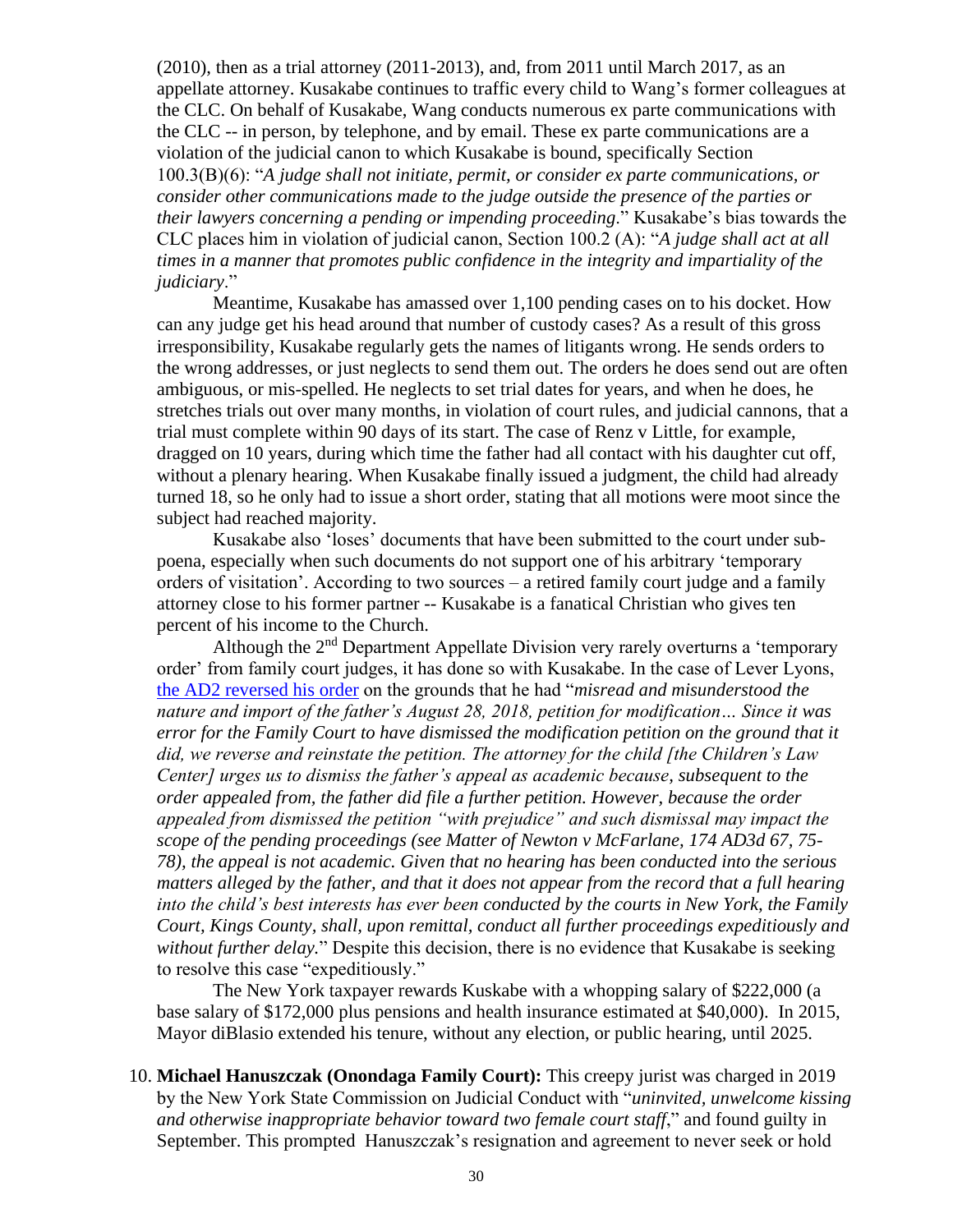judicial office again, authorities said. A female employee who was assigned to the judge's court from 2014 to 2017 lodged a complaint in March 2019. Hanuszczak, born in 1956, had repeatedly asked the married woman to join him for dinner, an invitation she declined, and chatted with her about his dating life, according to the ethics complaint. The woman was setting up conference equipment in 2016 when the judge, "while watching her and laughing, asked whether she 'knew how to do a three-way,'" the papers state. A month later, the woman was transferred to another court. Before she left, Hanuszczak asked her to come to his chambers, and she showed up with a female friend, who worked in the court's treatment part. He told the friend to wait outside then put his hands on the woman's shoulders, kissed her on the cheek and stated, "No one knows me like you do, not even my wife…you anticipate my every need," according to the papers. On her way out the door, he handed her a potted orchid and "kissed her again, near her mouth, without her consent," the filing alleges. The judge had also behaved inappropriately with the woman's friend with whom he had worked since 2011. He expressed interest in dating her for years but cautioned that "any relationship would need to be discreet". In 2016, after the woman told Hanuszczak that her father was ill with cancer, he entered her office, presented her with an orchid and kissed her on the cheek. "Obviously, a judge should not initiate unwelcome kissing of court staff or propose 'discreet' dating to a subordinate," said the CJC. "Had he not resigned, my office would have recommended Judge Hanuszczak's removal for such disreputable behavior." Notwithstanding his misconduct, [and the public scandal this caused,](https://nypost.com/2020/09/21/family-court-judge-resigns-for-asking-female-staffer-about-three-way/) the judge is still entitled to a fat pension, financed by the public purse.

The scandal followed a longstanding campaign by the FCLU to have him removed. His tenure was characterized by his issuance of child support orders that parents were unable to pay. This abuse was briefly corrected on November 9, 2018, when the  $4<sup>th</sup>$  Department Appellate Division reversed his decision, in the case of Tymothy Parmenter vs Julie Nash. The dad had moved from Virginia to NY to be closer to his child, but had been forced to take a lower paying job. Hanuszczak refused to amend his child support bills, basically punishing the dad for prioritizing his child. The Appellate Division chastised Hanuszczak stating: "*It is well settled that a loss of employment may constitute a change in circumstances justifying a downward modification of [child support] obligations where [such loss] occurred through no fault of the [party seeking modification] and the [party] has diligently sought re-employment*" (Jelfo v Jelfo, 81 AD3d 1255, 1257 [4th Dept 2011]. In another case, he sent officers without a warrant or order to remove a child, [as shown in](https://www.youtube.com/watch?v=6NUCVy5Vp1Y)  [this video.](https://www.youtube.com/watch?v=6NUCVy5Vp1Y) Hanuszczak held his position since 2001, following his "election". He was reelected in 2010 and his current term was to have ended in 2020. He has also served as an Acting Justice of the Onondaga County Supreme Court since 2004. Born on 9/17/1956, he began his career in 1985 as an associate attorney with Rinaldi & Rinaldi P.C. He then worked as a private practice attorney from 1990 to 1995 and as an Onondaga County Legislator (8th District) from 1991 to 1995. He was the New York Assistant Attorney General in-Charge from 1995 to 1998 and worked as Special Counsel to the Chairman of the New York State Workers' Compensation Board from 1999 to 2000. In 2001, he joined the family court bench. He was also appointed an acting Supreme Court Justice in 2004. He will not be missed.

11. **Lori Currier Woods** (Supreme Court, Orange County**)**: Woe betide any parent who questions or appeals this wellspring of rage! Woods makes snap decisions on who is the 'targeted" parent, and who is 'protected'; and she then sticks to that decision, no matter what the concrete evidence. Her weapon of choice is to threaten parents that she will throw their children into the foster-care system if they so much as whisper an objection to her. Here is one example of this kind of bullying, from an official court transcript: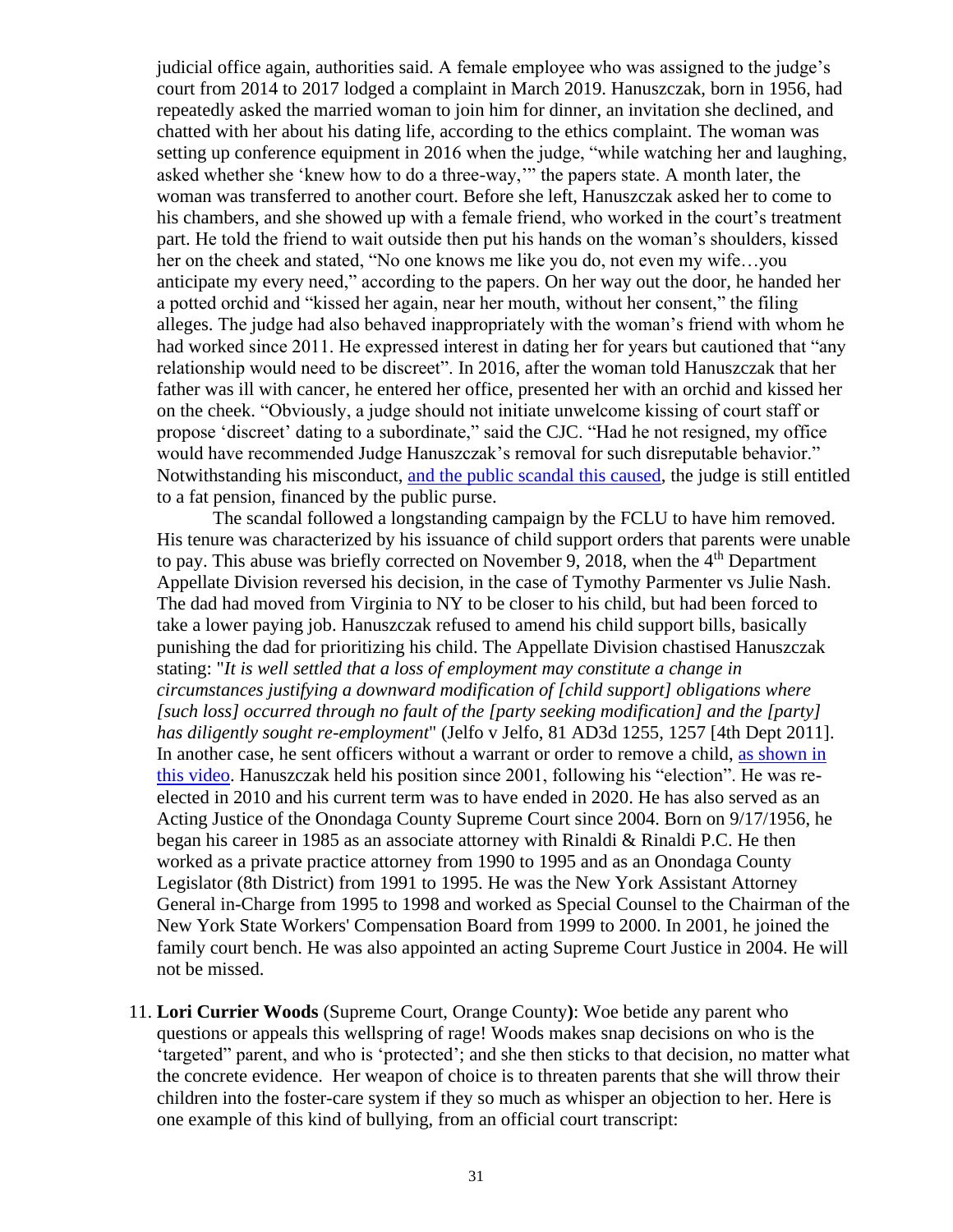about visitation, it will be being supervised for both of you by the Department of Social Services when I place her in foster care for neglect.

Woods has been targeted with [numerous petitions for her removal.](https://www.change.org/p/legaslative-action-to-remove-a-sitting-family-court-judge-orange-county-new-york) In the milestone case of Joe Picone v Frank Golio -- which the FCLU has closely monitored -- she made legal history by removing two children from the custody of the biological father (Golio) and giving it to his ex-boyfriend (Picone). She even ordered the five-year-old twins to be uprooted from their home and school in Florida to move to New York, and start their lives again under her nose. Here is the extract from the official court transcript when Woods cut off Golio's attorney and changed the twins' lives:

Okay. I'm done. I'm not listening to your argument. I'm moving them back to the State of New York. If you have a problem, you can go to the Appellate Division.

The biological dad, Golio, did seek intervention from the Appellate Division, and successfully secured **a record eight stays** on Woods' successive temporary orders. Enraged, Woods set about to destroy Golio. She ordered the kids to come to her courthouse for a private 'Lincoln hearing', but when they expressed a wish to return to Florida and live with Mr Golio, Woods ignored their wishes and said that "the children do not know what they want." Once she had secured a lifting of the stay by the Appellate Division (thanks to the Brooke decision issued by the NY Court of Appeals in August 2016), Woods retaliated brutally against Mr Golio. In the trial, she allowed Picone to cite the kids as legitimate testimony, but dismissed similar reports by Golio as hearsay. Two whole years after the case came before her, Woods issued a 13-page Final Order of Custody, captioned RPF v FG, which, along with decimating Golio's time with his children, reads as a vindictive, ad hominem character assassination of Golio. Emboldened by Woods' support, Picone violated Mr Golio's visitation and access rights. Golio complained to the court, but Woods neglected to step in, simply ignoring his violation and modification petitions, and stonewalling his entreaties to enforce her own order. Merciless, Woods then foisted a massive child support bill on Golio, way above what it should have been because she used his attorney bills as "imputed income". These bills crippled Golio financially, and forced him to declare bankruptcy in 2018. Woods refused to downwardly modify the child support order, and then sought to have him jailed for contempt. Although she backed off from this, she then hit Golio where it hurt him most, by issuing an order in September 2019 that reduced his time with the kids to two hours of "supervised visitation" per week.

Backed by the FCLU, and the National Association of Parents, Golio [managed to](https://www.scotusblog.com/case-files/cases/f-g-v-r-p-f/)  [take the case all the way up to the Supreme Court of the US,](https://www.scotusblog.com/case-files/cases/f-g-v-r-p-f/) seeking to assert that parental rights fall within the  $14<sup>th</sup>$  Amendment.

Woods has a coterie of "friends" who donate generously [to her election campaigns.](https://docs.google.com/spreadsheets/d/1gZHgjFq1vfF2NS3QbzEokHXa3V5UKgsLbwiAVaXMayA/edit?fbclid=IwAR2syveXEVgTUubEwVLyBiGFeXflD79Bpb3uovUI5BfBLinrtO0QtiVE9yQ#gid=995620145) She has her favored "experts", whom she appoints at great expense to the families who come before her. Woods' cronies include Marc Mednick, who receives tens of thousands from each family to conduct "forensic evaluations" of dubious quality.

[A chorus of critics](file:///C:/Users/Sebastian/Documents/SHD%20DOCUMENTS%20May%208%202015/Families%20Civil%20Liberties%20Union/ACTION%20AGAINST%20JUDGES/A%20chorus%20of%20critics) says that being in her courtroom is "*traumatizing*", that "*if there*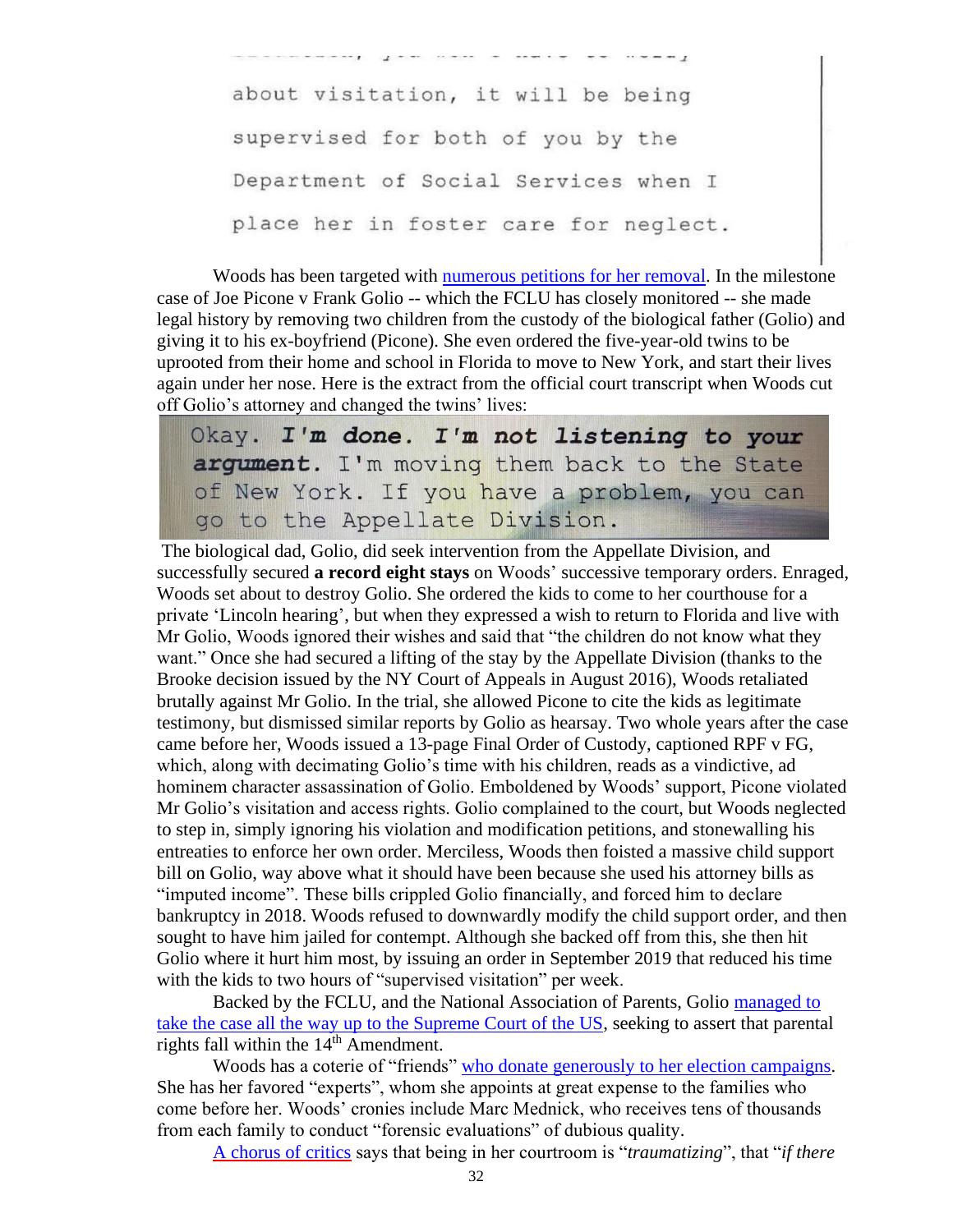*was ever a reason to vote it's now, to get this loony off the bench. It's insane what she gets away with*." Another parent affirms: "*Arrogant and rude. I appeared before this judge making a lawful citizen's request and was made to feel like I was a criminal the entire time. I was not allowed to speak, and it was clear the judge had not reviewed the materials I submitted. My request was rejected in all of 3.5 minutes. I felt railroaded and disenfranchised, further impacting my trust in my government*."

In her defense, Woods' anger issues may stem from a tragedy in her family. Her son Zachary, a student at Penn State, [died on May 6, 2014,](https://ssqfuneralhome.com/tribute/details/320/Zachary-Woods/obituary.html) when a car struck him and threw him a hundred feet from an overpass. Since then she has told parents in her courtroom, "*you should consider yourself lucky you even have your children."*

Born in 1958, Woods is a lifelong Republican. She [began her career in](https://ballotpedia.org/Lori_Currier_Woods) 1983 as an attorney in the California-based Law Offices of Mikin & Kohn. She then served as a deputy district attorney in Orange County, California, from 1984 to 1985. In 1985, she became an Orange County assistant district attorney. She then worked as an attorney for the law firm of Larking & Axelrod from 1988 to 1992. From 1997 to 2001, she was an attorney and law guardian for the Children's Rights Society. She then became a councilperson for the Town of Monroe. Her own resume says she worked in these positions through 2005. She took the family court bench in 2006, and was [re-elected in 2015 on the inaccurate](https://www.recordonline.com/article/20151019/news/151019296) slogan of ["Compassionate, Competent. Fair."](https://www.recordonline.com/article/20151019/news/151019296) Unless removed, she will hold office until December 31, 2025.

- 12. **Bernard Cheng** (Suffolk County Supreme Court. An accomplice to Zimmerman in the death of 8-year-old Thomas Valva, he took over the case after it moved from Nassau county to Suffolk County, home of the child's father and killer. In October 2018, he received a warning from Justyna Zubko-Valva, the mother of Thomas and his two brothers. "They are in extreme danger of their lives at this point." He did nothing. In February 2019, Cheng received further evidence, via the NY Office of Children and Family Services, that Thomas Valva was being abused by the father. That abuse included complaints that the father was forcing the child to sleep in an unheated garage in the middle of winter. Cheng ignored the complaints, and issued new orders that gave the cop father custody of the children. That was effectively a death sentence for Thomas Valva.
- 13. **Rachel Adams** (Kings County Supreme Court). Adams prioritizes three things in her courtroom: the sanctity of her orders; a bullying pressure on parties to settle; and the appointment and ingratiation of her favored 'professionals' who have donated to her election campaigns. Adams regularly fails to schedule mandated hearings prior to custody flips. She brutally punishes anyone who objects to her rulings. When Natalya Goberman filed an official complaint against her, Adams responded by using her influence with the District Attorney's office to press dubious, ex parte criminal charges, claiming she had forged the judge's signature on an order dismissing \$77,000 worth of student loans in her divorce. The result of this action was that Goberman was locked up for two years, depriving her children of meaningful access to their mother. Meantime, Adams delays pre-trial proceedings for years. She neglects to issue decisions six months or more after the conclusion of trial (although she is mandated to release decisions within 60 days). In one case, she ordered a mother to undergo years of supervised visitation and ignored Appellate Division directions to reverse the order. Two kids grew up without their mother as Adams delays a final order after trial. In anohter case, she put a father on "supervised visits" by the disreputable agency Comprehensive Family Services (CFS) for eight years – enriching CFS with \$15,000, but deeply harming the child. She appoints Brad Nacht as 'attorney-for-the-child' in the vast majority of her cases. Nacht charges the parents an average of \$45,000 – all thanks to Adams' appointment. It's no coincidence that [the firm where Nacht worked, Hymowitz &](http://tinyurl.com/huowlkr)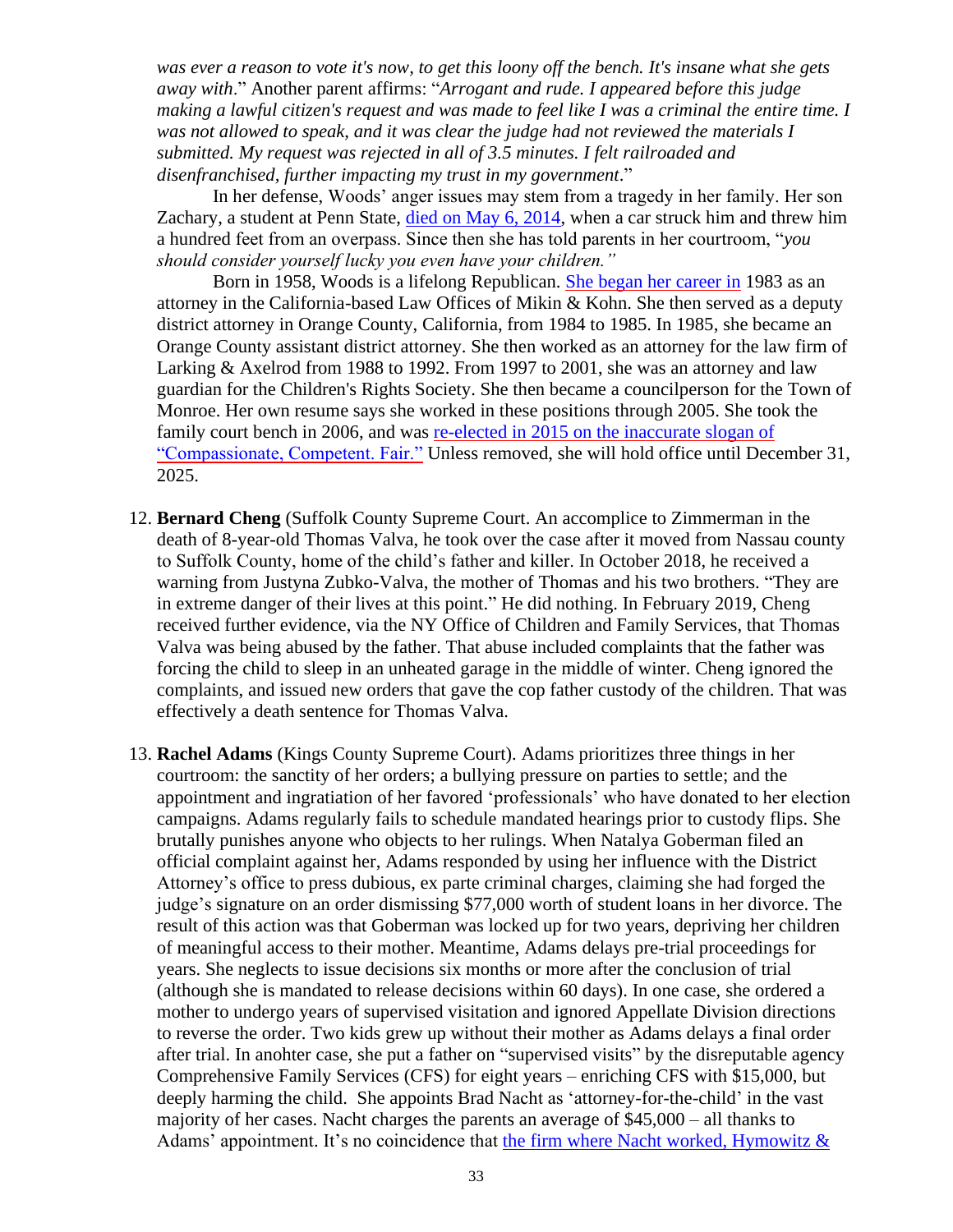[Freeman, was a significant donor to Adams' election campaign.](http://tinyurl.com/huowlkr) In that same case, the attorney for the party to whom she awarded custody, was also a donor to Adams' campaign. As Supreme Court Justice Anthony Kennedy has stated: "*The law is a profession and lawyers are committed to uphold the constitutional system… If an attorney gives money to a judge with the expectation that the judge will rule in his interest or his client's interest that is corrosive of our institutions.*"

- 14. **Anna Culley** (Queens County Supreme Court): Daughter of Anthony Seminerio, a corrupt corrections officer and politician who was [convicted for influence peddling, and died in](http://cityroom.blogs.nytimes.com/2011/01/06/former-assemblyman-seminerio-dies-in-prison/?_r=0)  [prison in 2011.](http://cityroom.blogs.nytimes.com/2011/01/06/former-assemblyman-seminerio-dies-in-prison/?_r=0) In 2014, Culley ran on both Republican and Democratic tickets and won her judgeship unopposed. Her record on the bench shows scant regard for due process. In one recent case, she refused to enforce demands that the petitioner-mother produce records of her daycare business which the respondent-father paid for and assisted in starting for mother's benefit. Instead, Culley QDRO'd his pension, but gave him no credit toward his contributions to mother's business. In another ongoing case, Culley ignored an appellate division reversal of a contempt order against father. This would have allowed medical records to enter the case file and would have benefitted the father in the long run. Culley also refused to enter an order of visitation because the kids refused to see their father. An accomplice to her actions is the forensic evaluator Dr. Zvi Joseph Weinreb, to whom she sends lucrative jobs. A petition for her removal has received over 800 signatures, and can be seen [here.](https://www.change.org/p/andrew-m-cuomo-petition-to-impeach-and-remove-judge-anna-culley-for-violations-of-federal-and-state-laws-3d6daed6-7131-4b23-892e-09787c0f3586/psf/promote_or_share?recruiter=1523503) Unless Culley can be removed sooner, her term [expires on December 31, 2028.](http://www.elections.ny.gov/NYSBOE/Elections/2014/General/2014GeneralElectionCertification.pdf)
- 15. **Carol Mackenzie** (Suffolk County Supreme Court). Mackenzie has blood on her hands. She presided over the case of Dr. Richard Demato, inciting him to commit suicide, on April 30, 2013, the day before a trial was due to begin in front of her. In that case, Mackenzie had ordered 63-year-old Demato to pay his wife \$5,000, even before a trial had been held. When he was unable to pay, Mackenzie improperly jailed him. The three- month incarceration caused him to lose his medical practice as a podiatrist, his car, and his home. Dr. Demato also lost [any hope of fair treatment](http://www.complaintsboard.com/complaints/judge-carol-mackenzie-suicide-of-dr-richard-a-amato-c727200.html) at trial. Mackenzie callously registered the case as "*settled, abated by death*." Thanks to pressure from FCLU officer James Kelly, she was removed from the bench in 2020. Before that, she routinely refused to order drug test results when documented history of drug use has been before the court and child custody, visitation and decision-making are being decided. As in the case of James Kelly, she regularly ordered fathers "*to have no direct or indirect contact with the children pending a forensic psychology examination and further orders of the Court*", and then reissues that order for years. She also threatened and verbally abused attorneys and litigants. She stormed out of the courtroom when her mistakes were being addressed. She refused to conduct contempt hearings, despite being directed to by the Appellate Division. Without conducting hearings, she went directly to sentencing, especially when she wanted to incarcerate a party for "contempt". She ignored irrefutable evidence, well-settled statutes and case law. She played favorites; incorporated deliberate arithmetic mistakes to favor one party; and used threats of incarceration to bully litigants into settling with unfair terms.
- 16. **Lori Sattler (**New York Supreme**)**: This judge not only has suicide on her record, but the murder of a child. On 5/16/2018, Judge Sattler presided over a hearing in the case of Stephanie Adams-Nicolai v Charles Nicolai. The attorney for the child's father, Mr Charles Nicolai, warned the judge that Ms Adams was mentally unstable. Although Judge Sattler ordered the surrender of the subject-child's passport, she did nothing to protect the child from the mother. On 5/18/2018, Ms Adams took the child and jumped from the 25th flooor of the Gotham Hotel in Manhattan. Both were killed. The murder-suicide led to significant [media coverage](https://nypost.com/2018/05/18/playboy-playmatetook-) and an outpouring of public grief and outrage. The murder of little Vincent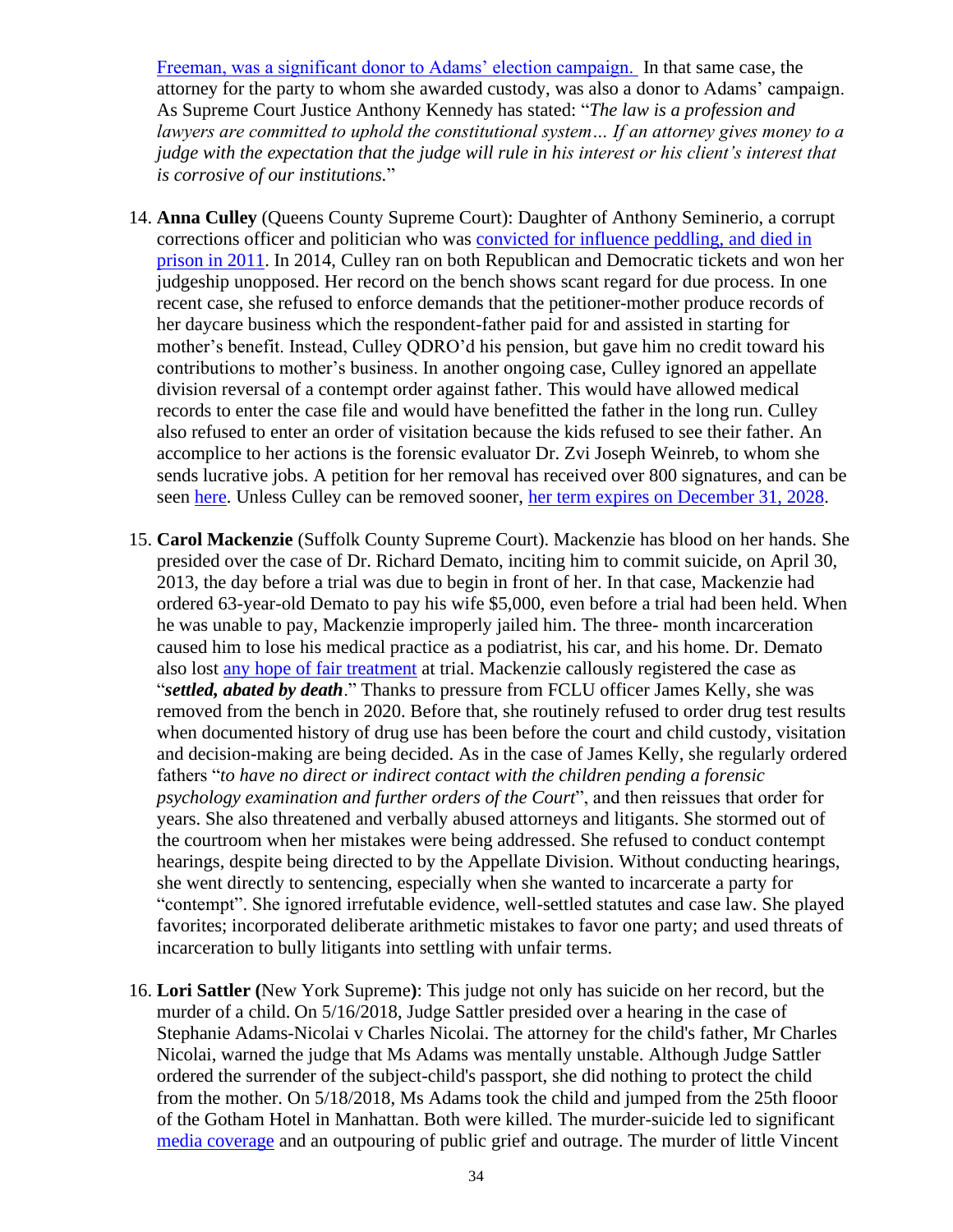would have been avoided had Judge Sattler erred on the side of caution and ordered either supervised visitation for the mother, or a transfer of custody to the father. The FCLU filed a formal complaint against Sattler for reckless negligence and a betrayal of her duty of care; calling on the CJC to bar her from presiding over any further custody cases, at least until a full investigation has taken place. The CJC took no action whatsoever. Her intelligence is also very questionable. In 2018, she was suckered by a fraudster pretending to be her realestate lawyer into sending \$1mn to a Chinese bank account, prompting [a slew of tabloid](https://www-nydailynews-com.cdn.ampproject.org/v/s/www.nydailynews.com/new-york/state-supreme-court-judge-loses-1m-real-estate-email-scam-article-1.3263091?outputType=amp&usqp=mq331AQCCAE%3D&fbclid=IwAR2uXV20qLwerX6Xnv_qdDaONd2nbBaA09y4bXUkFfi2ibxp4_Hn_SsA)  [stories](https://www-nydailynews-com.cdn.ampproject.org/v/s/www.nydailynews.com/new-york/state-supreme-court-judge-loses-1m-real-estate-email-scam-article-1.3263091?outputType=amp&usqp=mq331AQCCAE%3D&fbclid=IwAR2uXV20qLwerX6Xnv_qdDaONd2nbBaA09y4bXUkFfi2ibxp4_Hn_SsA) about her judgment. Sattler is also known for extensive delays in cases before her. Most custody matters take at least four years to be adjudicated.

- 17. **Jeffrey Sunshine** (Kings County Supreme Court): The most inaptly named judge in America, Sunshine is another judge who has presided over the tragic destruction of families. He has somehow risen to the powerful position of "supervising matrimonial judge". The biggest stain on his record is his role in [the murder of a three-year-old-child and the suicide](http://www.thedailybeast.com/articles/2013/12/23/dmitriy-kanarikov-kills-himself-son-in-fall-from-new-york-city-tower.html)  [of his father, Dmitriy](http://www.thedailybeast.com/articles/2013/12/23/dmitriy-kanarikov-kills-himself-son-in-fall-from-new-york-city-tower.html) Kanarikov. According to an attorney connected to the case: "*During a typical divorce proceeding, the mother used the usual domestic violence accusations to cut dad off from his son. Dad freaked out as he never heard of anything like this before. He appeared before Judge Sunshine, who is a rubber-stamping bureaucrat. He granted an order of protection to [the mother] - as usual - with no proof of any actual violence of any kind. Outraged by the lies, Dmitriy obtained his son for an unsupervised visit and proceeded to go up to the top floor of a West 60th Street building. He flung his son off the top floor and then jumped after the son. The press followed Sunshine's orders. Dad was branded violent and deranged. [The mother] was branded the abused spouse. An important difference between Kanarikov and the typical American is that Americans behave like sheep. We are led around by rings in our noses and no matter how the court behaves, we go along with the scam no matter how absurd. But Russians are far hardier than that, and the mother's attorney really screwed the pooch. I do not believe Sunshine received any kind of sanctions*." According to another now-retired family court judge: "*This Judge was the primary reason that I stopped practicing law, and that is a shame because I used to love being a lawyer and was quite good at it. He forgot where he came from--a Court street lawyer -- like the rest of us trying to make a living in an ever increasing impossible profession. Cases I had before him seemed to be more about him than the poor souls I represented who had real problems. His ego gets in the way of administering Justice. His Courtroom, like many others, is more like a cattle call than a revered Courtroom. Almost every client I ever had, even if they received a favorable ruling, always said the same thing: "Is that the way all judges act'?"* As supervising judge, Sunshine has shown no leadership, and offers no relief to litigants who have been denied due process. In a recent case, he took punitive action against an attorney who had complained to him because a subordinate judge had not entered a decision on an application for a parent to see his child, after eight months of separation. Rather than treating such complaints seriously and confidentially, Sunshine immediately informs the judge about whom a complaint is made, often leading to retaliatory action. He was elected to this position in 2011, and his current term expires in 2024.
- 18. **Terrence McElrath** (Kings County Family Court): A vicious bully, bigot and trampler of constitutional rights under the color of law, McElrath has a long pattern of misconduct. His worst period was a decade on Staten Island, when he trafficked hundreds of children into single-parent homes in order to amass Title IV-D funding. His hallmark is issuing bizarre orders, the most violent of which was jailing a parent when his child disappeared from foster care. He favors vague "temporary orders of visitation" (TOV), arguing that **inclarity** helps parties to resolve issues amongst themselves. In truth, he issues these TOVs because they are "appeal-proof": the  $2<sup>nd</sup>$  Department Appellate Divisions immediately dismisses any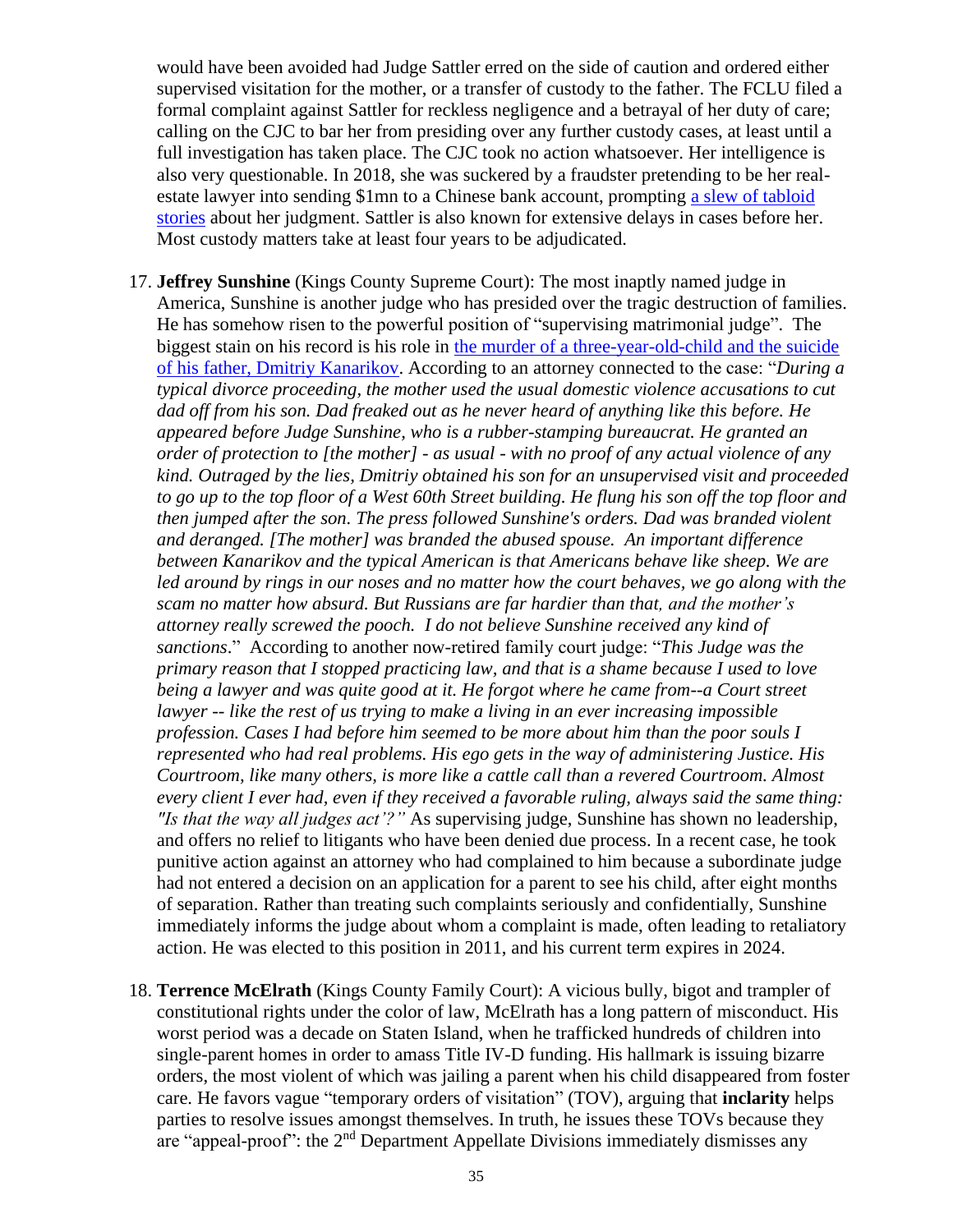applications to appeal TOVs. Exploiting this loophole, McElrath and many other family court judges just keep on issuing TOVs for years, turning them into a permanent status quo. This causes chaos to families, and incalculable harm to children. In one recent case, he issued a TOV which took away two kids from a mother simply because her divorce judgment omitted a custody order in her favor. The father petitioned in front of McElrath, won, and then excluded the kids from the mother until they became adults. This caused a mother to have to prove her sanity by hiring a therapist, whom McElrath then refused to allow to testify. In another case, he issued a continuation order on a previous TOV that was no longer in effect, thus creating an entirely new status quo, without any hearing. In another ongoing case, he handed over power to his friends at the Children's Law Center (CLC) to decide whether a child should even be allowed to receive a birthday card from her father. When the case became too hot in social media, he passed it over to Judge Kusakabe, to ensure that any trial was further delayed. Meantime, the child was not permitted to receive any gifts or letters from her father. In breach of judicial canons, and constitutional case-law, McElrath holds 'ex parte' hearings that exclude the party he disfavors. This practice is a violation of judicial cannon, section 100.3(B)(6) ("*A judge shall not initiate, permit, or consider ex parte communications, or consider other communications made to the judge outside the presence of the parties or their lawyers concerning a pending or impending proceeding.*") McElrath's ex parte hearings are usually done through his law secretary, Karen Cortes, who regularly meets with the CLC and the favored party – but not the losing party or their attorneys. In those rare conferences where all parties are present, Cortes tells the assembled group: "I am the Judge now", issues arbitrary orders herself, and keeps no record of the conference proceedings. McElrath does not read motion papers from litigants whom he dislikes. He neglects to provide a hearing for years, in violation of the judicial canon to provide all parents with a prompt and comprehensive hearing. He has a vengeful spirit, punishing litigants who he believes to have written negative reviews on sites like [therobingroom.com](http://www.therobingroom.com/) (which he refers to as "the 'I hate my judge' website"). In one case, he falsely accused a father of posting online his private address, and then issued an order depriving the father of any access to his child. Before the father's attorney had a chance to object, McElrath suddenly adjourned proceedings for six months. He bullies litigants, regularly interrupting them with the mantra: "The way the rules work here, is when I talk, you listen!" McElrath has an inappropriate partnership with the CLC, allowing their attorneys to testify, in violation of the witness-advocate rule, and then blindly following their recommendations on custody. He also has a cronyistic relationship with Comprehensive Family Services, sending them hundreds of thousands of dollars worth of business in supervised visitation. McElrath has been a leading advocate for judicial pay raises, forcing the NY taxpayer to fund a hike in judges' pay that, since April 1, 2012, has raised his salary nearly \$70,000 a year, to \$265,000.

19. **Judith D. Waksberg** (Kings County Family Court): Waksberg's actions have caused havoc for numerous families. No more so than what she did to a five-year old boy, whom she separated from her father for three years from 2016-19. In that case, she modified a prior order, from the atypically reasonable Judge Michael Katz, that had allowed the little boy unsupervised access to the father. Waksberg changed that to supervised visitation, without any hearing on the motion, and effectively endorsing mother's alienating behavior. She then took no action when the mother failed to make the boy available for visitation, and turned a blind eye when she moved out of New York to Florida. What Waksberg did do was order a torturous forensic evaluation, costing the parents \$15,000, and forced the father to pay 75% of that. She then withheld the final report from the father and his attorney. And when the mother failed to bring the child to therapeutic visitation, she did nothing. In July 2018, the FCLU witnessed Waksberg completely ignore a contempt motion filed by the father after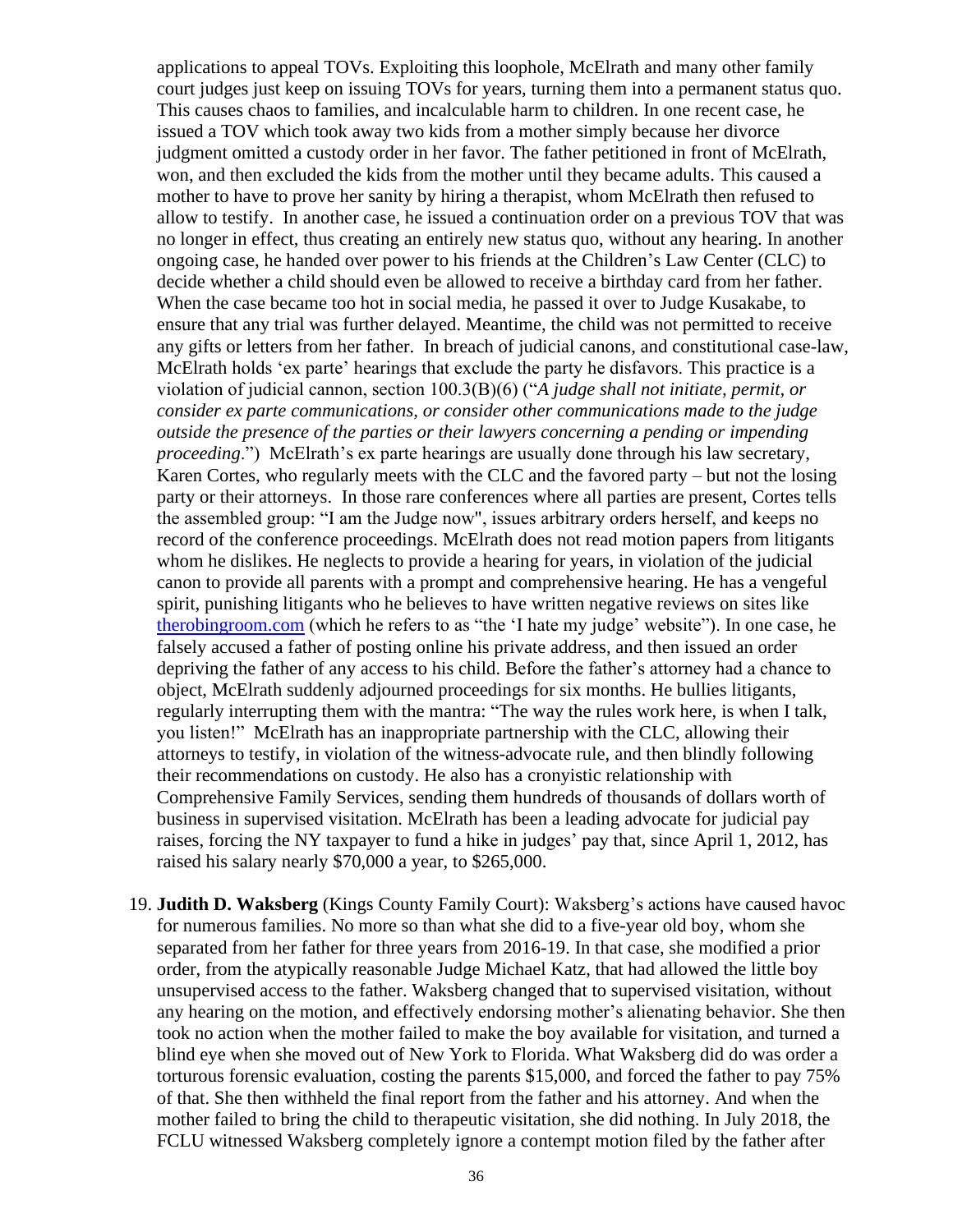the mother had blocked all physical contact with the father and allowed him only 10 minutes of phone contact in eight months. Instead of ordering the mother to comply with the order and help rebuild her son's relationship with her dad, Waksberg told the father to "work on [his] parenting skills". A court observer was so appalled by this callousness that he called out that this was a "tragedy of justice." Waksberg ordered one of her armed officers to remove the observer from the court. She then pressured the father to agree to a settlement agreement that would excuse all the mother's violations and allow him "visitation" with the boy -- in FOUR YEARS time. Those settlement negotiations took five hours, further enriching the three attorneys -- Andrew Black (dad), Mahmoud Ramadan (mom's attorney, who has not turned up to five scheduled hearings), and the corrupt Children's Law Center's Lauren McSwain (who failed egregiously to protect the child's welfare). Those attorneys churned billable time as they debated how many photos of the child the mother should send to the father -- eventually agreeing to five photos per month. Waksberg signed off on this order, but took no steps to address the mother's blatant contempt. Instead, she ordered a forensic evaluation with one of King's County family court's worst hacks, Sophie Michelakou, who has made hundreds of thousands of dollars from court appointments. With the chances of justice or any improvement to the boy's life zero, the father threw in the towel in April 2019, and agreed to a stipulation that handed legal and residential custody to the mother.

Terrified of publicity, Waksberg instructs her court officers to stop people coming into her courtroom, or just to throw them out. She also harasses journalists reporting on her actions. She is slovenly in her distribution of key items of evidence, such as forensic reports. Appointed by NYC Mayor Bill DiBlasio, Waksberg came to the family court bench in January 2017, having received no formal judicial training in family court matters. As one parent commented, she is "another incompetent minion from the DiBlasio gallery of misfits."

20. **Cheryl Joseph** (Suffolk County Supreme Court and Court of Claims): A misandrist bigot determined to de-father as many children as she can. Unelected, she was appointed to the Court of Claims by Governor Cuomo, and then assigned to adjudicate custody and child support cases on the Supreme Court. Joseph was the judge who persecuted Dr Carlos Rivera, removing his children from him, [and then having him jailed for his inability to pay](https://www.youtube.com/watch?v=SyimR4qJyzI)  [the full amount of his child support.](https://www.youtube.com/watch?v=SyimR4qJyzI) Demonstrators at a public protest in April 2019 held placards saying she was "*too lazy to read court papers",* "*doesn't like confident women*", "*hates men*", "*consistently violates Constitutional Rights*," "*Joseph turns men into ATMs*;" "*careless and overwhelmed. I truly hope Suffolk gets an overhaul soon. If I finished my work at the end of the day as meaningless as the way these judges make decisions just to clear their calendar I would LONG be fired."* She denies targeted parents their right to the attorney of their choice, and sets court dates when targeted parents' attorneys are unavailable. She intimidates court-watchers by bringing in eight armed officers, and instructing them to confiscate note pads. . In one instance, Americans 4 Legal Reform President and FCLU board member Gary Jacobs alleged he was physically assaulted by a court officer, presumably at the direction of Joseph, whom he has publicly denounced as "*nasty and disrespectful*". Complaints to supervising judge Randall Hindrichs and the Commission on Judicial Conduct have disappeared. She does occasionally take a stance against mothers, including Karen Lee Banks who reported that "*Joseph treated me like a stupid housewife. Several attorneys told me she "doesn't like you" because I was white, blue-eyed and privileged'. she just didn't want to be bothered with my case*." Her background is as an attorney, and she is a [graduate of the corrupt Children's Law Center.](https://www.linkedin.com/in/cheryl-joseph-1838582b/)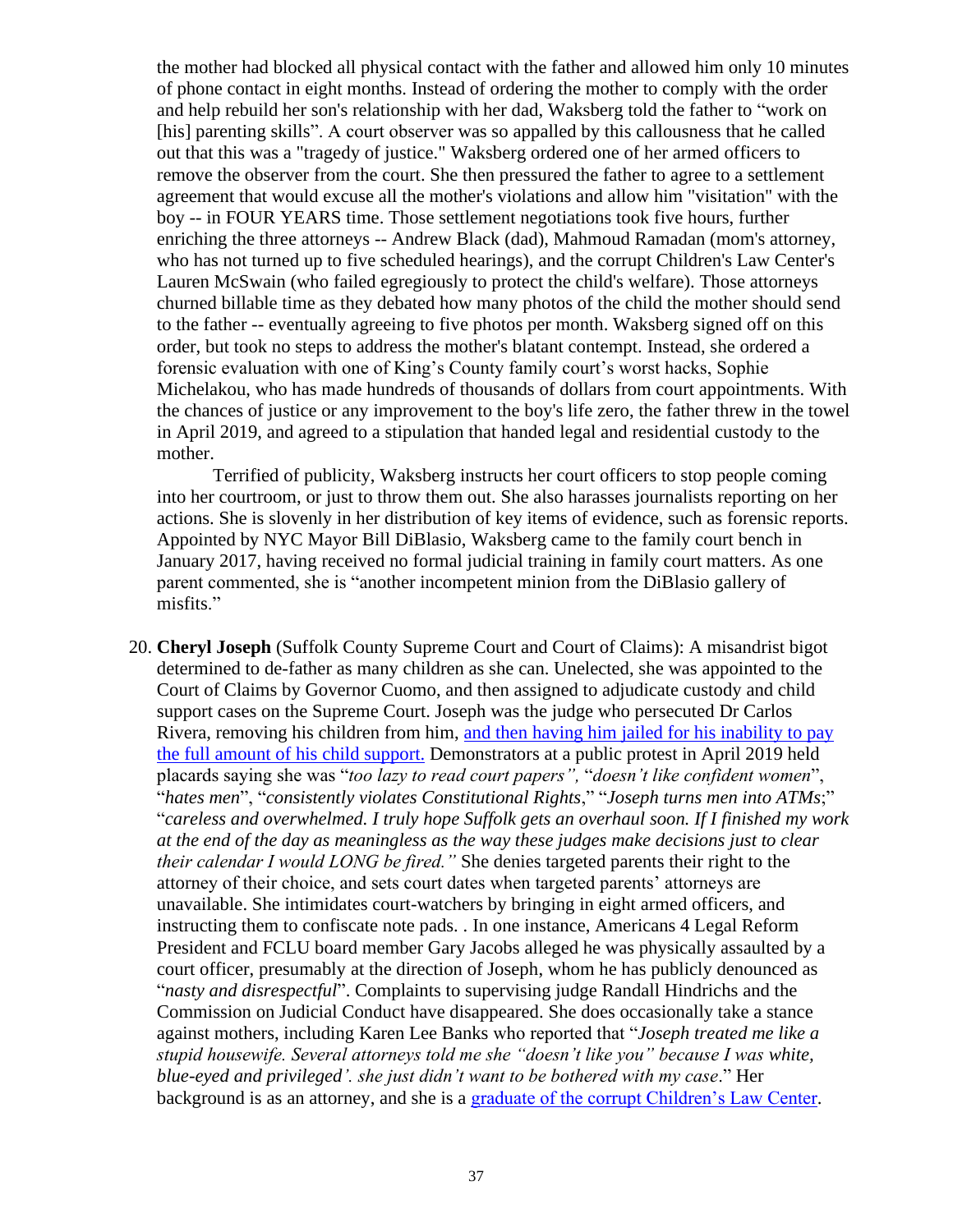21. **Emily Olshansky** (Kings County Family Court): Just one ruling warrants her inclusion here – her outrageous termination of the parental rights of a father called Ping N. Olshansky did this on the grounds that Ping was not married to the child's mother (who had been found to be abusive) and that he had not paid child support to an organization called Catholic Guardian Services. Ping argued that he had never even been sent a bill for child support, and no evidence was shown to Olshansky. In 2018, without holding a full hearing, Olshansky ordered the child to be sent into that firm's care, and Ping to be denied all contact with his daughter. The case [attracted the attention of](https://www.nytimes.com/2019/09/25/nyregion/child-abuse-laws-ny-state.html) *The New York Times*, which wrote this: "*For the first five years of his daughter's life, Ping N., a restaurant manager in Manhattan, lived with his little girl and her mother. He tucked her into bed at night and enjoyed spoiling her with her favorite snacks, like fish balls, egg tarts and ramen noodles. But when child welfare officials found that Amanda's mother had inflicted excessive corporal punishment on her in 2013, they removed the girl from the home. Even though court records show that Ping had never committed abuse and was not present when it took place, [Judge Olshansky] later decided that he would lose his daughter, too. Ping could not have custody or any say in her life anymore*… *His daughter, now 11, was adopted by a white family with whom she has bonded. She lost her ability to communicate with Ping in Mandarin; he does not speak English.*" The same report cited an interview with Martin Guggenheim, a law professor at New York University: "*This is just blatant discrimination based on stale gender stereotypes — that the only way to be a father is to have a wedding ceremony or else to be a kind of rote financial provider.*" Olshansky has argued that she was not to blame for the harm done to Ping and his daughter, stating that her hands were tied by a long-standing statute [Domestic Relations Law § 111(1)(d)] which gave fewer rights to unmarried dads like Ping. However, she was certainly responsible for failing to hold a plenary hearing on the question of whether Ping had actually failed to pay child support. And she violated Ping's constitutional rights, since her order went against a US Supreme Court ruling that bars decisions based on an assumption about unwed fathers "*conform[ing] to the long-held view that unwed fathers care little about, indeed are strangers to, their children*." Sessions v. Morales-Santana, 137 S. Ct. 1678, 1693 (2017). In that case, the Court concluded that such a classification "no longer passes equal protection inspection" and explained that having differing "requirements" for unwed mothers and fathers who have accepted parental responsibility is stunningly anachronistic." Olshansky ignored this ruling – and common decency – when she tore the child away from her father and gave her to Catholic Guardian Services.

Olshansky attended Sarah Lawrence College for her Bachelor of Arts and Benjamin N. Cardozo School of Law, Yeshiva University for her J.D. She worked for two matrimonial law firms as an associate and for the New York Supreme Court, Appellate Division's First Department as a law guardian director. In 2004, she was appointed to the family court.

22. **Clark Richardson** (New York County Family Court): A hand-squeezing apparatchik, Richardson never permits an inquiry into the truth behind a case. [According to one mother:](http://www.therobingroom.com/newyork/Judge.aspx?id=906) "*This filthy dog sent my 6 year old daughter to live in Georgia with a man that wasn't her natural father (denied me a paternity test) after mandating her to sex abuse counseling at the age of four for 12 weeks."* Fluent in legalese, Richardson can shape any outcome he wants using rules of evidence and procedure. He allows attorneys to lie openly in their colloquy and in their papers with no sanction whatsoever. Supervising various luminaries in Manhattan Family Court (like Support Magistrate Weir Reeves), anything is possible as long as it comports with political objectives like overcharging fathers for child support and removing children from innocent families. First appointed to the Family Court in 1995, he is a graduate of Yale University and Cornell Law School, a former borough chief in the Family Court Division of the New York City Law Department. Reappointed by Mayor Bill de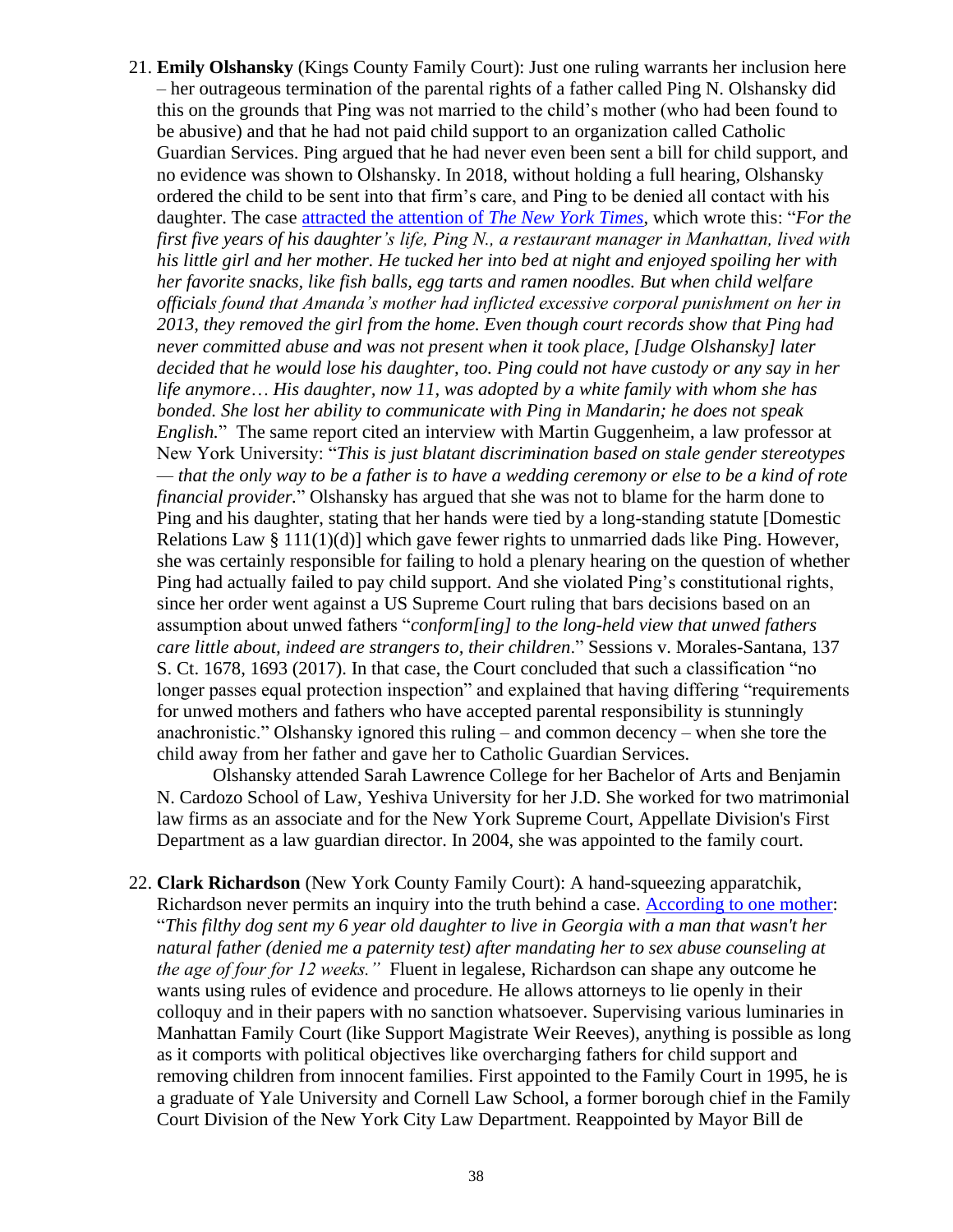Blasio on April 27, 2015, for a term that will expire in 2025. He has also served as an acting justice of the New York County Supreme Court since 2000.

- 23. **Elizabeth Barnett** (New York County Family Court): According to one family court attorney, she is "*incredibly dense and inflexible. Any outcome is possible with this judge. In Barnett's courtroom, a parent can accuse the other parent of what the first parent is guilty of and get away with a child to the exclusion of the other parent. Barnett is a strict adherent of the power of the law guardian so any lawyer picked to represent the child runs her courtroom. One must be especially prepared and on one's toes to appear as a litigant before Barnett. Fake-outs lurk at every spoken word."* Appointed by Mayor De Blasio as a Family Court Judge in February 2015, she is a graduate of the College of Mount Saint Vincent and received her law degree from Gonzaga University School of Law. Prior to her appointment, Judge Barnett was an associate at law firms, a solo practitioner, and worked for the New York State Unified Court System for 22 years in various capacities including Court Attorney, Deputy Counsel to the Chief Administrative Judge, Administrator of Education and Training, Court Attorney-Referee, and Chief Counsel for the New York City Family Court. Elizabeth Barnett is a judge of the Kings County Family Court in New York. Her current term expires in 2025.
- 24. **Fiordaliza Rodriguez** (Bronx family court): Rodriguez benefits the family court machine by extending and protracting cases for years. Cases evolve endlessly under her watch, and results are almost always mother-favored. Rodriguez tends to view all parents as abusers and all children as needing help and protection of a court. The result is a population of children who hold their parents in disdain and who become oppositional and defiant as the years go on. She graduated from John Jay College of Criminal Justice and received her law degree from the CUNY School of Law. She previously worked for the New York City Administration for Children's Services, was a solo practitioner and worked as a Court Attorney-Referee in Family Court, Kings and New York County. Mayor diBlasio appointed her as a judge in February 2015, hailing her as the first Dominican on the bench. [According](https://archive.nytimes.com/www.nytimes.com/imagepages/2012/01/14/us/JP-LATINOS.html)  [to an interview with the NY Times,](https://archive.nytimes.com/www.nytimes.com/imagepages/2012/01/14/us/JP-LATINOS.html) "*Rodriguez says that she identifies as white, but that there is no question she is seen as different from the white majority in the United States*." [https://archive.nytimes.com/www.nytimes.com/imagepages/2012/01/14/us/JP-](https://archive.nytimes.com/www.nytimes.com/imagepages/2012/01/14/us/JP-LATINOS.html)[LATINOS.html](https://archive.nytimes.com/www.nytimes.com/imagepages/2012/01/14/us/JP-LATINOS.html) She lives in the Bronx with her husband Eliezer, another attorney, and their two children. Her term does not end until 2025.
- 25. **Mildred Negron** (Queens County Family Court): Many litigants and attorneys say that Negron is "*a body-language judge*": she determines a person's "integrity" by their body language, and then reaches favorable decisions for that person. Negron turns a courtroom into a black box. A stream of facts yields the opposite result in most cases. Known as 'Millie' to her comrades, Negron crafts anything she wants, during colloquy and during hearings. Negron graduated from CUNY City College and received her law degree from CUNY School of Law. She worked with The Legal Aid Society, Juvenile Rights Division for over 10 years, having served as Deputy and Assistant Attorney-in-Charge of the Queens and Manhattan Offices, respectively. She worked as an Attorney for the Child, [earning very poor](https://www.avvo.com/attorneys/11432-ny-mildred-negron-912346.html)  [reviews.](https://www.avvo.com/attorneys/11432-ny-mildred-negron-912346.html) As she entrenched herself in the family court racket, she became a court Attorney-Referee for 13 years in Kings County and Queens County family courts. She was then appointed by Mayor DiBlasio as an Interim Civil Court judge in March 2016. According to one attorney who knows her well: "*Negron is the ultimate horror show on the bench, ranking with Esther Morgenstern and Matthew Cooper. People speak about how family court results are not predictable, and Negron lives up to that expectation in every decision. A menace to society*. Another attorney interviewed said: *Negron conditioned the visitation*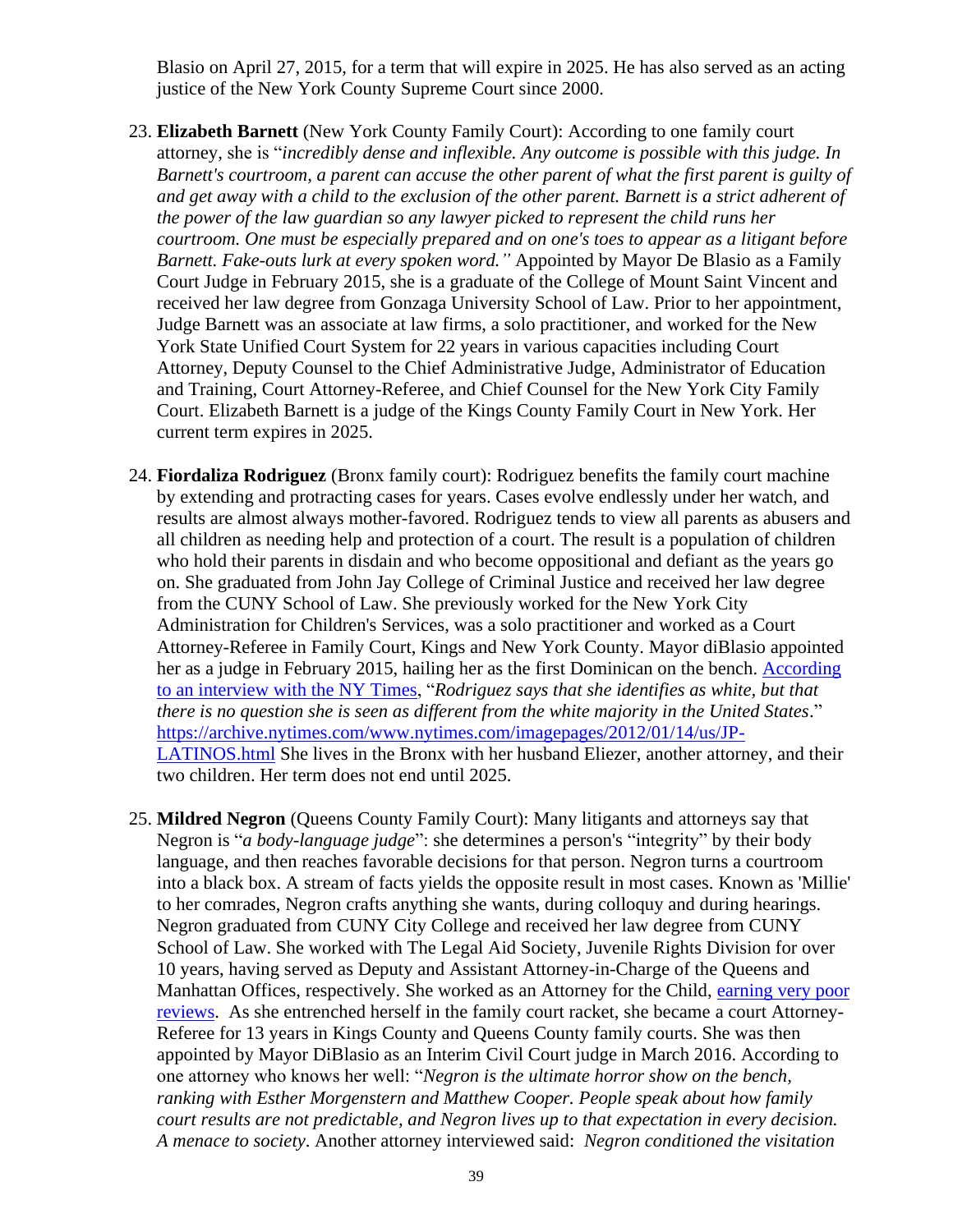*for a father on his paying \$100 "cash only" to a court appointed psychologist on the recommendation of another court appointed psychologist. This means that the child was withheld while payments were secured from the father. Shows partiality to court appointed law guardians and panel attorneys*. Her term is due to end in 2027.

- 26. **Catherine DiDomenico** (Richmond County Supreme Court): DiDomenico's courtroom is a terrifying hall of smoke and mirrors. She helps her desired winner build a case based on hearsay and colloquy, and then holds a trial where her decision has already been made. DiDomenico will use anything as a weapon in her decision against a parent. For example, if a parent is bankrupt, then DiDomenico will use this against a parent in a custody decision (that mismanagement of money means the parent will mismanage the child). DiDomenico is a graduate of Fordham University and received her J.D. from Fordham Law School. She worked as an Administrative Law Judge, as an "Impartial Hearing Officer" with the New York City Board of Education, had her own practice, was an associate for a private firm and was a federal law clerk. She was also an associate for a private firm as well as legal counsel to Congressman Vito Fossella. She was appointed to the bench in January 2005 as an Interim Civil Court Judge. She was then appointed to the family court in January 2006, and reappointed February 2007 and again in February 2017. She is married with three children and resides in Staten Island. One attorney opined: "*Here is yet another Fordham graduate who started her judgeship by having to refer to her manuals, and is now able to screw litigants on the sly. Abrasive, condescending, non credible and manipulative, it is very hard to find a cogent decision anywhere among her decisions and orders. Typically, in deciphering her orders, the opposite is the truth from what DiDomenico decided*." Another attorney stated: "*The "Jaded Jurist" should be removed. Period. Capricious, arbitrary, rulings are all you get in her court. She treats the court staff like kindergarteners. She does not even read submitted moving papers. One really poor Judge*." Another interviewee reported: "*Conniving, ruthless, vindictive, retaliatory all done with a big smile. Worst possible profession to be awarded to this master manipulator. Treats staff, litigants, attorneys and contemporaries with utter contempt and disregard. All while hiding behind her alter ego of Eucharistic minister. Shameful!"* A court-watcher reported: "*Her law clerk Ken Dale is a mockery. I sat in for two days hearing her rule on numerous divorce cases, and its appalling to think how this woman ever got appointed. No knowledge of the law. But then again, this is Staten Island. No difference from a crooked, backwoods, small-town Alabama courthouse*." Her current term ends 2027.
- 27. **Carol Goldstein** (New York County Family Court): According to one attorney, "*a dimmer wit does not exist in the New York City family court system. Unwilling to consider facts presented to her, Goldstein misinterprets most of what she hears from lawyers and litigants*." More importantly, she is unable to interpret orders entered in any litigant's case. For example, if a parent has custody and authority to decide, for example, a child's education, Goldstein will usurp that authority and dictate to the parent what education the child will get. Goldstein will then add her interpretation of what parenting time means, and will place parents into a Kafkaesque situation that leads to more litigation and more waste of resources placing both parents at perpetual risk of contempt. A sweet persona on the bench with disastrous long-term results makes Goldstein a serious menace to society. She graduated from Brandeis University and received her law degree from Brooklyn Law School. Appointed by Mayor De Blasio to family court in April 2015, Goldstein previously served with the Legal Aid Society for almost 20 years, primarily in the Juvenile Rights Division. For the past 18 years, Judge Goldstein has been a Court Attorney Referee in Family Court in several counties, most recently in Manhattan.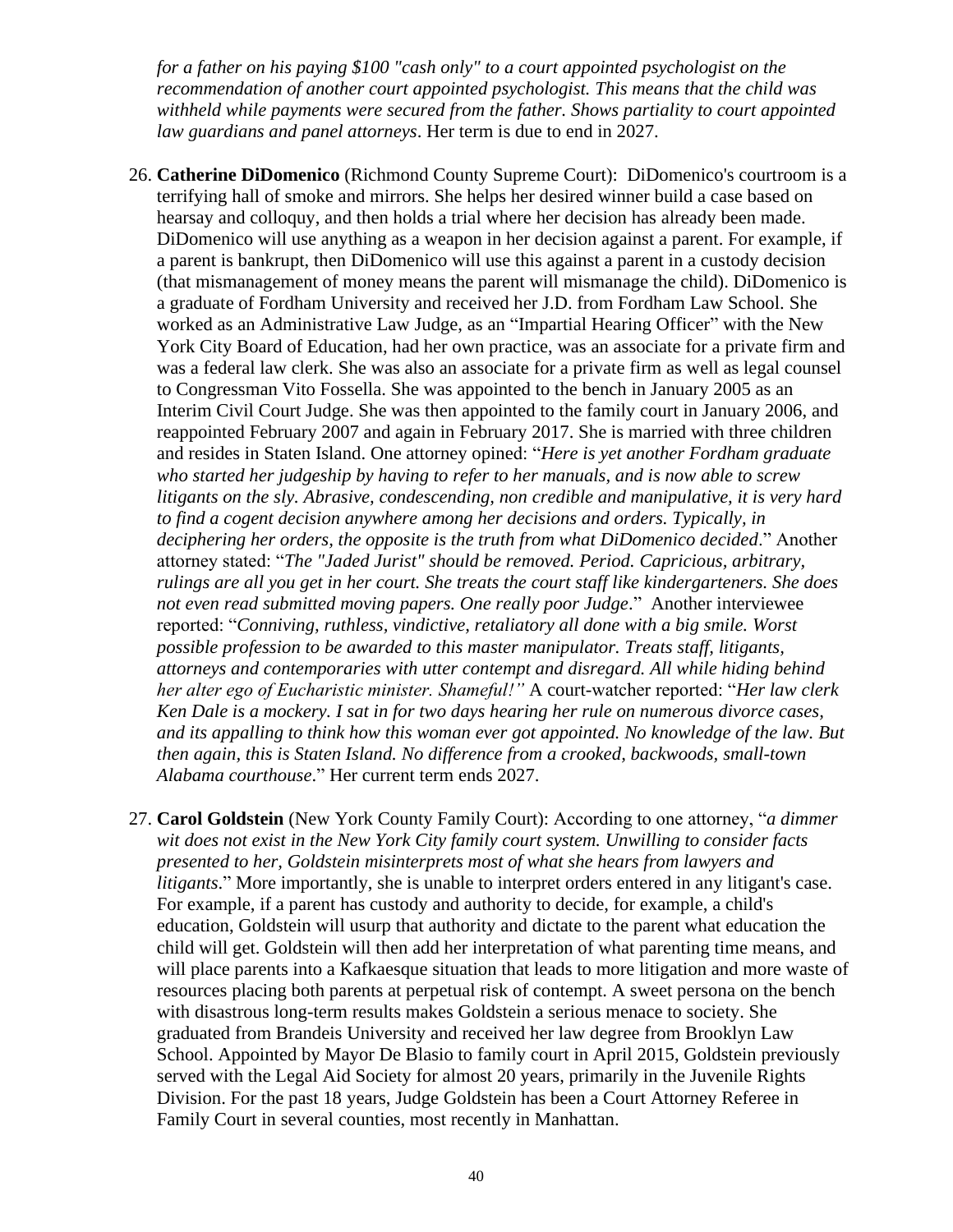- 28. **Sarah Cooper** (Bronx county family court): She specializes in emotionally torturing innocent parents in her courtroom. This judge mastered maligning the law and shaping it to suit her objectives from her time as a child protective apparatus employee. Cooper brings with her a passion for remanding children into the care of the state and holding parents at arm's length from their children. One seasoned attorney described her as "*a rubber-stamper for the government. Cooper has no place deciding the futures of our families*." Appointed as a family court judge by Mayor Bloomberg in January 2012, her term hopefully expires in 2019. A graduate of the State University of New York at Binghamton and received her law degree from Cardozo School of Law. Prior to her appointment, she practiced in family court for 15 years, having worked for the New York City Administration for Children's Services and as a Court Attorney Referee.
- 29. **Anne-Marie Jolly** (Queens family court): Ain't nothing jolly about this Grinch. This is a sweetly smiling judge with an ax to grind against anyone she thinks is a "bad parent." Appointed as a family court judge in September 2010, she is a graduate of Boston University and received her law degree from Albany Law School. Prior to her appointment, Judge Jolly worked for the Office of Court Administration in various capacities including Counsel and Chief of Staff to the Administrative Judge of NY City Family courts, Deputy Chief Magistrate to the NY State Family court, and Court Attorney Referee in Family court. Prior to that, she was with the Legal Aid Society's Juvenile Rights Division for eight years. As with any veteran of children's rights divisions, Jolly brings to the bench an eye for prolonging a case. Motions to dismiss frivolous petitions do not work in Jolly's court. Adjournments last for years and parents lose access to their children. Almost as interminably, her current term ends in 2021.
- 30. **Michael Milsap** (Bronx County Family court): Another judge in the inferno of Bronx's family court, he was appointed a Judge in February 2015. According to one family-court attorney: "*There are few words that can describe Milsap: offensive, arrogant, unpleasant, divisive and the synonyms can go on. This is a judge with the most haughty attitude among the city's judiciary. He cannot help but to looks down his nose at anyone who appears in his court. Milsap offers strange reasoning in his findings and decisions which indicates he is an objectives-driven judge. The end justifies the means – especially when that means more Title IV funds for trafficking children into foster care, or single-parent families. Rubber-stampers get appointed in this bizarre system of judicial selection in New York, and Milsap would be the first in line to be selected for a family court judgeship*." Born in Laurel, Mississippi, Milsap is a graduate of the University of Wisconsin – Eau Claire and received his law degree from Indiana University School of Law. Prior to his appointment, he worked for the Legal Services Organization of Indiana and the Prisoner's Legal Services of New York, as well as the New York City Human Resources Administration as an Assistant Supervisor in the Office of Legal Affairs. He was a Support Magistrate in Family Court for 21 years, and prosecuted child neglect cases in the Manhattan Family Court appearing for then Supervising Judge "Judge Judy" Sheindlin. His current term expires in 2025.
- 31. **Stephen Bogacz** (Queens County Family Court): Bogacz is best known for violating rules that courtrooms should be open to the public. He regularly seals his court without hearing arguments or stating reasons. [As the NY Daily News commented:](https://www.nydailynews.com/opinion/law-law-article-1.1724817) "*Lady Justice wears a blindfold. Family Court Judge Stephen Bogacz seems to expect court-watchers to put them on… all judges must abide by the law and the First Amendment in running their courtrooms."* A life-long family court hack, he was first appointed to the family court in March 1995 and was reappointed by Mayor Bloomberg in 2005 and 2015. Prior to his appointment, he took a salary from the family court division of the NYC Law Department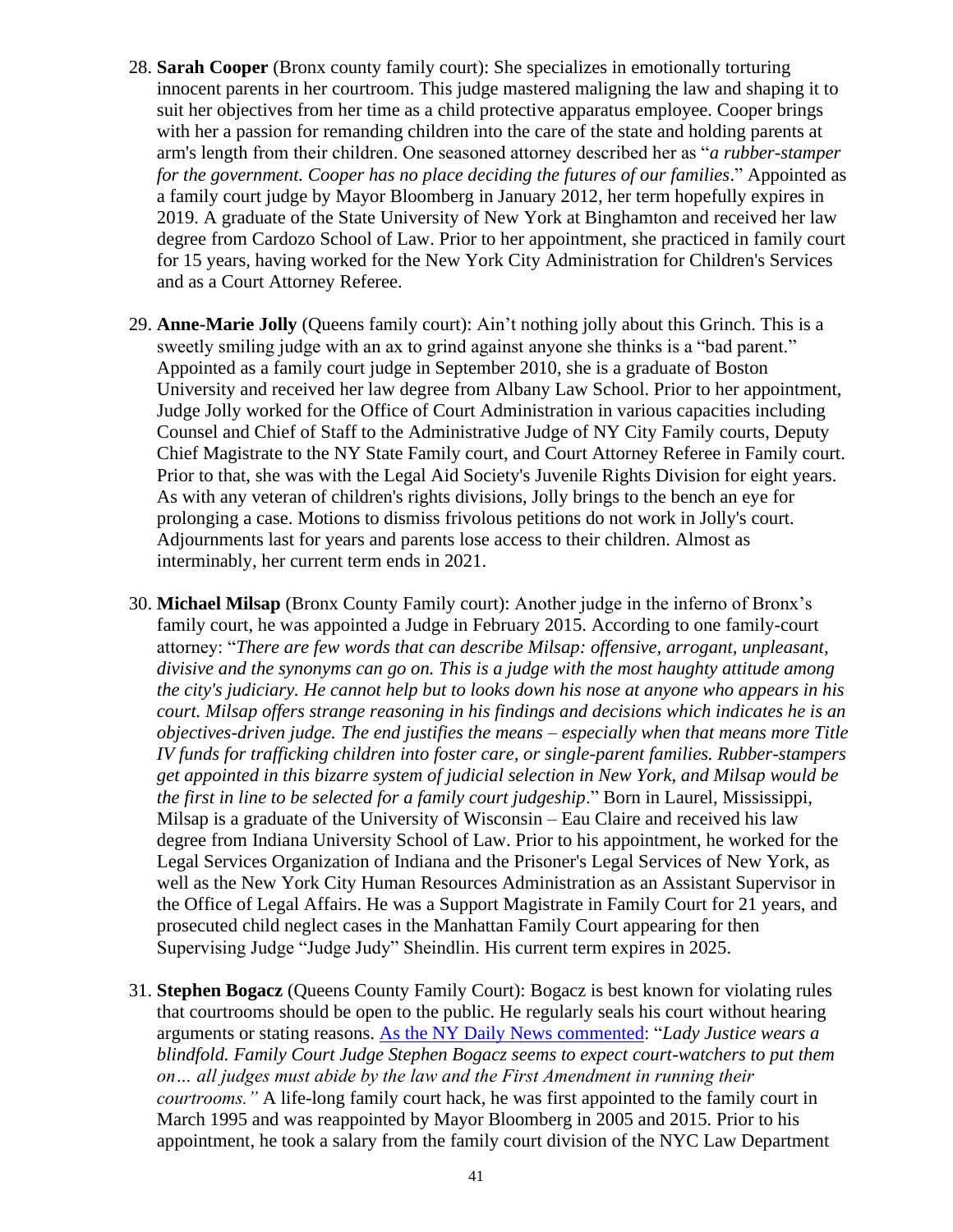for nearly twenty years including as First Deputy Chief. Judge Bogacz is a graduate of Fordham College, received his Masters from Fordham Graduate School, and his J.D. from Fordham Law School. According to one family-court attorney: "*No judge better represents the political establishment that governs the family courts than Bogacz. Ever cautious about surviving another reappointment, Bogacz appears to thoroughly enjoy screwing a parent out of a child. Fordham Law School appears to teach its graduates well as to how to shape the law and to make convincing arguments that are opposite to the facts adduced at a hearing."* Bogacz is also known for making parents wait hours for their cases to be heard, and permitting interminable adjournments, [as described here.](http://www.gothamgazette.com/city/1541-family-court-fiasco)

- 32. **Margaret Parisi-McGowan** (New York Supreme Court). Treating due process like a toilet, McGowan holds many of her "pre-trial conferences" in chambers or table-side, with no court reporter to make a record. She assigns counsel with no regard to financial ability and coerces settlements by taking away rights from her intended loser, usually the father. In March 2020, [she contracted coronavirus.](https://nypost.com/2020/03/19/first-new-york-state-judge-tests-positive-for-coronavirus/?fbclid=IwAR1Bx1B99u041M1wbS9gTiCqG34uhgQR9C3A5ued3e4LDK9a_IY-8XeVoHw) She was elected to the NY Supreme Court in November, 2016, with just 14.3% of the vote. Before that, she sat on the Queens County Family Court from 2006 to 2016, and before that [she worked for 16 years as a union rep for](https://qns.com/story/2013/08/03/spotlight-on-justice-judge-margaret-parisi-mcgowan-queens-county-family-court/)  [doomed Pan Am airlines.](https://qns.com/story/2013/08/03/spotlight-on-justice-judge-margaret-parisi-mcgowan-queens-county-family-court/) [McGowan regularly grumbles about judges' pay,](https://www.nytimes.com/2011/08/27/nyregion/commission-raises-ny-judges-pay-27-over-3-years.html) but takes home \$220,000 in annual salary and benefits. Parents complain [about how volatile she is.](http://www.therobingroom.com/newyork/Judge.aspx?id=1022) In one custody case, the dad was on psychiatric disability but McGowan assigned a taxpayerfunded lawyer to represent the mother (and another one for the child). This is "the Assigned Counsel Trick", whereby a free, court-assigned attorney can jerk around a family for years, and force a submission from the litigant who pays for his lawyer. The second free lawyer always assures a best-out-of-three vote. In the recent case, McGowan made table-side decisions off the record and the father's attorney would write up a lengthy stipulation between adjournments. The free lawyer would reject the father's version and create his own which the other attorney would reject. This went on for at least two years. On the final day of the case, the free lawyer wanted more changes he was otherwise not permitted by law to have (like college tuition and costs obligations). Also, dad was supposed to be protected by the American with Disabilities Act, but McGowan ruled off the record that the child would be at risk, and she gave the child to the mother. Visitation rarely happened because the mother felt empowered by the dad's disability to 'protect' the child, and the child was motivated by the mother to assault the father and the paternal grandparents which he did. The procedural advantages to the mother were outrageous, even in the context of modern family court. McGowan allowed her to delay three years to produce her finances. She then obtained the marital home for herself, and alienated the child from the father. Her lawyer did not have to speak with the father's attorney, instead speaking table-side to McGowan his desires. And in the majority of important issues, McGowan listened and acceded.
- 33. **Joseph H. Lorintz** (Nassau County Supreme Court): Henchman for Judge Zimmerman (above). Lorintz took over the Thomas Valva case in 2017 and continued to rule on it until 2019. Like Zimmerman, he received warnings that Michael Valva was abusing his sevenyear-old boy, Thomas. He ignored them, and he deepened the alienation of Thomas from his mother. [In one hearing,](https://www.nydailynews.com/new-york/nyc-crime/ny-mom-pleaded-to-save-long-island-boy-20200203-aem5tuf5pvfivemynqoqjb5yli-story.html) the mother Justyna Zubko-Valva desperately asked Lorintz:

"Is your honor waiting for my child to die under the care of Michael Valva and Angela Valva? Because that's what it's leading to. The plaintiff (Valva) is hitting the children, beating them up. Nothing is being done."

She then asked Lorintz that she be able to see the kids. He immediately denied the motion.

"Why? On what basis? The children's life is in danger, your honor," the mother asked.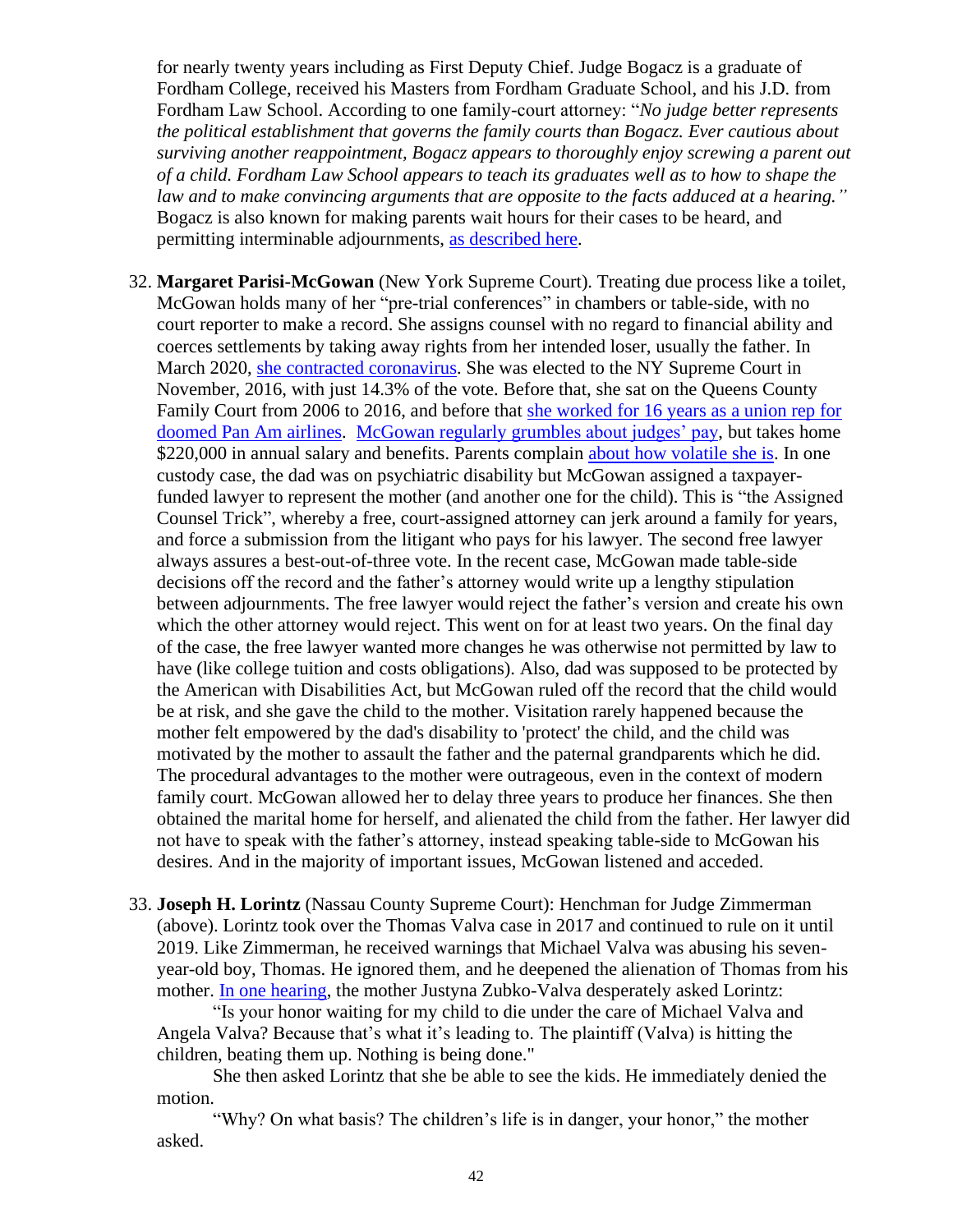"Because I said so!" Lorintz replied.

"The children's life is in danger!" she repeated.

Unmoved, Lorintz said, "Call the authorities."

Noting that teachers at her school's school are reporting the neglect in some reports, the mother replied: "The children are coming soaked in urine. Anthony is sleeping in the garage, his hands and feet are bright red, your honor. He's not getting any food."

"Ms. Valva, move along," Lorintz said. "I can't remember everything you're saying because you're saying so much."

"You honor, the CPS is not doing the job because they are closing the reports the next day."

Lorintz replied: "I have no power to do any other investigation."

There is an [online petition](https://www.change.org/p/chief-judge-janet-difiore-remove-from-the-bench-judge-joseph-h-lorintz?recruiter=793244428&utm_source=share_petition&utm_medium=copylink&utm_campaign=share_petition&utm_term=psf_combo_share_abi) to have him removed from the bench with over 6,000 signatures.

- 34. **John M. Hunt** (Queens County Family Court). Hunt railroads kids as a juvenile delinquency judge. He is the go-to judge for family-court insiders to flip custody and impose ridiculous "temporary orders", followed by transfers to "referees". In one case, he isolated a father from his child, causing the child to abandon the mother. In another case, he caused the loss of a daughter by a mother by siding with assigned counsel. He leans on the support of his buddy, the supervising judge, Carol Stokinger, to ensure he is unaccountable for his actions. The pattern of his rulings denigrates the reputation of the court, and as such violates judicial cannon Section 100.2 (A) ("*A judge shall act at all times in a manner that promotes public confidence in the integrity and impartiality of the judiciary*.") A family court hack, Hunt was appointed as family court judge in 1996, reappointed in 2006, and again in 2016 by Mayor diBlasio. He previously served on the Bronx County family court. Hunt began his career as a staff attorney at the Legal Aid Society's Criminal Defense Division in 1973. Between 1980 and 1996, Judge Hunt served as supervising attorney in the same division. In 1977, he worked as an associate at the law firm of Gutman & Gutman, and later became an adjunct professor at the New York City Technical College.
- 35. **Stacey Romeo** (Monroe County Family Court): Racist and rude, Romeo has no qualms about removing children from safe homes. Usually this is done with the collusion of her favored Attorney for the Child, Sarah Fifield. When public outcry makes a case stressful for her, she transfers the case to Judge Joseph Nesser. In one case, Romeo removed a child and threw her into foster care on the basis of an allegation that a mother had applied oil to a eight-year-old child's body as part of a Hindu ritual. At a hastily arranged 1028 hearing, both parents tried to explain oil-bath cleansing rituals common around Diwali. Romeo cut them off: "*I am not going to listen about Hindu practices… I don't care what you do in your country.*" In this case, Romeo failed to offer an interpreter to the mother, whose primary language was Telugu (spoken by 93 million Indians). Romeo is also notorious for fraud upon the court, and tampering with evidence. Official transcripts bear little resemblance to what is stated in court. Romeo is terrified of publicity. She makes everyone hand in their cellphones before entering her courtroom, although often she simply bars the public from entering, in direct contravention of the Chief Judge's directive that all courts must be open to the public. There is an online petition to Romeo removed and sanctioned [here.](https://shameonjudgeromeo.com/) It related to a case where Romeo recklessly allowed a father custody of child, even though he was a convicted sex offender. Protests outside the courtroom led to [adverse media coverage,](https://www.democratandchronicle.com/story/news/2018/10/04/protesters-want-family-court-judge-romeo-removed-over-custody-agreement-sex-offender-father/1518889002/) which then persuaded Romeo to recuse herself from the case. Her publicly reported annual salary is \$194,400, [according to this site.](https://govsalaries.com/romeo-stacey-m-34254237) With benefits, she is taking an estimated \$280,000 per year from the public purse. Romeo classifies herself as a Conservative and a Republican and has [her own Twitter account,](https://twitter.com/SRomeo4Judge) which she uses to raise money. She was elected a family court judge in 2016, when she narrowly defeated Democratic party candidate Maritza Buitrago in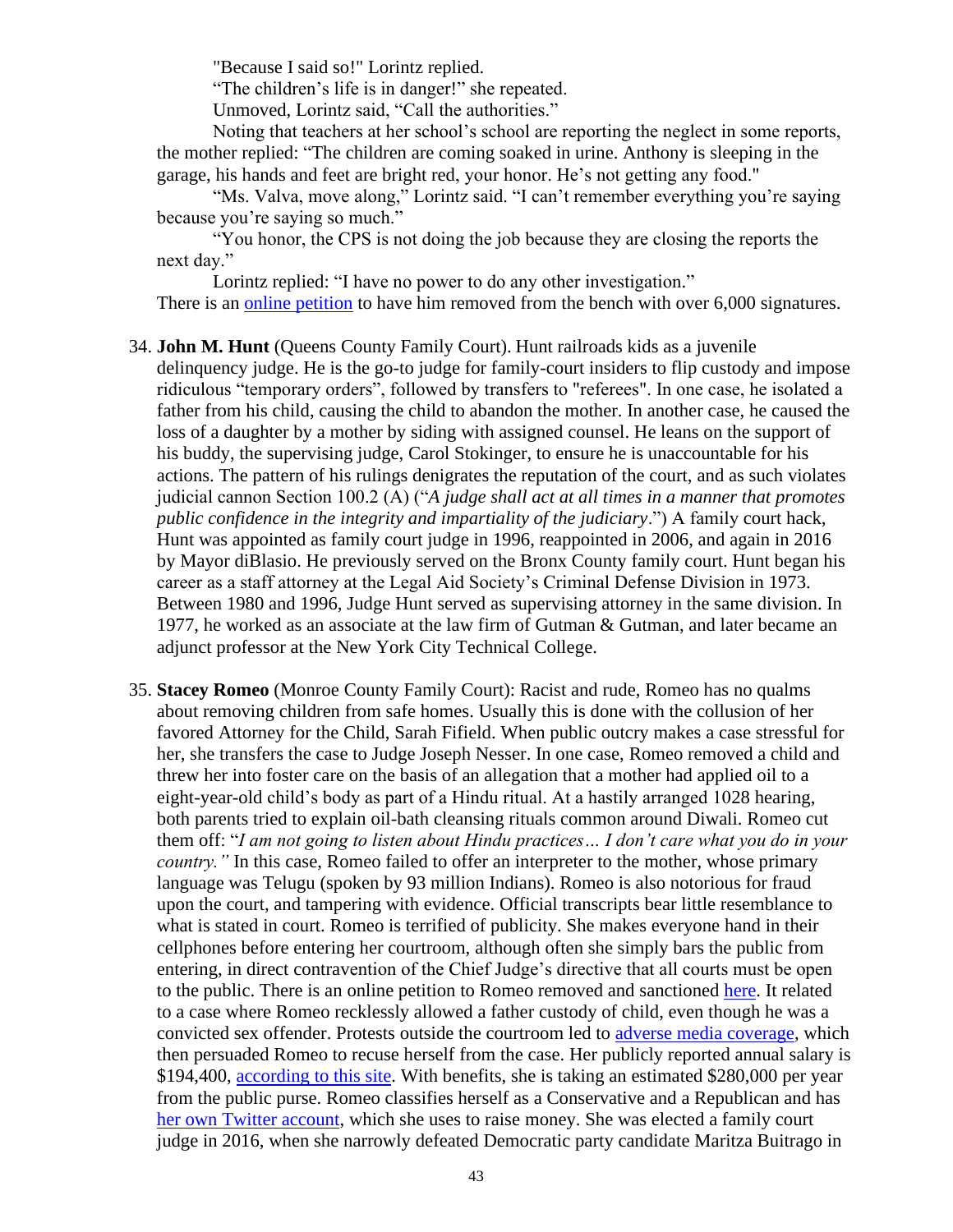the Monroe County Family Court general election. Before becoming a family court judge, she claims to have had six years as a law clerk and referee. She is married to another attorney and ABA member, Michael Schmitt. Her term is due to end in 2026.

- 36. **Laura Drager** (New York Supreme Court) Retaliatory and merciless, Drager responds to complaints against her by having the complainant jailed, as she did with musician Ellen Oxman. An angry, dictatorial bully, she regularly screams at attorneys and litigants. [According to one attorney,](http://www.therobingroom.com/newyork/Judge.aspx?id=327) "*I have never seen or come across a less competent judge*." She often disregards the wishes of both parents to impose her own ideologically-driven parenting plan. She issues huge child support orders, to maximize Title IV-D matching funds for NY state: in the case of Schachter v Schacter, where she milked [press coverage from the NY](https://nypost.com/2014/04/08/divorcee-damaged-exs-career-loses-most-of-her-payout/)  [Post](https://nypost.com/2014/04/08/divorcee-damaged-exs-career-loses-most-of-her-payout/) et al, her final order was for a whopping \$21,000 a month in child and spousal support. Drager is especially sympathetic to attorneys from big law firms like Blank Rome, which has reportedly offered her a high-paid position on her retirement. Drager received her undergraduate degree from the University of Rochester and her J.D. degree from the Columbia University School of Law. Drager began her career in 1973 as an associate with the law firm of Proskauer Rose LLP. In 1976, she left there to become an Assistant New York County District Attorney. She then joined the Kings County District Attorney's Office in 1982, where she served as the Deputy Chief and Chief of the Rackets Bureau (a very useful training for a family court judge) until her judicial appointment in 1987. Drager became a judge of the New York City Criminal Court in 1987. She was reappointed to this position in 2002 to an eight-year term. Since 1995, she has been serving as an acting justice of the Supreme Court. She also serves as a judge of the New York City Criminal Court and [her current term expires in 2021.](https://ballotpedia.org/Laura_Drager)
- 37. **Eric Prus** (Kings County Supreme Court). Arrogant and obnoxious to litigants, Prus regularly fails to enforce stipulations entered into by the litigants in his own court. An orthodox Jew, he has also made decisions that prioritize Hasidic customs over family law. [In](https://www.artleonardobservations.com/tag/n-y-supreme-court-justice-eric-i-prus/)  [the case of Weisberger vs Weisberger, the Appellate Division unanimously overturned Prus'](https://www.artleonardobservations.com/tag/n-y-supreme-court-justice-eric-i-prus/)  [homophobic decision](https://www.artleonardobservations.com/tag/n-y-supreme-court-justice-eric-i-prus/) to take away a formerly-Hasidic lesbian mother's custody of her three children, In another case, Prus had the father arrested in the courtroom and entered an order of protection where he could not even see his two daughters. In another case, he refused all applications by the father even though he was the custodial parent. He then jailed the father for failing to follow an oral order and caused his savings to be placed into escrow for many years – ruining him in the process. His conduct is unbecoming of a judge: he recently yelled at a lawyer regarding a statement of net worth; screamed at a father about paying money; and bawled at a mother about visits. This conduct is in violation of judicial canon, Section 100.3 (B)(3) ("*A judge shall be patient, dignified and courteous to litigants, jurors, witnesses, lawyers and others with whom the judge deals in an official capacity*"). To top it all off, he regularly falls asleep during hearings. Another attorney reported: *This judge allows gouging in the extreme. My client was given restraining orders, although there was no evidence it was required, and in fact they did not even know where the other party lived. It was just a series of meaningless motions designed to rack up money for the other attorney and destroy the well-earned stellar reputation of my client. There is no amount of fear this judge will not inflict, and for no reason whatsoever, as he pleases ruthless, greedy attorneys to curry their favor. He destroys families and people, but his entire courtroom is delighted, as they watch and are entertained by his antics. His court attorney is insensitive at best and more likely deliberately sadistic, as she makes conclusions based on assumptions and speculation, and never on verified facts. My advice is to settle without stepping inside this court of injustice and evil."*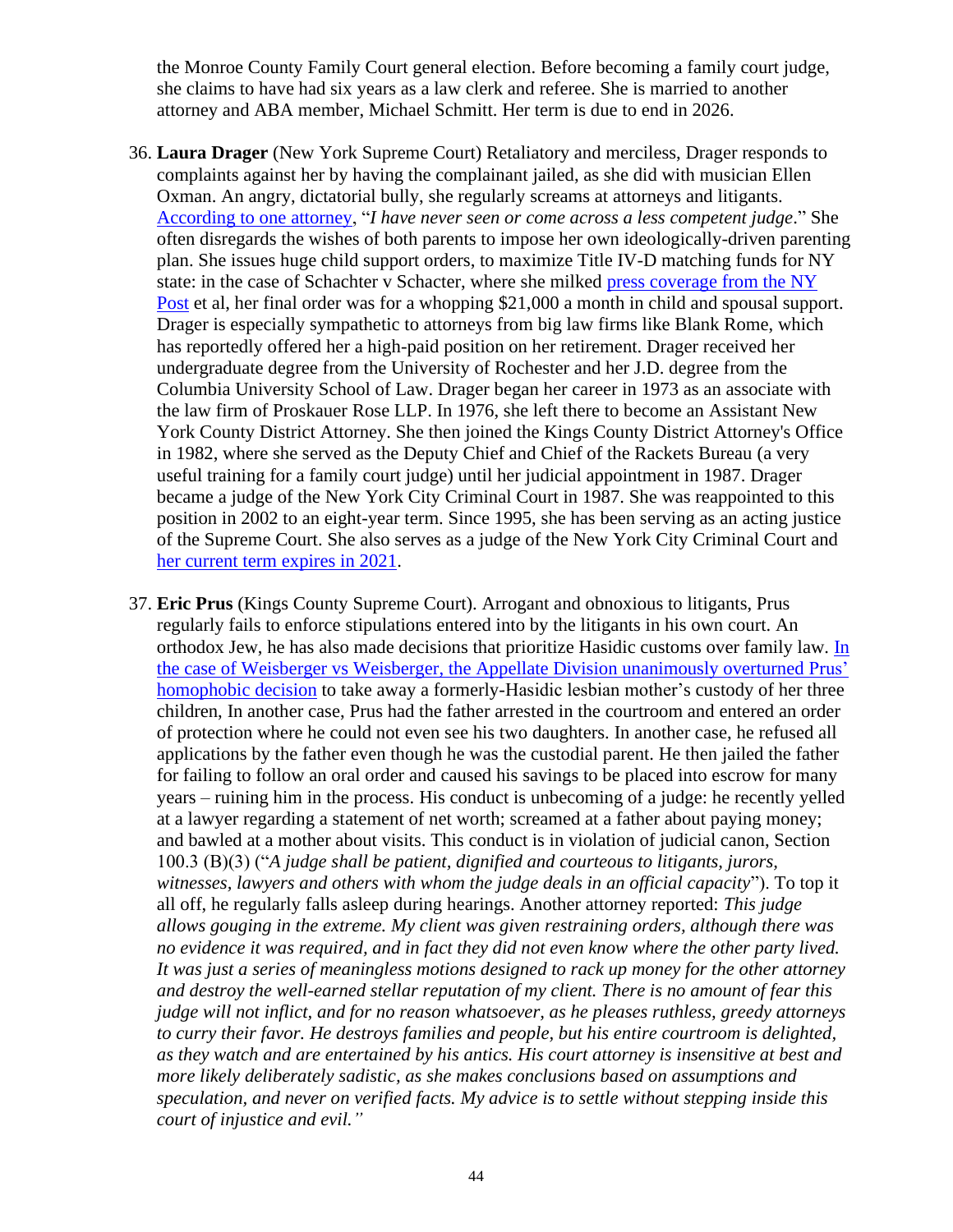- 38. **J. Machelle Sweeting** (New York County Family Court). In an unopposed ballot, Sweeting was elected in November, 2014, for a term that expires in 2025. In the matter of Scollar v Altman, she recklessly endangered the safety of an eleven-year-old girl by denying the application of the attorney for the child, Philip Schiff, to restore custody to the biological mother. Instead, Sweeting directed the child to return the child to the custody of Alison Scollar, who had just been convicted of grand larceny and fraud. When the media took interest in the case, she had the whole case transferred to another judge. She claims that "there will be no delays in my courtroom", but the reality is very different: trials take years even to commence. Various court attorneys have affirmed that Sweeting always favors the mother regardless of the evidence in favor of the father. Like many of her judicial colleagues, she works on the principle that a father is guilty until proven innocent, while a mother is innocent even when proven guilty. This is a violation of two judicial canons: Section 100.3 (B)(4) ("*A judge shall perform judicial duties without bias or prejudice against or in favor of any person*") and Section 100.3 (C) (1) ("*A judge shall diligently discharge the judge's administrative responsibilities without bias or prejudice*"). Born in Harlem, Sweeting calls herself "*a daughter of the projects*." She is an alumna of the Eugene Dupuch Law School and Rutgers University School of Law. She then worked in the District Attorney's office and as a law clerk. [She boasts](https://www.youtube.com/watch?v=Ij_YnsPd8DM) that she is the only attorney admitted to practice law in New York, Washington DC, the 4th Circuit of Virginia and the Commonwealth of the Bahamas. Her court attorney, BB Liu, is a recruit from the Children's Law Center – a cornerstone of NYC's family-court mafia – and helps ensure that 'mommy always wins'. The exception to this rule appears to be when a father knows one of her friends. As [Ms Ivory Gilyard reported in November 2018:](https://www.youtube.com/watch?v=Ij_YnsPd8DM) "*Sweeting is a corrupt judge and abusive of her position. She gave custody of our kids to a felon with drug and gun convictions. the father was deemed unfit and a danger to the children by the court psychologist and she still gave the father custody of the kids. The father's mother worked for another judge that she knows and she is corrupt*."
- 39. **Daniel McCullough** (New York County): Fat and bloated is a trademark of the NY judiciary, as also exemplified by this leech of the public purse. McCullough failed to show up to work for over three years because his morbid obesity kept him in the hospital and rehab center. All the while he was collecting a \$193,000 salary. Although he was forced to retire in 2017, he will not have to repay the salary he received without working, and will still retire with a hefty pension. NY State can save hundreds of thousands of dollars by ordering him to repay the money he has improperly taken, and freezing his pension for breach of contract.
- 40. **Adetokunbo Fasanya** (New York County Family Court). 'Ade' earned his Bachelor of Laws from the Obafemi Awolowo University, in Ife, Nigeria, and was appointed as a NY judge in 2013, with no experience in New York family law. Mayor De Blasio then appointed him to the family court in 2015, without any public hearing or election. His case record shows that he always favors the mother no matter what evidence exists against her, or in favor of the dad. One attorney commented: "*This judge is a rookie. He makes snap judgments and then tries to make his desired outcome true. When dealing with this sort of activist judge, you must feed his ego and really play up the victim card to appeal to his egomaniacal nature*." His term is due to continue to 2024.
- 41. **Sharon Bourne-Clarke** (Kings County Family Court & NYC Civil Court). She hands out a self-righteous 'Bill of Rights for Children' to litigants, but then denies parents their basic rights of due process. She imposes her version of evidentiary law, as long as her desired winner emerges. She shows limited knowledge of the rules of motion practice, which she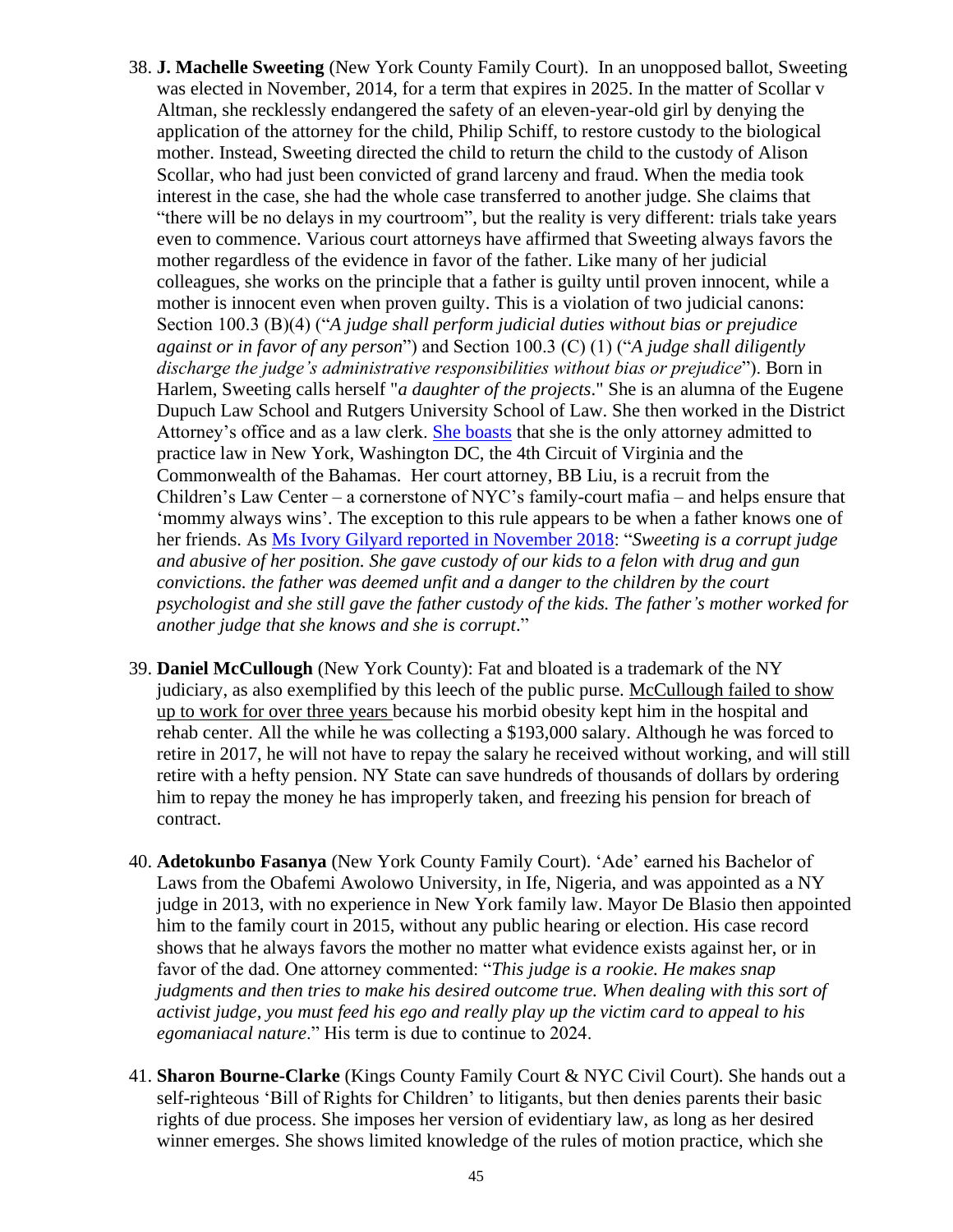applies in violation of judicial canon section 11.3(B) ("*A judge shall be faithful to the law and maintain professional competence in it*"). As one example of this pattern of violations, she allows her assigned counsel at the Children's Law Center to take months to file opposition on the smallest of procedural matters.

Her refusal to heed drug tests is worrying. As one family court attorney reported in May 2018: "*Mom died and the case was kicked back to Bourne Clarke. Dad waltzes in to get custody and I greet him at the courtroom door. I announced dad's drug use (benzodiazipene, THC, methadone, phenylcyclidene and heroin) and the prior judge ordered a drug test which dad failed with this five-drug cocktail. Bourne-Clarke said this test was a violation of the man's 'reasonable expectation of privacy', and forced the maternal grandparents to surrender the child to the dad. Then dad took out orders of protection to keep the extended family away from the six year old female child."* 

Guyanese Bourne Clarke claims to encourage African American fathers to carry out their paternal duties, but there is no evidence to support this. Her negligence in imposing interminable, illegal restrictions on children's access to both parents is ever more apparent. In the matter of Edmund Welch vs Diana Taylor, she restricted the father to two hours a week parenting time with his son, even though the mother had an ACS report 'indicated' against her, and was later incarcerated for assaulting an ACS officer. Bourne Clarke's order meant that the subject-child did not see his father at all for two holiday periods. She is a regular no-show to scheduled hearings, and fails to advise litigants of her absence – adding to the financial and emotional burdens on the children and parents for whom she is responsible. Her only redeeming act was a ruling to disqualify the Children's Law Center from representing the child in the Welch v Taylor case, when the evidence of their bias, negligence and misconduct became overwhelming. She was elected to the court in November 2014 for a term which expires in 2024.

- 42. **Theresa Ciccotto** (Kings County Supreme Court): Incompetence, and a dire lack of understanding of the Law are the hallmarks of this jaunty blockhead. Elected to the bench, unopposed, in 2013, promising that she was "one of us", Ciccotto makes up the law as she goes along, especially in relation to relocation by one of the parents. In order to avoid a record being made of her work, she favors "table-side negotiations" between her and the attorneys. She praises parents who spend a lot of money on attorneys, citing that as evidence that they are good parents. And when a targeted parent's attorney does not go along with her recommendations for a settlement, she tries to drive a wedge between that parent and their attorney, in order to force a settlement. Born on 7/23/1960, and Democratic party operator, Ciccotto's term does not expire until 2023.
- 43. **Thomas Rademaker** (Nassau County Family Court): Yet another very rotten apple. A bully who enjoys terrorizing our families and locking up parents for arrears in child support. According [to a November 15, 2018 piece in the](https://nypost.com/2018/11/15/long-island-judge-removed-for-ripping-lazy-and-arrogant-dad/?utm_campaign=iosapp&utm_source=mail_app&fbclid=IwAR1N1HWB3DOfcsTJXGsRdgUvS0v-Cu-LD9bROiYcrd2cjPs5H5vEAmQa1TM) *NY Pos*t, Rademaker ordered Michael Alan Berg, a parent from Baldwin, New York, to pay more than \$10,000 a month in child support and alimony. When Berg was unable to pay, Rademaker forced him to sell his telecommunications business, and jailed him. Amongst the insults Rademaker rained down on Berg: "*You symbolize everything that's wrong with the world today.. you are selfish… you are the last guy I'd want to be in a foxhole with. You'd fold like a cheap suit."* After Berg filed a complaint, a mid-level appeals panel did remove Rademaker from the case for taking "an adversarial stance toward the father" and making "numerous improper remarks to him." The panel also faulted Rademaker for making "the matter personal by comparing the father's experience to the judge's own." But apart from relocating the case, neither the CJC nor UCS has taken any disciplinary action against this Long Island lout – and has refused to accept Berg's request to reduce the arrears due. Numerous parents have complained about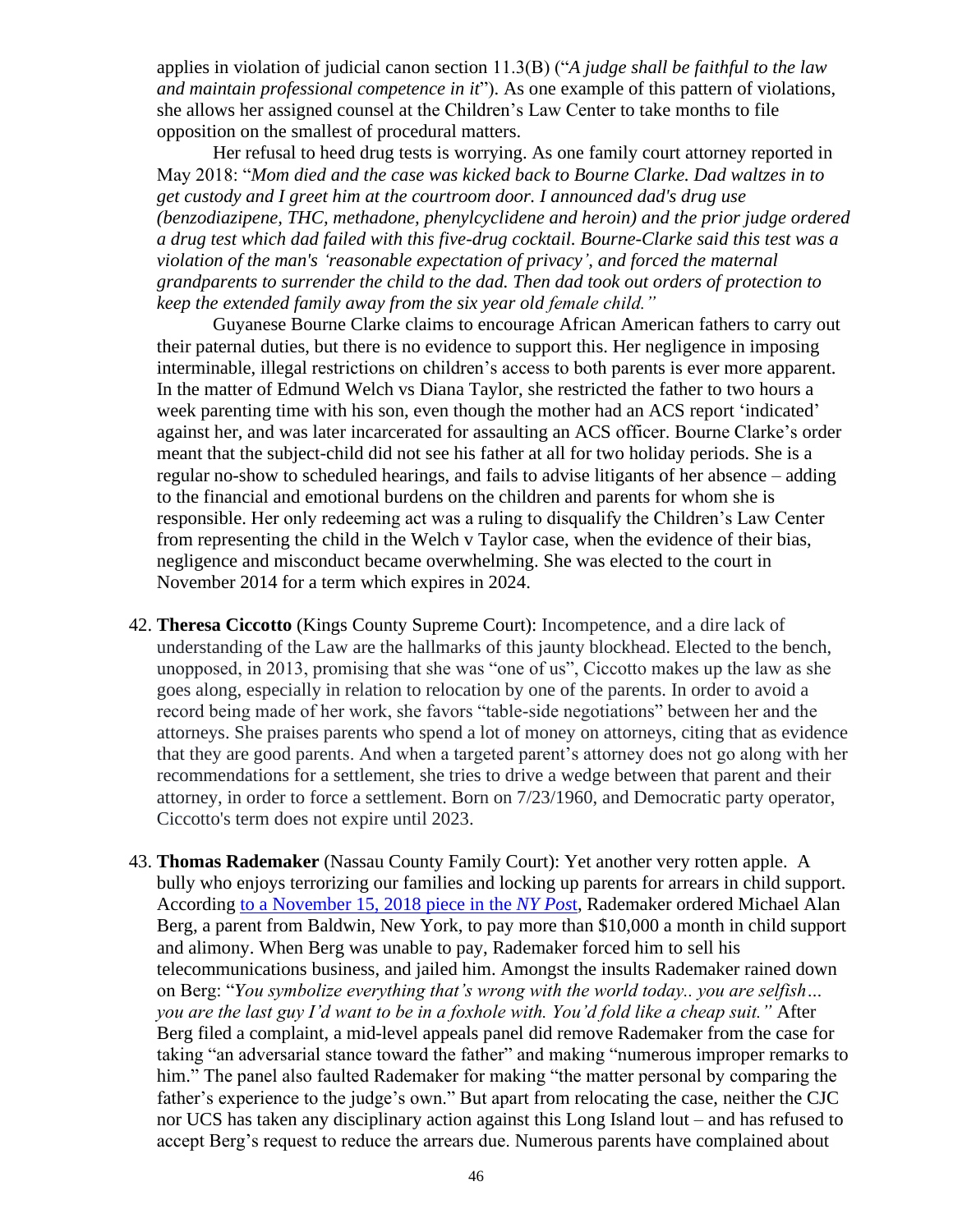him screaming at them. Rademaker was born in 1971 and is a member of the Conservative Party. He was elected on November 4, 2014, with just 25% of the vote, and on November 5, 2019, he was re-elected with just 14% of the vote. In November 2017, he tried to expand his power by winning a seat on the 10th Judicial District Supreme Court in New York; but he secured just 2.5% of the vote and was roundly defeated.

- 44. **Maria Arias** (Queens County Family Court): In all her cases, Arias sides with her appointees, particularly the corrupt, taxpayer-funded Children's Law Center. In numerous cases, Arias denies parents due process by imposing a parenting plan, without a hearing, and setting a trial at least 12 months in the future. She makes arbitrary rulings such as punishing parents for taking vacations with their children. One parent describes her thus: "Has a slightly high pitched, annoying whine of a voice that makes whatever she say sound like a scolding mother rather than an officer of the court." Appointed to this position by Mayor Michael Bloomberg in 2010, her current term is, mercifully, due to expire on December 31, 2018.
- 45. **Tracey Bannister** (Erie County Supreme Court). Attorneys regularly complain of her offthe-wall legal decisions. She uses police officers to intimidate litigants she dislikes. [In one](http://www.corruptgenesee.com/)  [case,](http://www.corruptgenesee.com/) she based a ruling to deny a father access to his children on her disapproval of the dad's "Biblical Christian beliefs." She was elected to this position in 2009 and her current term ends in 2022.
- 46. **Maria Vazquez-Doles** (Orange County): Works alongside Robert Onofry (see #1, above). Issues custody switches before a hearing is complete. Those Temporary Orders are often unclear, especially on holidays and vacations, causing even more bedlam between warring parents. She regularly compares her own experiences and opinions to that of litigants, and once even criticized a mother for not scheduling a C-section at a time more convenient to the court schedule. Indeed, she called that mother to appear in court just one day before her scheduled C-section. Educated at Brooklyn College and Touro Law School, she was elected on November 5, 2013 with just 10.8 percent of the vote for a term that expires in 2027. Previously the Justice for the Monroe Town Court. Her prior experience includes private practice, court attorney for the New York County supreme court, counsel and litigation manager for Owens Corning and a professor at Monroe College. Associations: New York State Bar Association, Orange County Bar Association, Puerto Rican Bar Association, Past President, Friends of the Monroe Free Library, Former Chair, Latino Democratic Committee of Orange County. She stated, on her 2013 campaign website: "*Knowing the law is not enough. Judicial temperament and demeanor assures that everyone will be treated with dignity and respect."* For a taste of her, here is [her campaign video.](https://vimeo.com/77892160)
- 47. **Joan Piccirillo** (Bronx County Family Court): Appointed to the Family Court in July 2012. She received her undergraduate degree from Waynesburg University and her law degree from Touro College School of Law. Prior to her appointment, she was in private practice for over 20 years specializing in family law, and served as Principal Court Attorney in Family Court and Supreme Court. Appointed July 2012. Piccirillo picked up most of her policydriven decision-making from Judge Fitzmaurice, a former nun. Piccirillo's decisions are strange and unpredictable. She leaves lawyers and litigants baffled as to what reasoning was used to arrive at decisions affecting children. Her term was due to be up in 2020, and it is currently unknown if she remains on the bench.
- 48. **Carol Sherman**: A veteran jurist who has been on the bench since 1998, she was the supervising judge of Queens Court until she was transferred. She is the founder of the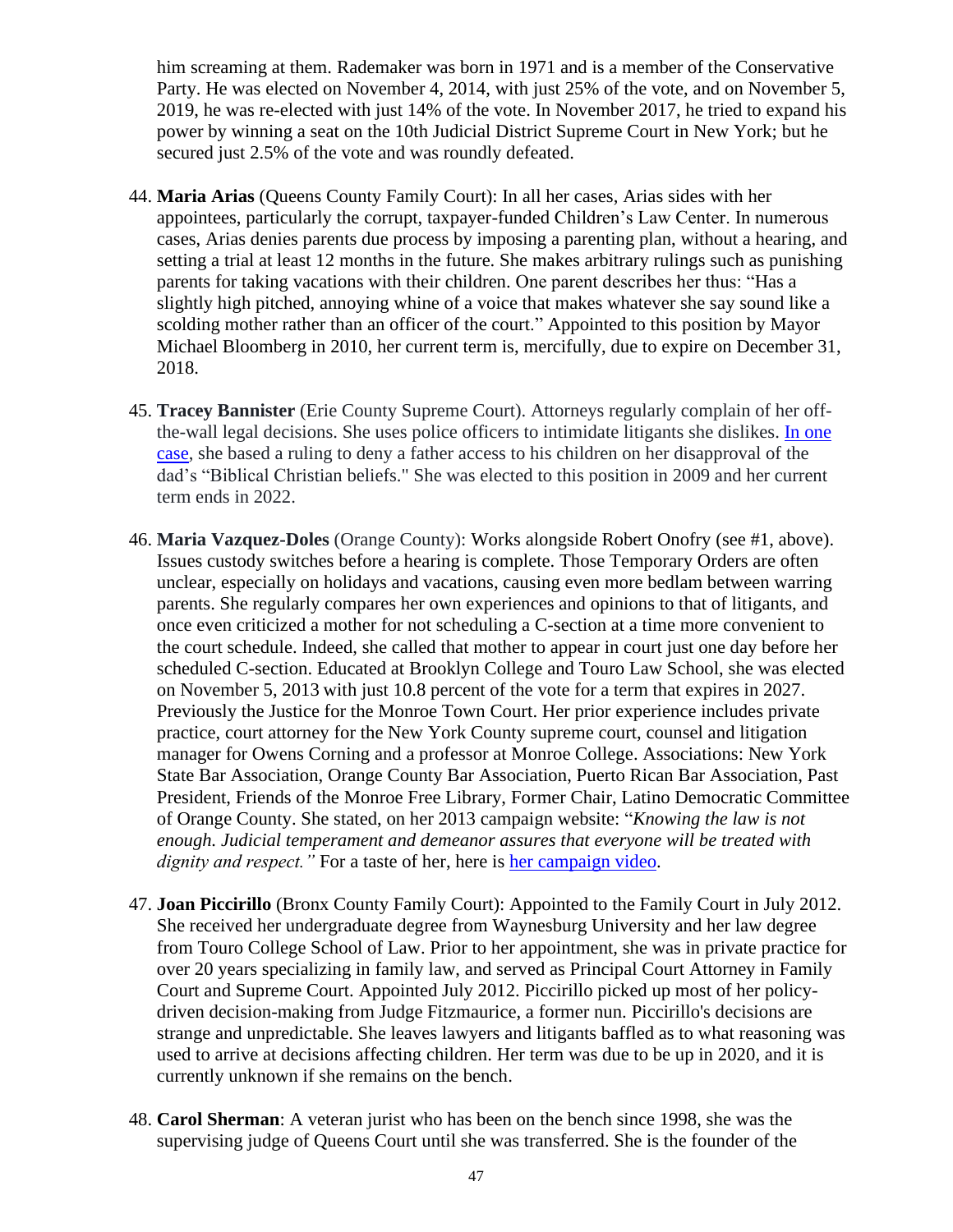powerful Children's Law Center, which receives hundreds of millions of dollars in taxpayer funding to provide 'attorney-for-the-child services in Queens, Bronx, Staten Island, Kings and Erie county family courts. Sherman and executive director Karen Simmons ensure that almost every child is represented by CLC attorneys – a clear conflict of interest which requires immediate investigation by the Office of Court Administration and the Department of Justice. Sherman has also failed to investigate the hundreds of complaints made against attorneys and judges for whom she is responsible. As such, she has neglected the administrative responsibilities she has sworn to uphold, as part of New York's 22 NYCRR §100.3(C). Sherman was the subject of a scathing *New Yorker* feature in August 2017, entitled *[When should a child be taken from his parents?,](https://www.newyorker.com/magazine/2017/08/07/when-should-a-child-be-taken-from-his-parents)* which heartbreakingly charted how Sherman permanently separated a child from both her parents. The piece also took the lid off Sherman's links to a foster-care industry, which is costing NY taxpayers tens of millions of dollars – or \$62,000 a year per child.

- 49. **Amanda White**: As supervising judge in Kings County Family Court, she has ignored or deflected thousands of complaints about the judges cited above, allowing mistreatment of New York families to run amok. She also perpetuates the Children's Law Center racket by instructing her judges to appoint CLC attorneys on every case, and giving the CLC offices within the court-house, and many other material privileges.
- 50. **Gloria Sosa Lintner**: Retired from the bench in 2016 further to irrefutable evidence of her unfitness to hold a gavel. The public outrage at her misconduct is an inspiration for other citizens seeking to expose and oust corrupt and unfit judges. Sosa Lintner was appointed to the New York Family Court bench in 1988. For nearly 30 years, she handed down numerous rulings which adversely affected children and their parents. Perhaps [her most notorious](http://nypost.com/2012/10/01/judge-rejects-birth-mother-gives-custody-to-partner/)  ruling was in *[Matter of Scollar v Altman](http://nypost.com/2012/10/01/judge-rejects-birth-mother-gives-custody-to-partner/)*, where Sosa Lintner tried to win a place in legal history, by redefining parenting. Asserting that "biology is irrelevant", she transferred custody of a young child from the biological mother to that woman's female partner, even though the latter faced many personal challenges of psychopathology and criminal behavior. This particular transfer was one of many such flips ordered by Sosa Lintner. She treated litigants and the public with dictatorial contempt, often barring the public from entering her courtroom. Sosa Lintner is the subject of a detailed investigation by [the Foundation for the](http://www.uswhistleblower.org/)  [Child Victims of the Family Courts, which has found](http://www.uswhistleblower.org/) that she "*demonstrated a pattern of finding in favor of the client whom she evaluated to be the parent with the highest/most stable income…. We found that, for Sosa Lintner, "having the most stable income" meant that that parent would hire whatever "connected" attorney, psychologist, parent coordinator who uniformly could wage a virtual war against the parent who asserted concerns and claims against the parent, who had a secret to hide, related to the family interaction and or specifically the dealings with the child, (children). Investigation into the custody transfers ordered by Sosa Lintner, sans objective fact, made clear a pattern of life threatening circumstances to the subject children, ignored in favor of the Ipse Dixit/Discretion standard which prevails in Family Court and is not subject to Appeal*." Although she no longer terrorizes our families, she still receives a whopping pension, at the expense of New York taxpayers.
- 51. **Patricia Henry (**Kings County Integrated Domestic Violence**)**: Denial of due process and legal kidnappings were the hallmark of this disastrous jurist. Her conduct mirrored that of IDV neighbor, Esther Morgenstern. In the wake of intense criticism, she either resigned or was removed from the bench in 2016. She is missed by nobody.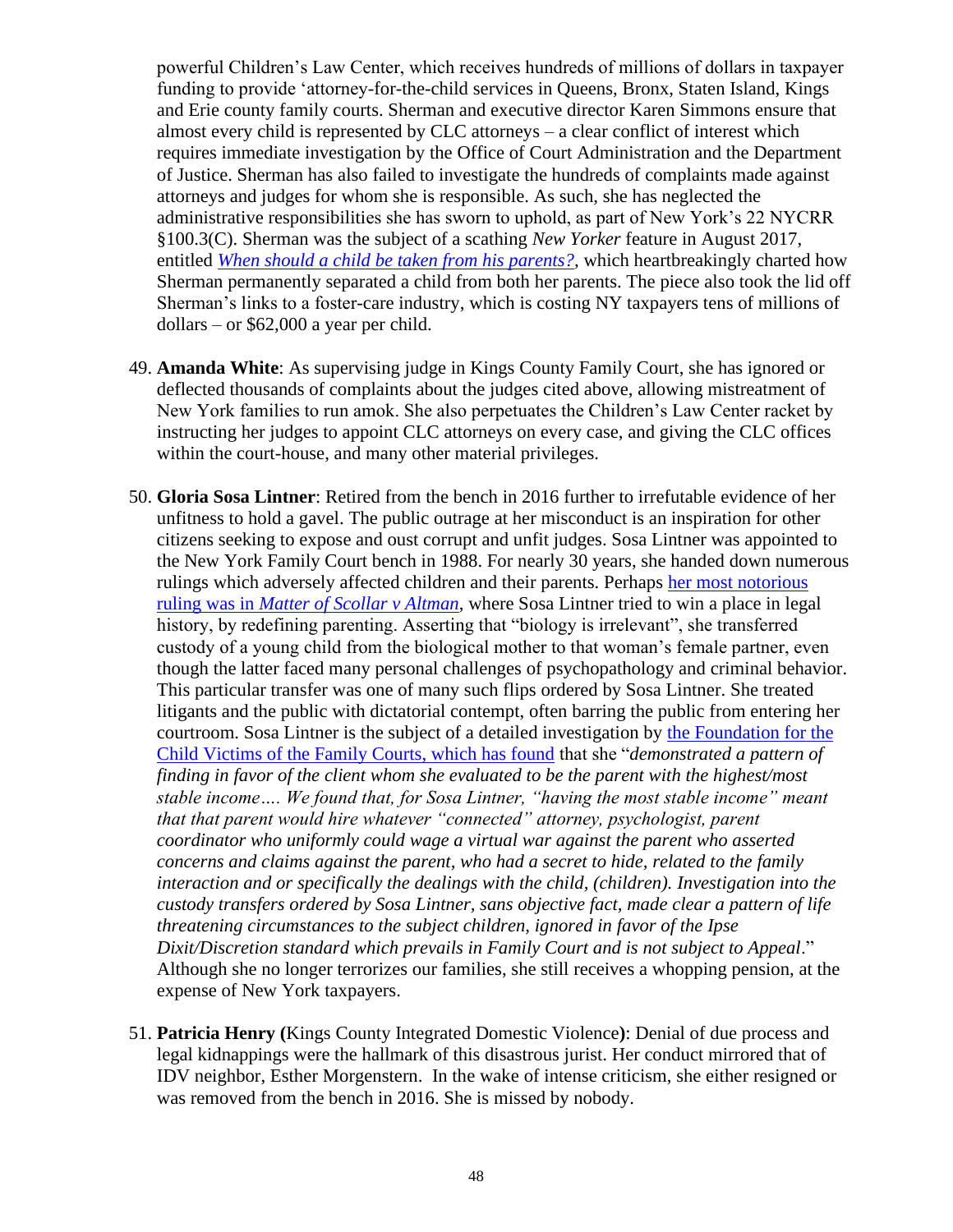- 52. **Gerald "Gerry" Garson** (Kings County Supreme Court): A rare case of a corrupt judge who was exposed and removed from the bench. Garson was convicted in 2007 of accepting bribes to manipulate the outcomes of divorce proceedings. He was imprisoned from June 2007 until December 2009. In the bribery scheme, a "fixer" told people divorcing in Brooklyn that for a price he could steer their case to a sympathetic judge. After the fixer received a payment, he would refer the person to a lawyer contact of his, who had given Garson drinks, meals, cigars, and cash—accepting (and receiving) preferential treatment in return. The fixer and the lawyer would then bribe court employees to override the court's computer system, which was programmed to ensure that cases were assigned to judges randomly. Instead, they would have the case assigned to Garson. Garson, in turn, would then privately coach the lawyer. He would tell him questions the lawyer should ask of witnesses in the case before "Gerry" Garson, and arguments that the lawyer should make to Garson in court. Garson would then rule in favor of the lawyer. Garson was indicted in 2003, on the basis of video surveillance of his judicial chambers, and recordings made on a body wire worn by his "favored" lawyer. At his four-week trial in 2007, he was found guilty on one count of accepting bribes, and on two lesser charges of receiving rewards for official misconduct. However, the court system did nothing to address the impact on NY families. There was no wholesale re-examination of Justice Garson's cases. Of the 100 or so people who complained to court officials after the news broke, [only three had their cases reopened](http://www.nytimes.com/2004/10/12/nyregion/aggrieved-parties-in-divorce-court-get-no-relief-in-scandal.html)  [by Jacqueline Silbermann,](http://www.nytimes.com/2004/10/12/nyregion/aggrieved-parties-in-divorce-court-get-no-relief-in-scandal.html) NY's administrative judge for matrimonial matters. Garson died in 2016.
- 53. **Peter Skelos:** Brother of disgraced former Majority Leader of the New York State Senate Dean Skelos. Peter Skelos played a Godfather-like role in the 2<sup>nd</sup> Department Appellate Division until his brother's arrest on federal corruption charges on May 4, 2015, including "conspiracy, extortion, and solicitation of bribes". FBI investigators caught Skelos on wiretaps boasting of his power. His son, Adam Skelos, was also charged in the case. Dean Skelos vacated his post as Senate Majority Leader on May 11, 2015, a week after being charged. His brother Dean was later convicted by a jury for seven counts of honest-services fraud, extortion and money laundering, although that is now being re-tried. Dean Skelos' arrest led to his brother Peter's resignation from the judiciary on July 31, 2015. He took a lucrative job with [Forchelli, Deegan, Terrana, where he directs the "Appellate practice](https://www.forchellilaw.com/attorney/peter-b-skelos/)  [group"](https://www.forchellilaw.com/attorney/peter-b-skelos/).
- 54. **Victor Alfieri** (Rockland County). Elected to the court in 2006, he has routinely jailed parents for not paying the other side's legal bills, even when they were indigent. This was what he did with [Daniel Bruen.](http://tinyurl.com/zz26c78) Alfieri also routinely threatened parents who requested a jury trial, telling them he would punish them with harsher sentences if a jury found against the parent seeking the jury trial – a pattern of intimidation and revenge that permeates the NY family court machine. Mercifully, Alfieri was stood down from the bench at the end of 2016.
- 55. **Victoria Campbell** (Orange County Supreme): Along with Robert Onofry and Lori Currier Woods, she champions the Orange County Mafia. She takes [donations from the Onofry](https://docs.google.com/spreadsheets/d/12t5BFQsRQUmSveL1gmzosaNziDsbUmpIjTz22qiUDnM/edit?fbclid=IwAR3BBC20VEv6ZA9ysZ-)  [family;](https://docs.google.com/spreadsheets/d/12t5BFQsRQUmSveL1gmzosaNziDsbUmpIjTz22qiUDnM/edit?fbclid=IwAR3BBC20VEv6ZA9ysZ-) and then [the Onofry family fund her campaigns.](file:///D:/Documents/SHD%20DOCUMENTS%20April%2016%202019/Families%20Civil%20Liberties%20Union/ACTION%20AGAINST%20JUDGES/%20https/docs.google.com/spreadsheets/d/1fHxP86Zo_Wysz-hPUSFsnW6mu8cK8MppyRQ_g3GzbPQ/edit%3ffbclid=IwAR2xn_fIsEfTfRlKBmzXabE1Q2Zza4BIkbnlQheQHRXq2PPJiY3MCs_CWXA%23gid=432009478) She also ensures preferential treatment for her son, Kiel Van Horn, an attorney in Orange County family court.
- 56. **H. Patrick Leis, III** (Suffolk County): A father, Keith Tomczyk, in the matter of Tomczyk v. Tomczyk paid over \$217,000 in maintenance/support to wife to be included in paying for a mortgage and other household carrying charges. This is a pending divorce matter that has been pending for over 5 years. Judge Leis imprisoned him for debt three times based upon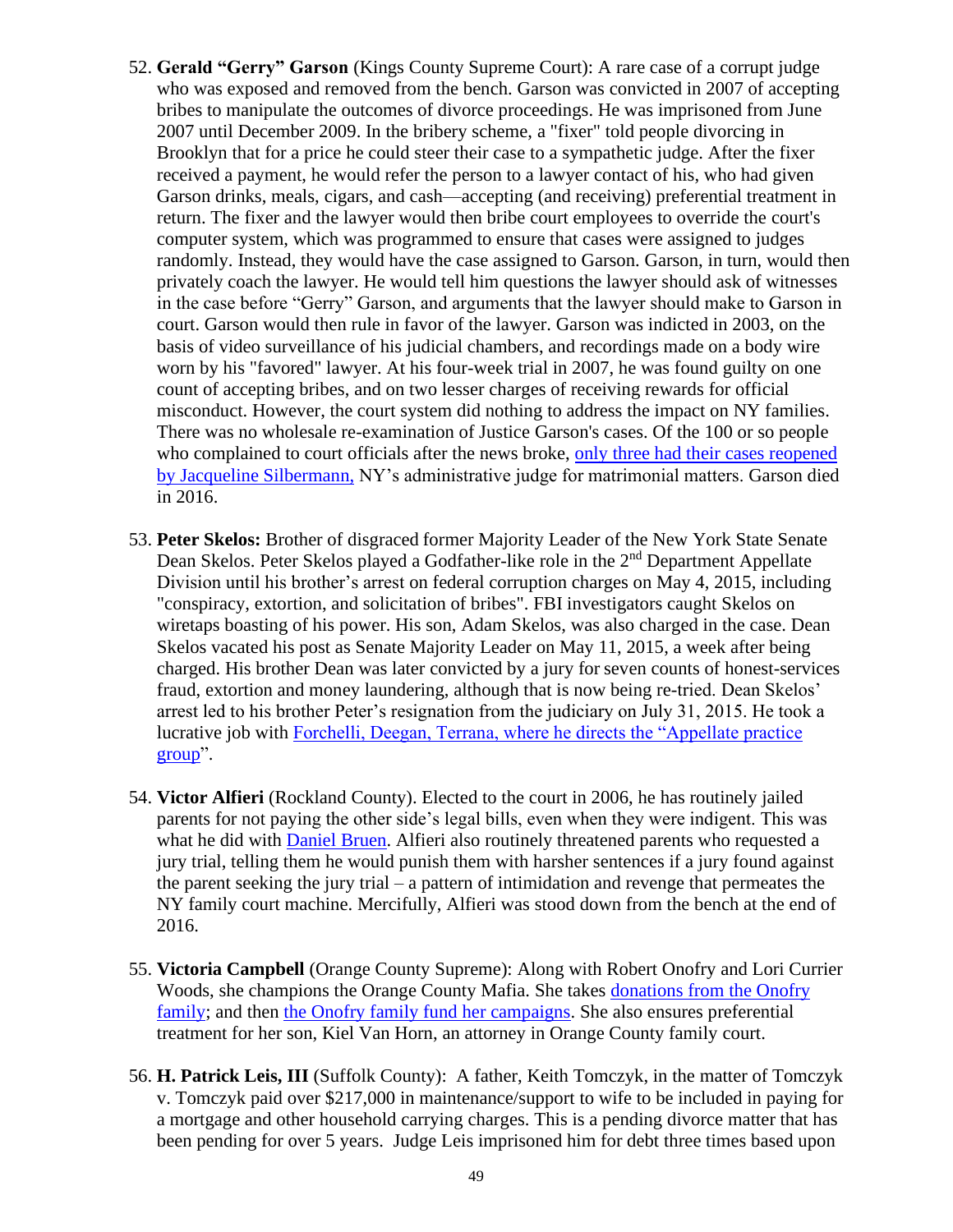"willful" nonsupport. Willfulness would require he did not pay anything. It cannot be willful if he paid over \$217,000 in maintenance and support. Family members and friends paid over \$30,000 in release monies in total to get him out of jail on three occasions. This is against NY law: if obligor doesn't have ability to pay, cannot make family or friends pay obligation or else it is debtor's prison. Judge Leis held no ability to pay, imprisoned father on criminal contempt for debt, refused to grant him appointed attorney in criminal case, refused to allow father to present defense, evidence and witnesses of inability to pay, refused father right to trial by jury. Judge Leis held a 29-day domestic violence hearing (after father's attorney bailed out of the case because of lack of further funds) because he knew father would appeal, but made it cost prohibitive to purchase 29 days of transcripts. Father filed three Orders to Show Cause for Contempt and 3 Motions for Contempt against wife for parental rights interference and parental alienation. Judge Leis ignored all applications. Father hasn't seen children in years. Judge willfully refuses to incarcerate mother for lying to court about paying mortgage and carrying costs, since marital residence is no in foreclosure because she hasn't paid mortgage in over 40 months. Judge also willfully refuses to incarcerate mother and reverse custody to father for parental time interference and parental alienation.

57. **Conrad Singer** (Nassau county Family): Shows complete contempt for the Law. This can be best seen in his handling of allegations of domestic violence regarding Tracy and Robert Schmidlin. During the court proceedings, Judge Conrad Singer ordered Ms. Schmidlin to disclose the address of the shelter where she was then living. Ms. Schmidlin's attorney, Nancy Mullen-Garcia advised Judge Singer that "*My client cannot disclose the address of the shelter*." Judge Singer stated that if Ms. Schmidlin failed to provide the address, Judge Conrad Singer would hold her in contempt. When Ms. Mullen-Garcia again refused to reveal her client's address, Singer ordered her to bring her supervising attorney, Lois Schwaeber, to court by 11:00 am that morning. When Ms. Schwaeber appeared at court, Singer threatened to hold Ms. Mullen-Garcia in contempt if she refused and persisted in refusing to disclose the location of the shelter where her client then resided. Supervising attorney Schwaeber also refused to provide the location of the client's shelter by stating: "We are by statutory law, New York State statutory law, the federal statutory law, several of them, prohibited from revealing the address of our shelter." Despite having been placed on notice that the attorney's refusal was grounded in the law [Family Court Act §154-b(2)(b)], Judge Singer persisted in unlawfully demanding the disclosure of Ms. Schmidlin's address. In fact, Judge Singer became incensed that anyone would have the audacity to challenge his imperial authority. As a result, Judge Singer showed an Il Duce attitude in ranting and raving at the attorneys. When Ms. Mullen-Garcia continued to refuse to reveal her client's address in open court, Judge Conrad Singer illegally held her in contempt and fined her \$1,000. A complaint was then filed to the NY State Commission on Judicial Conduct (see below). The only action it took was to issue a "complimentary admonition".

One attorney [describes him thus:](http://www.therobingroom.com/newyork/Judge.aspx?id=5609) "*This judge feels no obligation to follow any law whether binding on him or not, safe in the knowledge most people in Family Court will not appeal. He is an outright bully whose primary objective seems to be to ensure the attorneys and litigants before him know who is boss with no regard for how his rulings detrimentally impact children and families. Does having a sibling on the bench qualify one for judgeship or seem more like nepotism?*" (This is a reference to the fact that his sister is Judge Robin Kent.)

One litigant had these questions about him: "*I'm curious why Judge Conrad Singer is permitted to maintain a private law practice in Great Neck with another Family Court Judge Robin Kent while both are serving on the bench at the same time? Is this ethical? or even legal*?"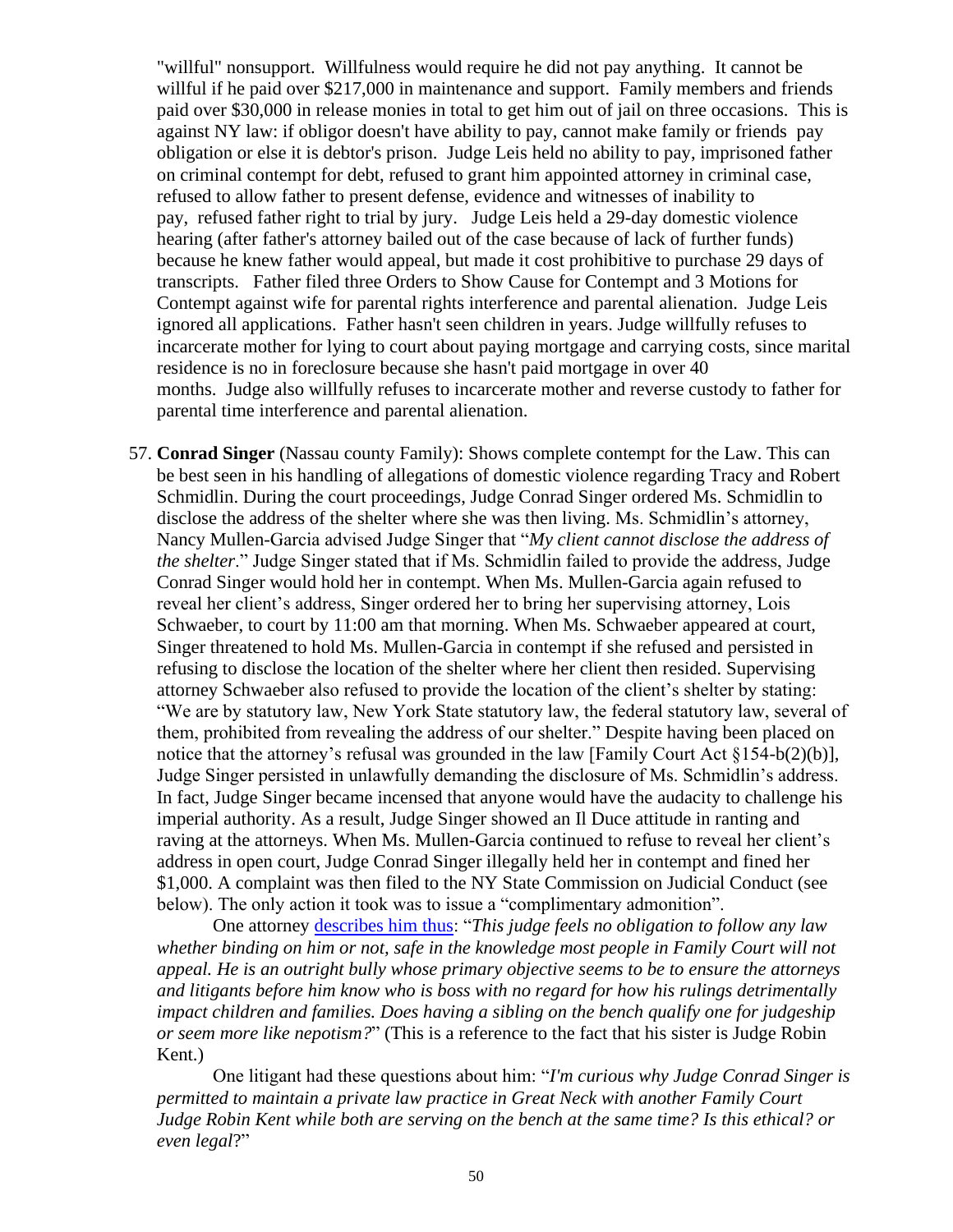A parent had this report on him: "*Very biased with a huge ego with nothing to back it. Clearly no legal scholar, just grandiosity and pomposity that does damage. His well documented behavior in 2009 should have merited him removal from the bench, but he is politically connected through his sister*."

Prior to his judicial election, Singer worked as a village justice of the Great Neck Plaza Village Court and as a managing attorney of Singer & Kent, P.C. He was also reportedly the Chief of the Vigilant Fire Company from 2000-2004. Singer [was appointed to](https://ballotpedia.org/Conrad_D._Singer)  [the bench in 2007, and re-elected in 2016 –](https://ballotpedia.org/Conrad_D._Singer) with just 12.7% of the vote, in 2016. In 2017, [he](https://theislandnow.com/news-98/conrad-singer-nys-bar-member/)  [was was elected Presiding Member of the New York State Bar Association's Judicial](https://theislandnow.com/news-98/conrad-singer-nys-bar-member/)  [Section,](https://theislandnow.com/news-98/conrad-singer-nys-bar-member/) a highly corrupt organization.

- 58. **Elenor Reid (Bronx Family Court):** Known for her incompetence and regular denial of due of process, she received [a rare slap on her well-manicured wrist from the First](https://www.law.com/newyorklawjournal/2020/04/29/scheduling-conflicts-wrongly-delayed-child-custody-hearing-court-says-2-years-later/)  [Department Appellate Division](https://www.law.com/newyorklawjournal/2020/04/29/scheduling-conflicts-wrongly-delayed-child-custody-hearing-court-says-2-years-later/) in April 2020. In a lengthy, signed opinion written by Justice Anil Singh, the Appellate Division made clear that a 2018 hearing on whether the children should be returned to the father should not have spooled out over six months because of attorney and court scheduling conflicts."We find that Family Court should have granted the motion and held a prompt hearing in accordance with the parent's and the children's right to due process," wrote Singh on behalf of a unanimous panel that reversed the September 2018 motion decision of Judge Reid.
- 59. **Matthew Rosenbaum** (Monroe County): A rare case of a judge removed from the bench by the otherwise corrupt Commission on Judicial Conduct. In January 2020, after 15 years as judge in western New York, Rosenbaum agreed in a stipulation with the CJC to never again seek or accept a judicial position in the state's judiciary. That 2-page stipulation notes only that Rosenbaum "made improper and at times abusive personal demands of court staff, directly or indirectly conveying that continued employment required submitting to such demands, and creating a hostile workplace environment." Though details of the decision were carefully guarded, commission administrator Robert Tembeckjian noted in a statement Wednesday: "The matter against Judge Rosenbaum was of such magnitude that, notwithstanding his resignation, it was important to make sure he would never return to the bench." The initial investigation began in November 2019 by the state's Office of Court Administration after Rosenbaum was re-elected to his judgeship. Rosenbaum was later relieved from hearing any cases, and he voluntarily vacated his seat on Dec. 31, 2019. The 11-member Commission on Judicial Conduct, which began looking into the matter in late December, voted unanimously in favor of the stipulation. One of the commissioners, a town justice from Monroe County named John Falk, recused himself. It is not clear whether he did so because he knew Rosenbaum personally. The details of what exactly Rosenbaum allegedly did — or indeed, whether the complaints allegedly involved criminal behavior are still under wraps due the terms of the stipulation itself. Rosenbaum agreed only to allow the commission to release the brief stipulation itself. Such stipulations typically come after lengthy investigations by the commission, and several of the commission's 89 stipulations remain essentially sealed. In Rosenbaum's case, however, the investigation was done far quicker than usual. State law specifies that the commission has 120 days after a judge's resignation to conclude all proceedings, far less time than the independent agency typically takes for such matters. By agreeing to resign, Rosenbaum avoided having to go through a potentially arduous investigation — and nullified the possibility the underlying investigative report would become public. "This was very early in the process," Tembeckjian said in an interview, noting that typically the commission would call witnesses and examine documents except in cases where there was irrefutable proof of wrongdoing. "Whatever the calculation was on his side, I can't speak to," Tembeckjian said, adding later in the interview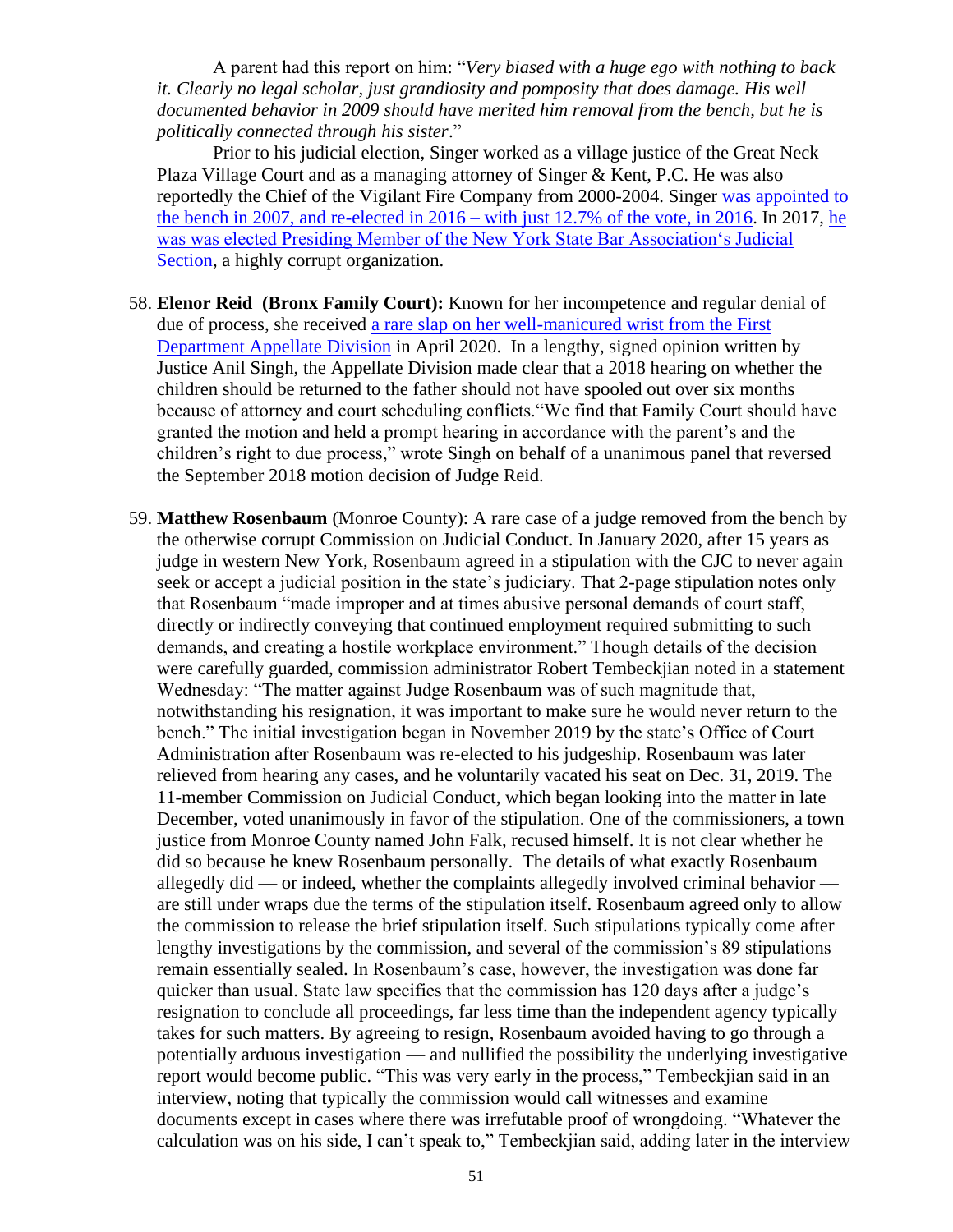that "one of the tradeoffs in entering into such a stipulation is that it closes off our ability to maintain a record." The commission can only censure and remove judges and has no power to issue civil penalties or file criminal charges, so the stipulation is the maximum penalty Rosenbaum could have received anyway. "It certainly leads to a certainty of results and accomplishes all that we could have if we played the matter out," Tembeckjian noted. If Rosenbaum decides later to defy the stipulation, the Commission on Judicial Conduct could publicly censure him and then forcibly remove him from office, essentially the same punishment he currently faces. Meanwhile, Rosenbaum will continue to draw a pension. Under state law, judges continue to receive pension benefits regardless of whether they resign or are removed from the bench, Tembeckjian said. Rosenbaum's attorney, Robert Julian, did not return calls or emails seeking comment. Julian, a retired justice with the New York State Supreme Court, has represented other state justices who had faced discipline. Administrative Justice Craig Doran has since reassigned Rosenbaum's case load to three other justices in the 7th District.

## **DISHONORABLE MENTIONS: JUDICIAL OVERSIGHT BODIES**

**The Commission on Judicial Conduct (CJC**): *Quis custodiet custodies*? The CJC is supposed to be the body that provides independent oversight on New York's judges. Yet is has proven to be a sham organization which should be shut down and replaced. The CJC is a fraudulent front dedicated to protecting the interests of judges, rather than protecting the public from judicial fraud, waste and abuse. The foxes are guarding the henhouse. The CJC fails to investigate facially meritorious allegations, and send the same copied-and-pasted dismissal letters from clerk Jean Savanyu, stating: "*Upon careful consideration, the Commission concluded that there was insufficient indication of judicial misconduct to justify judicial discipline*." The CJC's routine failure to investigate valid complaints is a violation of statute (Judiciary Law 44.1).

The CJC needs to be shut down and replaced by a truly independent body providing judicial oversight. This need is made even more urgent since New York citizens have no other avenue to assert our constitutional rights. We cannot sue judges in state courts because they have judicial immunity. We cannot seek relief in the Federal courts because of the 'family relations exception', afforded to state courts under the Younger precedent. And we cannot even gather evidence of misconduct, since cameras are prohibited in courts, and records are kept under seal.

Three officers of the CJC are mainly responsible for the CJC's failure to fulfill its statutory role: **Robert Tembeckjian**, the CJC's "Administrator and Counsel"; **Angela M. Mazzarelli,** who serves on both the 1st Department Appellate Division and the CJC; and **Rolando T. Acosta**, who also serves on the 1<sup>st</sup> Department Appellate Division and, until June 30, 2017, was an officer of the [CJC.](http://www.scjc.state.ny.us/Press.Releases/2017.Releases/Mazzarelli.Angela.Release.2017-06-20.pdf) 

Robert Tembeckjian is married to Barbara Ross, a former prominent New York court reporter for *The Daily News*. In 2007, Mr. Tembeckjian and Ms. Ross jointly sued Uno's Pizza for loss of consortium after Ms. Ross claimed she fell on trash outside the restaurant. See Barbara Ross and Robert Tembeckjian v. Betty G. Reader Revocable Trust et al., Index No. 17038/2017 (Sup. Ct. Bronx Cnty.). Ms. Ross is the subject of a number of lawsuits, related to abuse of judicial power. Mr. Tembeckjian has attempted to intervene to obstruct justice, hamper and frustrate these lawsuits involving his wife. One of these cases being considered by U.S. Southern District Judge Katharine Failla [Zappin v Cooper, No. 16 Civ. 5985 (KPF)] and specifically relates to judges under the CJC's watch (*e.g.*, Justice Matthew Cooper) improperly using Ms Ross and other reporters to deliberately leak sealed information to the media to broadcast stories dear to those judges hearts. Given the need for the CJC to both be independent and to appear to be independent, there is no reason why Mr Tembeckjian can continue to act as 'Administrator' and a leading investigator of the CJC while being implicated and implicitly condoning judicial misconduct.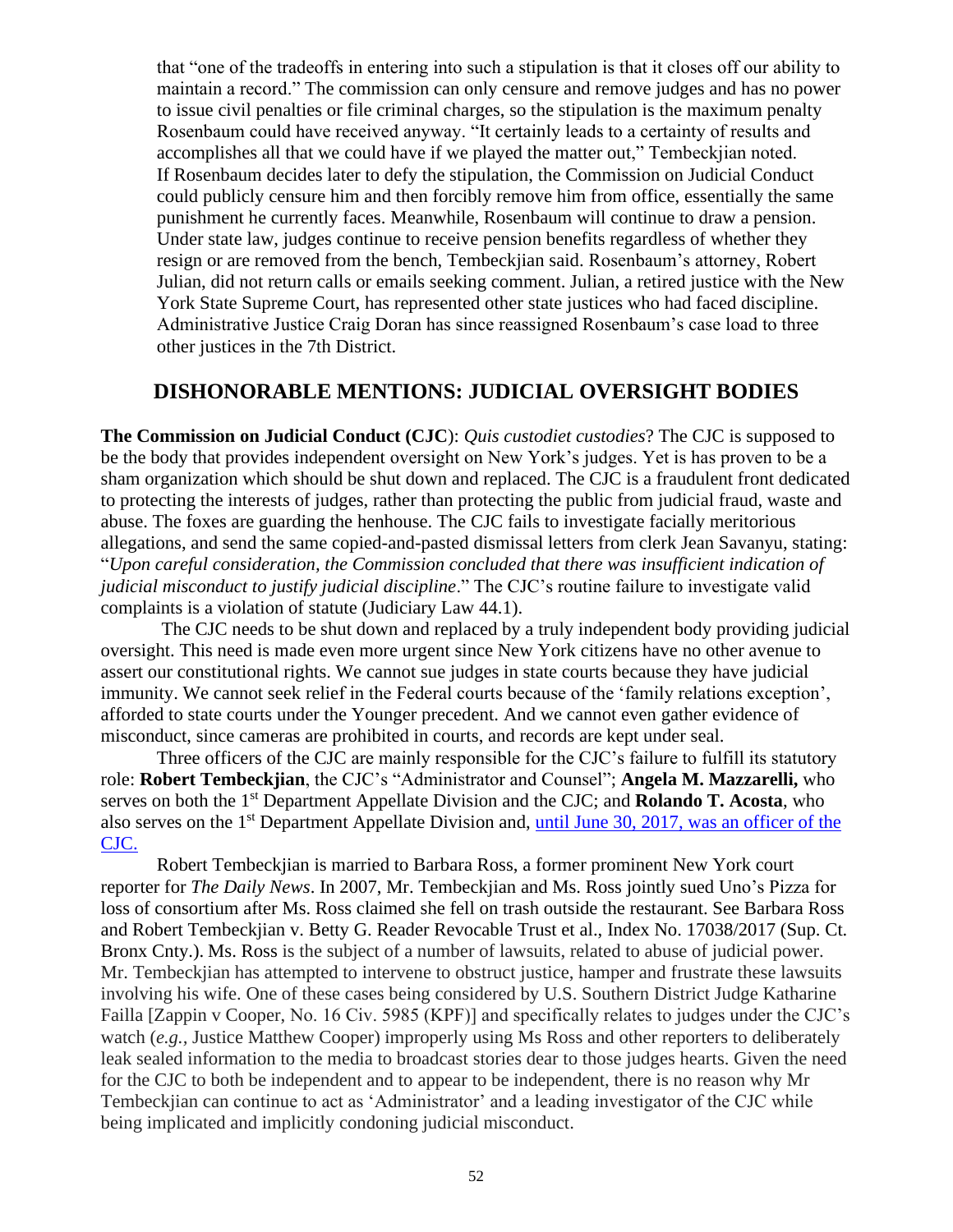Mr. Tembeckjian broke the law by providing *ex parte* information to the judges about whom the CJC receives complaints. For example, Tembeckjian sent an ex parte letter, dated January 4, 2017, to Supreme Court Justice Matthew Cooper, imparting confidential information about an investigation into Justice Cooper, prompted by a complaint to the CJC by Anthony Zappin. Justice Cooper sought to use the January 4, 2017 letter from Tembeckjian as evidence in his favor in litigation before Federal Court Justice Failla. This can be seen in the papers submitted on January 19, 2017 to Justice Failla by Justice Cooper's counsel, Assistant Attorney General Michael A. Berg. Given that Tembeckjian had made himself a party to this matter, with clear bias in favor of Justice Cooper, Tembeckjian acted with a clear, personal vested interest which makes his position at the CJC untenable. Tembeckjian is in violation of [Attorney Rule of Professional Responsibility 1.7,](http://www.nycourts.gov/rules/jointappellate/ny-rules-prof-conduct-1200.pdf) which states: "*A lawyer shall not represent a client if a reasonable lawyer would conclude ...that there is a significant risk that the lawyer's professional judgment on behalf of the client will be adversely affected by the lawyer's own financial, business, property or other interests."*

According to a source at the CJC: "*It's the pattern and practice within the CJC that our investigators first ask those judges by quiet telephone calls: 'How would you like me to get rid of these complaints'. They then seek the judge's permission and approval for 'getting rid' of those complaints*." This is indeed how things work at the CJC, under Tembeckjian's 'administration.'

Let us move on to the misconduct of Justice Acosta. In the court papers filed by Mr Zappin to US District Judge Failla on June 14, 2017, Zappin, who was then a licensed NY attorney, affirms:

*Justice Rolando Acosta is a member of the Judicial Commission and reviews all complaints as required by law. This means that Justice Acosta was necessarily wearing two hats with respect to Zappin v. Comfort – he was deciding my complaint against Justice Cooper filed in the Judicial Commission at the same time he was presiding on the panel in the Appellate Division ruling on the propriety of the Sanctions Decision. This, in and of itself, is a conflict of interest, as a decision in one case would no doubt affect the outcome in the other regardless of the merits. However, the conflict of interest is exacerbated by the fact that the allegations in the Judicial Commission complaint against Justice Cooper and Mr. Tembeckjian's wife, if true, could fundamentally compromise the Judicial Commission itself. Put simply, Justice Acosta had no business sitting on any panel involving Zappin v. Comfort in the Appellate Division while simultaneously ruling on, reviewing and/or investigating my Judicial Commission complaint against Justice Cooper that implicated Mr. Tembeckjian's wife.*

According to the CJC's 2017 annual report, "*[Rolando Acosta] presently serves as an Associate Justice of the Appellate Division, First Department, having been appointed in January*  2008." It is therefore true that Rolando Acosta is both a judge on the bench of the 1<sup>st</sup>Department Appellate division AND, until June 30 2017, served as an acting member of the CJC.

The same is true for Angela M. Mazzarelli, who took over Mr Acosta's position on the CJC on July 1, 2017, and is also still working as a judge on the bench of the  $1<sup>st</sup>$  Department Appellate Division. This is a blatant conflict of interest. How can Justices Acosta and Mazzarelli investigate and review complaints against judicial officers while presiding on appeals that involve the very same issues, parties and questions of judicial misconduct? Is this not willfully prejudicial to the parties, unfair and a conflict of interest?

Given that the CJC's constitutionally bound obligation is to act as an independent overseer of New York's unfit judges, the FCLU considers that Mr Acosta and Ms Mazzarelli's wearing of both hats constitutes a conflict of interest, which leads to rigged outcomes to investigations. On July 24, 2017, the FCLU filed an official complaint about this to the CJC, which declined even to investigate this facially meritorious complaint.

The CJC's annual reports explicitly instruct: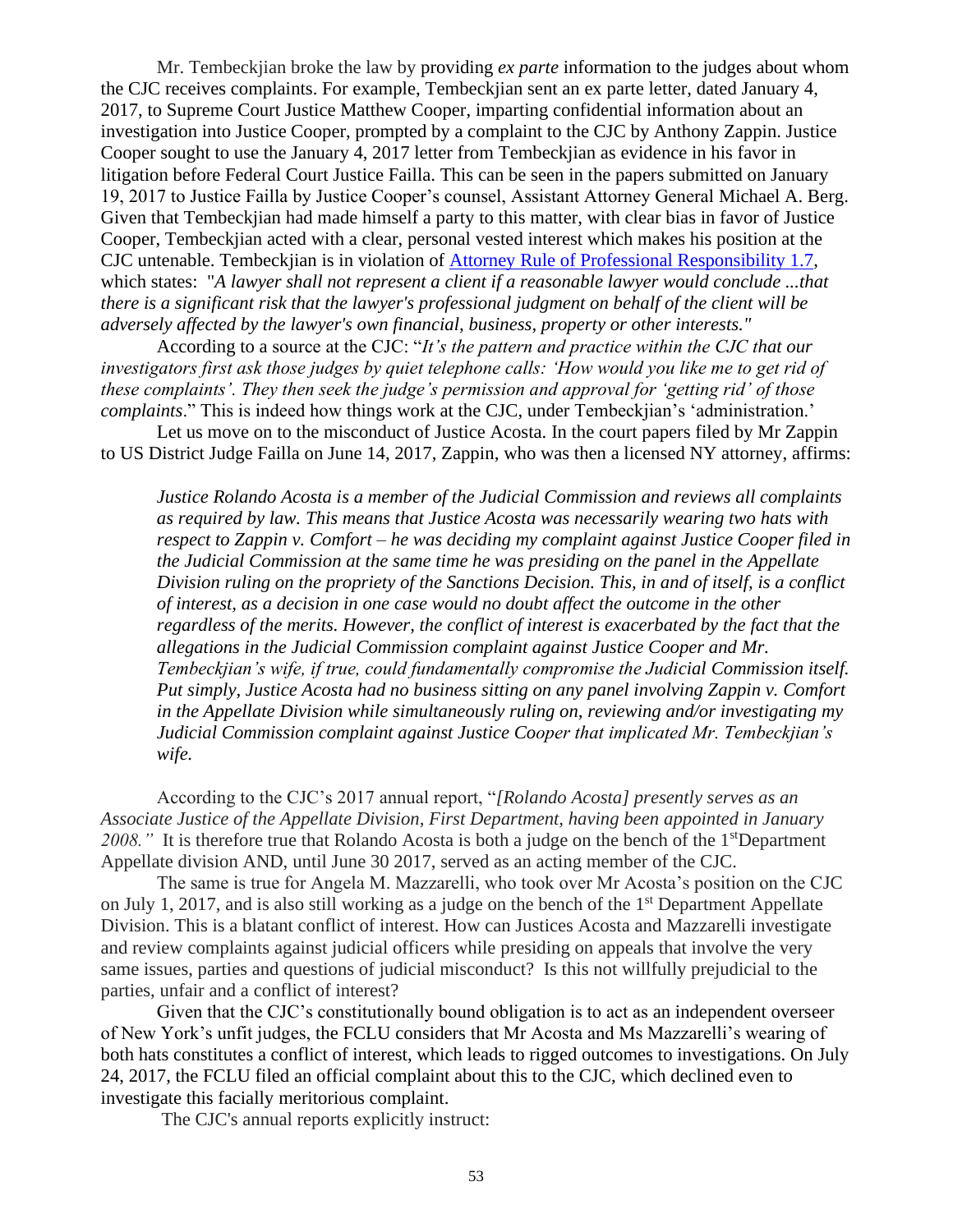"*All judges are required by the Rules of Judicial Conduct to avoid conflicts of interest and to disqualify themselves or disclose on the record circumstances in which their impartiality might reasonably be questioned*."

In addition, the Code of Ethics for Members of the New York State Commission on Judicial Conduct, Rule 2 states:

"*No member of the Commission should have any interest, financial or otherwise, direct or indirect, or engage in any business or transaction or professional activity or incur any obligation of any nature, which is in substantial conflict with the proper discharge of his/her duties in the public interest*."

Rule 3 states:

"*Standards. . . A member of the Commission should endeavor to pursue a course of conduct which will not raise suspicion among the public that s/he is likely to be engaged in acts that are in violation of his/her trust*."

Given these very clear guidelines, various questions arise:

i) Why was it permissible for Mr. Acosta to investigate/review Mr. Zappin's CJC complaint against Justice Cooper while at the same time that he was sitting on a panel as presiding justices in an appeal from *Zappin v. Comfort* that involved questions of Justice Cooper's misconduct on the bench?

ii) Why was Justice Mazzarelli allowed to review complaints by Mr Zappin when she was sitting on the Appellate Division panel reviewing his appeal in the Zappin v Comfort case?

iii) Was it proper for Justices Acosta and Mazzarelli to not disclose this conflict to either the CJC or the Appellate Division? Given both judges' apparent failure to disclose this conflict, should Justice Mazzarelli resign from the CJC?

[According to the CJC's own](http://www.scjc.state.ny.us/Press.Releases/2017.Releases/Mazzarelli.Angela.Release.2017-06-20.pdf) press release, Justice Mazzarelli was appointed to the CJC by Chief Judge Janet DiFiore on March 31, 2017. The FCLU asked what relationship the two women had prior to Mazzarelli landing the job, but the CJC has not responded.

The CJC's annual reports do not state who appointed Mr Tembeckjian to the CJC. Nor will the CJC respond to questions on this matter.

The FCLU has written to the CJC asking whether Mr Tembeckjian, Mr Acosta, Ms Mazzarelli or any other members of the CJC have received any financial payments, gifts, meals, golf-course/private member club access, or other non-monetary benefits from New York judges about whom the CJC has received any complaint in the last ten years. The CJC declined to respond.

Our research team has investigated, reviewed and analyzed the CJC's recent reports, including [this one.](http://www.scjc.state.ny.us/Publications/AnnualReports/nyscjc.2017annualreport.pdf) It claims that the CJC received 1,944 complaints about the conduct of NY judges over the course of 2016, of which the CJC made "preliminary enquiries" into 420 cases, and actually investigated only 177 cases. Thus, the CJC investigated only 9% of the complaints which it received. The FCLU asked the CJC to explain why it investigated so few complaints, and on what basis the CJC dismissed facially meritorious complaints without investigation. The CJC did not respond.

The FCLU also asked the CJC to provide specific instances in where it investigated any judges who engaged in destruction, deleting, altering and recreating evidence and the filing of false instruments. It declined to respond.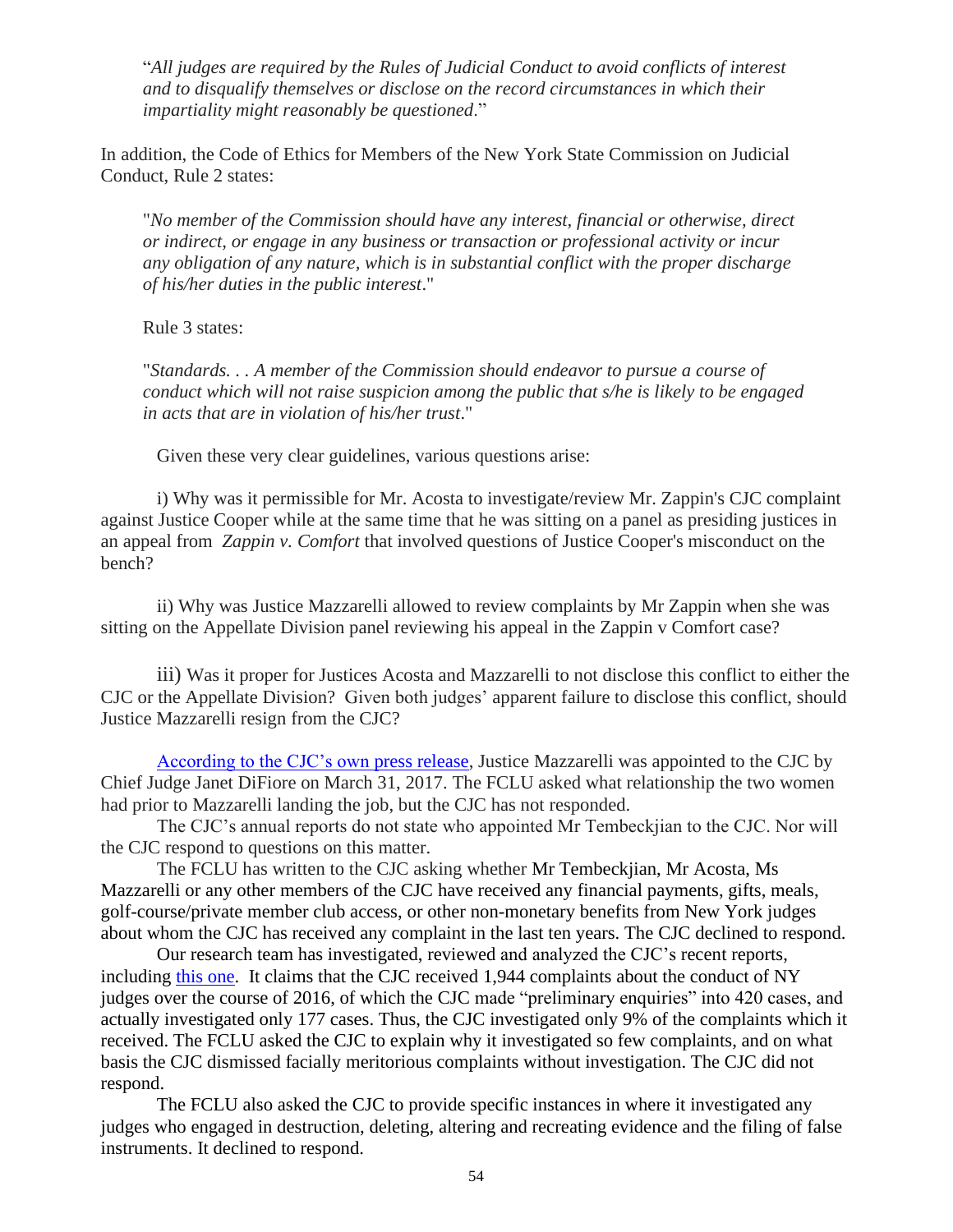The CJC's neglect has been covered in the media, such as this study by The Guardian and [contently.org.](https://www.theguardian.com/us-news/2015/oct/18/judge-bias-corrupts-court-cases)

On the basis of numerous interviews conducted by our office, there is widespread public concern that the CJC only serves fellow members of the American Bar Association and/or of the New York Bar Association.

Based on our research, the CJC has never publicly disciplined either a Family Court or Matrimonial Judge for conduct related to a family law or matrimonial matter.

The CJC is bringing the entire judiciary into disrepute. The independent watchdog, the Center for Judicial Accountability, recently stated that "*the Commission is a corrupt facade, tossing out the most serious and fully-documented of facially meritorious complaints that are the Commission's duty to investigate."*

According to a leading NY attorney with thirty years experience, when interviewed about whether the CJC operated with effectiveness and integrity:

"*We're dealing with a vertical integration. No Supreme or Family Court judge will ever be found engaged in misconduct by the CJC because these judges bring in all the federal money for child-centered litigation in New York. The CJC will not bite the hand that tills all that soil."*

All the investigators on the CJC are lawyers. That includes uber-rich family court attorney Raoul Felder, who, served as a CJC board member between 2004 and 2008. Given the immense power of the American Bar Association, and of the New York Bar Association, how can the CJC be considered to be "independent" or offer real oversight if none, or very few, of its investigators are drawn from outside the ABA or NY Bar Association?

The FCLU has asked the CJC to consider recommending to the Chief Judge, the Governor and the Legislature that they appoint non-lawyer investigators for the CJC, such as journalists, accountants, paralegals, or academics. The CJC has not responded to this suggestion.

Justice David Saxe, a former colleague of Justice Acosta in the 1<sup>st</sup> Department Appellate Division, told the *[NY Post](http://nypost.com/2017/06/07/how-the-politically-connected-control-the-new-york-court-system/)*: "*Our state court system in New York is absolutely insane. It has enabled political people to control the courts, and they don't want to give it up — so it's very hard to get legitimate change that would be beneficial to the public.*" This is a damning indictment of the CJC's record in overseeing a just, impartial and independent court system, free from political interference.

**Helene Weinstein**: All the judges cited above receive their whopping salaries thanks to a budget provided to them by the New York Legislature. Their biggest champion is veteran Assemblywoman Helene Weinstein. [Born in 1952, she is a Brooklyn Democrat who has been on the Assembly for](http://nyassembly.gov/mem/Helene-E-Weinstein/bio/)  [nearly forty years.](http://nyassembly.gov/mem/Helene-E-Weinstein/bio/) She has become one of the most powerful operators in New York. She [chairs](http://blog.timesunion.com/capitol/archives/277342/helene-weinsten-named-assembly-ways-and-means-chair/) the [Ways and Means Committee,](http://blog.timesunion.com/capitol/archives/277342/helene-weinsten-named-assembly-ways-and-means-chair/) which distributes all the Legislature's dollars. For 23 years up to December 2017, she chaired the Standing Committee on the Judiciary, which presides over virtually all legislation affecting the state's judicial system, Family and Domestic Relations Law. [According](https://nyjlife.com/2017/11/helene-canarsie-southern-brooklyn-assembly-member-became-powerful-woman-new-york/)  to the *New York Jewish Times*, "*Helene of Canarsie [is] [the most powerful woman in New York](https://nyjlife.com/2017/11/helene-canarsie-southern-brooklyn-assembly-member-became-powerful-woman-new-york/)*."

An ardent advocate for both the National Organization of Women and the New York Bar Association, Weinstein's political and financial goals are to maximize Title IV-D funding from the federal government; increase incarceration of fathers for child-support matters; expand the use of restraining orders to traffic children into single-parent homes; enrich her 'attorney-for-the-child' friends by allocating them huge budget hikes; to humiliate and destroy the Fathers' Rights movement; to engender mass terror about domestic and sexual violence; and to pursue #metoo policies to an extreme way that eliminates all due process.

Weinstein came to office when her father, Murray [Weinstein, left her his 41](http://www.nytimes.com/1978/11/09/archives/the-2-men-who-waged-a-war-on-stanley-steingut-race-was-ideal.html)<sup>st</sup> district seat in [1980.](http://www.nytimes.com/1978/11/09/archives/the-2-men-who-waged-a-war-on-stanley-steingut-race-was-ideal.html) Like her father, [who founded the ultra-consertive synagogue, the Temple Shaare Emeth,](https://nyjlife.com/2017/11/helene-canarsie-southern-brooklyn-assembly-member-became-powerful-woman-new-york/) Weinstein is an Orthodox Jew. The core of her electoral support, and her campaign funding, comes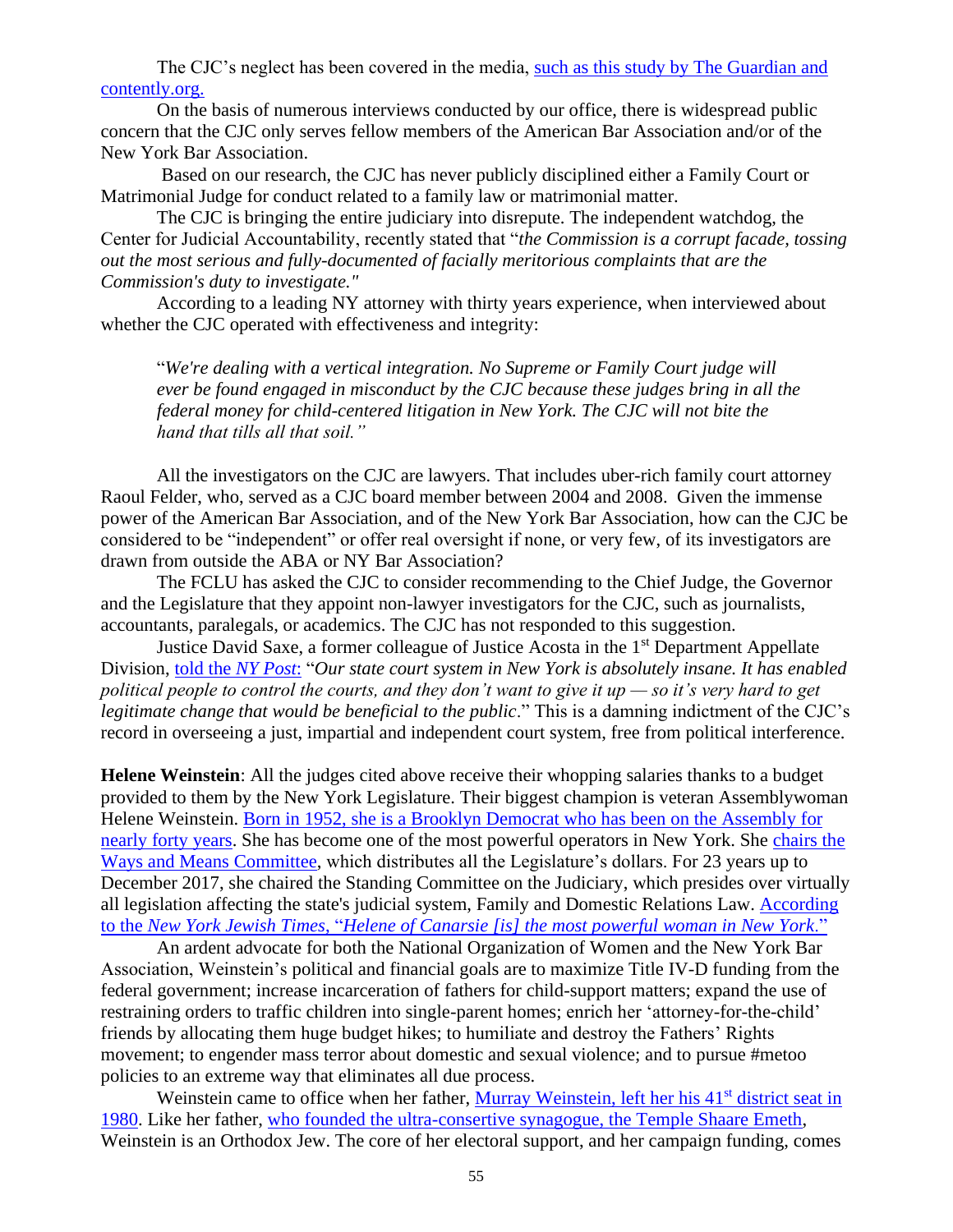from Lubavitcher Hasidim, in Remsen Village, a home for Hassidic Jews. She is driven more by religious fervor and family loyalty than legal ethics. She moonlights on her publicly funded job by [acting as counsel to her family's personal-injury law firm, Weinstein, Chase, Messinger & Peters,](https://en.wikipedia.org/wiki/Helene_Weinstein)  [P.C.](https://en.wikipedia.org/wiki/Helene_Weinstein)

Like her namesake Harvey, Weinstein has built up a tight web of politicians and familycourt professionals, all interested in protecting, promoting and enriching each other. She has personal and/or professional relationships with numerous women cited in this report, including Carol Sherman, Esther Morgenstern, Rachel Adams, Hilarie Chacker, Dawn Post, Martha Schneiderman and Karen Simmons.

Like all these women, Weinstein has no children of her own, and has no first-hand experience of parenting. Yet she wields immense power over New York's families and children.

Weinstein is a zealous opponent of shared parenting legislation – which has sought to establish a presumption of equality in custody cases. Her bigoted belief is that, in contested custody cases, mothers should be awarded custody, and fathers resigned to being child-support-paying visitors and ATMs. She is an advocate for a [new Senate bill, S1611,](https://www.nysenate.gov/legislation/bills/2017/S1611) which seeks to increase mass incarceration of fathers. If made law, it will impose mandatory jail sentences of a minimum 30 Days for "violations of family court Orders Of Protection." And, taking a leaf out of Orwell's 1984, would force "offenders" to wear "GPS tagging" ankle-cuffs.

Weinstein holds huge influence with the Standing Committee on Children and Families. Year after year, she has blocked much-needed shared-parenting legislation reaching the Senate floor for a vote. She is closely associated with corrupt members of that committee, including another Brooklyn Assemblywoman, **Pamela Harris**, [who was indicted in January 2018](https://mobile.nytimes.com/2018/01/09/nyregion/corruption-albany-pamela-harris.html) for four counts of making false statements, two counts of wire fraud, two counts of bankruptcy fraud, and a single count each of conspiracy to commit wire fraud, witness tampering and conspiracy to obstruct justice.

The New York taxpayer pays Weinstein \$153,500 a year. That's made up of a base legislator salary of \$79,500, plus \$34,000 as chair of the Assembly Ways and Means Committee, plus around \$40,000 in pensions, healthcare and other benefits.

Weinstein's 2016 election campaign was largely financed by donors whom she has helped to enrich through her work as a public official, [including big donations from the "Association Of](https://www.followthemoney.org/show-me?f-core=1&c-t-eid=6437736)  [Surrogates & Supreme Court Reporters Within The City Of New York" \(\\$6,000\) , "The New York](https://www.followthemoney.org/show-me?f-core=1&c-t-eid=6437736)  State Trial Lawyers Association" (\$4,400) and the New York State Academy of Trial Lawyers [\(\\$2000\),](https://www.followthemoney.org/show-me?f-core=1&c-t-eid=6437736) as well as [donations from private law firms like Greenberg Traurig \(\\$1000\).](https://votesmart.org/candidate/campaign-finance/23094/helene-weinstein#.WnibmK6nEs5)

She is a member of what is widely known as ["the corruption caucus". She even stood by](http://www.nydailynews.com/opinion/editorial-corruption-caucus-article-1.2090083) by [the Assembly's disgraced former speaker, Sheldon Silver](http://www.nydailynews.com/opinion/editorial-corruption-caucus-article-1.2090083), whose corruption re-trial is scheduled to begin in April 2018.

Like the head of Gymnastics USA in the Larry Nassar case, Weinstein negligently refuses to consider evidence of judicial corruption, and the harm it is causing millions of New York children. The FCLU has offered to show her evidence of kickbacks between judges and the CJC, which she has refused to hear. [As affirmed by the independent Center for Judicial Accountability:](http://www.judgewatch.org/nys-legislature/2017-oversight/10-26-17-email-to-dinowitz.pdf) "*Helene Weinstein is fullv knowledgeable of the foregoing corruption, but REFUSED to discharge ANY oversight throughout her 23-year tenure as chair - including by holding ANY hearings to take testimony from the public*."

On January 30, 2018, at a 'Public Protection Joint Budget hearing', which Weinstein was chairing, she sought to block FCLU's New York Chapter president Sebastian Doggart from testifying. Although she failed to do so, she then cut off Mr. Doggart half way through his testimony, just as he was informing the committee of Weinstein's relationship to the beneficiaries of the budget, and demanding that she provide oversight on the judiciary. [See footage here at 11:55:55.](https://www.youtube.com/watch?time_continue=42913&v=oaHRhurYObg) Weinstein then blocked a written report on judicial fraud from being distributed to other members of the Assembly, and refused to respond to written questions about the conflict of interests she was involved in, as Chair. She also failed to respond to information provided to her office about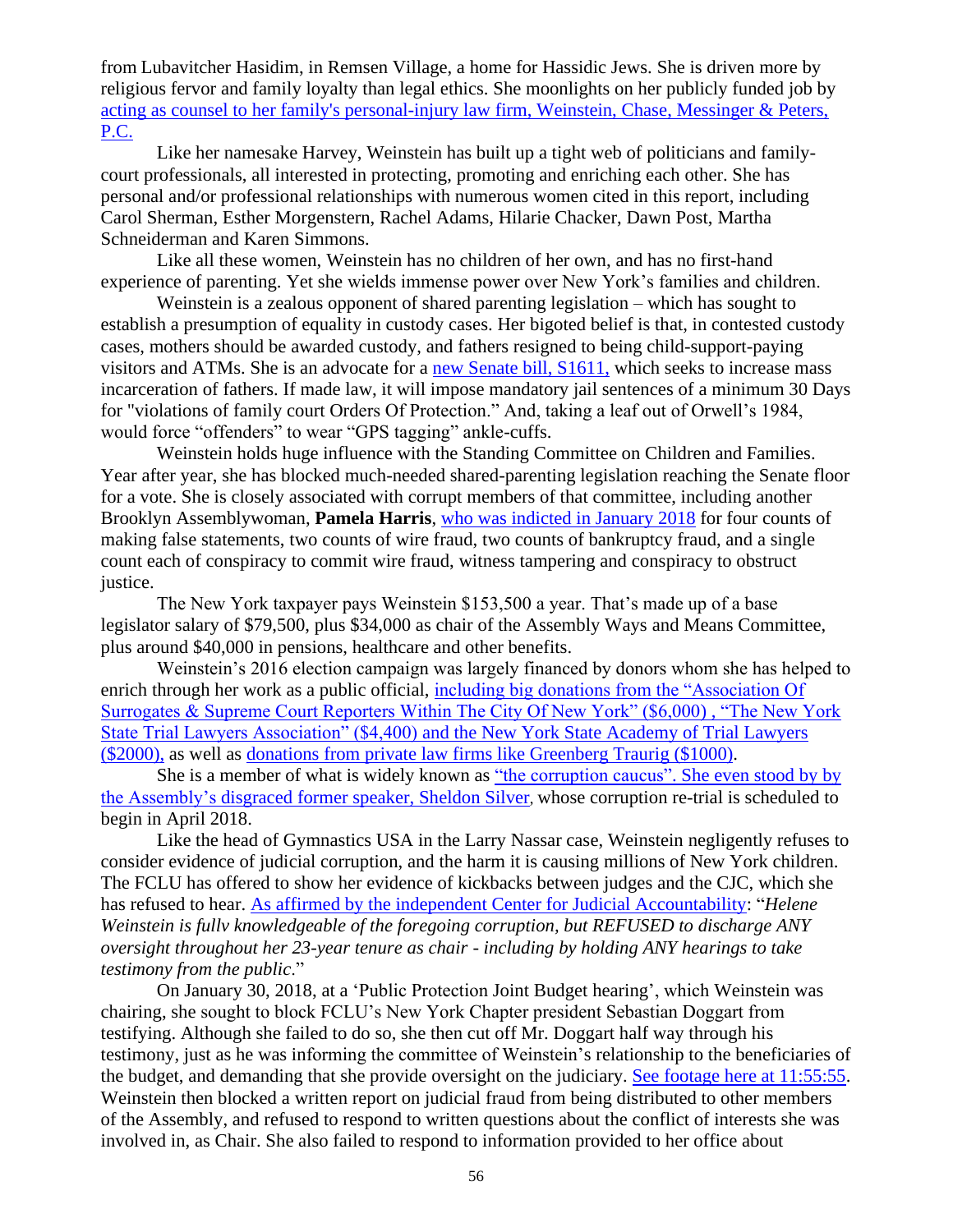corruption of judges she was planning to finance.

On February 5, 2018, the Center for Judicial Accountability presented written evidence of fraud by Weinstein, [readable here,](http://www.judgewatch.org/nys-2018-19-budget/2-5-18-hearing/2-5-18-statement-with-questions-final.pdf) and then followed it up with oral testimony to the Assembly, [viewable here from 8:34:44.](http://nystateassembly.granicus.com/MediaPlayer.php?view_id=8&clip_id=4524) The CJA revealed how Weinstein is cheating taxpayers with an uncertified budget, which includes huge hikes for judges -- up to \$247,000 a year in salary and benefits. "*This budget bill is replete with fraud and larceny of taxpayer money*," the CJA told the Assembly in her televised testimony. "*These are penal law violations*." Weinstein then cut off Ms Sassower's microphone just as she was documenting Weinstein's constitutional violations and taxpayer larceny.

Weinstein won re-election, for the 19<sup>th</sup> time, in November 2018. A public group formed to [remove her from office.](https://www.facebook.com/VoteHeleneWeisteinOutOfOffice/?hc_location=ufi) The FCLU encourages all efforts to end her disgraceful reign. Time's up on every abusive Weinstein!

**Office of Attorneys for the Children**: This program, run for decades by Harriet Weinberger, contracts AFCs to family courts, at great expense to the taxpayer. Yet no oversight exists over these AFCs, or how they are appointed. The absurd lack of supervision is demonstrated in this photo, which shows that Attorney for Children program shares an office with the Attorney Grievance committee:



Yet the Grievance Committee is the organization charged with handling complaints against Attorneys for Children. This is a clear conflict of interests.

**NY Governor Andrew Cuomo**: Cuomo has taken no steps to investigate corruption in the judiciary. Indeed, he was responsible for shutting down the Moreland Commission, once it became clear from numerous witnesses how rotten the NY judiciary was. He has also been an apologist for the Title IV-D program that underlies the family court racket. He has occasionally paid lip service to some of the issues that this report is highlighting. In his budget address, on January 16, 2018, he criticized the judiciary for asking for a bigger increase in funding than any other government entity, stating: "*The backlog of cases is tremendous, especially in downstate New York. We have a chronic problem of people in Rikers Island who have been there for years and haven't had a day in court. The judiciary wants a 2.5% increase. The people of the state have the right to know that the courts are open and functioning from 9 to 5. You have many courthouses where literally at 1 o'clock the place shuts down. So I would support the increase of 2.5%. But the judges have to certify that the courtrooms are actually operating from 9 to 5*." [\(viewable here from 35:15\)](https://www.facebook.com/NewYorkNOW/videos/10155310013273716/). However, he never followed through with this condition.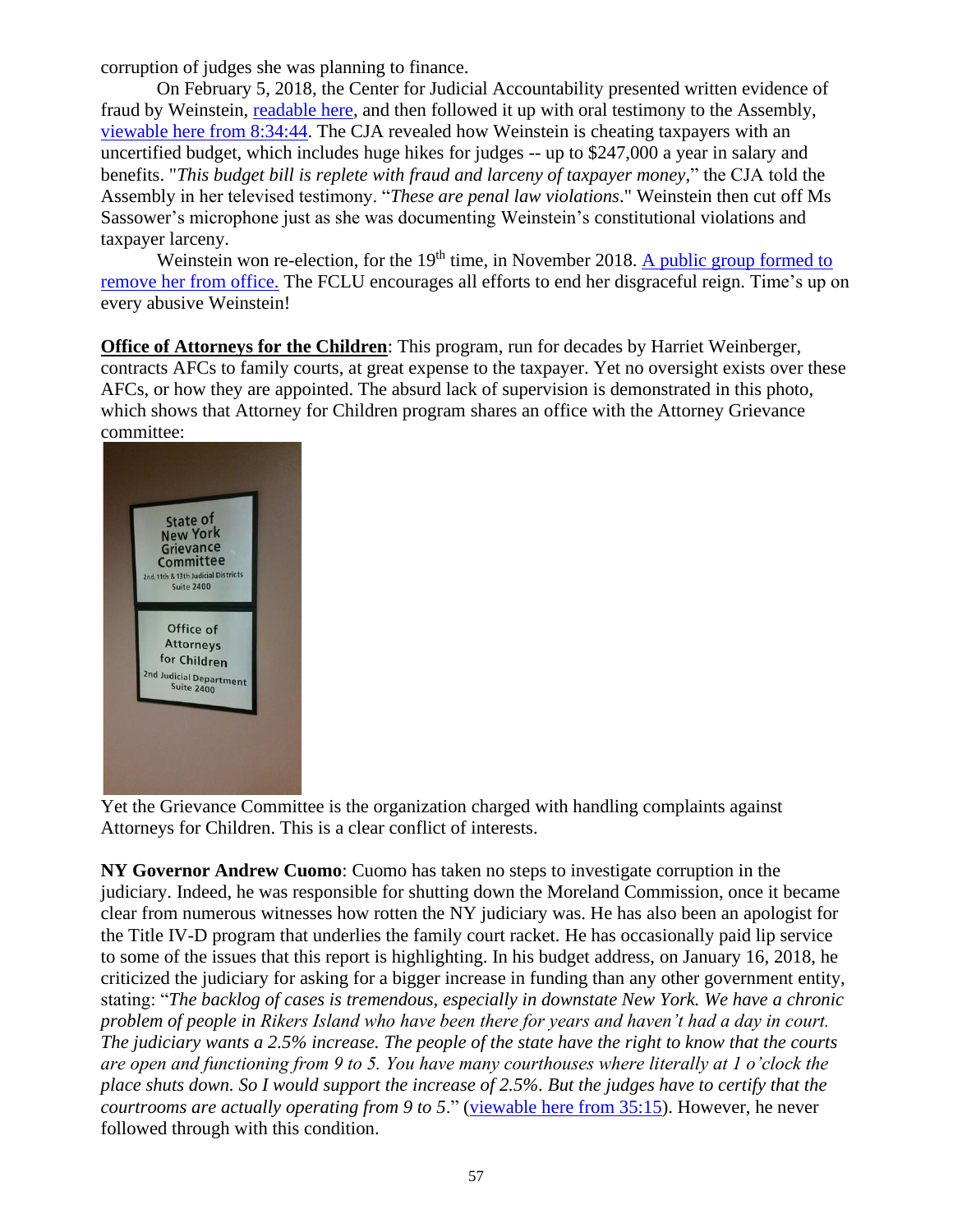## **HONORABLE MENTIONS**

**Michael Pulizotto**: The winner of our annual competition for 2017's most courageous warrior against New York family court corruption. Michael Pulizotto is the former chief clerk of Staten Island courts who was fired after he recorded conversations with judges and other court personnel. Ignoring huge pressure to allow the court racket to continue, Pulizotto has now revealed how Staten Island District Attorney Michael McMahon took part in a scam in which he would manipulate grand jury applications so that cases would be sent to a judge who served as a "rubber stamp" for Supreme Court Justice Judith McMahon, the DA's wife.

Pulizotto brought a suit against the borough's former administrative judge, state court officials and others in Manhattan federal court alleging they bullied and harassed him while running the Staten Island Courthouse as a "fiefdom for their own personal and political gain."

The \$2.9 million suit alleges that Justice McMahon; Ronald P. Younkins, the executive director of the state Office of Court Administration (OCA); the New York State Court Officers Association, and several others relied on "direct and indirect coercion, intimidation and threats" to achieve their objectives while trampling on his and other individuals' Constitutional rights.

Specifically, the defendants hushed up a discrimination complaint made by an African-American female court officer and adopted a "hear no evil, see no evil approach" to "official corruption and misconduct in the courthouse," which included Justice McMahon overstepping her authority on multiple occasions to aid her spouse, District Attorney Michael McMahon.

In gathering evidence, Pulizotto bravely recorded conversations that he had with Acting Staten Island Supreme Court Justice Stephen Rooney, and others. More information is [here.](https://www.law.com/newyorklawjournal/sites/newyorklawjournal/2017/12/13/clerk-accuses-judge-of-colluding-with-staten-island-da-to-divert-cases-away-from-defendant-friendly-courts/) We encourage all those employed within the court industry to use similar methods to investigate and expose fraud, waste and abuse.

**Dr. Stephen Baskerville**: The deeply informed and eloquent author of two books vital for understanding how the family court racket operates: "*[Taken into Custody: The War](https://www.amazon.com/Taken-Into-Custody-Against-Marriage/dp/1581825943/ref=pd_sbs_14_1?_encoding=UTF8&pd_rd_i=1581825943&pd_rd_r=1C76HY5F89SYKFQX81DJ&pd_rd_w=t7g7P&pd_rd_wg=NNMKD&psc=1&refRID=1C76HY5F89SYKFQX81DJ) against Fathers, [Marriage and the Family"](https://www.amazon.com/Taken-Into-Custody-Against-Marriage/dp/1581825943/ref=pd_sbs_14_1?_encoding=UTF8&pd_rd_i=1581825943&pd_rd_r=1C76HY5F89SYKFQX81DJ&pd_rd_w=t7g7P&pd_rd_wg=NNMKD&psc=1&refRID=1C76HY5F89SYKFQX81DJ)* (2007) and his latest, "*[The New Politics of Sex: The Sexual Revolution,](https://www.amazon.com/New-Politics-Sex-Revolution-Governmental/dp/1621382877/ref=sr_1_1?ie=UTF8&qid=1517163498&sr=8-1&keywords=stephen+baskerville)  [Civil Liberties & The Growth of Governmental Power](https://www.amazon.com/New-Politics-Sex-Revolution-Governmental/dp/1621382877/ref=sr_1_1?ie=UTF8&qid=1517163498&sr=8-1&keywords=stephen+baskerville)*" (2017). Dr. Baskerville lifts the lid on how family courts and government policies are harming children. [In this video presentation,](https://www.facebook.com/bai.macfarlane/videos/10155616457659934/) he succinctly summarizes how the "underworld" of American courts have become the "perpetrators of injustice", and how they are aided by extreme-feminist groups and the media. Dr. Baskerville is Professor of Government at Patrick Henry College, and Research Fellow at the Howard Center for Family, Religion, and Society, and the Independent Institute.

**The Center for Judicial Accountability**: A non-profit, non-partisan organization which has worked courageously to expose judicial corruption. [The CJA has brought a Citizen-Taxpayer](http://www.judgewatch.org/web-pages/searching-nys/budget/menu-budget-reform.htm)  Action against New [York Governor Andrew Cuomo and Attorney-General Eric Schneiderman.](http://www.judgewatch.org/web-pages/searching-nys/budget/menu-budget-reform.htm) The suit documents a litany of misconduct, willful fraud and waste by the New York judiciary. Its director Elena Sassower has testified on numerous occasions to the New York legislature, which has stonewalled all her calls for answers.

**UNDER INVESTIGATION**: Reports on the most fraudulent, wasteful and abusive organizations within the New York Family Court racket, including:

**\* The New York Bar Association**: The organization propping up the winner-takes-all custody system in New York, and blocking shared parenting legislation – all to feather the nests of its contributing attorneys.

**\* The New York Women's Bar Association**: The donors to this organization are all beneficiaries of the family court racket: matrimonial law firms, and attorneys like Susan Bender and Harriet Cohen. Its President, Virginia LoPreto, is a favorite of Judge Kaplan, who regularly appoints her as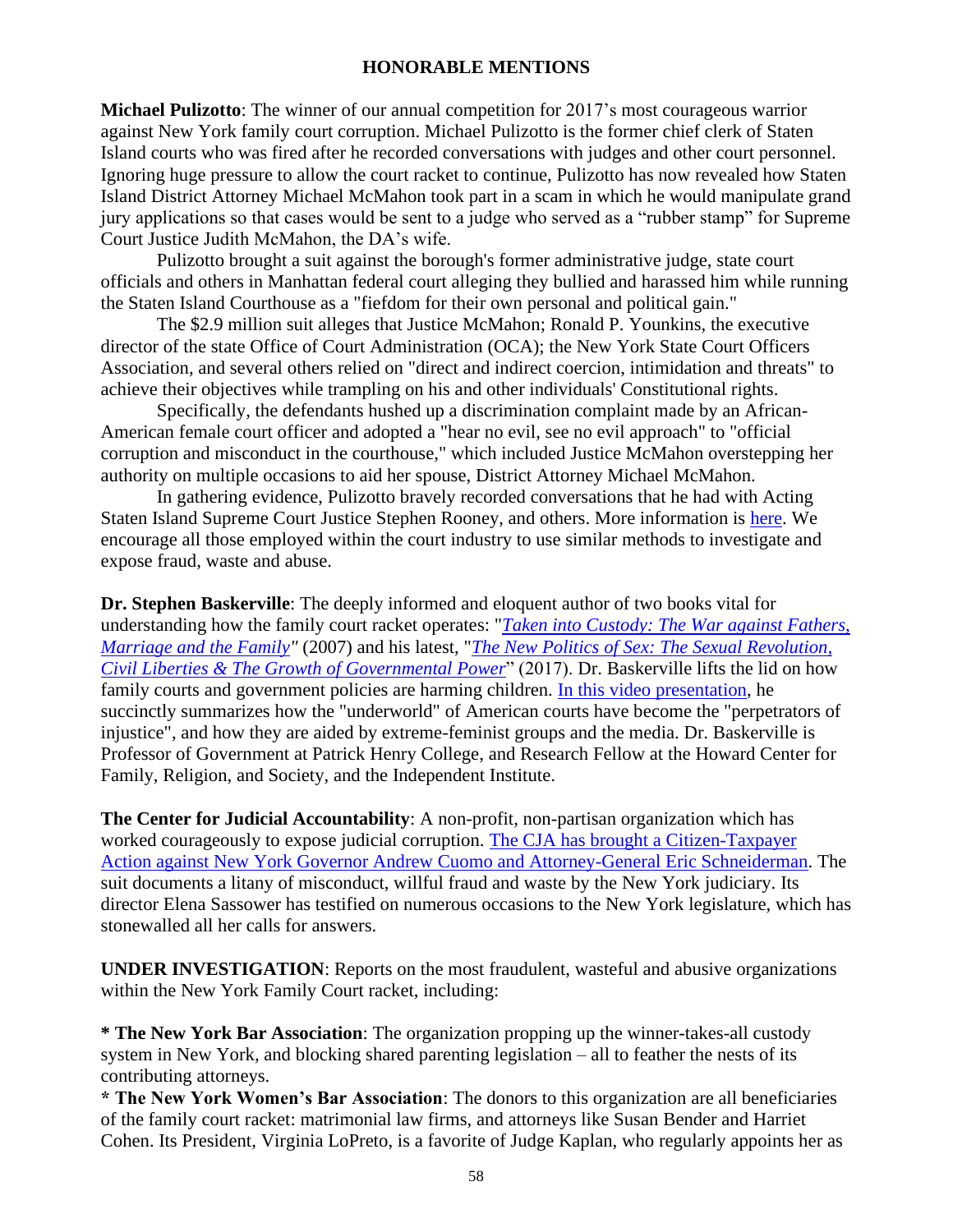AFC on her case.

\* **The Attorney Grievance Committees**: These bodies are charged with, and well-financed to investigate facially meritorious complaints of misconduct by NY attorneys. Why does it only pursue cases brought by disgruntled judges or powerful attorneys, and rarely investigations evidence presented by private citizens? Why does it never even touch a complaint against an attorney for the child?

\* **The Office for Court Administration**: The OCA is known by its own employees as the Organized Crime Association. Why is this body non-responsive to reports of misconduct and abuse? What is being covered up by executive director Ronald Younkins and chief of operations Barry Clarke?

\* **Administration for Children's Services**: How is this broken, chronically incompetent and corrupt organization still being financed by the public? How has it been allowed to create what *[The](https://www.nytimes.com/2017/07/21/nyregion/foster-care-nyc-jane-crow.html)  New York Times* [has called "the new Jane Crow"](https://www.nytimes.com/2017/07/21/nyregion/foster-care-nyc-jane-crow.html), removing children from their homes without due cause, and placing them into foster care and enriching the State government through Title IV-E federal funding? How are its attorneys allowed to go unpunished for [taking illegal photographs](https://www.nytimes.com/2017/08/30/nyregion/acs-legal-aid-lawyers-facebook-posts.html)  [inside the court-room and then ridiculing mothers for the choice of their bras?](https://www.nytimes.com/2017/08/30/nyregion/acs-legal-aid-lawyers-facebook-posts.html) The ACS' own reports admit that its staff are [poorly trained,](https://www.nytimes.com/2017/01/26/nyregion/brooklyn-ny-jaden-jordan-acs.html) a reason why [children regularly perish when under](https://www.nytimes.com/2016/12/16/opinion/the-city-could-have-saved-this-6-year-old.html)  [ACS care.](https://www.nytimes.com/2016/12/16/opinion/the-city-could-have-saved-this-6-year-old.html)

**\* Child Protective Services**: Similarly culpable for its negligence, the shocking failures of this organization were exposed when they failed to investigate warnings that 7-year-old Thomas Valva was in danger of being frozen to death in his father's garage. The child's mother, Justyna Zubko-Valva [wrote in court papers](https://www.nydailynews.com/new-york/nyc-crime/ny-boy-frozen-death-long-island-20200202-4ekupjsjyzbifkpk24em4aemmq-story.html) that she filed her first child neglect complaint in Suffolk County via the state hotline on Nov. 7, 2017, alleging her husband and Pollina abused her kids physically and emotionally, starved them and tried to alienate them from her. She claims the complaint was closed two days later with no investigation. On Jan. 16, 2019, a school official filed a complaint with Child Protective Services against Pollina and Michael Valva, with five different caseworkers involved in the investigation. "Thomas, age 7, presented a right, swollen black eye today that he didn't have within the past two days," the caller said. "There is a history of physical abuse in the home involving Thomas so his black eye is suspicious due to conflicting explanations and conflicting time frames." Both Thomas and Anthony Valva were listed as "maltreated," the records show. The paperwork indicates the allegations included inadequate guardianship, emotional neglect, inadequate food clothing and shelter, and inflicting lacerations, bruises and welts on Thomas. Yet the CPS caseworkers concluded the case did "not rise to the level of immediate or impending danger of serious harm. No controlling interventions are necessary at this time." On May 13, 2019, another caller reported Michael Valva for flinging a book bag at Thomas, leaving a bump and a welt on the boy's forehead. The veteran cop claimed Anthony threw the back pack at Thomas, but refused to let the two boys be interviewed at school, where they might have felt freer to speak, or to allow the other children in the home to be interviewed. CPS closed this new case, claiming it "unfounded." But on January 17, 2020, the full extent of this error of judgment became clear, when Thomas Valva was found frozen to death in his father's garage. A petition that ["Child Protective](https://www.change.org/p/andrew-m-cuomo-child-protective-services-should-be-held-accountable-for-not-protecting-thomas-valva)  [Services should be held accountable for not protecting Thomas Valva"](https://www.change.org/p/andrew-m-cuomo-child-protective-services-should-be-held-accountable-for-not-protecting-thomas-valva) has got over 80,000 signatures. The CPS alternates between completely ignoring complaints about abuse, to trafficking children into foster care and benefiting private firms. Although the CPS is organizationally rotten, individuals are responsible and did not do their job. We are saddened to name the individual CPS employees, and certainly do not encourage any personal reprisals against them. But if an airline pilot fell asleep at the wheel, crashed a plane, and killed his passengers, would you expect there to be a media blackout on the pilot's name? An innocent boy is dead and all responsible need to be held accountable. And that includes at least three CPS staff who were allegedly asleep at the wheel. First **June Johnson** was the Supervisor of Nassau Team 91 in 2017. We have seen no evidence that she presented a "founded" report about Michael Valva, or took any action to investigate abuse allegations in depth.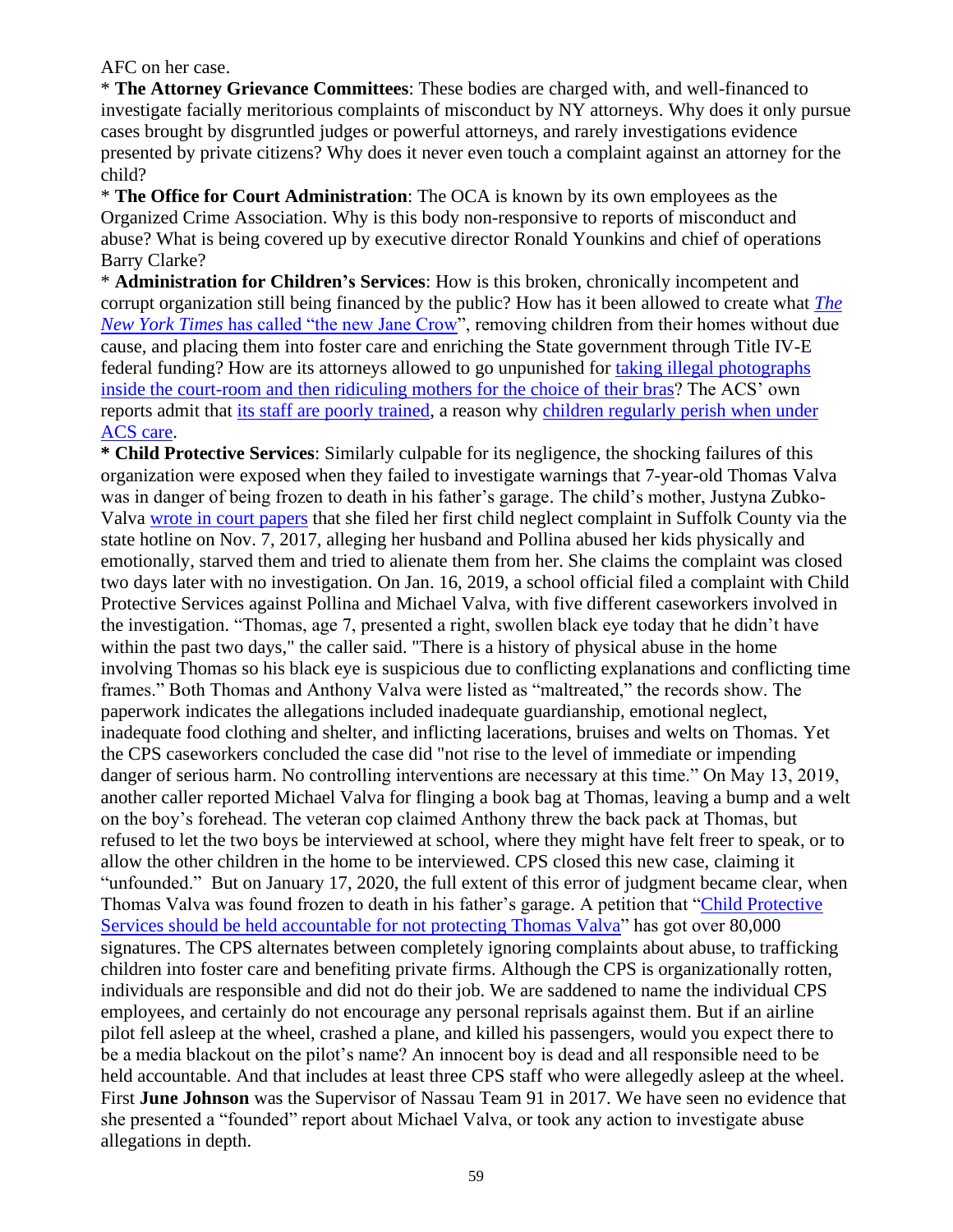Second, **Lydia Sobosto:** She was the Suffolk County CPS Caseworker in charge of the Valva case. It was Lydia Sobosto who was responsible for looking into the reports that Tommy was being made to sleep in a freezing garage. According to reports, she went to the house, where no one answered the door, and then never bothered to go back. Why did she not go back to the house? And the third CPS employee responsible for Tommy's welfare was Sobosto's supervisor **Jeanne Montague**: Why did she not make Sobosto go back? The child's mother, Justyna Zubko-Valva said: "Maybe 8 or 9 days before Thomas's death I begged CPS not to close Thomas' case. Her excuse was she has another emergency case, she has to go. It seemed she thought that my allegations were ridiculous."

\* **Children's Law Center**: The main beneficiary of the judiciary's 'attorney-for-the-child program' which received a whopping \$124 million in 2018/2019. Why are NY taxpayers paying \$250,0000a-year salaries to directors Karen Simmons, Hilarie Chacker and (until her departure for A Better Childhood in 2018) Dawn Post? The CLC is a charity, nominally set up to help "indigent children! Why is there no oversight whatsoever on its operation? Why has the Unified Court System renewed its exclusive contract to provide AFC services, year after year, without putting it out to tender? How has CLC founder Carol Sherman been allowed to become the top judge of Queens County court while still farming thousands of cases to the very organization that has enriched her? Why has the New York Legislature – and Judiciary Committee chair Helene Weinstein, in particular – not demanded oversight on this massive expenditure? And why has the NY Legislature not investigated facially meritorious complaints about CLC fraud and waste? If you or anyone you know gets assigned an AFC from the CLC, be especially afraid if that person is Cynthia Lee, Jennifer Oh, Helen Singh, Carolyn Kalos, Patty Hurtado, Rhonda Albright or Lauren McSwain. Each one of them deal in malice, lying, and fabricated evidence, and are intent on destroying the child's relationship with at least one "targeted" parent. The FCLU reported CLC misconduct to the New York Assembly, at the 2018-19 Joint Legislative Budget Hearing on Public Protection, in testimony [viewable here, starting at 11:55:55.](https://youtu.be/oaHRhurYObg)

**\* Association of Family and Conciliation Courts (AFCC):** *'Racket (n): an illegal enterprise carried on for profit, such as extortion, fraud, kidnapping, prostitution, drug peddling etc*.' Racket is exactly the right word for the [AFCC.](https://www.afccnet.org/) It gathers family court judges with the Guardians Ad Litem (GALs)/Attorneys for the Child (AFCs) whom they contract (at huge expense to the families); with court-appointed psychologists and 'forensic examiners' (who also extort families out of huge amounts of cash); and with the attorneys who finance the judges' electoral campaigns in exchange for favorable rulings. In New York, here is a sketch of how this unholy alliance works: Judges who are AFCC members include Douglas Hoffman (Supervising Judge of all NY City's family courts) and Jeffrey Sunshine (Supervising Judge for Matrimonial Matters in Supreme Court, Kings County). They regularly hire other AFCC members like forensic examiners William Kaplan and Sherill Sigalow; GALs/AFCs like Susan Bender (Bender Rosenthal Isaacs & Richter LLP) and dozens of AFCs from the state-financed Children's Law Center (whose President is AFCC member Karen Simmons). Both the judges and the AFCs help to secure favorable custody rulings for powerful matrimonial attorneys like Elliot Wiener (Phillips Nizer LLP), Judith White (Lee Anav Chung White & Kim LLP), and Pamela Sloan (Aronson Mayesky & Sloan LLP). If there any complaints about the conduct of the AFCs/GALs, the person who will hear (and invariably dismiss) those grievances is Harriet Weinberger, the head of the Office of Attorneys for Children who – you guessed it – is also a paid-up AFCC member. #GoodbyeAFCC

\* **A Better Childhood**: A child-trafficking racket, based in Manhattan, masquerading as a nonprofit. Run by Marcia Lowry and former CLC director Dawn Post, it is ostensibly an organization that files class-action lawsuits to protect children in foster care. How do they "protect" the foster care children? By advocating for the "termination" of parental rights. This group is built on the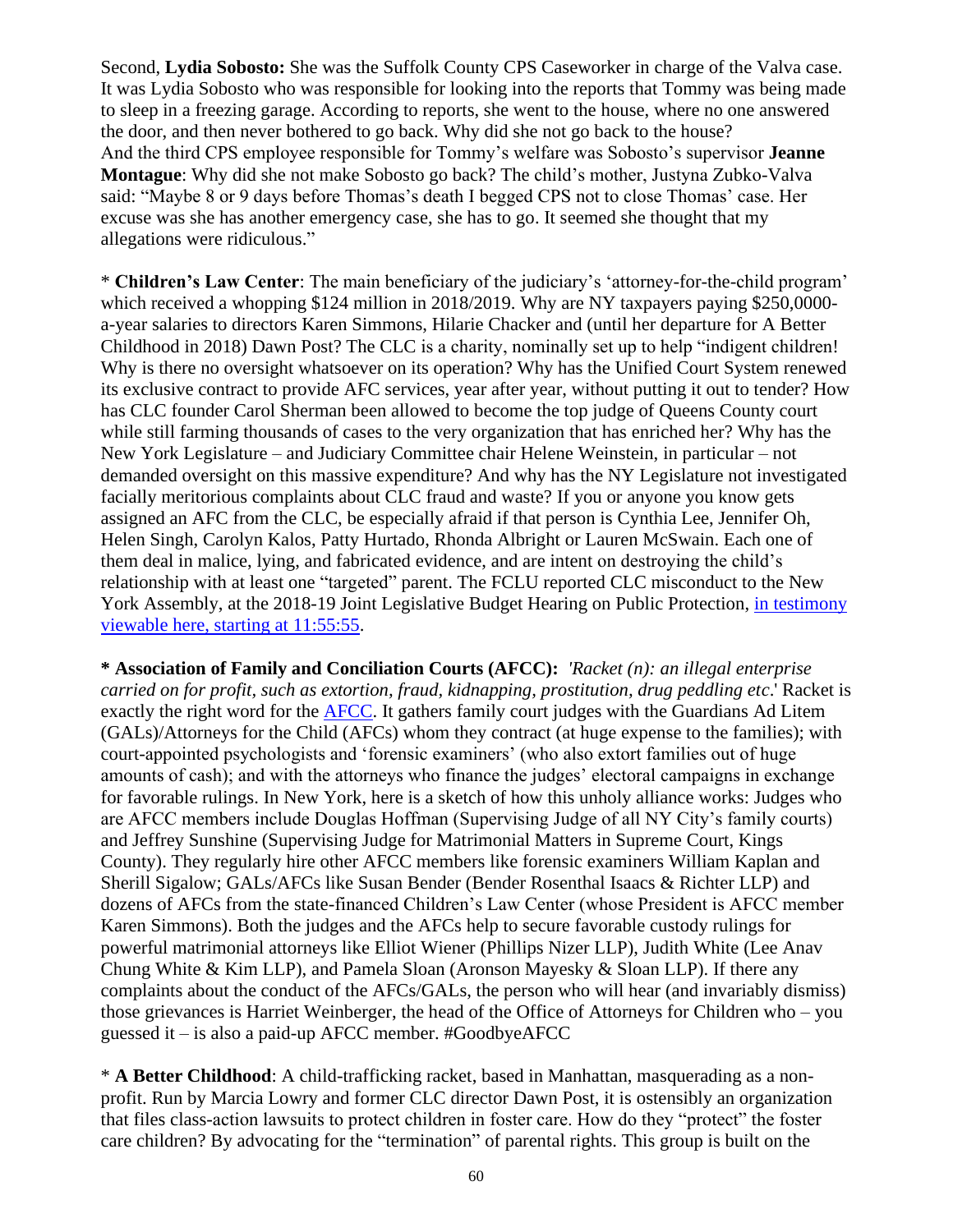principle that "parents are the enemy". One mother who had to deal with Dawn Post said: "I've never personally encountered a more disturbed person."

\* **Safe Horizon:** This tax-exempt 'charity' provides "supervised visitation" services to parents being alienated by the family courts. It maintains an inappropriate relationship with friendly judges like Morgenstern, and with agencies like the CLC. It is a scam on the taxpayer that was exposed in [this 2009 independent report](https://web.archive.org/web/20100106075401/http:/www.renewamerica.com:80/columns/roberts/091022), which reached this conclusion:

> *"How many [donors] realize that Safe Horizon rakes in nearly \$56 million every year? Do recession-hammered donors appreciate the agency suckles \$18 million annually from the federal teat? And how many understand that its shelter was bankrolled by a federal grant funded by the Violence Against Women Act that prohibits giving any legal assistance to a person falsely accused of partner abuse?... Federal tax returns for Safe Horizon reveal skyscraper salaries that would put many bail-out bank executives to shame… Safe Horizons gives a brand new twist to the famous old expression, 'Doing well by doing good'."*

Why has Janet diFiore and the OCA not acted on this evidence? Why are taxpayers still paying Safe Horizon's directors' salaries and benefits in excess of \$200,000 a year?

\* **Comprehensive Family Services**: This tax-exempt, private firm provides "supervised visitation" services at extortionate rates. In the matter of Zappin v Comfort, CFS' total bill was more than \$150,000. In the matter of Braverman v Braverman, the CFS bill was \$180,000. In both of those cases, the child ended up alienated from the targeted parent. [According to its own website:](https://www.cfs-nyc.com/about) "*Comprehensive Family Services was founded by its Executive Director Richard Spitzer, LCSW, ACSW. Mr. Spitzer began his forensic social work career at The Legal Aid Society's Juvenile Rights Practice in 1993. In 1998, Mr. Spitzer left Legal Aid to open his private practice, which ultimately became Comprehensive Family Services, Inc. in 2000. Mr. Spitzer is a well-respected and recognized expert in the field of forensic social work*." But why is it paying its directors sixfigure sums? Attorney Colleen Kerwick has written this eloquent piece on the harm CFS causes: *Supervised visitation is designed to suck money from a parent desperate to engage in pay per view access to their own child. It then forces the parent to be completely demoralized in front of their own child, forever changing that parent-child dynamic. The parent can't tell the child why they can only see them in that setting as it would be involving the child in an adult dispute, but the child will forever remember seeing their parent in that setting. It is essentially making a parent a witness against themselves. How can a child ever be disciplined by that parent again? How can the child ever use that parent as their moral compass again? They have been visually taught that their parent is so bad that they can't be around them, their own child, without someone watching them. After seeing so many parents go through supervised visitation, get glowing reports and end up alienated, I just can't recommend it for Mimi. At least if they have malpractice insurance she can sue them if they do serve to alienate her. How many parents do you know who went through SV and ended up alienated? I know plenty. If I were one of them I'd want to know their malpractice insurance, no matter how many nice reports they wrote for me. Moreover, CFS literally said they were going to set their fee depending on how much money the parties have. After the judge court orders (hello duress) a parent into a contract with a third party, the contracting party they are court ordered to see actually looks at their finances to see how much they can force them to pay? That's insane!!!*

**\* Sanctuary for Families**: This tax-exempt firm, financed by NY taxpayers, pays \$250,000-a-year to sketchy attorneys to provide 'free' representation to parents seeking to alienate children from the